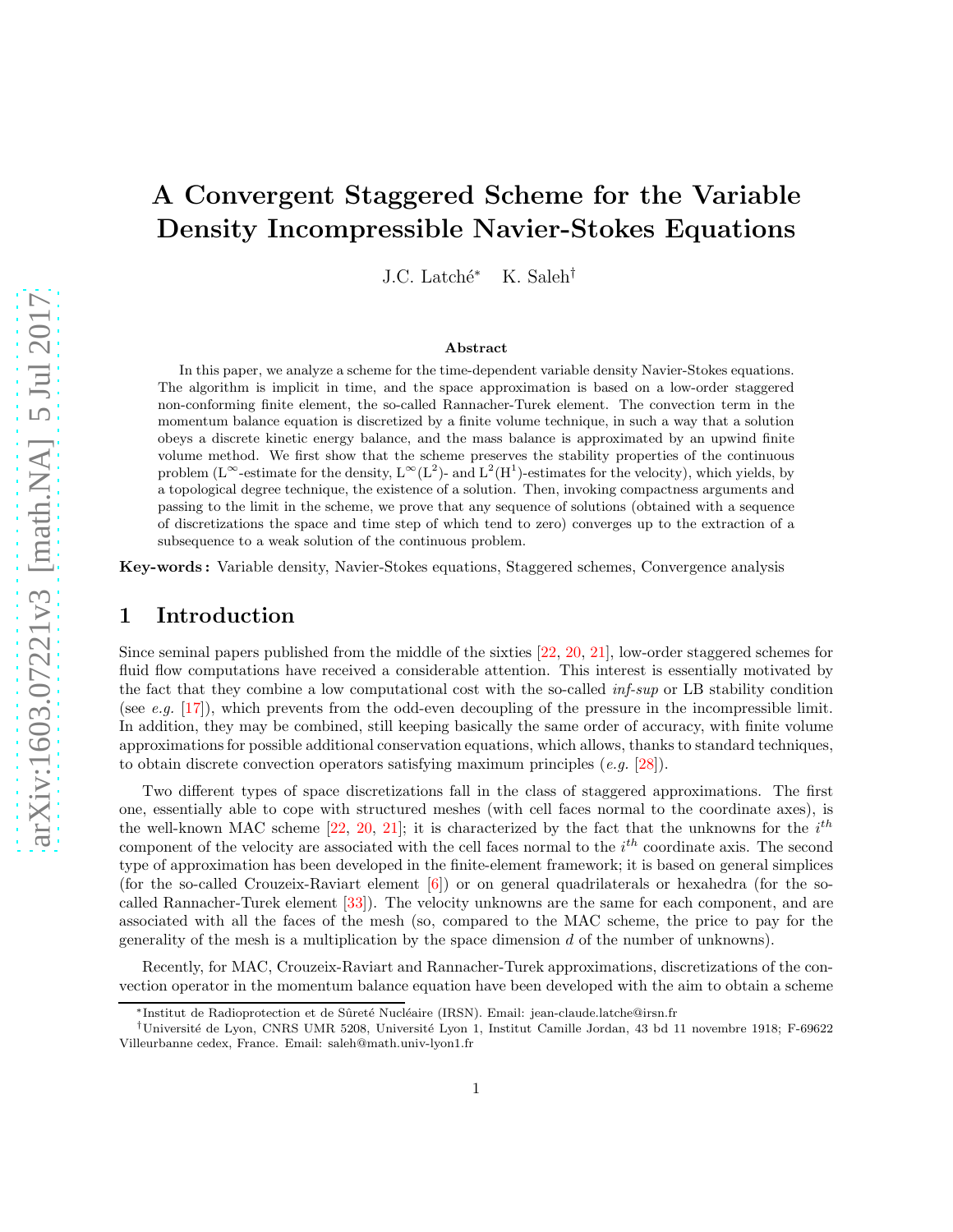preserving the kinetic energy balance [\[25,](#page-45-6) [1,](#page-44-1) [3\]](#page-44-2). These techniques, implemented in the open-source software ISIS [\[27\]](#page-45-7), have brought many outcomes, both from the theoretical and the practical points of view. First, the kinetic energy conservation property yields stability estimates (see  $\left[1, 3\right]$  for quasi-incompressible flow and [\[13,](#page-44-3) [18\]](#page-45-8) for barotropic and non-barotropic compressible Navier-Stokes equations), and has been observed in numerical experiments to actually dramatically increase the reliability of the scheme. Second, the non-dissipation of the kinetic energy is a prerequisite for numerical schemes for Large Eddy Simulation  $(e.g. [32, 8, 31, 3])$  $(e.g. [32, 8, 31, 3])$  $(e.g. [32, 8, 31, 3])$  $(e.g. [32, 8, 31, 3])$  $(e.g. [32, 8, 31, 3])$  $(e.g. [32, 8, 31, 3])$  $(e.g. [32, 8, 31, 3])$  $(e.g. [32, 8, 31, 3])$  $(e.g. [32, 8, 31, 3])$ , and a theoretical proof of this feature thus strongly supports this kind of application. Finally, for Euler's equations, having at hand a discrete kinetic energy balance has been a key point in [\[24,](#page-45-11) [18\]](#page-45-8) to derive a consistent staggered scheme preserving the convex set of admissible states.

The discrete form of the convection operator, which is similar in all these applications and for all the considered space discretizations, may thus be seen as a decisive building block of a class of schemes able to cope with all regimes, i.e. from incompressible to compressible high Mach number flows. It is a finite volume form (see [\[34,](#page-46-0) [35\]](#page-46-1) for a similar development for the finite element context, restricted to constant density flows), written on *dual cells*, *i.e.* cells centered at the location of the velocity unknowns, namely the faces. The difficulty for its construction lies in the fact that, as in the continuous case, the derivation of the kinetic energy identity needs that a mass balance equation be satisfied on the same (dual) cells, while the mass balance in the scheme is naturally written on the primal cells. We thus have developed a procedure to define the density on the dual meshes and the mass fluxes through the dual faces from the primal cell density and the primal faces mass fluxes, which ensures a discrete mass balance. However, especially for the Rannacher-Turek approximation, the quantities associated with the dual mesh are defined only through necessary conditions to obtain the desired mass conservation, in a way which is somehow reminiscent of the techniques used for the derivation of the mimetic schemes. As a consequence, we obtain a convection operator the definition of which is not in closed form, at least at first glance, and the consistency of which is far from obvious.

The aim of this paper is to prove this consistency property. More precisely speaking, on a model problem and with a given scheme, we prove that the limit of a converging sequence of solutions obtained with a sequence of discretizations with vanishing space and time steps is necessarily a weak solution to the problem at hand. For this latter, we choose the time-dependent variable density incompressible Navier-Stokes equations, which (from the consistency point of view) retain the essential mathematical difficulties of compressible flows; indeed, the partial differential equations in which we have to pass to the limit, namely the mass and momentum balance equations, are the same as for compressible flows. For the scheme, we focus here on the Rannacher-Turek discretization, and on an implicit time discretization.

In addition, we also prove estimates on the solution and, by compactness arguments, the existence of converging sequences of solutions (which, of course, would be more difficult for compressible Navier-Stokes equations). The result presented here is thus in fact a convergence result for the proposed scheme on time-dependent variable density incompressible Navier-Stokes equations, which seems to be rather new in the literature; indeed, only one similar result is known to us, for a different (Discontinuous Galerkin) space approximation [\[30\]](#page-45-12). Note also that, as a by-product, we obtain the existence of weak solutions to the continuous problem, without invoking arguments of the continuous theory [\[29\]](#page-45-13) itself, except a result issued from the analysis of renormalized solutions of the transport equation [\[9\]](#page-44-5). Various extensions of this work are ongoing: for instance, the same convergence result may be proven for the MAC scheme, with rather simpler arguments, and consistency may be extended for Euler's equations.

This paper is organized as follows. We state the continuous problem and recall its essential properties in Section [2,](#page-2-0) then the space discretization and the scheme are given in Sections [3](#page-3-0) and [4](#page-5-0) respectively. The convergence theorem is stated in Section [5,](#page-8-0) and the three next sections are devoted to its proof: we first gather in Section [6](#page-10-0) some useful mathematical tools, then establish the estimates satisfied by the discrete solution and its existence (Section [7\)](#page-19-0), and, finally, prove the theorem (Section [8\)](#page-23-0).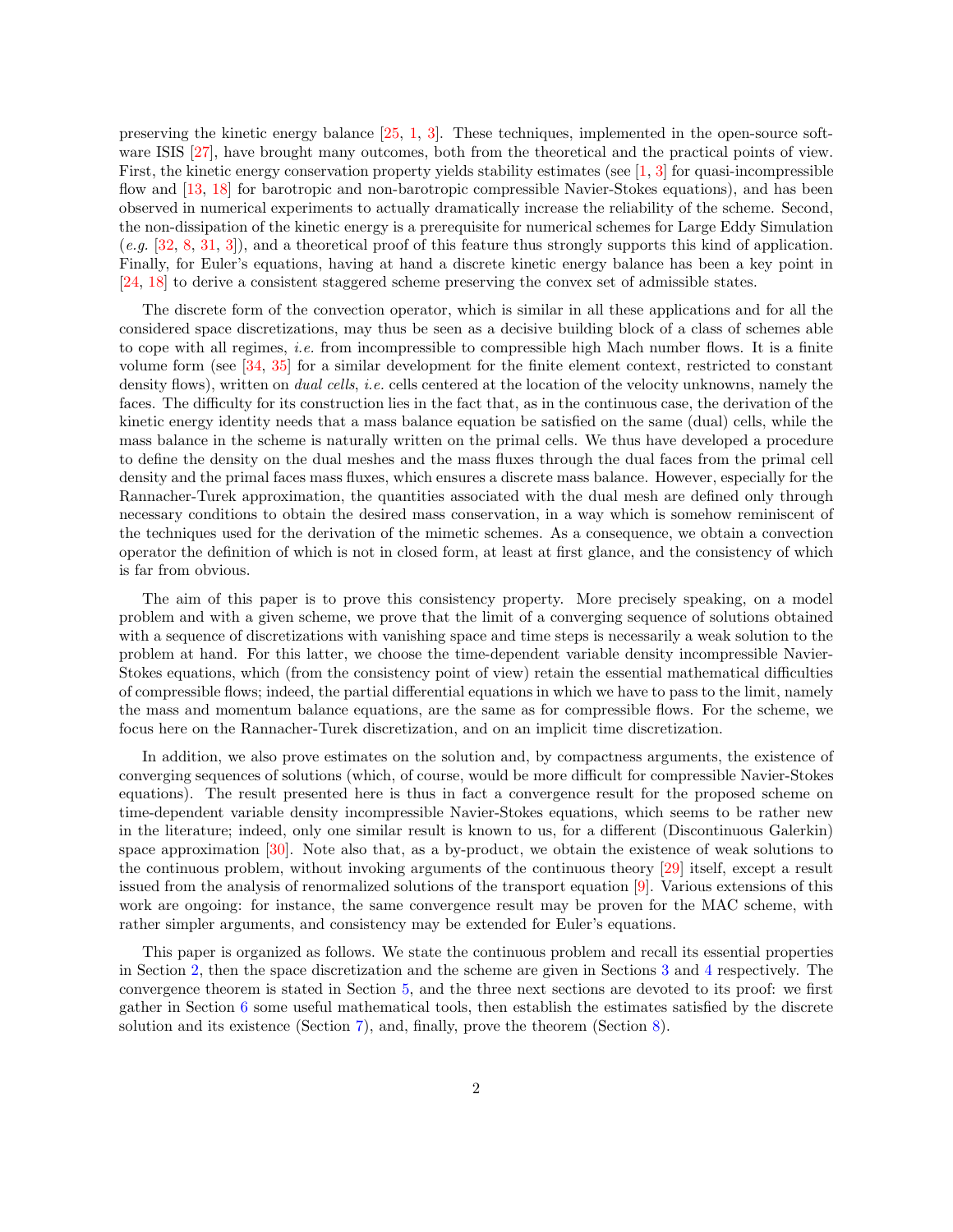## <span id="page-2-0"></span>2 The continuous problem

The continuous problem addressed in this paper reads, in its strong form:

<span id="page-2-4"></span>
$$
\partial_t \rho + \text{div}(\rho \mathbf{u}) = 0,\tag{1a}
$$

<span id="page-2-3"></span><span id="page-2-2"></span><span id="page-2-1"></span>
$$
\partial_t(\rho \mathbf{u}) + \mathbf{div}(\rho \mathbf{u} \otimes \mathbf{u}) - \mathbf{\Delta u} + \mathbf{\nabla} p = 0, \tag{1b}
$$

$$
\text{div}\mathbf{u} = 0. \tag{1c}
$$

This problem is posed for  $(x, t)$  in  $\Omega \times (0, T)$  where  $T \in \mathbb{R}^*_+$  and  $\Omega$  is an open bounded connected subset of  $\mathbb{R}^d$ , with  $d \in \{2,3\}$ , which is polygonal if  $d=2$  and polyhedral if  $d=3$ . The variables  $\rho$ ,  $\boldsymbol{u}=(u_1,\ldots,u_d)^T$ and  $p$  are respectively the density, the velocity and the pressure of the flow. The three above equations respectively express the mass conservation, the momentum balance and the incompressibility of the fluid. This system is supplemented with initial and boundary conditions:

<span id="page-2-6"></span><span id="page-2-5"></span>
$$
\boldsymbol{u}|_{\partial\Omega}=0,\qquad \boldsymbol{u}|_{t=0}=\boldsymbol{u}_0,\qquad \rho|_{t=0}=\rho_0.
$$

Let us suppose that the initial data satisfies the following properties:

$$
\rho_0 \in L^{\infty}(\Omega), \ 0 < \rho_{\min} \le \rho_0 \le \rho_{\max}, \text{ with}
$$
\n
$$
\rho_{\min} = \text{ess } \min_{\mathbf{x} \in \Omega} \rho_0(\mathbf{x}), \ \rho_{\max} = \text{ess } \sup_{\mathbf{x} \in \Omega} \rho_0(\mathbf{x}),
$$
\n
$$
\mathbf{u}_0 \in L^2(\Omega)^d. \tag{2b}
$$

A well-known consequence of equations [\(1a\)](#page-2-1) and [\(1c\)](#page-2-2) is the following maximum principle:

$$
\rho_{\min} \leq \rho(\boldsymbol{x},t) \leq \rho_{\max}, \quad \text{for a.e. } (\boldsymbol{x},t) \in \Omega \times (0,T),
$$

which shows that the natural regularity for  $\rho$  is  $\rho \in L^{\infty}(\Omega \times (0,T))$ . For the velocity **u**, a classical formal calculation allows to derive natural estimates for smooth solutions. Taking the scalar product of [\(1b\)](#page-2-3) by  $u$  and using twice the mass conservation equation  $(1a)$  yields

$$
\partial_t(\frac{1}{2}\rho|\mathbf{u}|^2) + \mathrm{div}(\frac{1}{2}\rho|\mathbf{u}|^2\mathbf{u}) - \Delta \mathbf{u} \cdot \mathbf{u} + \nabla p \cdot \mathbf{u} = 0.
$$

Integrating over  $\Omega$ , one gets, since div $u = 0$  and  $u|_{\partial\Omega} = 0$ , that, for all  $t \in (0, T)$ ,

$$
\frac{d}{dt} \int_{\Omega} \frac{1}{2} \rho(x, t) |u(x, t)|^2 dx + \int_{\Omega} \nabla u(x, t) : \nabla u(x, t) dx = 0.
$$

Integrating over the time yields

$$
\int_{\Omega} \frac{1}{2} \rho(\boldsymbol{x},\tilde{t}) \, |\boldsymbol{u}(\boldsymbol{x},\tilde{t})|^2 \, \mathrm{d}\boldsymbol{x} + \int_0^{\tilde{t}} \int_{\Omega} |\boldsymbol{\nabla} \boldsymbol{u}(\boldsymbol{x},t)|^2 \, \mathrm{d}\boldsymbol{x} \, \mathrm{d}t = \int_{\Omega} \frac{1}{2} \rho_0(\boldsymbol{x}) \, |\boldsymbol{u}_0(\boldsymbol{x})|^2 \, \mathrm{d}\boldsymbol{x}, \quad \forall \tilde{t} \in (0,T).
$$

Since the density is bounded from below by a positive constant, this shows that the natural regularity for  $u$  is  $u \in L^{\infty}((0,T);L^2(\Omega)^d) \cap L^2((0,T);H_0^1(\Omega)^d)$ . This leads to define the weak solutions to problem [\(1\)](#page-2-4) as follows.

<span id="page-2-7"></span>**Definition 2.1.** Let  $\rho_0 \in L^{\infty}(\Omega)$  such that  $\rho_0 > 0$  for a.e.  $\boldsymbol{x} \in \Omega$ , and let  $\boldsymbol{u}_0 \in L^2(\Omega)^d$ . A pair  $(\rho, \boldsymbol{u})$  is a weak solution of problem  $(1)$  if it satisfies the following properties:

(i)  $\rho \in {\rho \in \mathrm{L}^{\infty}(\Omega \times (0,T))}, \ \rho > 0 \ \text{a.e. in } \Omega \times (0,T)$ .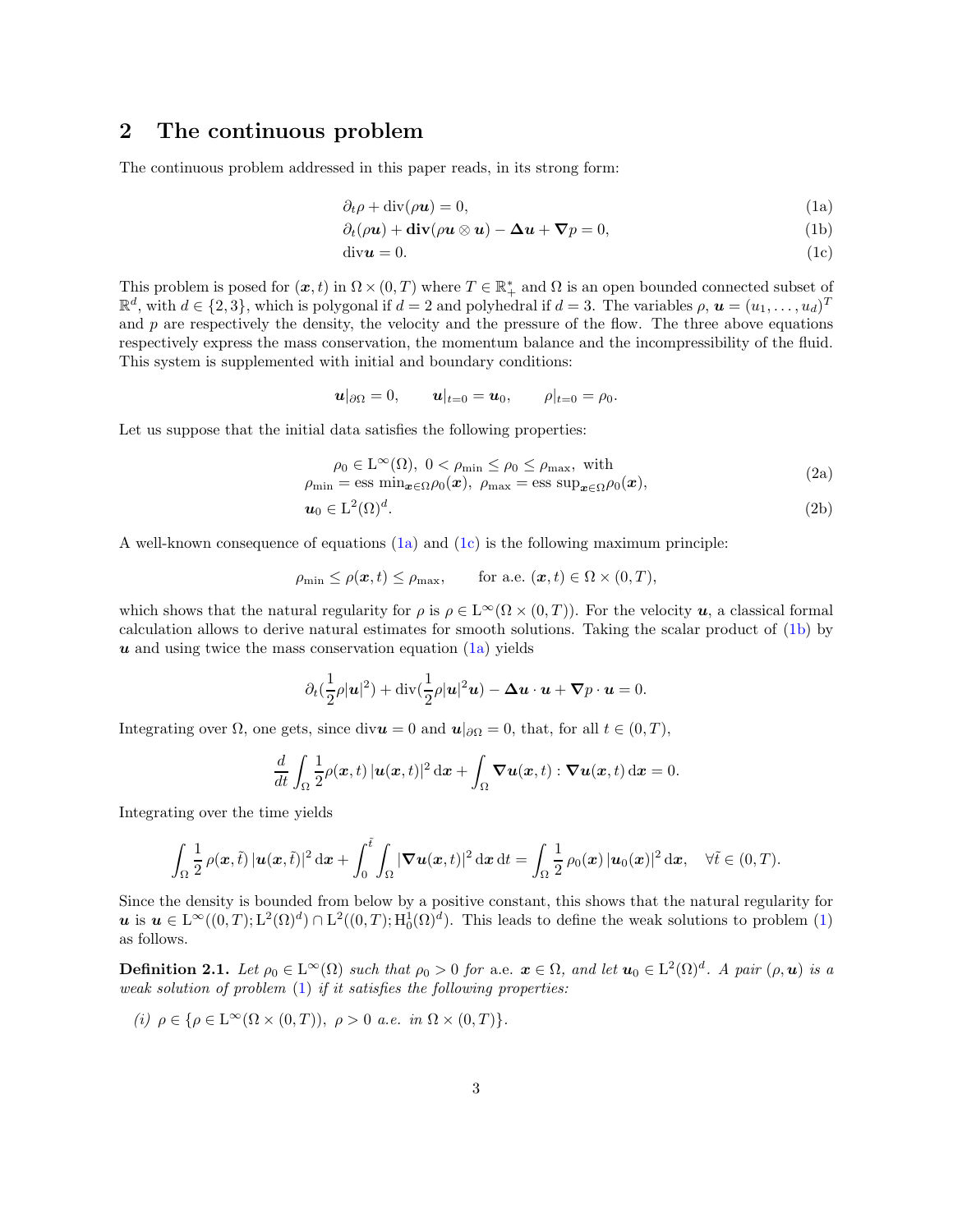- (*ii*)  $u \in \{u \in L^{\infty}((0,T); L^{2}(\Omega)^{d}) \cap L^{2}((0,T); H_{0}^{1}(\Omega)^{d}), \text{ div}u = 0\}.$
- (iii) For all  $\phi$  in  $C_c^{\infty}(\Omega \times [0, T)),$

$$
-\int_0^T \int_{\Omega} \rho(\boldsymbol{x},t) \Big( \partial_t \phi(\boldsymbol{x},t) + \boldsymbol{u}(\boldsymbol{x},t) \cdot \boldsymbol{\nabla} \phi(\boldsymbol{x},t) \Big) \, \mathrm{d}\boldsymbol{x} \, \mathrm{d}t = \int_{\Omega} \rho_0(\boldsymbol{x}) \phi(\boldsymbol{x},0) \, \mathrm{d}\boldsymbol{x}.
$$

(iv) For all  $\mathbf{v}$  in  $\{\mathbf{v} \in C_c^{\infty}(\Omega \times [0,T))^d, \text{div}\mathbf{v} = 0\},\$ 

$$
\int_0^T \int_{\Omega} \Bigl( -\rho(x,t) \boldsymbol{u}(x,t) \cdot \partial_t \boldsymbol{v}(x,t) - (\rho(x,t) \boldsymbol{u}(x,t) \otimes \boldsymbol{u}(x,t)) : \boldsymbol{\nabla} \boldsymbol{v}(x,t) \\ \hspace{2.5cm} + \boldsymbol{\nabla} \boldsymbol{u}(x,t) : \boldsymbol{\nabla} \boldsymbol{v}(x,t) \Bigr) \, \mathrm{d}x \, \mathrm{d}t = \int_{\Omega} \rho_0(\boldsymbol{x}) \boldsymbol{u}_0(\boldsymbol{x}) \cdot \boldsymbol{v}(\boldsymbol{x},0) \, \mathrm{d}x.
$$

**Remark 2.1.** Thanks to a theorem due to de Rham, one can actually prove that problem [\(1\)](#page-2-4) is satisfied in the distributional sense, with  $p \in W^{-1,\infty}((0,T); L_0^2(\Omega))$  where  $L_0^2(\Omega) = L^2(\Omega)/\mathbb{R}$ . See for instance [\[4\]](#page-44-6).

# <span id="page-3-0"></span>3 Definition of the meshes

Let  $\Omega$ , the computational domain, be an open bounded subset of  $\mathbb{R}^d$ , for  $d \in \{2,3\}$ , and let us suppose that  $\Omega$  is polygonal, for  $d = 2$  and polyhedral, for  $d = 3$ . We denote by  $\partial \Omega = \overline{\Omega} \setminus \Omega$  its boundary. In the following, the notation |K| or  $|\sigma|$  stands indifferently for the d-dimensional or the  $(d-1)$ -dimensional measure of the subset K of  $\mathbb{R}^d$  or  $\sigma$  of  $\mathbb{R}^{d-1}$  respectively.

<span id="page-3-1"></span>**Definition 3.1** (Staggered discretization). A staggered discretization of  $\Omega$ , denoted by  $\mathcal{D}$ , is given by  $\mathcal{D} = (\mathcal{M}, \mathcal{E})$ , where:

- M, the primal mesh, is a finite family of non empty convex quadrilaterals  $(d=2)$  or hexahedra  $(d=3)$ of  $\Omega$  such that  $\overline{\Omega} = \bigcup_{K \in \mathcal{M}} \overline{K}$ .
- For any  $K \in \mathcal{M}$ , let  $\partial K = \overline{K} \setminus K$  be the boundary of K. The surface  $\partial K$  is the union of bounded subsets of hyperplanes of  $\mathbb{R}^d$ , which we call faces. We denote by  $\mathcal E$  the set of faces of the mesh, and we suppose that two neighboring cells share a whole face: for all  $\sigma \in \mathcal{E}$ , either  $\sigma \subset \partial\Omega$  or there exists  $(K, L) \in \mathcal{M}^2$  with  $K \neq L$  such that  $\overline{K} \cap \overline{L} = \overline{\sigma}$ ; we denote in the latter case  $\sigma = K | L$ . We denote by  $\mathcal{E}_{ext}$  and  $\mathcal{E}_{int}$  the set of external and internal faces:  $\mathcal{E}_{ext} = {\sigma \in \mathcal{E}, \sigma \subset \partial \Omega}$  and  $\mathcal{E}_{int} = \mathcal{E} \setminus \mathcal{E}_{ext}$ . For  $K \in \mathcal{M}$ ,  $\mathcal{E}(K)$  stands for the set of faces of K.
- We define a dual mesh associated with the faces  $\sigma \in \mathcal{E}$  as follows. When  $K \in \mathcal{M}$  is a rectangle or a cuboid, for  $\sigma \in \mathcal{E}(K)$ , we define  $D_{K,\sigma}$  as the cone with basis  $\sigma$  and with vertex the mass center of K (see Figure [1\)](#page-4-0). We thus obtain a partition of K in 2d sub-volumes, each sub-volume having the same measure  $|D_{K,\sigma}| = |K|/(2d)$ . We extend this definition to general quadrangles and hexahedra, by supposing that we have built a partition still of equal-volume sub-cells, and with the same connectivities. For  $\sigma \in \mathcal{E}_{\text{int}}, \sigma = K|L$ , we now define the dual (or diamond) cell  $D_{\sigma}$  associated with  $\sigma$  by  $D_{\sigma} = D_{K,\sigma} \cup D_{L,\sigma}$ . For  $\sigma \in \mathcal{E}(K) \cap \mathcal{E}_{ext}$ , we define  $D_{\sigma} = D_{K,\sigma}$ .

Remark 3.1 (Dual mesh and general cells). Note that, for a general mesh, the shape of the dual cells does not need to be specified. In addition, for a general quadrangle  $K$ , the definition of the volumes  ${D_{K,\sigma,\sigma} \in \mathcal{E}(K)}$  is of course possible, but  $D_{K,\sigma}$  may be no longer a cone; indeed, if K is far from a parallelogram, it may not be possible to build a cone having  $\sigma$  as basis, the opposite vertex lying in K and a volume equal to  $|K|/(2d)$ .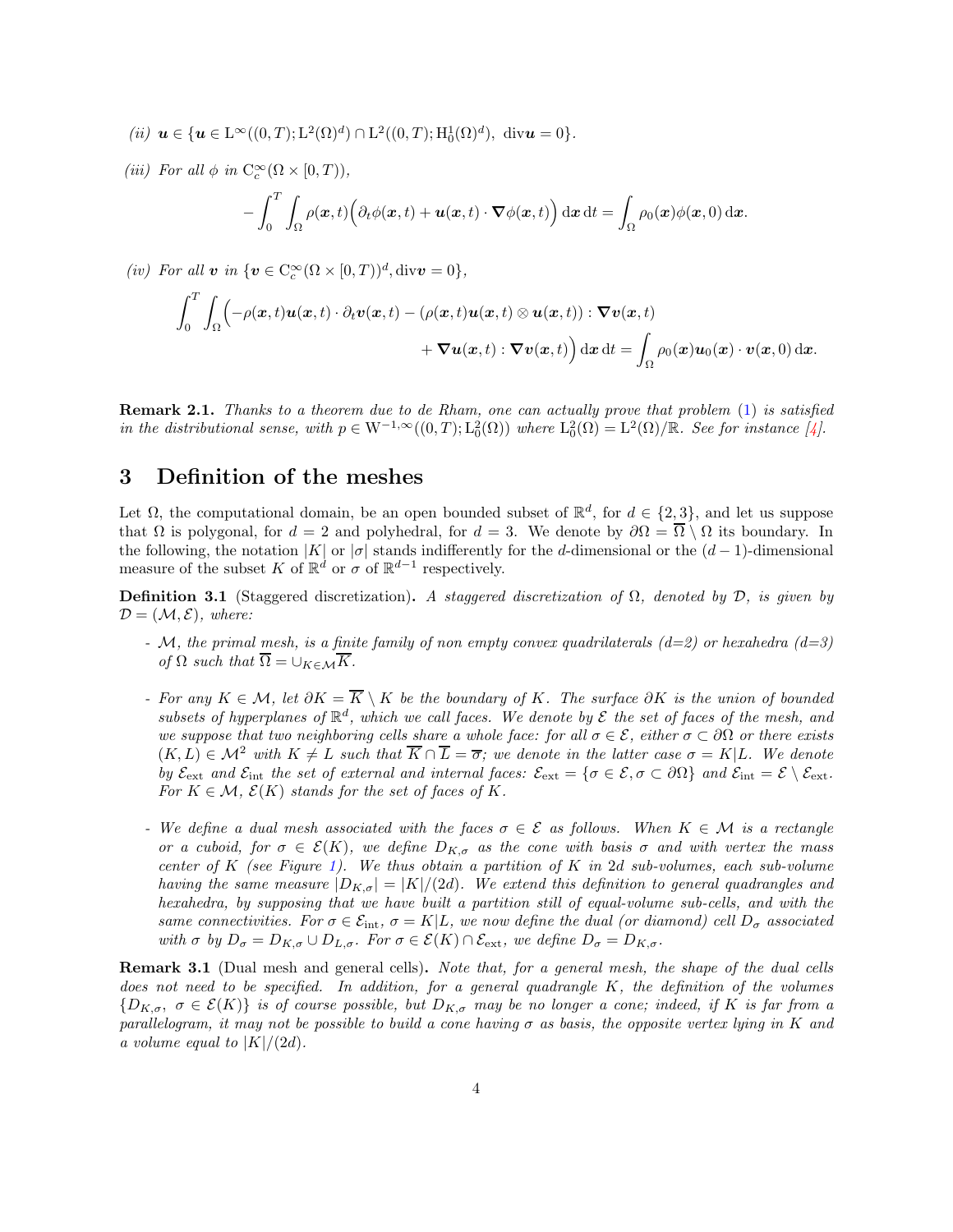We denote by  $\mathcal{E}(D_{\sigma})$  the set of faces of  $D_{\sigma}$ , and by  $\epsilon = D_{\sigma}|D_{\sigma'}|$  the face separating two diamond cells  $D_{\sigma}$  and  $D_{\sigma'}$ . As for the primal mesh, we denote by  $\tilde{\mathcal{E}}_{int}$  the set of dual faces included in the domain and by  $\tilde{\mathcal{E}}_{ext}$  the set of dual faces lying on the boundary  $\partial\Omega$ . In this latter case, there exists  $\sigma \in \mathcal{E}_{ext}$  such that  $\epsilon = \sigma$ . The unit vector normal to  $\sigma \in \mathcal{E}(K)$  outward K is denoted by  $n_{K,\sigma}$ .



Figure 1: Notations for a staggered discretization

For  $K \in \mathcal{M}$ , we denote by  $h_K$  the diameter of K. The size of the discretization is defined by

<span id="page-4-1"></span><span id="page-4-0"></span>
$$
h_{\mathcal{D}} = \sup \{ h_K, \ K \in \mathcal{M} \}.
$$
 (3)

In addition, for the consistency of the finite element approximation of the diffusion term, we need a measure of the difference between the cells of M and parallelograms  $(d = 2)$  or parallelotopes  $(d = 3)$ , as defined in [\[33\]](#page-45-5). For  $K \in \mathcal{M}$ , we denote by  $\bar{\alpha}_K$  the maximum of the angles between the normal vectors of opposite faces, choosing the orientation which maximize the angle, and set  $\alpha_K = \pi - \bar{\alpha}_K$  (so  $\alpha_K = 0$  if K is a parallelogram or a parallelotope, and  $\alpha_K > 0$  otherwise). Then we define  $\alpha_{\mathcal{D}}$  as:

<span id="page-4-2"></span>
$$
\alpha_{\mathcal{D}} = \max\left\{\alpha_K, \ K \in \mathcal{M}\right\}.\tag{4}
$$

For  $K \in \mathcal{M}$ , we denote by  $r_K$  the diameter of the largest ball included in K. We define the real number  $\theta_{\mathcal{M}}$  by:

<span id="page-4-4"></span><span id="page-4-3"></span>
$$
\theta_{\mathcal{M}} = \max\Big\{\frac{h_K}{r_K}, K \in \mathcal{M}\Big\}.
$$

For  $\sigma \in \mathcal{E}$ , we denote by  $h_{D_{\sigma}}$  the diameter of  $D_{\sigma}$  and by  $r_{D_{\sigma}}$  the diameter of the largest ball included in  $D_{\sigma}$ , and we define  $\theta_{\mathcal{E},1}$  by:

$$
\theta_{\mathcal{E},1} = \max\left\{\frac{r_{D_{\sigma}}}{h_{D_{\sigma'}}}, \ \sigma, \sigma' \in \mathcal{E} \text{ such that } \partial D_{\sigma} \cap \partial D_{\sigma'} \neq \emptyset\right\}.
$$
 (5)

The parameter  $\theta_{\mathcal{E},2}$  is defined by:

$$
\theta_{\mathcal{E},2} = \max\left\{ \frac{|\partial D_{K,\sigma}|}{|\partial K|}, \ K \in \mathcal{M}, \ \sigma \in \mathcal{E}(K) \right\}.
$$
 (6)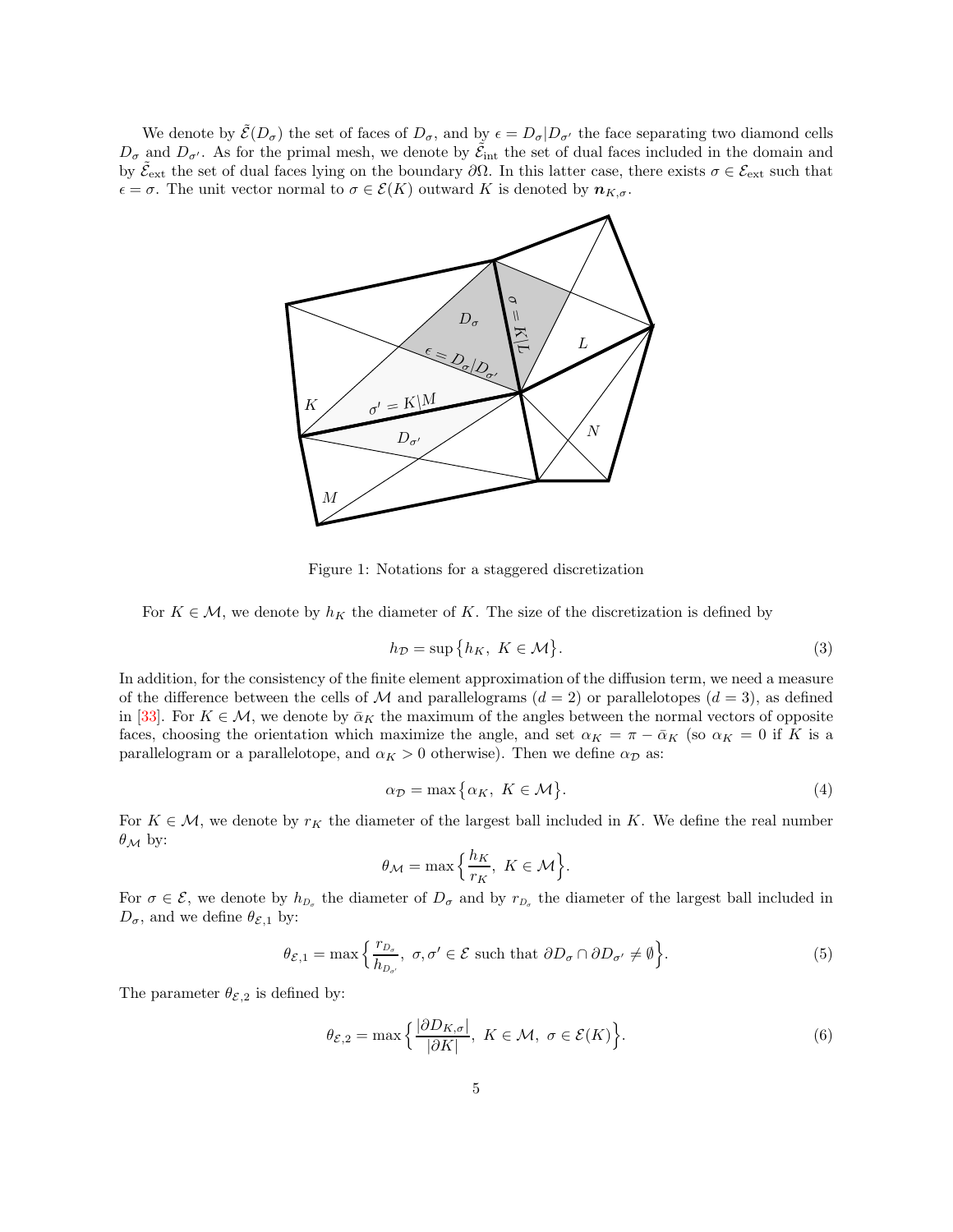Finally, we also need to introduce the following quantity:

<span id="page-5-3"></span>
$$
\theta_{\mathcal{E},3}=\max\Big\{\frac{h_{\mathcal{D}}}{r_{\scriptscriptstyle D_\sigma}},\ \sigma\in\mathcal{E}\Big\}.
$$

The regularity of the discretization is measured through the following positive real number:

$$
\theta_{\mathcal{D}} = \max \{ \theta_{\mathcal{M}}, \ \theta_{\mathcal{E},1}, \ \theta_{\mathcal{E},2}, \ \theta_{\mathcal{E},3} \}.
$$
 (7)

The real number  $\theta_{\mathcal{M}}$  is a classical measure of the regularity of the primal mesh. In 2D, an inequality of the form  $\theta_{\mathcal{M}} \leq C$  is the classical uniform-shape condition for  $\mathcal{Q}_1$ -elements (see [\[17\]](#page-45-3)). Observe that, by construction of the dual mesh which imposes to the half-diamond cells  $D_{K,\sigma}$  to be of equal volume in every K, if  $\theta_{\mathcal{M}}$  is bounded, we may suppose that a similar measure of the uniform-shape regularity for the dual mesh is also bounded. The real number  $\theta_{\mathcal{E},1}$  is an additional measure of the regularity of the dual mesh, which characterizes the difference of size between two neighboring cells. The parameter  $\theta_{\mathcal{E},2}$  measures the regularity of the dual faces. As shown in the following, the boundedness of  $\theta_{\mathcal{E},1}$  and  $\theta_{\mathcal{E},2}$  for a sequence of discretizations is used to obtain compactness results for the numerical scheme. Finally, still for a sequence of discretizations, imposing to  $\theta_{\mathcal{E},3}$  to be bounded is a quasi-uniformity assumption of the mesh, which is necessary to justify inverse inequalities used in the proof of Lemma [6.12.](#page-16-0)

### <span id="page-5-0"></span>4 The scheme

#### 4.1 General form of the scheme

Let us consider a uniform partition  $0 = t_0 < t_1 < \ldots < t_N = T$  of the time interval  $(0, T)$ , and let  $\delta t = t_n - t_{n-1}$  for  $n = 1, ..., N$  be a constant time step. The discretization of problem [\(1\)](#page-2-4) is staggered in the following sense. The degrees of freedom for the density and the pressure are associated with the primal mesh  $M$  while the degrees of freedom of the velocity are associated with the dual mesh, or equivalently with the set of faces  $\mathcal{E}$ . Correspondingly, the initial discrete density and velocity are defined by

$$
\rho_K^0 = \frac{1}{|K|} \int_K \rho_0(\mathbf{x}) \,d\mathbf{x}, \qquad K \in \mathcal{M},
$$
  

$$
\mathbf{u}_\sigma^0 = \frac{1}{|D_\sigma|} \int_{D_\sigma} \mathbf{u}_0(\mathbf{x}) \,d\mathbf{x}, \qquad \sigma \in \mathcal{E}_{\text{int}},
$$
 (8)

and the Dirichlet boundary condition is taken into account by setting  $u_{\sigma}^n = 0$  for all  $\sigma \in \mathcal{E}_{ext}$  and all n in  $\{0, 1, ..., N\}.$ 

The time advancement is defined by induction as follows.

For  $1 \le n \le N$ , let us suppose that  $(\rho_K^{n-1})_{K \in \mathcal{M}} \subset \mathbb{R}$ ,  $(\mathbf{u}_{\sigma}^{n-1})_{\sigma \in \mathcal{E}_{\text{int}}} \subset \mathbb{R}^d$  and  $(p_K^{n-1})_{K \in \mathcal{M}} \subset \mathbb{R}$  are known families of real numbers, and find  $(\rho_K^n)_{K \in \mathcal{M}} \subset \mathbb{R}$ ,  $(\mathbf{u}_\sigma^n)_{\sigma \in \mathcal{E}_{int}} \subset \mathbb{R}^d$  and  $(p_K^n)_{K \in \mathcal{M}} \subset \mathbb{R}$  such that

<span id="page-5-6"></span><span id="page-5-5"></span><span id="page-5-2"></span><span id="page-5-1"></span>
$$
\sum_{K\in\mathcal{M}}|K|\,p_K^n=0,
$$

<span id="page-5-4"></span>and

$$
\frac{1}{\delta t}(\rho_K^n - \rho_K^{n-1}) + \frac{1}{|K|} \sum_{\sigma \in \mathcal{E}(K)} F_{K,\sigma}^n = 0, \qquad K \in \mathcal{M}, \qquad (9a)
$$

$$
\frac{1}{\delta t}(\rho_{D_{\sigma}}^{n}\mathbf{u}_{\sigma}^{n} - \rho_{D_{\sigma}}^{n-1}\mathbf{u}_{\sigma}^{n-1}) + \frac{1}{|D_{\sigma}|}\sum_{\epsilon \in \tilde{\mathcal{E}}(D_{\sigma})}F_{\sigma,\epsilon}^{n}\mathbf{u}_{\epsilon}^{n} - (\boldsymbol{\Delta u})_{\sigma}^{n} + (\boldsymbol{\nabla}p)_{\sigma}^{n} = 0, \qquad \sigma \in \mathcal{E}_{\rm int},\qquad(9b)
$$

$$
(\text{div}\mathbf{u})_K^n = 0, \qquad K \in \mathcal{M}.\tag{9c}
$$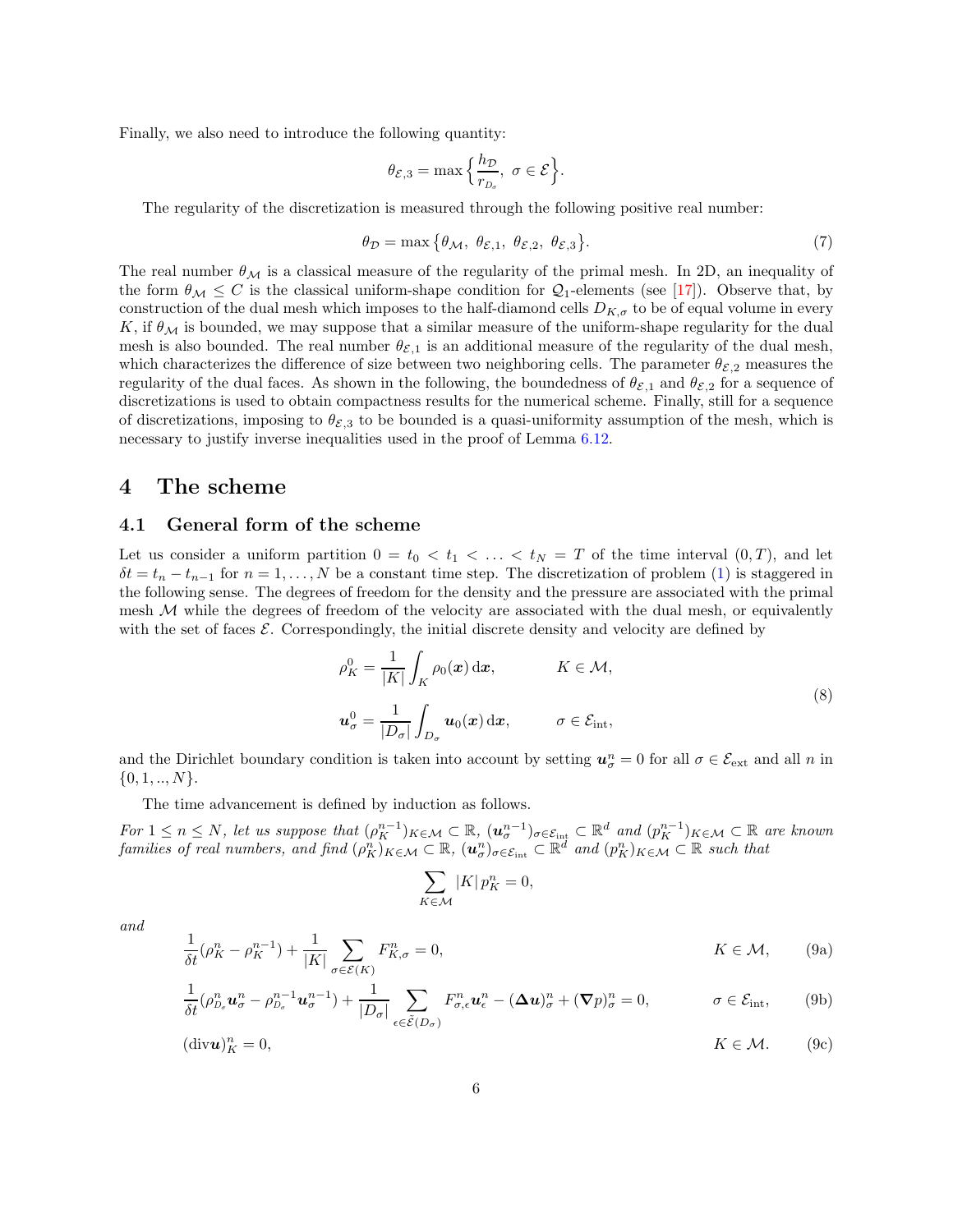Equation [\(9a\)](#page-5-1) is obtained by discretization of the mass balance over the primal mesh, and  $F_{K,\sigma}^n$  stands for the mass flux across  $\sigma$  outward K, which, because of the Dirichlet boundary condition on the velocity, vanishes on external faces and is given on the internal faces by:

$$
F_{K,\sigma}^n = |\sigma| \rho_{\sigma}^n \mathbf{u}_{\sigma}^n \cdot \mathbf{n}_{K,\sigma}, \qquad \sigma = K|L \in \mathcal{E}_{\text{int}}.
$$

The density at the face  $\sigma = K|L$  is approximated by the upwind technique:

<span id="page-6-4"></span><span id="page-6-0"></span>
$$
\rho_{\sigma}^{n} = \begin{vmatrix} \rho_{K}^{n} & \text{if } \mathbf{u}_{\sigma}^{n} \cdot \mathbf{n}_{K,\sigma} \ge 0, \\ \rho_{L}^{n} & \text{otherwise.} \end{vmatrix}
$$
 (10)

The discretization of the discrete velocity divergence is built in a similar way:

$$
(\text{div}\boldsymbol{u})_K^n = \frac{1}{|K|} \sum_{\sigma \in \mathcal{E}(K)} |\sigma| \boldsymbol{u}_\sigma^n \cdot \boldsymbol{n}_{K,\sigma}, \qquad K \in \mathcal{M}.
$$
 (11)

Let us now turn to the discretization  $(9b)$  of the momentum balance equation  $(1b)$ . The first two terms correspond to a finite volume approximation of the convection operator, the description of which is given below (see Section [4.2\)](#page-7-0). The space discretization of the diffusion term in the momentum equation relies on the *parametric* Rannacher-Turek (or rotated bilinear) element associated with the primal mesh M (see [\[33\]](#page-45-5)). The reference element  $\hat{K}$  for the rotated bilinear element is the unit d-cube and the discrete functional space on  $\widehat{K}$  is  $\widetilde{Q}_1(\widehat{K})$ :

$$
\tilde{Q}_1(\widehat{K}) = \text{span} \{ 1, (\boldsymbol{x}_i)_{i=1,\dots,d}, (\boldsymbol{x}_i^2 - \boldsymbol{x}_{i+1}^2)_{i=1,\dots,d-1} \}.
$$

The mapping from the reference element to the actual discretization cell is the standard  $Q_1$  mapping, and the space of discrete functions over a cell K, let us say  $\tilde{Q}_1(K)$ , is obtained from  $\tilde{Q}_1(\hat{K})$  by composition. The set of shape functions over K is the set  $\{\zeta_\sigma, \sigma \in \mathcal{E}(K)\}\)$ , such that  $\zeta_\sigma|_K$  belongs to  $\tilde{Q}_1(K)$  and

<span id="page-6-3"></span><span id="page-6-2"></span>
$$
\int_{\sigma} \zeta_{\sigma'}|_{K}(\boldsymbol{x}) d\gamma(\boldsymbol{x}) = \delta_{\sigma}^{\sigma'} |\sigma|, \qquad \sigma, \sigma' \in \mathcal{E}(K),
$$
\n(12)

with  $\delta_{\sigma}^{\sigma'}=1$  if  $\sigma=\sigma'$  and  $\delta_{\sigma}^{\sigma'}=0$  otherwise. The continuity of the average value of a discrete function  $\tilde{v}$ across each face of the mesh is required, which is consistent with a location of the degrees of freedom at the center of the faces:

$$
\int_{\sigma} [\tilde{v}]_{\sigma}(\boldsymbol{x}) d\gamma(\boldsymbol{x}) = 0, \qquad [\tilde{v}]_{\sigma}(\boldsymbol{x}) = \lim_{\substack{\boldsymbol{y} \to \boldsymbol{x} \\ \boldsymbol{y} \in L}} \tilde{v}(\boldsymbol{y}) - \lim_{\substack{\boldsymbol{y} \to \boldsymbol{x} \\ \boldsymbol{y} \in K}} \tilde{v}(\boldsymbol{y}), \quad \boldsymbol{x} \in \sigma, \quad \sigma = K | L. \tag{13}
$$

The discretization of the diffusion term reads

$$
-(\boldsymbol{\Delta u})_{\sigma}^{n}=\frac{1}{|D_{\sigma}|}\sum_{K\in\mathcal{M}}\sum_{\sigma'\in\mathcal{E}(K)}\boldsymbol{u}_{\sigma'}^{n}\int_{K}\boldsymbol{\nabla}\zeta_{\sigma'}\cdot\boldsymbol{\nabla}\zeta_{\sigma}\,\mathrm{d}\boldsymbol{x}.
$$

Finally, the discretization of the discrete pressure gradient term reads as follows:

<span id="page-6-1"></span>
$$
(\nabla p)_{\sigma}^{n} = \frac{|\sigma|}{|D_{\sigma}|} (p_{L}^{n} - p_{K}^{n}) \mathbf{n}_{K,\sigma}, \qquad \sigma = K|L \in \mathcal{E}_{\text{int}}.
$$
 (14)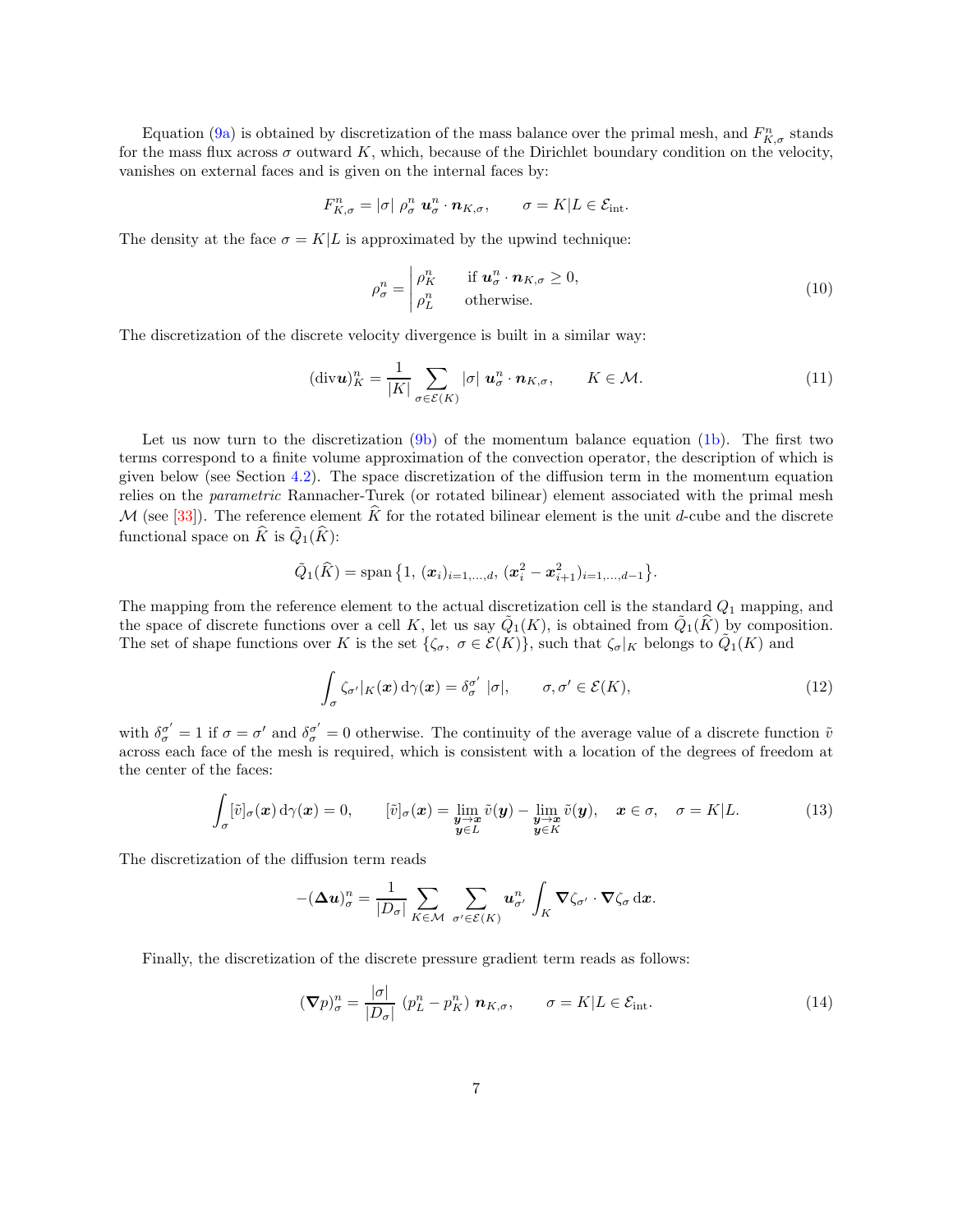#### <span id="page-7-0"></span>4.2 The velocity convection operator

In this section, we describe the approximation of the convection operator  $\partial_t(\rho \mathbf{u}) + \text{div}(\rho \mathbf{u} \otimes \mathbf{u})$  which appears in the momentum balance equation. As mentioned in the introduction, this discrete operator has already been used as a building brick for various schemes: variable density low Mach number flows [\[1\]](#page-44-1) (as here), barotropic and non-barotropic [\[13,](#page-44-3) [24\]](#page-45-11) compressible flows, drift-flux two-phase flow model [\[15,](#page-44-7) [16,](#page-45-14) [23\]](#page-45-15). It is of finite volume type, and takes the general form given by the first two terms of [\(9b\)](#page-5-2). The quantity  $\rho_{D_{\sigma}}$  is an approximation of the density on the dual cell  $D_{\sigma}$ , while  $F_{\sigma,\epsilon}$  is the mass flux across the edge  $\epsilon$  of the dual cell  $D_{\sigma}$ . These quantities are built so that a finite volume discretization of the mass balance [\(9a\)](#page-5-1) holds over the internal dual cells:

<span id="page-7-5"></span>
$$
\frac{|D_{\sigma}|}{\delta t} \left( \rho_{D_{\sigma}}^n - \rho_{D_{\sigma}}^{n-1} \right) + \sum_{\epsilon \in \tilde{\mathcal{E}}(D_{\sigma})} F_{\sigma,\epsilon}^n = 0, \qquad \sigma \in \mathcal{E}_{\text{int}}.
$$
\n(15)

This is crucial in order to reproduce, at the discrete level, the derivation of a kinetic energy balance equation (see Section [7](#page-19-0) below), a consequence of which are discrete analogues of the usual  $L^{\infty}(L^2)$ - and  $L^2(H^1)$ - stability estimates for the velocity.

Let us first begin with the time derivative term. The values  $\rho_{D_{\sigma}}^n$  and  $\rho_{D_{\sigma}}^{n-1}$  are approximations of the density on the dual cell  $D_{\sigma}$  at time  $t_n$  and  $t_{n-1}$  respectively. For  $\sigma$  in  $\mathcal{E}_{int}$  such that  $\sigma = K|L$ , the approximate densities on the dual cell  $D_{\sigma}$  are given by the following weighted average:

$$
|D_{\sigma}| \rho_{D_{\sigma}}^k = \xi_K^{\sigma} |K| \rho_K^k + \xi_L^{\sigma} |L| \rho_L^k, \qquad \text{for } k = n - 1 \text{ and } k = n,
$$
\n
$$
(16)
$$

where

<span id="page-7-6"></span><span id="page-7-4"></span><span id="page-7-2"></span>
$$
\xi_K^{\sigma} = \frac{|D_{K,\sigma}|}{|K|}, \qquad K \in \mathcal{M}, \ \sigma \in \mathcal{E}(K). \tag{17}
$$

The set of dual fluxes  $F_{\sigma,\epsilon}^n$  with  $\epsilon$  included in the primal cell K, is computed by solving a linear system depending on the primal fluxes  $(F_{K,\sigma}^n)_{\sigma\in\mathcal{E}(K)}$ , appearing in the discrete mass balance [\(9a\)](#page-5-1). More precisely, we have the following definition for the dual fluxes, in which we omit for short the time dependence on  $n$ .

<span id="page-7-1"></span>**Definition 4.1** (Definition of the dual fluxes from the primal ones). The fluxes through the faces of the dual mesh are defined so as to satisfy the following three constraints:

(H1) The discrete mass balance over the half-diamond cells is satisfied, in the following sense. For all primal cell K in M, the set  $(F_{\sigma,\epsilon})_{\epsilon\subset K}$  of dual fluxes included in K solves the following linear system

<span id="page-7-3"></span>
$$
F_{K,\sigma} + \sum_{\epsilon \in \tilde{\mathcal{E}}(D_{\sigma}), \ \epsilon \subset K} F_{\sigma,\epsilon} = \xi_K^{\sigma} \sum_{\sigma' \in \mathcal{E}(K)} F_{K,\sigma'}, \qquad \sigma \in \mathcal{E}(K). \tag{18}
$$

- (H2) The dual fluxes are conservative, i.e. for any dual face  $\epsilon = D_{\sigma} | D'_{\sigma}$ , we have  $F_{\sigma,\epsilon} = -F_{\sigma',\epsilon}$ .
- (H3) The dual fluxes are bounded with respect to the primal fluxes  $(F_{K,\sigma})_{\sigma\in\mathcal{E}(K)}$ , in the sense that there exists a universal constant real number C such that:

$$
|F_{\sigma,\epsilon}| \le C \max \{|F_{K,\sigma}|, \ \sigma \in \mathcal{E}(K)\}, \quad K \in \mathcal{M}, \ \sigma \in \mathcal{E}(K), \ \epsilon \in \tilde{\mathcal{E}}(D_{\sigma}), \ \epsilon \subset K. \tag{19}
$$

In fact, the definition [4.1](#page-7-1) is not complete, since the system of equations [\(18\)](#page-7-2) has an infinite number of solutions, which makes necessary to impose in addition the constraint [\(19\)](#page-7-3); however, assumptions (H1)-(H3) are sufficient for the subsequent developments of this paper (and thus, in particular, imply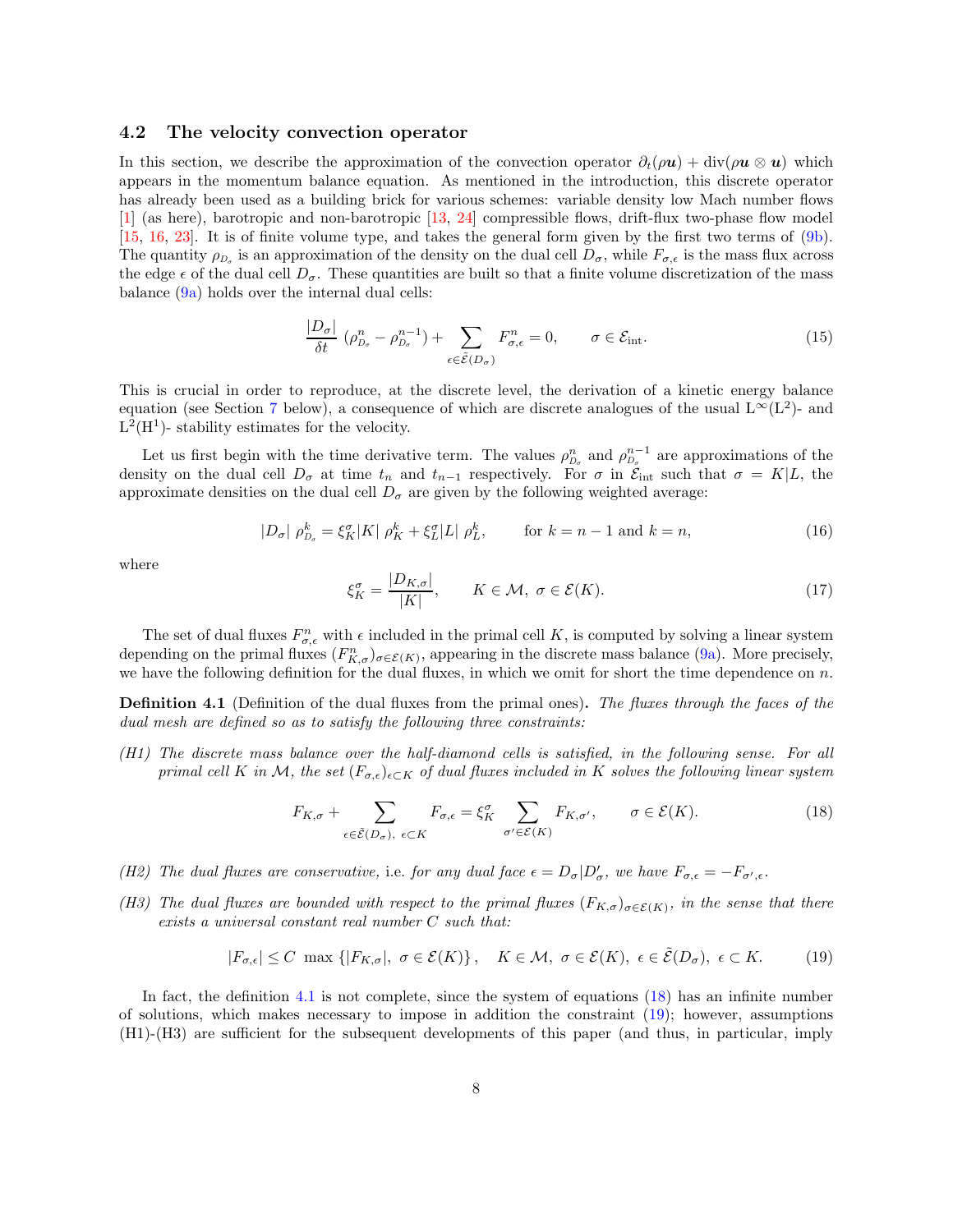the consistency of the discrete convection operator). Note that, since [\(18\)](#page-7-2) is linear with respect to the  $F_{\sigma,\epsilon}, \ \sigma \in \mathcal{E}(K), \epsilon \in \tilde{\mathcal{E}}(D_{\sigma}), \ \epsilon \subset K$ , a solution of [\(18\)](#page-7-2) may be expressed as:

$$
F_{\sigma,\epsilon} = \sum_{\sigma' \in \mathcal{E}(K)} (\alpha_K)_{\sigma}^{\sigma'} F_{K,\sigma'}, \qquad \sigma \in \mathcal{E}(K), \ \epsilon \in \tilde{\mathcal{E}}(D_{\sigma}) \text{ and } \epsilon \subset K,
$$

and the constraint [\(19\)](#page-7-3) amounts to requiring to the coefficients  $((\alpha_K)_{\sigma}^{\sigma})$  $\sigma$ <sup>'</sup>)<sub>σ,σ'</sub>∈ε<sub>(K)</sub> to be bounded by a universal constant. In practice, one has  $|(\alpha_K)_{\sigma}^{\sigma'}\rangle$  $|\sigma'|\leq 1$  for all  $\sigma,\sigma'\in \mathcal{E}(K)$  and all  $K\in \mathcal{M}$  (see [\[2\]](#page-44-8)).

We thus would be able to cope with a quite general definition of the diamond cells, since, up to now, even their volume is not fixed. In practice, as said in Definition [3.1,](#page-3-1) we however choose to impose that  $|D_{K,\sigma}|=|K|/(2d)$ ; in other words, the real number  $\xi_K^{\sigma}$  in [\(17\)](#page-7-4) is given by  $\xi_K^{\sigma}=1/(2d)$  for all  $K\in\mathcal{M}$ and  $\sigma \in \mathcal{E}(K)$ . In these conditions, System [\(18\)](#page-7-2) is now completely independent from the cell K under consideration. We may thus consider a particular geometry for K, let us say  $K = (0, 1)<sup>d</sup>$ , and find an expression for the coefficients  $((\alpha_K)_{\sigma}^{\sigma'}$  $\sigma'_{\sigma}$ )<sub> $\sigma$ , $\sigma' \in \mathcal{E}(K)$ </sub> which we will apply to all the cells, thus automatically satisfying the constraint  $(19)$ . A technique for this computation is described in [\[1,](#page-44-1) Section 3.2]. The idea is to build a momentum field  $w$  with constant divergence, such that:

$$
\int_{\sigma} \mathbf{w} \cdot \mathbf{n}_{K,\sigma} d\gamma(\mathbf{x}) = F_{K,\sigma}, \qquad \forall \sigma \in \mathcal{E}(K).
$$

Then an easy computation shows that the definition

$$
F_{\sigma,\epsilon} = \int_{\epsilon} \boldsymbol{w} \cdot \boldsymbol{n}_{\sigma,\epsilon} \,\mathrm{d}\gamma(\boldsymbol{x}),
$$

where the unit vector normal to  $\epsilon$  outward  $D_{\sigma}$  is denoted by  $n_{\sigma,\epsilon}$ , satisfies [\(18\)](#page-7-2) (see [\[1,](#page-44-1) Lemma 3.2]). The set of coefficients  $((\alpha_K)_{\sigma}^{\sigma'}$  $\sigma'_{\sigma}$ )<sub> $\sigma, \sigma' \in \mathcal{E}(K)$ </sub> obtained for a quadrangle is given in [\[1,](#page-44-1) Section 3.2]; extension to the three-dimensional case is straightforward.

To complete the definition of the convective flux, we just have now to give the expression of the velocity at the dual face, *i.e.* of the quantity  $u_{\epsilon}^{n}$  in [\(9b\)](#page-5-2). As already said, a dual face lying on the boundary is also a primal face, and the flux across that face is zero. Therefore, the values  $u_i^n$  are only needed at the internal dual faces; we choose them to be centered:

$$
\boldsymbol{u}_{\epsilon}^{n} = \frac{1}{2}(\boldsymbol{u}_{\sigma}^{n} + \boldsymbol{u}_{\sigma'}^{n}), \quad \text{for } \epsilon = D_{\sigma} | D'_{\sigma}.
$$

### <span id="page-8-0"></span>5 The convergence theorem

We begin by associating functions with the discrete unknowns of the scheme. To this purpose, we first define the following sets of discrete functions of the space variable.

<span id="page-8-1"></span>**Definition 5.1** (Discrete spaces). Let  $\mathcal{D} = (\mathcal{M}, \mathcal{E})$  be a staggered discretization of  $\Omega$  in the sense of Definition [3.1.](#page-3-1) We denote by  $H_{\mathcal{M}}(\Omega) \subset L^{\infty}(\Omega)$  the space of functions which are piecewise constant on each primal mesh cell  $K \in \mathcal{M}$ . For all  $w \in H_{\mathcal{M}}(\Omega)$  and for all  $K \in \mathcal{M}$ , we denote by  $w_K$  the constant value of  $w$  in  $K$ , so the function  $w$  reads:

$$
w(\boldsymbol{x}) = \sum_{K \in \mathcal{M}} w_K \, \mathcal{X}_K(\boldsymbol{x}) \qquad \text{for a.e. } \boldsymbol{x} \in \Omega,
$$

where  $\mathcal{X}_K$  stands for the characteristic function of K.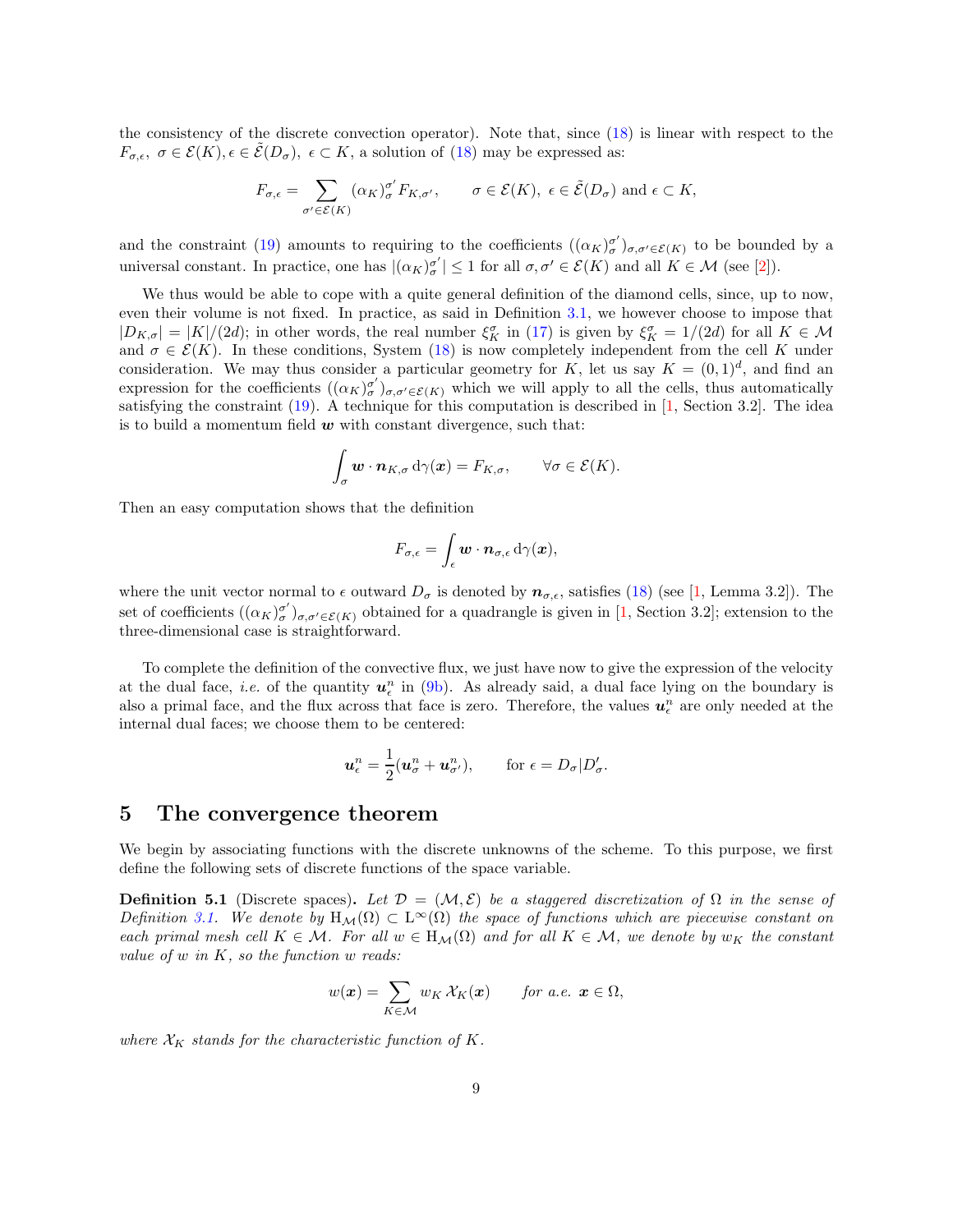Similarly, we denote by  $H_{\mathcal{E}}(\Omega) \subset L^{\infty}(\Omega)$  the space of functions which are piecewise constant on each diamond cell of the dual mesh  $D_{\sigma}$ ,  $\sigma \in \mathcal{E}$ . For all  $u \in H_{\mathcal{E}}(\Omega)$  and for all  $\sigma \in \mathcal{E}$ , we denote by  $u_{\sigma}$  the constant value of u in  $D_{\sigma}$ , so the function u reads:

$$
u(\boldsymbol{x}) = \sum_{\sigma \in \mathcal{E}} u_{\sigma} \, \mathcal{X}_{D_{\sigma}}(\boldsymbol{x}) \qquad \text{for a.e. } \boldsymbol{x} \in \Omega,
$$

where  $\mathcal{X}_{D_{\sigma}}(\bm{x})$  stands for the characteristic function of  $D_{\sigma}$ . Finally we denote  $H_{\mathcal{E},0}(\Omega) = \{u \in H_{\mathcal{E}}(\Omega), u_{\sigma} =$ 0 for all  $\sigma \in \mathcal{E}_{ext}$ .

Then, with the discrete unknowns computed by induction through the scheme, we associate piecewise constant functions on each time interval  $(t_{n-1}, t_n]$  as follows:

 $\rho(\boldsymbol{x},t) = \rho^n(\boldsymbol{x}), \quad p(\boldsymbol{x},t) = p^n(\boldsymbol{x}), \quad \boldsymbol{u}(\boldsymbol{x},t) = \boldsymbol{u}^n(\boldsymbol{x}), \quad \text{for a.e. } t \in (t_{n-1},t_n],$ 

where  $\rho^n \in H_{\mathcal{M}}(\Omega)$ ,  $p^n \in H_{\mathcal{M}}(\Omega)$  and  $u \in H_{\mathcal{E},0}(\Omega)^d$  are the discrete functions defined by  $(\rho_K^n)_{K \in \mathcal{M}}$ ,  $(p_K^n)_{K \in \mathcal{M}}$  and  $(\mathbf{u}_\sigma^n)_{\sigma \in \mathcal{E}}$  respectively. Definition [5.1](#page-8-1) thus yields:

<span id="page-9-0"></span>
$$
\rho(\boldsymbol{x},t) = \sum_{n=1}^{N} \sum_{K \in \mathcal{M}} \rho_K^n \mathcal{X}_K(\boldsymbol{x}) \mathcal{X}_{(n-1,n]}(t),
$$
  
\n
$$
p(\boldsymbol{x},t) = \sum_{n=1}^{N} \sum_{K \in \mathcal{M}} p_K^n \mathcal{X}_K(\boldsymbol{x}) \mathcal{X}_{(n-1,n]}(t),
$$
  
\n
$$
\boldsymbol{u}(\boldsymbol{x},t) = \sum_{n=1}^{N} \sum_{\sigma \in \mathcal{E}} \boldsymbol{u}_{\sigma}^n \mathcal{X}_{D_{\sigma}}(\boldsymbol{x}) \mathcal{X}_{(n-1,n]}(t),
$$
\n(20)

where  $\mathcal{X}_{(n-1,n]}$  stands for the characteristic function of the time interval  $(t_{n-1}, t_n]$ .

We then define a regular sequence of discretizations as follows.

<span id="page-9-1"></span>**Definition 5.2** (Regular sequence of discretizations). Let  $(\mathcal{D}^{(m)}, \delta t^{(m)})_{m \in \mathbb{N}}$  be a sequence of staggered discretizations (in the sense of Definition [3.1\)](#page-3-1) and time steps. For  $m \in \mathbb{N}$ , let  $h^{(m)}$  and  $\theta^{(m)}$  be the space step and the regularity parameter associated with  $\mathcal{D}^{(m)}$  by equations [\(3\)](#page-4-1) and [\(7\)](#page-5-3) respectively, and let  $\alpha^{(m)}$ be the measure of the deviation of the geometry of the cells from parallelograms, as defined by [\(4\)](#page-4-2). Then this sequence  $(\mathcal{D}^{(m)}, \delta t^{(m)})_{m \in \mathbb{N}}$  is said regular if:

- (i) for all  $m \in \mathbb{N}$ ,  $\theta^{(m)} \leq \theta_0$  for some positive real number  $\theta_0$ ,
- (ii) the sequences of space steps  $(h^{(m)})_{m\in\mathbb{N}}$  and time steps  $(\delta t^{(m)})_{m\in\mathbb{N}}$  tend to zero when m tends to  $+\infty$ ,
- (iii) the sequence of parameters  $(\alpha^{(m)})_{m\in\mathbb{N}}$  tends to zero when m tends to  $+\infty$ .

**Remark 5.1** (A particular construction of regular sequence of discretizations). For  $d = 2$ , a sequence of discretizations satisfying the assumption (iii) above is obtained by successively dividing each quadrangle in four sub-quadrangles, splitting it along the lines joining the mid-points of opposite faces. The extension of this construction to the three-dimensional case (splitting now each hexahedron in 8 subvolumes) is not as easy as it seems, the difficulty being to keep the faces plane.

The following theorem is the main result of this paper; its proof is the purpose of the rest of the paper.

<span id="page-9-2"></span>**Theorem 5.1.** Let  $(\mathcal{D}^{(m)}, \delta t^{(m)})_{m \in \mathbb{N}}$  be a regular sequence of staggered discretizations and time steps. Then, under assumptions [\(2a\)](#page-2-5) and [\(2b\)](#page-2-6) for the initial data, for  $m \in \mathbb{N}$ , there exists a discrete solution to the scheme [\(9\)](#page-5-4). Let us denote by  $(\rho^{(m)}, u^{(m)}, p^{(m)})_{m \in \mathbb{N}}$  the corresponding discrete functions as defined in [\(20\)](#page-9-0). Then, there exists  $(\bar{\rho}, \bar{\mathbf{u}})$  weak solution of problem [\(1\)](#page-2-4) in the sense of Definition [2.1,](#page-2-7) such that, up to a subsequence,  $\rho^{(m)}$  strongly converges to  $\bar{\rho}$  in  $\mathrm{L}^q((0,T)\times\Omega)$  for all q in  $[1,\infty)$  and  $\bm{u}^{(m)}$  strongly converges to  $\bar{u}$  in  $L^q((0,T); L^2(\Omega)^d)$  for all q in  $[1, \infty)$ .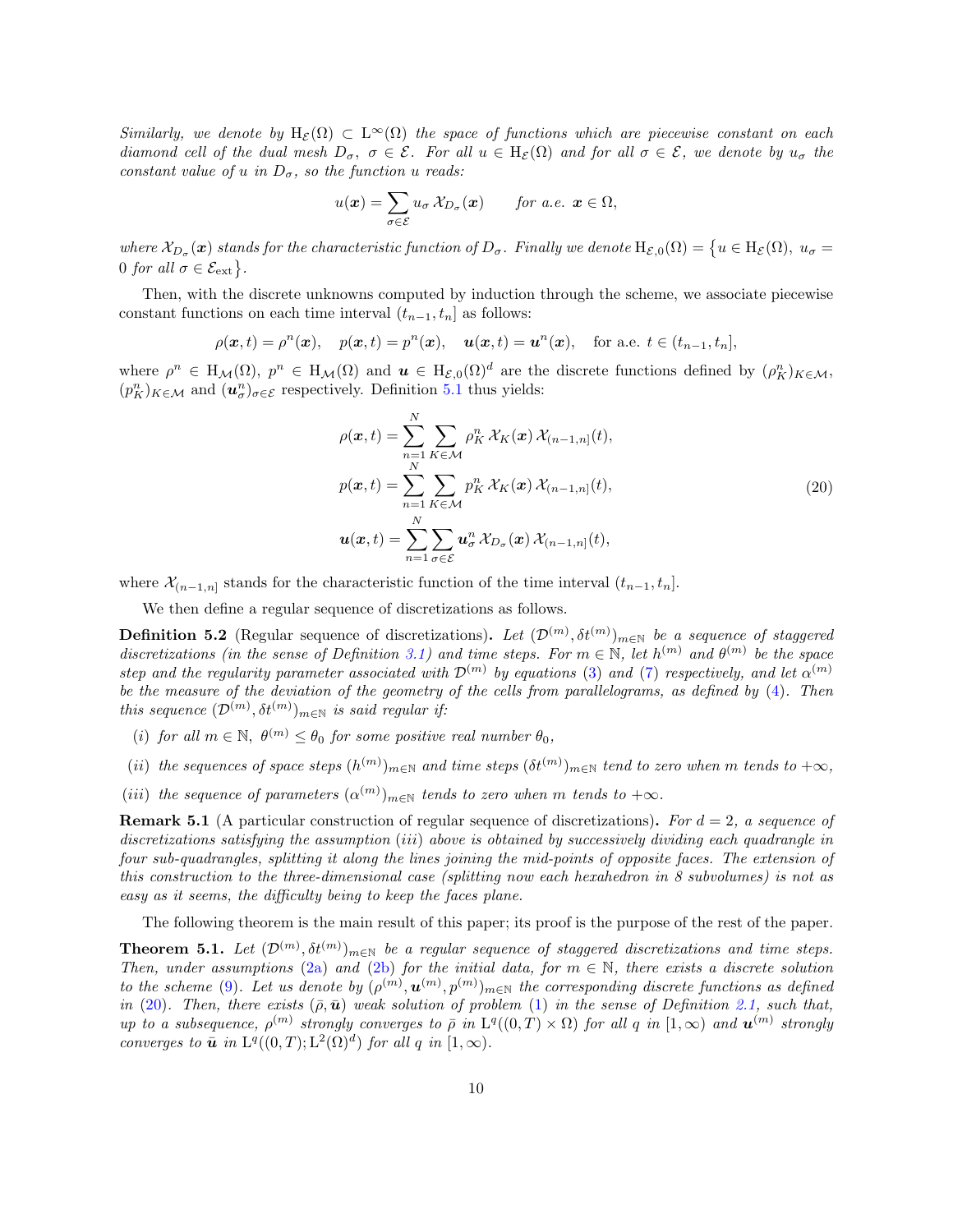### <span id="page-10-0"></span>6 Preliminary lemmata

We gather in this section some preliminary mathematical results which are useful for the analysis of the scheme.

### 6.1 Properties of the discrete divergence and gradient operators

We define the discrete divergence and gradient operators in the following way:

<span id="page-10-2"></span>
$$
\operatorname{div}_{\mathcal{M}}: \begin{cases} H_{\mathcal{E},0}(\Omega)^d \longrightarrow H_{\mathcal{M}}(\Omega) \\ u \longmapsto \operatorname{div}_{\mathcal{M}} u(x) = (\operatorname{div} u)_K, \quad \forall x \in K, \ K \in \mathcal{M}, \end{cases} (21)
$$

$$
\nabla_{\mathcal{E}}: \begin{cases} H_{\mathcal{M}}(\Omega) & \longrightarrow & H_{\mathcal{E},0}(\Omega)^{d} \\ p & \longmapsto & \nabla_{\mathcal{E}} p(x) = (\nabla p)_{\sigma}, \quad \forall x \in D_{\sigma}, \ \sigma \in \mathcal{E}_{\text{int}}, \end{cases}
$$
(22)

where  $(\text{div}u)_K$  and  $(\nabla p)_{\sigma}$  are defined in [\(11\)](#page-6-0) and [\(14\)](#page-6-1) respectively. The following lemma gives two first important properties of these operators.

<span id="page-10-5"></span>**Lemma 6.1.** Let  $\mathbf{v} \in \mathrm{H}_0^1(\Omega)^d$ . For a given discretization  $\mathcal{D} = (\mathcal{M}, \mathcal{E})$ , for  $\sigma \in \mathcal{E}$ , let

<span id="page-10-4"></span><span id="page-10-3"></span>
$$
\boldsymbol{v}_{\sigma} = \frac{1}{|\sigma|} \int_{\sigma} \boldsymbol{v}(\boldsymbol{x}) \,\mathrm{d}\gamma(\boldsymbol{x}),
$$

and let  $P_{\mathcal{E}} v$  be the function of  $H_{\mathcal{E},0}(\Omega)^d$  defined by  $P_{\mathcal{E}} v(x) = v_{\sigma}$  for every  $x$  in  $D_{\sigma}$  and every  $\sigma \in \mathcal{E}$ . Then for all p in  $H_{\mathcal{M}}(\Omega)$ ,

$$
\int_{\Omega} p(\boldsymbol{x}) \operatorname{div}_{\mathcal{M}} (P_{\mathcal{E}} \boldsymbol{v}) (\boldsymbol{x}) \, \mathrm{d}\boldsymbol{x} = \int_{\Omega} p(\boldsymbol{x}) \operatorname{div} \boldsymbol{v} (\boldsymbol{x}) \, \mathrm{d}\boldsymbol{x}.
$$
\n(23)

In addition, the discrete divergence and the discrete gradient are dual in the following sense. For any  $v$  in  $H_{\mathcal{E},0}(\Omega)^d$  and any p in  $H_{\mathcal{M}}(\Omega)$ , one has

$$
\int_{\Omega} p(\boldsymbol{x}) \operatorname{div}_{\mathcal{M}} \boldsymbol{v}(\boldsymbol{x}) \, \mathrm{d}\boldsymbol{x} + \int_{\Omega} \boldsymbol{v}(\boldsymbol{x}) \cdot \boldsymbol{\nabla}_{\mathcal{E}} p(\boldsymbol{x}) \, \mathrm{d}\boldsymbol{x} = 0.
$$
\n(24)

Proof. The first relation is an obvious consequence of relation [\(11\)](#page-6-0) defining the discrete divergence operator and of the fact that p is piecewise constant on the cells  $K \in \mathcal{M}$ . For the second relation, the same observations yield that for any pair  $(v, p)$  in  $H_{\mathcal{E},0}(\Omega)^d \times H_{\mathcal{M}}(\Omega)$ , one has

<span id="page-10-1"></span>
$$
\sum_{K \in \mathcal{M}} |K| \ p_K \ (\text{div} \boldsymbol{v})_K + \sum_{\sigma \in \mathcal{E}} |D_{\sigma}| \ \boldsymbol{v}_{\sigma} \cdot (\boldsymbol{\nabla} p)_{\sigma} = 0. \tag{25}
$$

Note that, because of the homogeneous Dirichlet boundary condition on  $v$ , the discrete gradient does not need to be defined at the external faces and the second sum in [\(25\)](#page-10-1) is actually a sum over  $\mathcal{E}_{\text{int}}$ .  $\Box$ 

We also have the following convergence property for the discrete gradient defined in  $(22)$ .

<span id="page-10-6"></span>**Lemma 6.2** (Weak convergence of the discrete gradient). Let  $(\mathcal{D}^{(m)})_{m\in\mathbb{N}}$  be a sequence of regular discretizations of  $\Omega$  in the sense of Definition [5.2.](#page-9-1) For  $m \in \mathbb{N}$ , let  $p^{(m)} \in H_{\mathcal{M}^{(m)}}(\Omega)$  and assume that there exists C in  $\mathbb{R}_+$  such that, for all  $m \in \mathbb{N}$ ,  $\|\nabla_{\mathcal{E}^{(m)}} p^{(m)}\|_{\mathbb{L}^q(\Omega)^d} \leq C$  for some q in  $[1,\infty]$ . Assume also that there exists  $\bar{p}$  in  $W^{1,q}(\Omega)$  such that  $p^{(m)}$  converges to  $\bar{p}$  in the distribution sense as m tends to  $+\infty$ , i.e.:

$$
\forall \phi \in C_c^{\infty}(\Omega), \quad \lim_{m \to +\infty} \int_{\Omega} p^{(m)}(\boldsymbol{x}) \cdot \phi(\boldsymbol{x}) \, d\boldsymbol{x} = \int_{\Omega} \bar{p}(\boldsymbol{x}) \cdot \phi(\boldsymbol{x}) \, d\boldsymbol{x}.
$$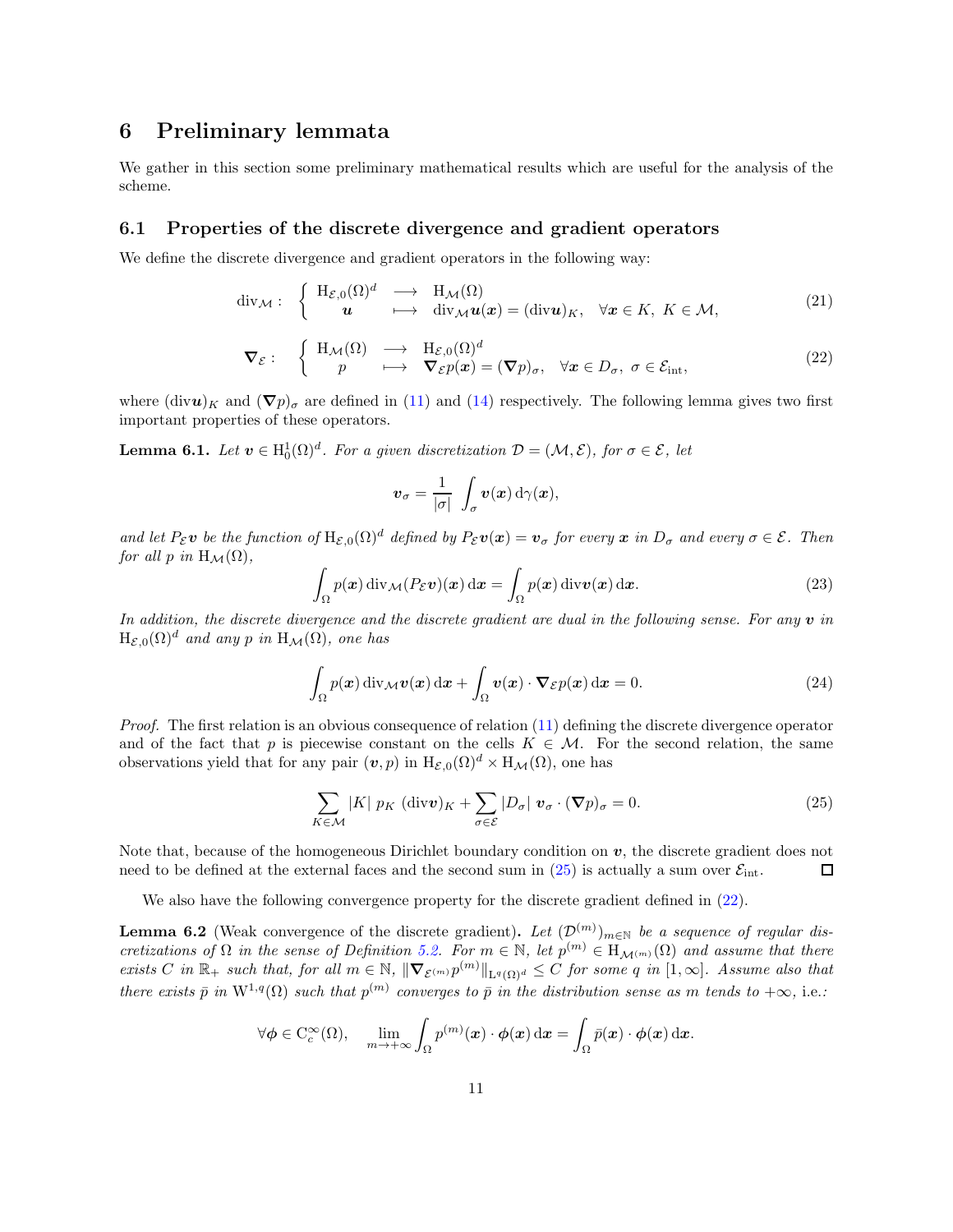Then  $\nabla_{\mathcal{E}^{(m)}} p^{(m)}$  converges to  $\nabla \bar{p}$  in the distribution sense:

$$
\forall \phi \in \mathrm{C}^\infty_c(\Omega)^d, \quad \lim_{m \to +\infty} \int_\Omega \boldsymbol{\nabla}_{\mathcal{E}^{(m)}} p^{(m)}(\boldsymbol{x}) \cdot \phi(\boldsymbol{x}) \,\mathrm{d} \boldsymbol{x} = \int_\Omega \boldsymbol{\nabla} \bar{p}(\boldsymbol{x}) \cdot \phi(\boldsymbol{x}) \,\mathrm{d} \boldsymbol{x}.
$$

In addition, for  $q \in (1,\infty)$  (resp.  $q = +\infty$ ), if  $p^{(m)}$  weakly (resp. weakly- $\star$ ) converges to  $\bar{p}$  in  $\mathrm{L}^q(\Omega)$  (resp. in  $\mathbb{L}^{\infty}(\Omega)$ ), then  $\nabla_{\mathcal{E}^{(m)}} p^{(m)}$  also converges to  $\nabla \bar{p}$  weakly (resp. weakly- $\star$ ) in  $\mathbb{L}^{q}(\Omega)^{d}$  (resp. in  $\mathbb{L}^{\infty}(\Omega)^{d}$ ).

*Proof.* Let  $\phi \in C_c^{\infty}(\Omega)^d$ . For a given discretization  $\mathcal{D} = (\mathcal{M}, \mathcal{E})$ , for  $\sigma \in \mathcal{E}$ , let

$$
\phi_\sigma = \frac{1}{|\sigma|} \ \int_\sigma \phi(\boldsymbol{x}) \,\mathrm{d}\gamma(\boldsymbol{x}),
$$

and let  $P_{\mathcal{E}}\phi$  be the function of  $H_{\mathcal{E},0}(\Omega)^d$  defined by  $P_{\mathcal{E}}\phi(x) = \phi_{\sigma}$  if  $x \in D_{\sigma}$ , for every  $\sigma \in \mathcal{E}$ . Let  $q' = +\infty$ if  $q = 1$ , q' be given by  $1/q + 1/q' = 1$  if  $q \in (1, \infty)$ , and  $q' = 1$  if  $q = +\infty$ . With the assumptions of the lemma, an easy calculation shows that  $||P_{\mathcal{E}^{(m)}}\phi - \phi||_{\mathcal{L}^{q'}(\Omega)^d} \leq 2 |\Omega|^{1/q'} ||\nabla \phi||_{\mathcal{L}^{\infty}(\Omega)^{d \times d}} h^{(m)}$  (with  $|\Omega|^{1/q'} = 1$  for  $q' = +\infty$ ). We may write

$$
\int_{\Omega} \boldsymbol{\nabla}_{\mathcal{E}^{(m)}} p^{(m)}(\boldsymbol{x}) \cdot \boldsymbol{\phi}(\boldsymbol{x}) \,\mathrm{d}\boldsymbol{x} = \int_{\Omega} \boldsymbol{\nabla}_{\mathcal{E}^{(m)}} p^{(m)}(\boldsymbol{x}) \cdot (P_{\mathcal{E}^{(m)}} \boldsymbol{\phi})(\boldsymbol{x}) \,\mathrm{d}\boldsymbol{x} + R,
$$

with  $|R| \leq \|\nabla_{\mathcal{E}^{(m)}} p^{(m)}\|_{\mathrm{L}^q(\Omega)^d} \|P_{\mathcal{E}^{(m)}} \phi - \phi\|_{\mathrm{L}^{q'}(\Omega)^d} \leq 2C \|\Omega|^{1/q'} \|\nabla \phi\|_{\mathrm{L}^{\infty}(\Omega)^{d \times d}} \; h^{(m)}$  which tends to zero as  $m \to +\infty$ . Now invoking successively [\(24\)](#page-10-3), [\(23\)](#page-10-4) and the convergence of  $p^{(m)}$  to  $\bar{p}$  in the distribution sense, we get

$$
\int_{\Omega} \nabla_{\mathcal{E}^{(m)}} p^{(m)}(\boldsymbol{x}) \cdot (P_{\mathcal{E}^{(m)}} \phi)(\boldsymbol{x}) d\boldsymbol{x} = -\int_{\Omega} p^{(m)}(\boldsymbol{x}) \operatorname{div} \phi(\boldsymbol{x}) d\boldsymbol{x} \n\to -\int_{\Omega} \bar{p}(\boldsymbol{x}) \operatorname{div} \phi(\boldsymbol{x}) d\boldsymbol{x} = \int_{\Omega} \nabla \bar{p}(\boldsymbol{x}) \cdot \phi(\boldsymbol{x}) d\boldsymbol{x}, \quad \text{as } m \to +\infty,
$$

which shows that  $\nabla_{\mathcal{E}^{(m)}} p^{(m)}$  tends to  $\nabla \bar{p}$  in the distributional sense. The weak or weak-\* convergence of  $\nabla_{\mathcal{E}^{(m)}} p^{(m)}$ , for  $q \in (1,\infty)$  or  $q = +\infty$  respectively, follows by density.  $\Box$ 

#### 6.2 Properties of the Rannacher-Turek element

We gather in this section consistency and stability results for the Rannacher-Turek element, most of them given in [\[33\]](#page-45-5), which are used in the analysis of the scheme.

With every function  $u$  in  $H_{\mathcal{E}}(\Omega)^d$  (or, equivalently, with every set of degrees of freedom  $(u_{\sigma})_{\sigma \in \mathcal{E}}$ ), one classically associates, in the finite element context, the function  $\tilde{\boldsymbol{u}}$  from  $\Omega$  to  $\mathbb{R}^d$ :

$$
\tilde{u}(x) = \sum_{\sigma \in \mathcal{E}} u_{\sigma} \zeta_{\sigma}(x), \quad \text{for a.e. } x \in \Omega,
$$

with  $\zeta_{\sigma}$  the shape function defined by [\(12\)](#page-6-2). This identification allows to introduce the broken Sobolev H<sup>1</sup> semi-norm  $\|.\|_{\mathcal{E},\mathbf{b}}$ , given for any  $\mathbf{u} \in \mathbf{H}_{\mathcal{E}}(\Omega)^d$  by:

$$
\|\mathbf{u}\|_{\mathcal{E},\mathrm{b}}^2 = \sum_{K\in\mathcal{M}} \int_K \boldsymbol{\nabla}\tilde{\mathbf{u}}(\mathbf{x}): \boldsymbol{\nabla}\tilde{\mathbf{u}}(\mathbf{x})\,\mathrm{d}\mathbf{x}.
$$

The semi-norm  $\|\boldsymbol{u}\|_{\mathcal{E},\text{b}}$  is in fact a norm on the space  $H_{\mathcal{E},0}(\Omega)^d$ , thanks to the discrete Poincaré inequality (see [\[33\]](#page-45-5)) stated in the following lemma.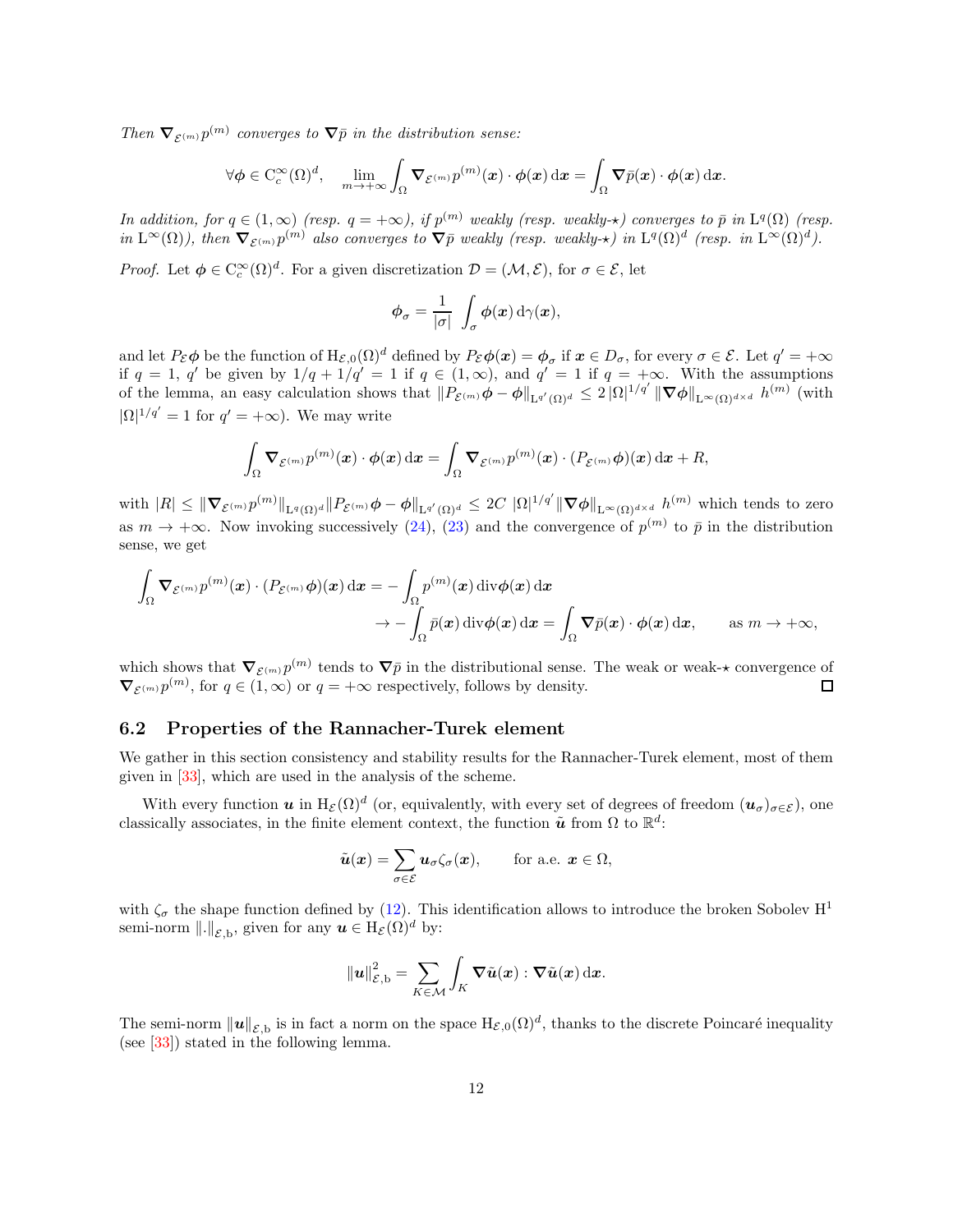<span id="page-12-0"></span>**Lemma 6.3** (Discrete Poincaré inequality). Let  $\mathcal{D} = (\mathcal{M}, \mathcal{E})$  be a staggered discretization of  $\Omega$  in the sense of Definition [3.1,](#page-3-1) such that  $\theta_{\mathcal{D}} \leq \theta_0$ , with  $\theta_{\mathcal{D}}$  defined by [\(7\)](#page-5-3). Then there exists C, only depending on d,  $\Omega$ and  $\theta_0$  such that

<span id="page-12-1"></span>
$$
\|\boldsymbol{u}\|_{\mathrm{L}^2(\Omega)^d}\leq C\,\|\boldsymbol{u}\|_{\mathcal{E},\mathrm{b}},\quad\forall\boldsymbol{u}\in\mathrm{H}_{\mathcal{E},0}(\Omega)^d.
$$

Let us now denote by  $r_{\mathcal{E}}$  the following natural interpolation operator from  $H_0^1(\Omega)^d$  to  $H_{\mathcal{E},0}(\Omega)^d$ :

$$
r_{\mathcal{E}}: \begin{vmatrix} H_0^1(\Omega)^d & \longrightarrow & H_{\mathcal{E},0}(\Omega)^d \\ \bar{u} & \mapsto & r_{\mathcal{E}}\bar{u}(x) = \sum_{\sigma \in \mathcal{E}} |\sigma|^{-1} \left( \int_{\sigma} \bar{u}(x) d\gamma(x) \right) \mathcal{X}_{D_{\sigma}}(x), \end{vmatrix}
$$
(26)

where  $\mathcal{X}_{D_{\sigma}}(x)$  is the characteristic function of the dual cell  $D_{\sigma}$ . We have the following stability and approximation properties of  $r_{\mathcal{E}}$ .

<span id="page-12-2"></span>**Lemma 6.4.** Let  $\mathcal{D} = (\mathcal{M}, \mathcal{E})$  be a staggered discretization of  $\Omega$  in the sense of Definition [3.1,](#page-3-1) such that  $\theta_{\mathcal{D}} \leq \theta_0$ , with  $\theta_{\mathcal{D}}$  defined by [\(7\)](#page-5-3). The interpolation operator  $r_{\mathcal{E}}$  enjoys the following properties:

– Stability:

$$
\forall \bar{\boldsymbol{u}}\in \mathrm{H}_0^1(\Omega)^d,\quad \Vert r_{\mathcal{E}}\bar{\boldsymbol{u}} \Vert_{\mathcal{E},\mathrm{b}}\leq C\ \Vert \bar{\boldsymbol{u}} \Vert_{\mathrm{H}^1(\Omega)^d},
$$

with C only depending on  $\Omega$  and  $\theta_0$ .

– Approximation properties:

$$
\forall \bar{\mathbf{u}} \in \mathrm{H}^{2}(\Omega)^{d} \cap \mathrm{H}_{0}^{1}(\Omega)^{d}, \ \forall K \in \mathcal{M},
$$

$$
\|\bar{\mathbf{u}} - \widetilde{r_{\varepsilon}\bar{\mathbf{u}}}\|_{\mathrm{L}^{2}(K)^{d}} + h_{K} \|\nabla(\bar{\mathbf{u}} - \widetilde{r_{\varepsilon}\bar{\mathbf{u}}})\|_{\mathrm{L}^{2}(K)^{d \times d}} \leq C h_{K} \left(h_{K} + \alpha_{K}\right) |\bar{\mathbf{u}}|_{\mathrm{H}^{2}(K)^{d}},
$$

with C only depending on  $\Omega$  and  $\theta_0$ .

We also have the following classical stability property, which is used when passing to the limit in the momentum equation (see Section [8.6\)](#page-34-0).

<span id="page-12-4"></span>**Lemma 6.5.** Let  $\mathcal{D} = (\mathcal{M}, \mathcal{E})$  be a staggered discretization of  $\Omega$  in the sense of Definition [3.1,](#page-3-1) such that  $\theta_{\mathcal{D}} \leq \theta_0$ , with  $\theta_{\mathcal{D}}$  defined by [\(7\)](#page-5-3). For  $\sigma$  in  $\mathcal{E}_{int}$ , let  $[\tilde{\mathbf{u}}]_{\sigma}$  be the jump of  $\tilde{\mathbf{u}}$  across  $\sigma$  as defined in [\(13\)](#page-6-3), and for  $\sigma$  in  $\mathcal{E}_{ext} \cap \mathcal{E}(K)$ , let  $[\tilde{u}]_{\sigma}(\boldsymbol{x}) = \lim_{\substack{\boldsymbol{y} \to \boldsymbol{x} \\ \boldsymbol{y} \in K}}$  $\tilde{\boldsymbol{u}}(\boldsymbol{x})$  .

Then there exists C, only depending on d,  $\Omega$  and  $\theta_0$  such that, for all **u** in H<sub>E</sub> $(\Omega)^d$ ,

<span id="page-12-3"></span>
$$
\left(\sum_{\sigma\in\mathcal{E}}\frac{1}{h_{\sigma}}\int_{\sigma}[\tilde{\boldsymbol{u}}]_{\sigma}^{2}(\boldsymbol{x})\,\mathrm{d}\gamma(\boldsymbol{x})\right)^{\frac{1}{2}}\leq C\,\|\boldsymbol{u}\|_{\mathcal{E},\mathbf{b}},\tag{27}
$$

where, for all  $\sigma$  in  $\mathcal{E}$ ,  $h_{\sigma} = \text{diam}(\sigma)$ .

Finally, the following lemma states that the pair of approximation spaces  $H_{\mathcal{E},0}(\Omega)^d$  for the velocity (endowed with the finite element broken norm) and  $H_{\mathcal{M}}(\Omega)$  for the pressure is *inf-sup* stable.

<span id="page-12-5"></span>**Lemma 6.6.** Let  $\mathcal{D} = (\mathcal{M}, \mathcal{E})$  be a staggered discretization of  $\Omega$  in the sense of Definition [3.1,](#page-3-1) such that  $\theta_{\mathcal{D}} \leq \theta_0$ , with  $\theta_{\mathcal{D}}$  defined by [\(7\)](#page-5-3). Then there exists  $\beta > 0$ , depending only on  $\Omega$  and  $\theta_0$ , such that for all p in H<sub>M</sub>( $\Omega$ ), there exists **u** in H<sub>E,0</sub>( $\Omega$ )<sup>d</sup> satisfying

$$
\|\mathbf{u}\|_{\mathcal{E},\mathrm{b}}=1\ \ and\ \int_{\Omega}p(\mathbf{x})\mathrm{div}_{\mathcal{M}}\mathbf{u}(\mathbf{x})\mathrm{d}\mathbf{x}\geq \beta\left\|p-m(p)\right\|_{L^{2}(\Omega)},
$$

where  $m(p)$  stands for the mean value of p over  $\Omega$ .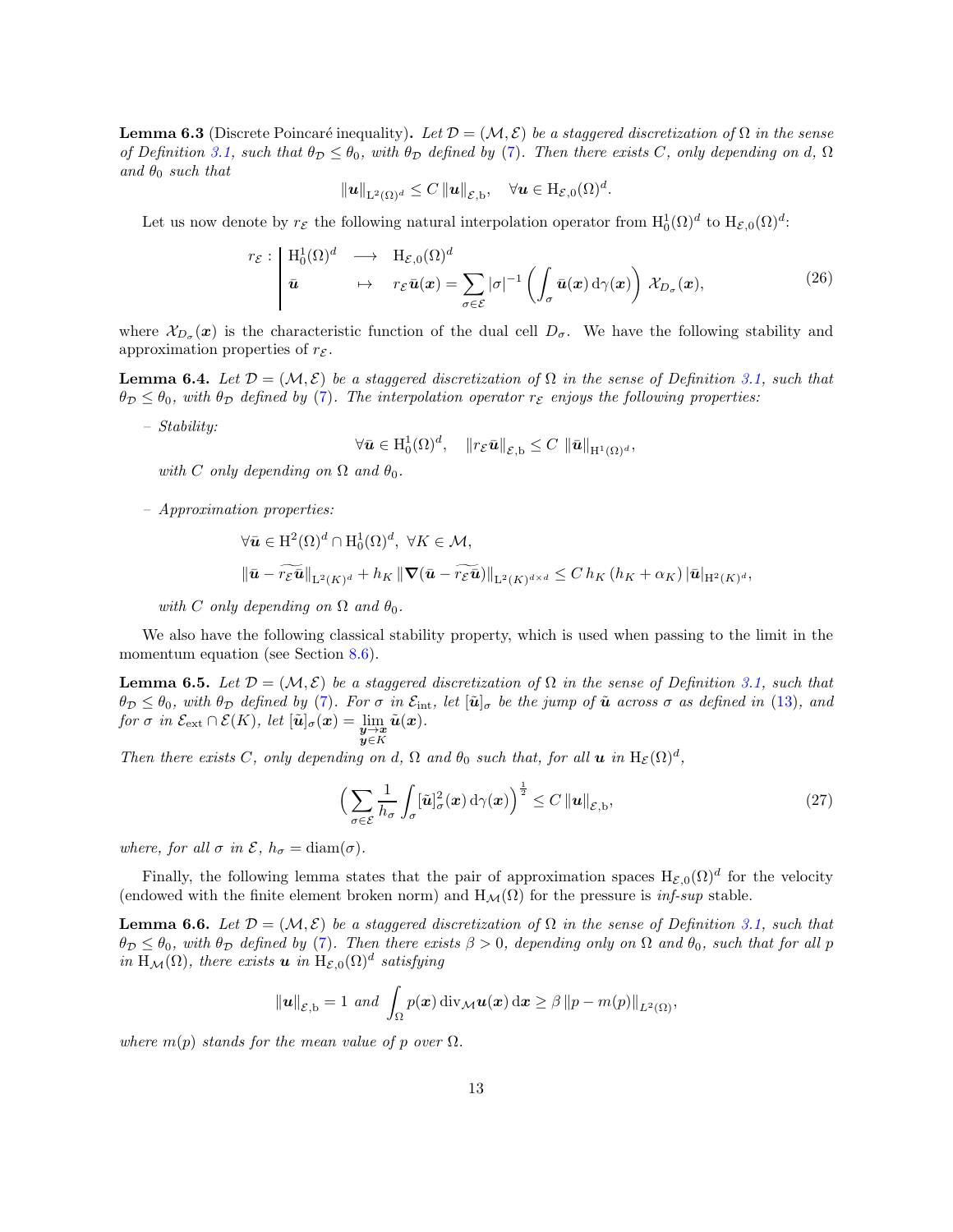### 6.3 Discrete functional analysis

We introduce the following finite volume discrete H<sup>1</sup>-norm on the space  $H_{\mathcal{E},0}(\Omega)^d$ :

$$
\|\mathbf{u}\|_{\mathcal{E},\text{FV}}^2 = \sum_{K\in\mathcal{M}} h_K^{d-2} \sum_{\sigma,\sigma'\in\mathcal{E}(K)} |\mathbf{u}_\sigma - \mathbf{u}_{\sigma'}|^2,
$$

which, by an easy computation, may be shown to be equivalent, over a regular sequence of discretizations, to the usual finite volume  $H^1$ -norm defined in [\[11\]](#page-44-9). The following lemma is obtained by using standard properties of the  $Q_1$  mapping, and then invoking a norm equivalence argument for the finite dimensional space of discrete functions on the reference element. It allows to inherit all the discrete functional analysis results associated with the finite volume  $H^1$ -norm.

<span id="page-13-0"></span>**Lemma 6.7.** Let  $\mathcal{D} = (\mathcal{M}, \mathcal{E})$  be a staggered discretization of  $\Omega$  in the sense of Definition [3.1,](#page-3-1) such that  $\theta_{\mathcal{D}} \leq \theta_0$ , with  $\theta_{\mathcal{D}}$  defined by [\(7\)](#page-5-3). Then :

$$
\|\mathbf{u}\|_{\mathcal{E},\mathrm{FV}}\leq C\ \|\mathbf{u}\|_{\mathcal{E},\mathrm{b}},\quad \forall \mathbf{u}\in \mathrm{H}_{\mathcal{E},0}(\Omega)^d,
$$

where C only depends on  $\Omega$ , d and  $\theta_0$ .

We begin by giving a crucial discrete Sobolev embedding property, which is a consequence of Lemma [6.7](#page-13-0) and of the results stated in [\[12,](#page-44-10) "Discrete functional analysis" appendix].

<span id="page-13-1"></span>**Lemma 6.8** (Discrete Sobolev embedding). Let  $\mathcal{D} = (\mathcal{M}, \mathcal{E})$  be a staggered discretization of  $\Omega$  in the sense of Definition [3.1,](#page-3-1) such that  $\theta_{\mathcal{D}} \leq \theta_0$ , with  $\theta_{\mathcal{D}}$  defined by [\(7\)](#page-5-3). Then there exists  $C(q, d, \theta_0) > 0$  such that

<span id="page-13-4"></span>
$$
\|\boldsymbol{u}\|_{\mathrm{L}^q(\Omega)^d}\leq C(q,d,\theta_0)\,\|\boldsymbol{u}\|_{\mathcal{E},\mathrm{FV}},\quad\forall \boldsymbol{u}\in \mathrm{H}_{\mathcal{E},0}(\Omega)^d,
$$

for all  $q \in [1, 2^*]$  (with  $2^* = 6$ ) if  $d = 3$  and for all  $q \in [1, \infty)$  if  $d = 2$ .

Remark 6.1. Actually, the important regularity assumption for proving Lemma [6.8](#page-13-1) is the boundedness of the parameters  $\theta_{\mathcal{E},1}$  and  $\theta_{\mathcal{E},2}$  defined in [\(5\)](#page-4-3)-[\(6\)](#page-4-4). Note that for d=2, one has  $C(q, d, \theta_0) \to \infty$  as  $q \to \infty$ .

The following Lemma is a consequence of Lemma [6.7](#page-13-0) and an adaptaion of the proof of [\[11,](#page-44-9) Lemma 3.3].

<span id="page-13-2"></span>**Lemma 6.9.** Let  $\mathcal{D} = (\mathcal{M}, \mathcal{E})$  be a staggered discretization of  $\Omega$  such that  $\theta_{\mathcal{D}} \leq \theta_0$ , with  $\theta_{\mathcal{D}}$  defined by [\(7\)](#page-5-3). For any  $u \in H_{\mathcal{E},0}(\Omega)^d$ , we define its extension  $u^{\sharp}$  to the whole space  $\mathbb{R}^d$  by setting  $u^{\sharp} = 0$  on  $\mathbb{R}^d \setminus \Omega$ . Then there exists C, only depending on  $\Omega$ , d and  $\theta_0$  such that

$$
\|\boldsymbol{u}^{\sharp}(\boldsymbol{A}+\boldsymbol{\eta})-\boldsymbol{u}^{\sharp}\|_{\mathbf{L}^{2}(\mathbb{R}^{d})^{d}}^{2} \leq C\|\boldsymbol{u}\|_{\mathcal{E},\mathbf{b}}^{2}|\boldsymbol{\eta}|(|\boldsymbol{\eta}|+h_{\mathcal{D}}), \quad \forall \boldsymbol{\eta} \in \mathbb{R}^{d}, \ \forall \boldsymbol{u} \in \mathbf{H}_{\mathcal{E},0}(\Omega)^{d}.
$$

Finally, an important consequence of Lemma [6.9](#page-13-2) is the following compactness result, whose proof is similar to that of [\[11,](#page-44-9) Theorem 3.10].

<span id="page-13-3"></span>**Lemma 6.10** (Discrete Rellich theorem). Let  $(\mathcal{D}^{(m)})_{m\in\mathbb{N}}$  be a regular sequence of discretizations in the sense of Definition [5.2.](#page-9-1) For  $m \in \mathbb{N}$ , let  $\mathbf{u}^{(m)} \in H_{\mathcal{E}^{(m)},0}(\Omega)^d$  and assume that there exists  $C \in \mathbb{R}$  such that,  $for\ all\ m\in\mathbb{N},\ \|\bm{u}^{(m)}\|_{\mathcal{E}^{(m)},\mathbf{b}}\leq C.$  Then, there exists  $\bar{\bm{u}}$  in  $\mathrm{H}_0^1(\Omega)^d$  and a subsequence of  $(\bm{u}^{(m)})_{m\in\mathbb{N}}$  (not relabeled) such that  $\bm{u}^{(m)}$  converges strongly in  $\mathrm{L}^2(\Omega)^d$  towards  $\bar{\bm{u}}$  as  $m \to \infty$ .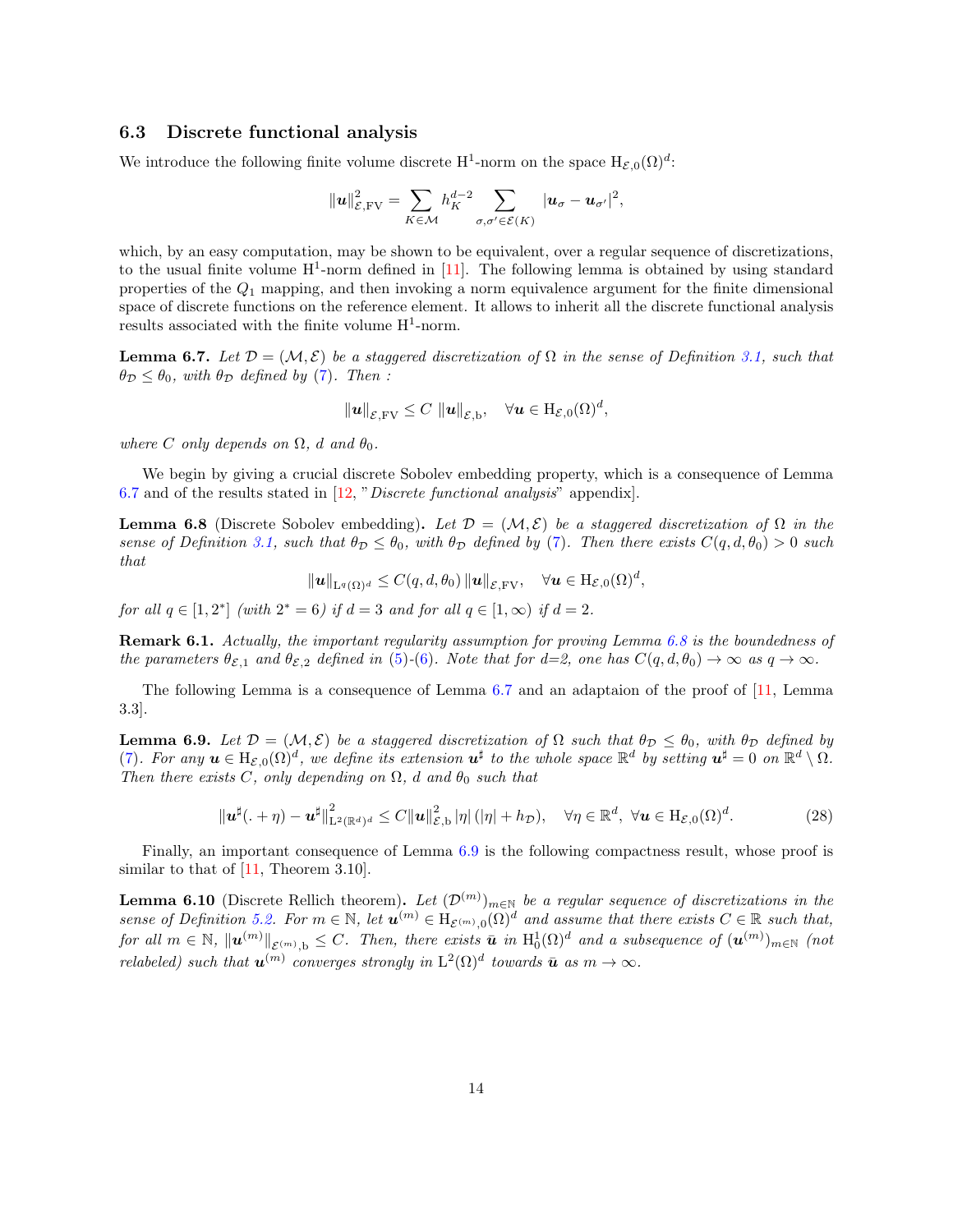#### 6.4 Estimates on the dual mass convection term

In the following, when confusion is possible, if the dual fluxes  $F_{\sigma,\epsilon}$  are computed from the fields  $\rho \in H_{\mathcal{M}}(\Omega)$ and  $u \in H_{\mathcal{E},0}(\Omega)^d$  through  $F_{K,\sigma}$ , we denote  $F_{\sigma,\epsilon}(\rho,\mathbf{u})$  and  $F_{K,\sigma}(\rho,\mathbf{u})$  for the sake of clarity. Let us define the mapping:

$$
\mathcal{Q}_{\mathcal{E}}^{\text{mass}}:\begin{cases}\text{H}_{\mathcal{M}}(\Omega)\times(\text{H}_{\mathcal{E},0}(\Omega)^d)^3\longrightarrow\mathbb{R} \\ (\rho,\mathbf{u},\mathbf{v},\mathbf{w})\longrightarrow\mathcal{Q}_{\mathcal{E}}^{\text{mass}}(\rho,\mathbf{u},\mathbf{v},\mathbf{w})=\sum_{\sigma\in\mathcal{E}_{\text{int}}}(\mathbf{v}_{\sigma}\cdot\mathbf{w}_{\sigma})\sum_{\epsilon\in\tilde{\mathcal{E}}(D_{\sigma})}F_{\sigma,\epsilon}(\rho,\mathbf{u}).\end{cases}
$$
(29)

The mapping  $\mathcal{Q}_{\mathcal{E}}^{\text{mass}}$  is a discrete counterpart of the variational formulation of the convection term in the mass conservation equation  $\int_{\Omega} \text{div}(\rho \boldsymbol{u}) \phi$ , for test functions  $\phi$  of the form  $\phi = \boldsymbol{v} \cdot \boldsymbol{w}$  where  $\boldsymbol{v}, \boldsymbol{w} \in$  $H_0^1(\Omega)^d$ . This discrete variational formulation is obtained from the dual mass conservation equation [\(15\)](#page-7-5) by multiplying the local mass flux by the test function  $\phi_{\sigma} = (\mathbf{v}_{\sigma} \cdot \mathbf{w}_{\sigma})$  and summing over  $\sigma \in \mathcal{E}$  (we recall that  $F_{\sigma,\epsilon}(\rho,\mathbf{u})$  vanishes at external faces).

The next lemma provides an estimate on the function  $\mathcal{Q}_{\mathcal{E}}^{\text{mass}}$ , which is a discrete counterpart of a similar estimate satisfied in the continuous setting.

<span id="page-14-0"></span>**Lemma 6.11** (Estimate on  $\mathcal{Q}_{\mathcal{E}}^{\text{mass}}$ ). Let  $\mathcal{D} = (\mathcal{M}, \mathcal{E})$  be a staggered discretization of  $\Omega$  in the sense of Definition [3.1,](#page-3-1) such that  $\theta_D \leq \theta_0$ . Then, there exists a constant C, only depending on  $\Omega$ , d and  $\theta_0$ , such that

$$
|\mathcal{Q}_{\mathcal{E}}^{\text{mass}}(\rho,\boldsymbol{u},\boldsymbol{v},\boldsymbol{w})| \leq C \|\rho\|_{\mathcal{L}^{\infty}(\Omega)} \|\boldsymbol{u}\|_{\mathcal{L}^{6}(\Omega)^{d}} \left( \|\boldsymbol{v}\|_{\mathcal{L}^{3}(\Omega)^{d}} \|\boldsymbol{w}\|_{\mathcal{E},\mathbf{b}} + \|\boldsymbol{w}\|_{\mathcal{L}^{3}(\Omega)^{d}} \|\boldsymbol{v}\|_{\mathcal{E},\mathbf{b}} \right).
$$
(30)

for all  $\rho$  in  $H_{\mathcal{M}}(\Omega)$  and  $\boldsymbol{u}, \boldsymbol{v}, \boldsymbol{w}$  in  $H_{\mathcal{E},0}(\Omega)^d$ .

*Proof.* By definition of  $\mathcal{Q}_{\mathcal{E}}^{\text{mass}}(\rho, \boldsymbol{u}, \boldsymbol{v}, \boldsymbol{w})$ , we have, recalling that  $(F_{\sigma,\epsilon})_{\epsilon \subset K}$  solve [\(18\)](#page-7-2) with  $\xi_K^{\sigma} = 1/(2d)$ :

$$
\mathcal{Q}_{\mathcal{E}}^{\text{mass}}(\rho, \boldsymbol{u}, \boldsymbol{v}, \boldsymbol{w}) = \frac{1}{2d} \sum_{\substack{\sigma \in \mathcal{E}_{\text{int}} \\ \sigma = K | L}} (\boldsymbol{v}_{\sigma} \cdot \boldsymbol{w}_{\sigma}) \Big( \sum_{\substack{\sigma' \in \mathcal{E}(L) \\ \sigma' \in \mathcal{E}(L)}} F_{L, \sigma'}(\rho, \boldsymbol{u}) + \sum_{\substack{\sigma' \in \mathcal{E}(K) \\ \sigma' \in \mathcal{E}(K)}} F_{K, \sigma'}(\rho, \boldsymbol{u}) \Big) \n= \frac{1}{2d} \sum_{\substack{\sigma \in \mathcal{E}_{\text{int}} \\ \sigma = K | L}} (\boldsymbol{v}_{\sigma} \cdot \boldsymbol{w}_{\sigma}) \Big( \sum_{\substack{\sigma' \in \mathcal{E}(L) \\ \sigma' \in \mathcal{E}(L)}} |\sigma'| \rho_{\sigma'} \boldsymbol{u}_{\sigma'} \cdot \boldsymbol{n}_{L, \sigma'} + \sum_{\substack{\sigma' \in \mathcal{E}(K) \\ \sigma' \in \mathcal{E}(K)}} |\sigma'| \rho_{\sigma'} \boldsymbol{u}_{\sigma'} \cdot \boldsymbol{n}_{K, \sigma'} \Big).
$$

Reordering the sum, one gets:

$$
\mathcal{Q}_{\mathcal{E}}^{\text{mass}}(\rho, \boldsymbol{u}, \boldsymbol{v}, \boldsymbol{w}) = -\frac{1}{2d} \sum_{\substack{\sigma \in \mathcal{E}_{\text{int}} \\ \sigma = K|L}} |\sigma| \rho_{\sigma} \boldsymbol{u}_{\sigma} \cdot \boldsymbol{n}_{K,\sigma} \Big( \sum_{\substack{\sigma' \in \mathcal{E}(L) \\ \sigma' \in \mathcal{E}(L)}} (\boldsymbol{v}_{\sigma'} \cdot \boldsymbol{w}_{\sigma'}) - \sum_{\substack{\sigma' \in \mathcal{E}(K) \\ \sigma' \in \mathcal{E}(K)}} (\boldsymbol{v}_{\sigma'} \cdot \boldsymbol{w}_{\sigma'}) \Big) \Big) = -\frac{1}{2d} \sum_{\substack{\sigma \in \mathcal{E}_{\text{int}} \\ \sigma = K|L}} |\sigma| \rho_{\sigma} \boldsymbol{u}_{\sigma} \cdot \boldsymbol{n}_{K,\sigma} \Big( \sum_{\substack{\sigma' \in \mathcal{E}(L) \\ \sigma' \in \mathcal{E}(L)}} (\boldsymbol{v}_{\sigma'} \cdot \boldsymbol{w}_{\sigma'} - \boldsymbol{v}_{\sigma} \cdot \boldsymbol{w}_{\sigma}) + \sum_{\substack{\sigma' \in \mathcal{E}(K) \\ \sigma' \in \mathcal{E}(K)}} (\boldsymbol{v}_{\sigma} \cdot \boldsymbol{w}_{\sigma} - \boldsymbol{v}_{\sigma'} \cdot \boldsymbol{w}_{\sigma'}) \Big).
$$

Hence,

$$
|\mathcal{Q}_{\mathcal{E}}^{\text{mass}}(\rho, \boldsymbol{u}, \boldsymbol{v}, \boldsymbol{w})| \leq \frac{1}{2d} \sum_{\substack{\sigma \in \mathcal{E}_{\text{int}} \\ \sigma = K|L}} |\sigma| |\rho_{\sigma}| |\boldsymbol{u}_{\sigma}| \sum_{\substack{\sigma' \in \mathcal{E}(K) \cup \mathcal{E}(L) \\ \sigma' \in \mathcal{E}(K) \cup \mathcal{E}(L)}} |\boldsymbol{v}_{\sigma'} \cdot \boldsymbol{w}_{\sigma'} - \boldsymbol{v}_{\sigma} \cdot \boldsymbol{w}_{\sigma}|
$$
  

$$
\leq \frac{1}{2d} ||\rho||_{\mathcal{L}^{\infty}(\Omega)} \sum_{\substack{\sigma \in \mathcal{E}_{\text{int}} \\ \sigma = K|L}} |\sigma| |\boldsymbol{u}_{\sigma}| \sum_{\substack{\sigma' \in \mathcal{E}(K) \cup \mathcal{E}(L)}} |\boldsymbol{v}_{\sigma'} \cdot \boldsymbol{w}_{\sigma'} - \boldsymbol{v}_{\sigma} \cdot \boldsymbol{w}_{\sigma}|.
$$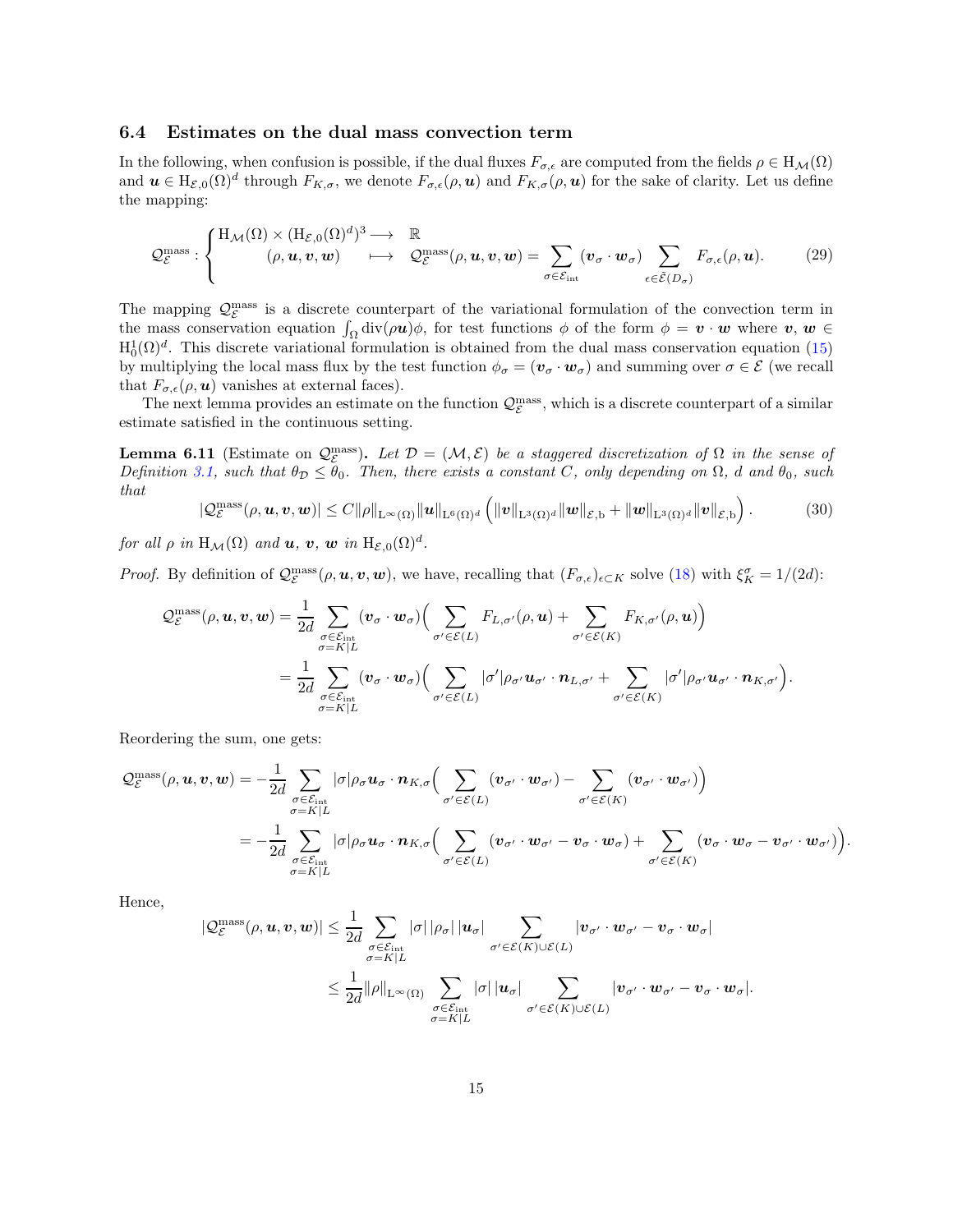Now, observing that  $v_{\sigma'} \cdot w_{\sigma'} - v_{\sigma} \cdot w_{\sigma} = v_{\sigma'} \cdot (w_{\sigma'} - w_{\sigma}) + w_{\sigma} \cdot (v_{\sigma'} - v_{\sigma})$ , one obtains:  $|\mathcal{Q}_\mathcal{E}^{\text{mass}}(\rho, \boldsymbol{u}, \boldsymbol{v}, \boldsymbol{w})| \leq$  $\frac{1}{2d} \|\rho\|_{L^{\infty}(\Omega)} (T_1 + T_2)$  with :

$$
T_1 = \sum_{\substack{\sigma \in \mathcal{E}_{\rm int} \\ \sigma = K|L}} |\sigma| |u_{\sigma}| \sum_{\substack{\sigma' \in \mathcal{E}(K) \cup \mathcal{E}(L)}} |v_{\sigma'}| |w_{\sigma'} - w_{\sigma}|, \qquad T_2 = \sum_{\substack{\sigma \in \mathcal{E}_{\rm int} \\ \sigma = K|L}} |\sigma| |u_{\sigma}| \sum_{\substack{\sigma' \in \mathcal{E}(K) \cup \mathcal{E}(L)}} |w_{\sigma}| |v_{\sigma'} - v_{\sigma}|.
$$

Let us estimate  $T_1$ , a similar calculation yields the estimate on  $T_2$ . Using twice the Cauchy-Schwarz inequality yields:

$$
T_1 \leq \sum_{\substack{\sigma \in \mathcal{E}_{\text{int}} \\ \sigma = K|L}} |\sigma| |u_{\sigma}| \Big( \sum_{\substack{\sigma' \in \mathcal{E}(K) \cup \mathcal{E}(L) \\ \sigma' \in \mathcal{E}(K) \cup \mathcal{E}(L)}} |v_{\sigma'}|^2 \Big)^{\frac{1}{2}} \Big( \sum_{\substack{\sigma' \in \mathcal{E}(K) \cup \mathcal{E}(L) \\ \sigma \in \mathcal{E}_{\text{int}}}} |w_{\sigma'} - w_{\sigma}|^2 \Big)^{\frac{1}{2}} \\ = \sum_{\substack{\sigma \in \mathcal{E}_{\text{int}} \\ \sigma = K|L}} |D_{\sigma}|^{\frac{1}{2}} |u_{\sigma}| \Big( \sum_{\substack{\sigma' \in \mathcal{E}(K) \cup \mathcal{E}(L) \\ \sigma' \in \mathcal{E}(K) \cup \mathcal{E}(L)}} |v_{\sigma'}|^2 \Big)^{\frac{1}{2}} \Big( \frac{|\sigma|^2}{|D_{\sigma}|} \sum_{\substack{\sigma' \in \mathcal{E}(K) \cup \mathcal{E}(L) \\ \sigma = K|L}} |w_{\sigma'} - w_{\sigma}|^2 \Big)^{\frac{1}{2}} \\ \leq \underbrace{\Big( \sum_{\substack{\sigma \in \mathcal{E}_{\text{int}} \\ \sigma = K|L}} |D_{\sigma}| |u_{\sigma}|^2 \sum_{\substack{\sigma' \in \mathcal{E}(K) \cup \mathcal{E}(L) \\ \sigma = K|L}} |v_{\sigma'}|^2 \Big)^{\frac{1}{2}}}_{T_{1,1}} \underbrace{\Big( \sum_{\substack{\sigma \in \mathcal{E}_{\text{int}} \\ \sigma = K|L}} \frac{|\sigma|^2}{|D_{\sigma}|} \sum_{\substack{\sigma' \in \mathcal{E}(K) \cup \mathcal{E}(L) \\ \tau_{1,2}} } |w_{\sigma'} - w_{\sigma}|^2 \Big)^{\frac{1}{2}}}_{T_{1,2}}.
$$

In  ${\cal T}_{1,1},$  Hölder's inequality with powers 3 and 3/2 gives:

$$
T_{1,1} = \left(\sum_{\substack{\sigma \in \mathcal{E}_{\text{int}} \\ \sigma = K|L}} |D_{\sigma}|^{\frac{1}{3}} |\mathbf{u}_{\sigma}|^{2} |D_{\sigma}|^{\frac{2}{3}} \sum_{\substack{\sigma' \in \mathcal{E}(K) \cup \mathcal{E}(L) \\ \sigma \in \mathcal{E}_{\text{int}}}} |\mathbf{v}_{\sigma'}|^{2}\right)^{\frac{1}{2}}
$$
  

$$
\leq \left(\sum_{\substack{\sigma \in \mathcal{E}_{\text{int}} \\ \sigma = K|L}} |D_{\sigma}| |\mathbf{u}_{\sigma}|^{6}\right)^{\frac{1}{6}} \left(\sum_{\substack{\sigma \in \mathcal{E}_{\text{int}} \\ \sigma = K|L}} |D_{\sigma}| \left(\sum_{\substack{\sigma' \in \mathcal{E}(K) \cup \mathcal{E}(L) \\ \sigma' \in \mathcal{E}(K) \cup \mathcal{E}(L)}} |\mathbf{v}_{\sigma'}|^{2}\right)^{\frac{3}{2}}\right)^{\frac{1}{3}}
$$
  

$$
\leq C(\theta_{0}) ||\mathbf{u}||_{\mathbf{L}^{6}(\Omega)^{d}} \left(\sum_{\substack{\sigma \in \mathcal{E}_{\text{int}} \\ \sigma = K|L}} \left(\sum_{\substack{\sigma' \in \mathcal{E}(K) \cup \mathcal{E}(L) \\ \sigma' \in \mathcal{E}(K) \cup \mathcal{E}(L)}} |D_{\sigma'}|^{\frac{2}{3}} |\mathbf{v}_{\sigma'}|^{2}\right)^{\frac{3}{2}}\right)^{\frac{1}{3}}
$$

Using again Hölder's inequality with powers 3 and 3/2 in the sum over  $\sigma'$  and recalling that card $\{\mathcal{E}(K) \cup$  $\mathcal{E}(L)$  = 4d – 1 yields  $T_{1,1} \leq C(d,\theta_0) ||\boldsymbol{u}||_{\mathcal{L}^6(\Omega)^d} ||\boldsymbol{v}||_{\mathcal{L}^3(\Omega)^d}$ . It remains to estimate  $T_{1,2}$ , which is done as follows:

$$
T_{1,2}^{2} = \sum_{\substack{\sigma \in \mathcal{E}_{int} \\ \sigma = K|L}} \frac{|\sigma|^{2}}{|\mathcal{D}_{\sigma}|} \sum_{\substack{\sigma' \in \mathcal{E}(K) \cup \mathcal{E}(L) \\ \sigma = K|L}} |w_{\sigma'} - w_{\sigma}|^{2}
$$
  

$$
= \sum_{\substack{\sigma \in \mathcal{E}_{int} \\ \sigma = K|L}} \frac{|\sigma|^{2}}{|\mathcal{D}_{\sigma}|} \Big(\sum_{\substack{\sigma' \in \mathcal{E}(K) \\ \sigma' \in \mathcal{E}(K)}} |w_{\sigma'} - w_{\sigma}|^{2} + \sum_{\substack{\sigma' \in \mathcal{E}(L) \\ \sigma' \in \mathcal{E}(L)}} |w_{\sigma'} - w_{\sigma'}|^{2}\Big)
$$
  

$$
\leq \sum_{\substack{\sigma \in \mathcal{E}_{int} \\ \sigma = K|L}} \frac{|\sigma|^{2}}{|\mathcal{D}_{\sigma}|} \Big(\sum_{\substack{\sigma', \sigma'' \in \mathcal{E}(K) \\ \sigma', \sigma'' \in \mathcal{E}(K)}} |w_{\sigma'} - w_{\sigma''}|^{2} + \sum_{\substack{\sigma', \sigma'' \in \mathcal{E}(L) \\ \sigma', \sigma'' \in \mathcal{E}(L)}} |w_{\sigma'} - w_{\sigma''}|^{2}\Big).
$$

Reordering the sum and using the regularity of the discretization yields:

$$
T_{1,2}^2 \leq C(\theta_0) \sum_{K \in \mathcal{M}} \sum_{\sigma \in \mathcal{E}(K)} h_K^{d-2} \sum_{\sigma', \sigma'' \in \mathcal{E}(K)} |\boldsymbol{w}_{\sigma'} - \boldsymbol{w}_{\sigma''}|^2 = C(\theta_0) ||\boldsymbol{w}||_{\mathcal{E},\text{FV}}^2 \leq C(d,\Omega,\theta_0) ||\boldsymbol{w}||_{\mathcal{E},\text{b}}^2,
$$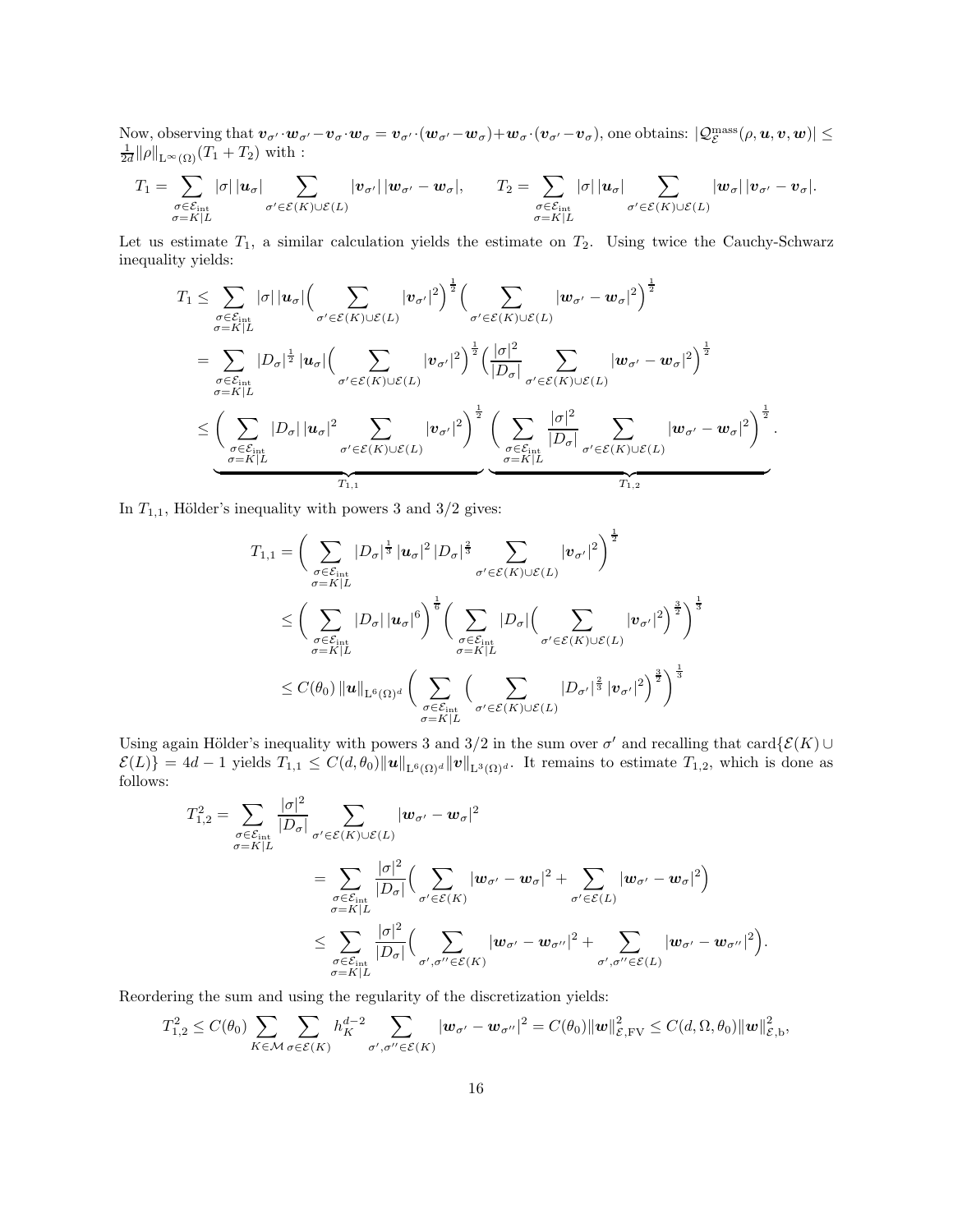by Lemma [6.7.](#page-13-0) Hence  $T_1 \leq C(d,\Omega,\theta_0) ||\boldsymbol{u}||_{\mathbf{L}^{6}(\Omega)^d} ||\boldsymbol{v}||_{\mathbf{L}^{3}(\Omega)^d} ||\boldsymbol{w}||_{\mathcal{E},\mathbf{b}},$  and a similar calculation gives  $T_2 \leq$  $C(d,\Omega,\theta_0) \| \bm{u} \|_{\textnormal{L}^6(\Omega)^d} \| \bm{w} \|_{\textnormal{L}^3(\Omega)^d} \| \bm{v} \|_{\mathcal{E},\textnormal{b}},$  which concludes the proof.

### 6.5 Estimates on the momentum convection term

We define a discrete counterpart of  $\int_{\Omega} \mathbf{div}(\rho \mathbf{u} \otimes \mathbf{v}) \cdot \mathbf{w}$ , the variational formulation of the convection term in the momentum balance equation as follows:

<span id="page-16-1"></span>
$$
\mathcal{Q}_{\mathcal{E}}^{\text{mom}}: \begin{cases} \mathcal{H}_{\mathcal{M}}(\Omega) \times (\mathcal{H}_{\mathcal{E},0}(\Omega)^d)^3 \longrightarrow & \mathbb{R} \\ (\rho, \mathbf{u}, \mathbf{v}, \mathbf{w}) \longrightarrow & \mathcal{Q}_{\mathcal{E}}^{\text{mom}}(\rho, \mathbf{u}, \mathbf{v}, \mathbf{w}) = \sum_{\sigma \in \mathcal{E}_{\text{int}}} \mathbf{w}_{\sigma} \cdot \sum_{\epsilon \in \tilde{\mathcal{E}}(D_{\sigma})} F_{\sigma,\epsilon}(\rho, \mathbf{u}) \mathbf{v}_{\epsilon}, \end{cases} (31)
$$

where  $v_{\epsilon} = \frac{1}{2} (v_{\sigma} + v_{\sigma'})$  for  $\epsilon = D_{\sigma} | D_{\sigma'}$  (and  $F_{\sigma,\epsilon}(\rho, u)$  vanishes at external faces).

This section is devoted to derive some estimates on  $\mathcal{Q}_{\mathcal{E}}^{\text{mom}}(\rho,\boldsymbol{u},\boldsymbol{v},\boldsymbol{w})$ . First, the analysis of the scheme actually requires an equivalent (or nearly equivalent) re-formulation of this form on the primal mesh  $M$ , that makes use of the primal fluxes  $F_{K,\sigma}(\rho,\boldsymbol{u})$ . Indeed, contrary to the dual fluxes  $F_{\sigma,\epsilon}(\rho,\boldsymbol{u})$ , the expression of  $F_{K,\sigma}(\rho,\mathbf{u})$  with respect to the unknowns  $\rho \in H_{\mathcal{M}}(\Omega)$  and  $\mathbf{u} \in H_{\mathcal{E},0}(\Omega)^d$  is simple. This motivates the introduction of the following auxiliary mapping:

$$
\mathcal{Q}_{\mathcal{M}}^{\text{mom}}: \left\{ \begin{aligned} &\mathcal{H}_{\mathcal{M}}(\Omega) \times (\mathcal{H}_{\mathcal{E},0}(\Omega)^d)^3 \longrightarrow &\mathbb{R} \\ &(\rho,\textbf{\textit{u}},\textbf{\textit{v}},\textbf{\textit{w}}) &\longmapsto &\mathcal{Q}_{\mathcal{M}}^{\text{mom}}(\rho,\textbf{\textit{u}},\textbf{\textit{v}},\textbf{\textit{w}}) = \sum_{K\in\mathcal{M}} \textbf{\textit{w}}_K \cdot \sum_{\sigma\in\mathcal{E}(K)} F_{K,\sigma}(\rho,\textbf{\textit{u}}) \textbf{\textit{v}}_\sigma, \end{aligned} \right.
$$

where  $w_K = \sum_{\sigma \in \mathcal{E}(K)} \xi_K^{\sigma} w_{\sigma}$  is a convex combination of  $(w_{\sigma})_{\sigma \in \mathcal{E}(K)}$ , whose coefficients are defined in [\(17\)](#page-7-4) (thus, as said before, we have in practice  $\xi_K^{\sigma} = 1/\text{card }\mathcal{E}(K) = 1/(2d)$ ). The following lemma provides a bound of the error made when replacing  $\mathcal{Q}_{\mathcal{E}}^{\text{mom}}$  by  $\mathcal{Q}_{\mathcal{M}}^{\text{mom}}$  in the weak formulation of the scheme.

<span id="page-16-0"></span>**Lemma 6.12.** Let  $\mathcal{D} = (\mathcal{M}, \mathcal{E})$  be a staggered discretization of  $\Omega$  in the sense of Definition [3.1,](#page-3-1) such that  $\theta_{\mathcal{D}} \leq \theta_0$ . Let  $\rho \in H_{\mathcal{M}}(\Omega)$ , and **u** and **v** be two elements of  $H_{\mathcal{E},0}(\Omega)^d$ . Then, for any  $\varepsilon \in (0,1]$  if  $d=2$  and  $\varepsilon \in [1/2, 1]$  if  $d = 3$ , there exists C depending only on  $\Omega$ , d,  $\theta_0$  and  $\varepsilon$  such that:

<span id="page-16-2"></span>
$$
|\mathcal{Q}_{\mathcal{E}}^{\text{mom}}(\rho, \boldsymbol{u}, \boldsymbol{u}, \boldsymbol{v}) - \mathcal{Q}_{\mathcal{M}}^{\text{mom}}(\rho, \boldsymbol{u}, \boldsymbol{u}, \boldsymbol{v})| \le C \left\| \rho \right\|_{\mathcal{L}^{\infty}(\Omega)} \left\| \boldsymbol{u} \right\|_{\mathcal{E}, \mathbf{b}}^2 \left\| \boldsymbol{v} \right\|_{\mathcal{E}, \mathbf{b}} h_{\mathcal{D}}^{1-\varepsilon}.
$$
 (32)

*Proof.* Let us denote  $R(\rho, \mathbf{u}, \mathbf{u}, \mathbf{v}) = Q_{\mathcal{E}}^{\text{mom}}(\rho, \mathbf{u}, \mathbf{u}, \mathbf{v}) - Q_{\mathcal{M}}^{\text{mom}}(\rho, \mathbf{u}, \mathbf{u}, \mathbf{v})$ . In the expression [\(31\)](#page-16-1), for  $\sigma = K|L$ , let us split the sum over the fluxes through the faces of  $D_{\sigma}$  in the sum over the dual faces, on one side, included in  $K$  and, on the other side, included in  $L$ . We get by conservativity (*i.e.* using  $F_{K,\sigma} = -F_{L,\sigma}$ :

$$
\mathcal{Q}_{\mathcal{E}}^{\text{mom}}(\rho, \boldsymbol{u}, \boldsymbol{u}, \boldsymbol{v}) = \sum_{K \in \mathcal{M}} \sum_{\sigma \in \mathcal{E}(K)} \boldsymbol{v}_{\sigma} \cdot (F_{K,\sigma}(\rho, \boldsymbol{u}) \, \boldsymbol{u}_{\sigma} + \sum_{\epsilon \in \tilde{\mathcal{E}}(D_{\sigma}), \atop \epsilon \subset K, \epsilon = D_{\sigma} | D_{\sigma}'} F_{\sigma,\epsilon}(\rho, \boldsymbol{u}) \, \frac{\boldsymbol{u}_{\sigma} + \boldsymbol{u}_{\sigma'}}{2} \big).
$$

Let us write  $\mathcal{Q}_{\mathcal{E}}^{\text{mom}}(\rho, \boldsymbol{u}, \boldsymbol{u}, \boldsymbol{v}) = T_1(\rho, \boldsymbol{u}, \boldsymbol{u}, \boldsymbol{v}) + T_2(\rho, \boldsymbol{u}, \boldsymbol{u}, \boldsymbol{v})$  with:

$$
T_1(\rho, \boldsymbol{u}, \boldsymbol{u}, \boldsymbol{v}) = \sum_{K \in \mathcal{M}} \boldsymbol{v}_K \cdot \sum_{\sigma \in \mathcal{E}(K)} \Big( F_{K,\sigma}(\rho, \boldsymbol{u}) \, \, \boldsymbol{u}_\sigma + \sum_{\epsilon \in \tilde{\mathcal{E}}(D_\sigma), \atop \epsilon \subset K, \ \epsilon = D_\sigma | D'_\sigma} F_{\sigma,\epsilon}(\rho, \boldsymbol{u}) \, \frac{\boldsymbol{u}_\sigma + \boldsymbol{u}_{\sigma'}}{2} \Big),
$$

$$
T_2(\rho, \mathbf{u}, \mathbf{u}, \mathbf{v}) = \sum_{K \in \mathcal{M}} \sum_{\sigma \in \mathcal{E}(K)} (\mathbf{v}_{\sigma} - \mathbf{v}_K) \cdot \left( F_{K,\sigma}(\rho, \mathbf{u}) \mathbf{u}_{\sigma} + \sum_{\substack{\epsilon \in \tilde{\mathcal{E}}(D_{\sigma}), \\ \epsilon \subset K, \epsilon = D_{\sigma} | D'_{\sigma}}} F_{\sigma,\epsilon}(\rho, \mathbf{u}) \frac{\mathbf{u}_{\sigma} + \mathbf{u}_{\sigma'}}{2} \right).
$$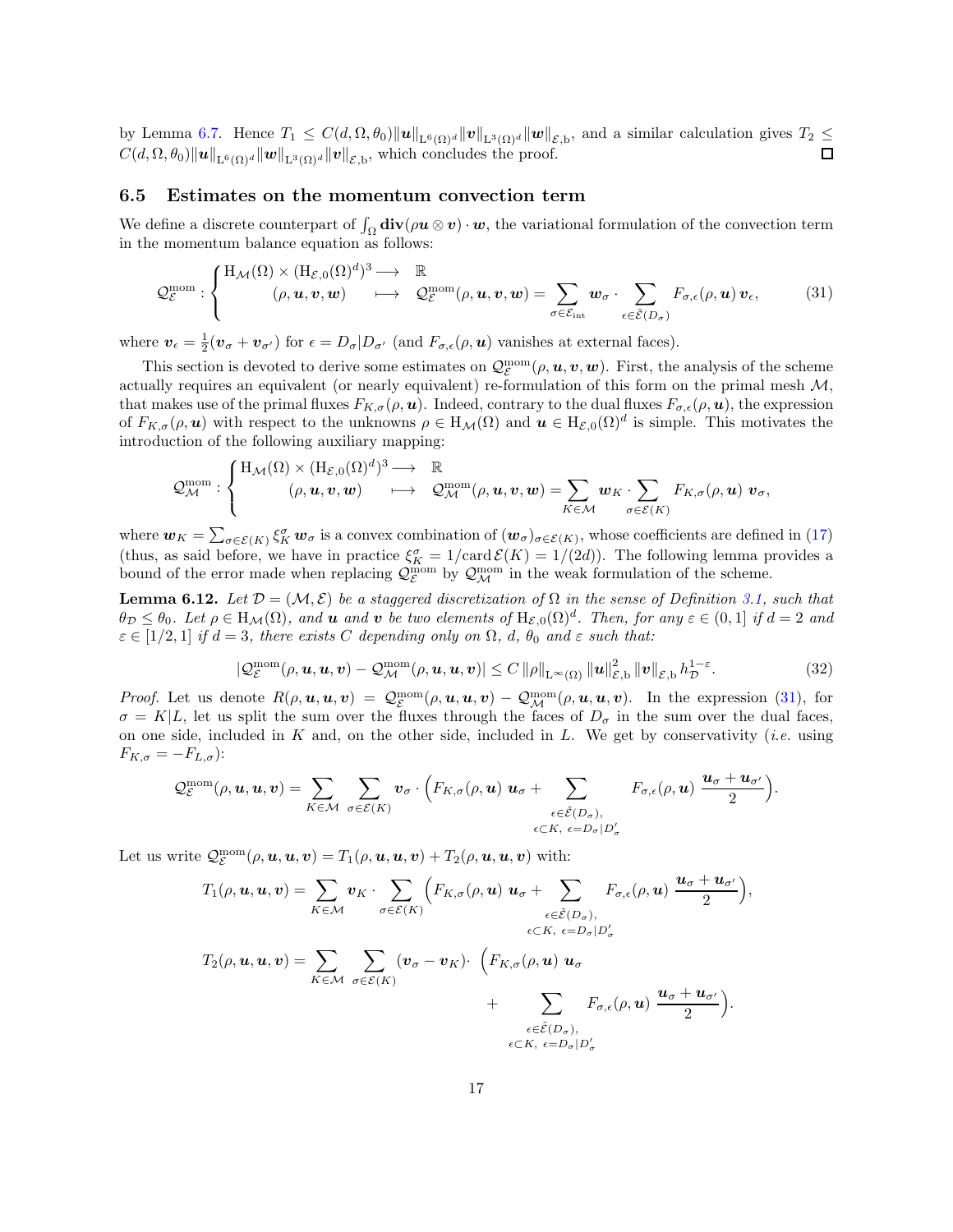By assumption (H2) in Def. [4.1,](#page-7-1) we remark that  $T_1(\rho, \mathbf{u}, \mathbf{u}, \mathbf{v}) = \mathcal{Q}_{\mathcal{M}}^{\text{mom}}(\rho, \mathbf{u}, \mathbf{u}, \mathbf{v})$  so that  $R(\rho, \mathbf{u}, \mathbf{u}, \mathbf{v}) =$  $T_2(\rho, \boldsymbol{u}, \boldsymbol{u}, \boldsymbol{v})$ . Using now  $(H1)$ , we write  $R(\rho, \boldsymbol{u}, \boldsymbol{u}, \boldsymbol{v}) = R_1(\rho, \boldsymbol{u}, \boldsymbol{u}, \boldsymbol{v}) + R_2(\rho, \boldsymbol{u}, \boldsymbol{u}, \boldsymbol{v})$  with:

$$
R_1(\rho, \mathbf{u}, \mathbf{u}, \mathbf{v}) = \sum_{K \in \mathcal{M}} \sum_{\sigma \in \mathcal{E}(K)} (\mathbf{v}_{\sigma} - \mathbf{v}_K) \cdot \Big( \sum_{\epsilon \in \tilde{\mathcal{E}}(D_{\sigma}), \atop \epsilon \subset K, \epsilon = D_{\sigma} | D'_{\sigma}} F_{\sigma, \epsilon}(\rho, \mathbf{u}) \frac{\mathbf{u}_{\sigma'} - \mathbf{u}_{\sigma}}{2} \Big),
$$
  

$$
R_2(\rho, \mathbf{u}, \mathbf{u}, \mathbf{v}) = \sum_{K \in \mathcal{M}} \sum_{\sigma \in \mathcal{E}(K)} (\mathbf{v}_{\sigma} - \mathbf{v}_K) \cdot \mathbf{u}_{\sigma} \xi_K^{\sigma} \Big( \sum_{\sigma' \in \mathcal{E}(K)} F_{K, \sigma'}(\rho, \mathbf{u}) \Big).
$$

The assumption  $(H3)$  yields  $|F_{\sigma,\epsilon}(\rho,\boldsymbol{u})| \leq C ||\rho||_{\mathbb{L}^{\infty}(\Omega)} ||\boldsymbol{u}||_{\mathbb{L}^{\infty}(\Omega)^{d}} h_K^{d-1}$ . As a consequence, since  $\boldsymbol{v}_K$  is a convex combination of the  $(\mathbf{v}_{\sigma})_{\sigma \in \mathcal{E}(K)}$ , we have for any  $K \in \mathcal{M}$ :

$$
\Big| \sum_{\sigma \in \mathcal{E}(K)} (\boldsymbol{v}_{\sigma} - \boldsymbol{v}_{K}) \cdot \Big( \sum_{\epsilon \in \tilde{\mathcal{E}}(D_{\sigma}), \\ \epsilon \subset K, \\ \epsilon = D_{\sigma} | D_{\sigma}' } F_{\sigma,\epsilon}(\rho, \boldsymbol{u}) \frac{\boldsymbol{u}_{\sigma'} - \boldsymbol{u}_{\sigma}}{2} \Big) \Big|
$$
  
\$\leq C ||\rho||\_{\mathbf{L}^{\infty}(\Omega)} ||\boldsymbol{u}||\_{\mathbf{L}^{\infty}(\Omega)^{d}} h\_{\mathcal{D}} \sum\_{\sigma, \sigma', \sigma'', \sigma''', \epsilon \in (K)} h\_{K}^{d-2} | \boldsymbol{v}\_{\sigma} - \boldsymbol{v}\_{\sigma'}| | \boldsymbol{u}\_{\sigma''} - \boldsymbol{u}\_{\sigma'''} |,

and, for  $\sigma, \sigma' \in \mathcal{E}(K)$ , the quantity  $|u_{\sigma} - u_{\sigma'}|$  (or  $|v_{\sigma} - v_{\sigma'}|$ ) appears in the sum a finite number of times which depends of the dimension  $d$ . Hence, by the Cauchy-Schwarz inequality:

<span id="page-17-0"></span>
$$
|R_1(\rho, \mathbf{u}, \mathbf{u}, \mathbf{v})| \le C \|\rho\|_{\mathbf{L}^\infty(\Omega)} \|\mathbf{u}\|_{\mathbf{L}^\infty(\Omega)^d} \|\mathbf{u}\|_{\mathcal{E}, \text{FV}} \|\mathbf{v}\|_{\mathcal{E}, \text{FV}} h_{\mathcal{D}} \le C' \|\rho\|_{\mathbf{L}^\infty(\Omega)} \|\mathbf{u}\|_{\mathbf{L}^\infty(\Omega)^d} \|\mathbf{u}\|_{\mathcal{E}, \mathbf{b}} \|\mathbf{v}\|_{\mathcal{E}, \mathbf{b}} h_{\mathcal{D}},
$$
\n(33)

by Lemma [6.7.](#page-13-0) Let us now turn to  $R_2(\rho, \mathbf{u}, \mathbf{u}, \mathbf{v})$ . By definition of  $\mathbf{v}_K$ , we have  $\sum_{\sigma \in \mathcal{E}(K)} \xi_K^{\sigma} (\mathbf{v}_{\sigma} - \mathbf{v}_K) = 0$ , and we obtain that:

$$
R_2(\rho, \mathbf{u}, \mathbf{u}, \mathbf{v}) = \sum_{K \in \mathcal{M}} \sum_{\sigma \in \mathcal{E}(K)} (\mathbf{v}_{\sigma} - \mathbf{v}_K) \cdot \xi_K^{\sigma} (\mathbf{u}_{\sigma} - \mathbf{u}_K) \left( \sum_{\sigma' \in \mathcal{E}(K)} F_{K, \sigma'}(\rho, \mathbf{u}) \right),
$$

so, once again:

$$
|R_2(\rho, \mathbf{u}, \mathbf{u}, \mathbf{v})| \le C \|\rho\|_{\mathbf{L}^\infty(\Omega)} \|\mathbf{u}\|_{\mathbf{L}^\infty(\Omega)^d} h_{\mathcal{D}} \sum_{K \in \mathcal{M}} h_K^{d-2} \sum_{\sigma \in \mathcal{E}(K)} |\mathbf{v}_\sigma - \mathbf{v}_K| \ |\mathbf{u}_\sigma - \mathbf{u}_K|
$$
  
\n
$$
\le C \|\rho\|_{\mathbf{L}^\infty(\Omega)} \|\mathbf{u}\|_{\mathbf{L}^\infty(\Omega)^d} \|\mathbf{u}\|_{\mathcal{E}, \text{FV}} \|\mathbf{v}\|_{\mathcal{E}, \text{FV}} h_{\mathcal{D}}
$$
  
\n
$$
\le C' \|\rho\|_{\mathbf{L}^\infty(\Omega)} \|\mathbf{u}\|_{\mathbf{L}^\infty(\Omega)^d} \|\mathbf{u}\|_{\mathcal{E}, \mathbf{b}} \|\mathbf{v}\|_{\mathcal{E}, \mathbf{b}} h_{\mathcal{D}}.
$$
\n(34)

We conclude thanks to an inverse inequality. Let q and q' in  $[1, +\infty]$  such that  $1/q + 1/q' = 1$ . We may write  $||u||_{L^{\infty}(\Omega)^d} = |u_{\Sigma}|$  for some  $\Sigma \in \mathcal{E}_{int}$ . Hence,

<span id="page-17-1"></span>
$$
\|{\bm u}\|_{\mathrm{L}^\infty(\Omega)^d}=|D_\Sigma|^{-1}\int_{D_\Sigma}|{\bm u}({\bm x})|\,\mathrm{d}{\bm x}\leq C(d)\,|D_\Sigma|^{1/q'-1}\,\|{\bm u}\|_{\mathrm{L}^q(D_\Sigma)^d}
$$

by Hölder's inequality, and therefore  $||u||_{L^{\infty}(\Omega)^d} \leq C(d, \theta_0) h_{\mathcal{D}}^{d(1/q'-1)} ||u||_{L^q(\Omega)^d}$ . Now by Lemma [6.8,](#page-13-1) we obtain (in particular) that  $\|u\|_{L^q(\Omega)^d} \leq C(q) \|u\|_{\mathcal{E},\mathbf{b}}$  for  $q \in [2,+\infty)$  in 2D and for  $q \in [3,6]$  in 3D, thus for  $d(1/q'-1) \in [-1,0)$  in 2D and  $d(1/q'-1) \in [-1,-1/2]$  in 3D. Combining these bounds with [\(33\)](#page-17-0) and [\(34\)](#page-17-1) yields the inequality that we are seeking.  $\Box$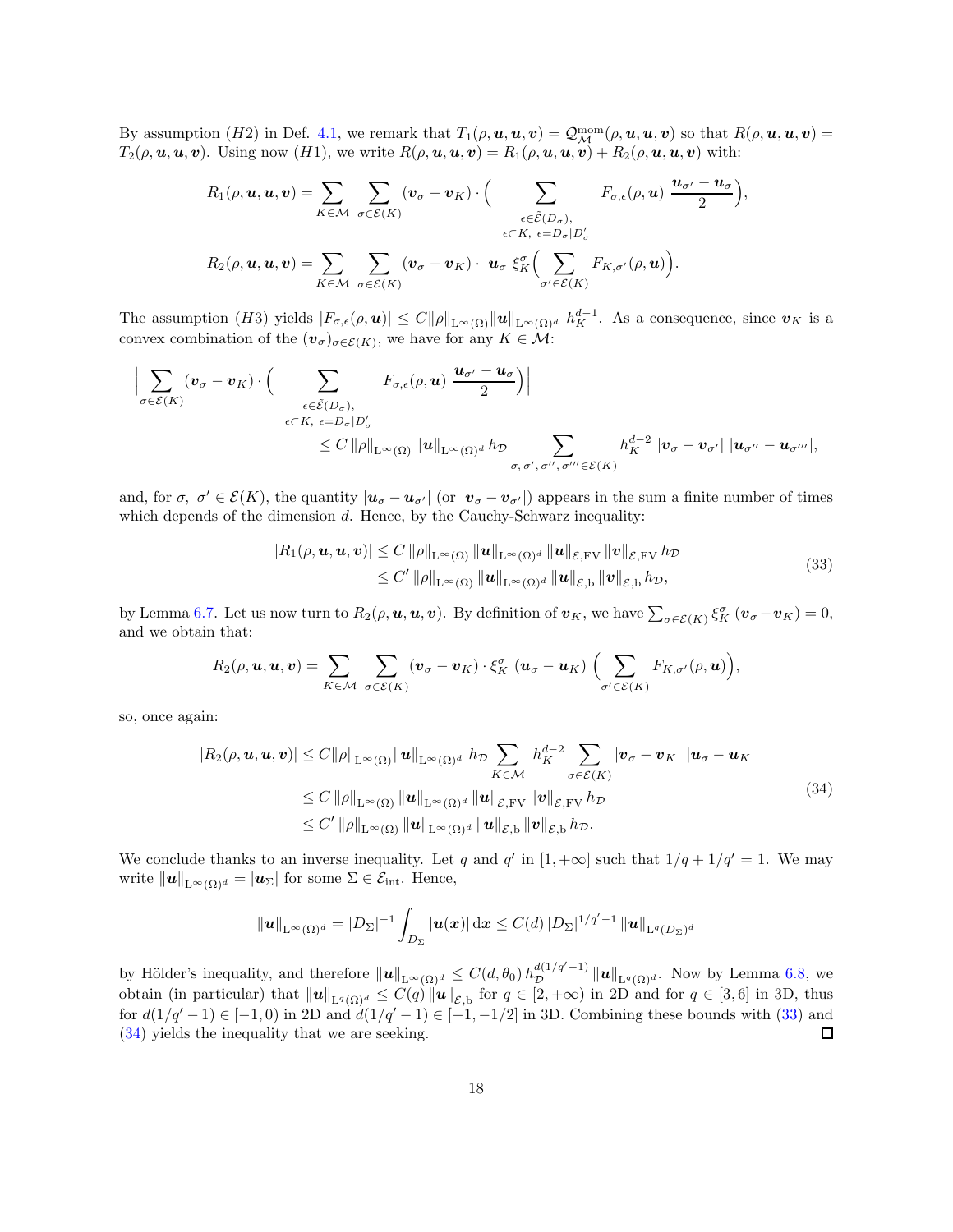Let us now give some estimates on the auxiliary form  $\mathcal{Q}_{\mathcal{M}}^{\text{mom}}(\rho,\mathbf{u},\mathbf{u},\mathbf{v})$ , which are discrete counterparts to classical continuous estimates.

<span id="page-18-1"></span>**Lemma 6.13** (Estimates on  $\mathcal{Q}_{\mathcal{M}}^{\text{mom}}$ ). Let  $\mathcal{D} = (\mathcal{M}, \mathcal{E})$  be a staggered discretization of  $\Omega$  in the sense of Definition [3.1,](#page-3-1) such that  $\theta_{\mathcal{D}} \leq \theta_0$ . Then, there exists two constants  $C_1$  and  $C_2$ , only depending on  $\Omega$ , d and  $\theta_0$ , such that

 $|\mathcal{Q}_{\mathcal{M}}^{\text{mom}}(\rho, \boldsymbol{u}, \boldsymbol{v}, \boldsymbol{w})| \leq C_1 \|\rho\|_{\text{L}^\infty(\Omega)} \|\boldsymbol{u}\|_{\text{L}^4(\Omega)^d} \|\boldsymbol{v}\|_{\text{L}^4(\Omega)^d} \|\boldsymbol{w}\|_{\mathcal{E}, \text{b}} \leq C_2 \|\rho\|_{\text{L}^\infty(\Omega)} \|\boldsymbol{u}\|_{\mathcal{E}, \text{b}} \|\boldsymbol{v}\|_{\mathcal{E}, \text{b}} \|\boldsymbol{w}\|_{\mathcal{E}, \text{b}}$  $(35)$ 

for all  $\rho$  in  $H_{\mathcal{M}}(\Omega)$  and  $\boldsymbol{u}, \boldsymbol{v}, \boldsymbol{w}$  in  $H_{\mathcal{E},0}(\Omega)^d$ .

*Proof.* By definition of  $\mathcal{Q}_{\mathcal{M}}^{\text{mom}}(\rho, \boldsymbol{u}, \boldsymbol{v}, \boldsymbol{w})$ , we have

$$
\mathcal{Q}_{\mathcal{M}}^{\text{mom}}(\rho, \boldsymbol{u}, \boldsymbol{v}, \boldsymbol{w}) = \sum_{K \in \mathcal{M}} \boldsymbol{w}_{K} \cdot \sum_{\sigma \in \mathcal{E}(K)} F_{K, \sigma}(\rho, \boldsymbol{u}) \; \boldsymbol{v}_{\sigma} \quad = \sum_{K \in \mathcal{M}} \boldsymbol{w}_{K} \cdot \sum_{\sigma \in \mathcal{E}(K)} |\sigma| (\rho_{\sigma} \boldsymbol{u}_{\sigma} \cdot \boldsymbol{n}_{K, \sigma}) \; \boldsymbol{v}_{\sigma}.
$$

Reordering the sum and applying the Cauchy-Schwarz inequality twice, we get

<span id="page-18-0"></span>
$$
|\mathcal{Q}_{\mathcal{M}}^{\text{mom}}(\rho, \boldsymbol{u}, \boldsymbol{u}, \boldsymbol{v})| = \Big| \sum_{\substack{\sigma \in \mathcal{E}_{\text{int}} \\ \sigma = K|L}} \sqrt{|D_{\sigma}|} (\rho_{\sigma} \boldsymbol{u}_{\sigma} \cdot \boldsymbol{n}_{K,\sigma}) \, \boldsymbol{v}_{\sigma} \cdot \frac{|\sigma|}{\sqrt{|D_{\sigma}|}} (\boldsymbol{w}_{L} - \boldsymbol{w}_{K}) \Big|
$$
  
\$\leq \|\rho\|\_{L^{\infty}(\Omega)} \Big( \sum\_{\substack{\sigma \in \mathcal{E}\_{\text{int}} \\ \sigma = K|L}} |D\_{\sigma}| |\boldsymbol{u}\_{\sigma}|^{2} |\boldsymbol{v}\_{\sigma}|^{2} \Big)^{\frac{1}{2}} \Big( \sum\_{\substack{\sigma \in \mathcal{E}\_{\text{int}} \\ \sigma = K|L}} \frac{|\sigma|^{2}}{|D\_{\sigma}|} |\boldsymbol{w}\_{L} - \boldsymbol{w}\_{K}|^{2} \Big)^{\frac{1}{2}} \Big| \Big( \sum\_{\substack{\sigma \in \mathcal{E}\_{\text{int}} \\ \sigma = K|L}} \frac{|\sigma|^{2}}{|D\_{\sigma}|} |\boldsymbol{w}\_{L} - \boldsymbol{w}\_{K}|^{2} \Big)^{\frac{1}{2}} \Big) \Big|  
\$\leq \|\rho\|\_{L^{\infty}(\Omega)} \|\boldsymbol{u}\|\_{L^{4}(\Omega)^{d}} \|\boldsymbol{v}\|\_{L^{4}(\Omega)^{d}} \Big( \sum\_{\substack{\sigma \in \mathcal{E}\_{\text{int}} \\ \sigma = K|L}} \frac{|\sigma|^{2}}{|D\_{\sigma}|} |\boldsymbol{w}\_{L} - \boldsymbol{w}\_{K}|^{2} \Big)^{\frac{1}{2}} \Big|.\end{array}

Now, as  $w_L$  and  $w_K$  are convex combinations of  $(w_{\sigma})_{\sigma \in \mathcal{E}(L)}$  and  $(w_{\sigma})_{\sigma \in \mathcal{E}(K)}$  respectively, we get, using the fact that the number of faces of an element is equal to  $2d$ :

$$
|\boldsymbol{w}_L - \boldsymbol{w}_K|^2 \leq (2d)^2 \sum_{\substack{\sigma' \in \mathcal{E}(L) \\ \sigma'' \in \mathcal{E}(K)}} |\boldsymbol{w}_{\sigma'} - \boldsymbol{w}_{\sigma''}|^2 \leq (2d)^3 \Big( \sum_{\substack{\sigma', \sigma'' \in \mathcal{E}(L) \\ \sigma', \sigma'' \in \mathcal{E}(L)}} |\boldsymbol{w}_{\sigma'} - \boldsymbol{w}_{\sigma''}|^2 + \sum_{\substack{\sigma', \sigma'' \in \mathcal{E}(K) \\ \sigma'' \in \mathcal{E}(K)}} |\boldsymbol{w}_{\sigma'} - \boldsymbol{w}_{\sigma''}|^2 \Big).
$$

Hence,

$$
\sum_{\substack{\sigma \in \mathcal{E}_{int} \\ \sigma = K|L}} \frac{|\sigma|^2}{|D_{\sigma}|} |w_L - w_K|^2 \le C(d) \sum_{\substack{\sigma \in \mathcal{E}_{int} \\ \sigma = K|L}} \frac{|\sigma|^2}{|D_{\sigma}|} \Big( \sum_{\substack{\sigma', \sigma'' \in \mathcal{E}(L) \\ \sigma \in K|L}} |w_{\sigma'} - w_{\sigma''}|^2 + \sum_{\substack{\sigma', \sigma'' \in \mathcal{E}(K) \\ \sigma \in K|L}} |w_{\sigma'} - w_{\sigma''}|^2 \Big)
$$
  

$$
\le 2 C(d) \sum_{K \in \mathcal{M}} \sum_{\sigma \in \mathcal{E}(K)} \frac{|\sigma|^2}{|D_{\sigma}|} \sum_{\substack{\sigma', \sigma'' \in \mathcal{E}(K) \\ \sigma', \sigma'' \in \mathcal{E}(K)}} |w_{\sigma'} - w_{\sigma''}|^2
$$
  

$$
\le C(d, \theta_0) \sum_{K \in \mathcal{M}} \sum_{\sigma \in \mathcal{E}(K)} h_K^{d-2} \sum_{\sigma', \sigma'' \in \mathcal{E}(K)} |w_{\sigma'} - w_{\sigma''}|^2
$$
  

$$
\le C(d, \Omega, \theta_0) ||w||_{\mathcal{E}, b}^2,
$$

by Lemma [6.7.](#page-13-0) This proves the first inequality in [\(35\)](#page-18-0). The second inequality follows from the fact that, by a discrete Hölder inequality,  $||u||_{L^4(\Omega)^d} \leq |\Omega|^{1/12} ||u||_{L^6(\Omega)^d}$  and from the discrete Sobolev inequality  $\|\boldsymbol{u}\|_{\text{L}^6(\Omega)^d} \leq C(d,\theta_0) \, \|\boldsymbol{u}\|_{\mathcal{E},\text{b}}$  stated in Lemma [6.8.](#page-13-1)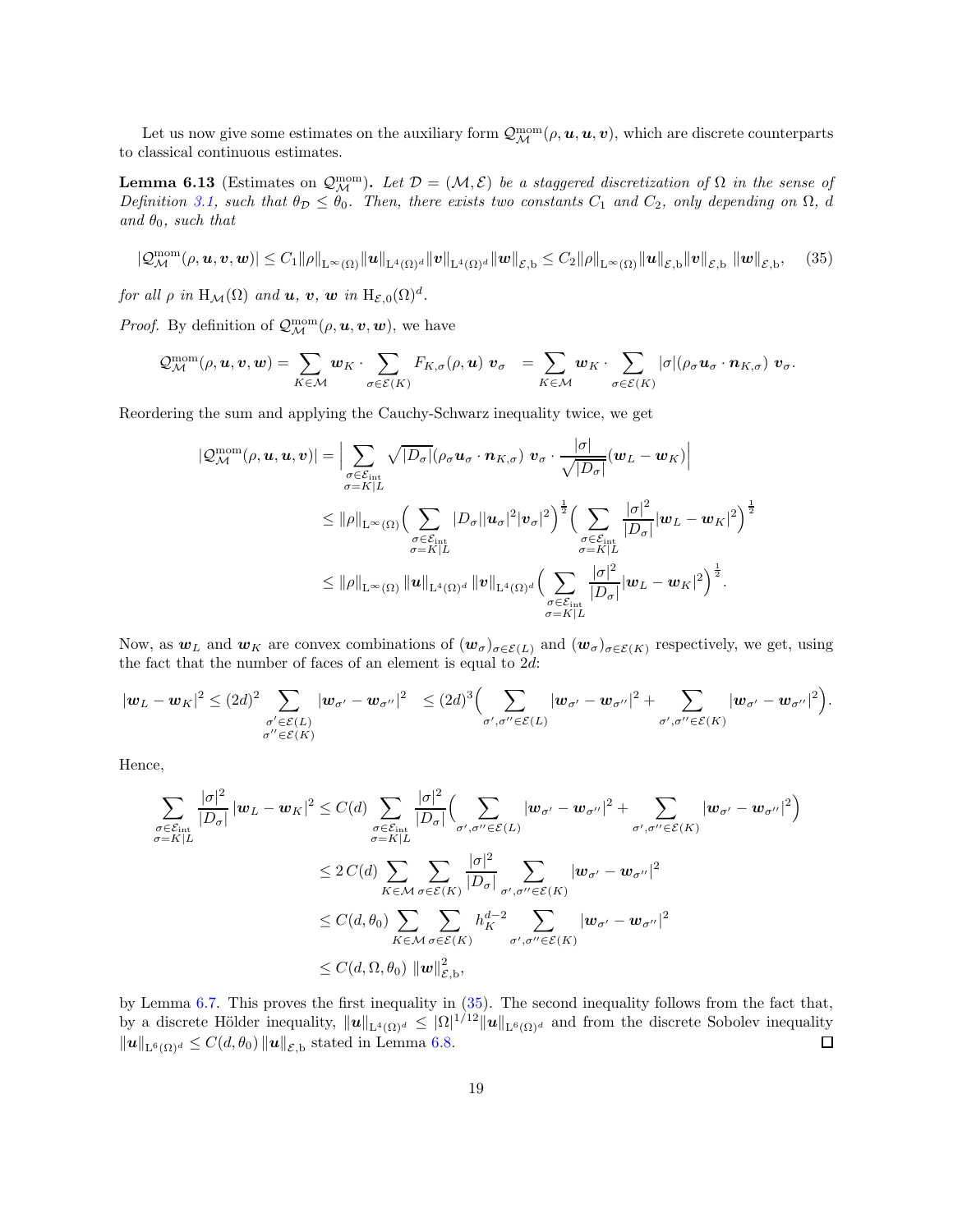### <span id="page-19-0"></span>7 Main properties of the scheme

We first establish stability properties enjoyed by the scheme (Section [7.1\)](#page-19-1), which are the discrete analogues of estimates satisfied by the exact solutions of problem [\(1\)](#page-2-4): maximum principle for the density, and  $L^{\infty}(L^2)$ and  $L^2(H^1)$ -estimates for the velocity. This latter estimate is an easy consequence of a discrete kinetic energy balance, which is stated in Lemma [7.2.](#page-19-2) In a second step (Section [7.2\)](#page-22-0), we show that these estimates yield the existence of a solution to the scheme, by an argument issued from the topological degree theory.

#### <span id="page-19-1"></span>7.1 Estimates on the discrete solution

Let us start by stating a discrete equivalent of the following transport equation satisfied by  $\rho^2/2$ , if  $(\rho, u)$ is solution to problem [\(1\)](#page-2-4):

<span id="page-19-5"></span><span id="page-19-4"></span>
$$
\partial_t(\frac{\rho^2}{2}) + \operatorname{div}(\frac{\rho^2}{2}\boldsymbol{u}) = 0.
$$

This discrete identity is rather classical (see  $e.g.$  [\[11\]](#page-44-9)) and we only sketch its proof.

<span id="page-19-3"></span>**Lemma 7.1.** Any solution to the scheme [\(9\)](#page-5-4) satisfies the following equality, for all  $K \in \mathcal{M}$  and  $1 \leq n \leq N$ :

$$
\frac{|K|}{2\delta t}\left((\rho_K^n)^2 - (\rho_K^{n-1})^2\right) + \frac{1}{2}\sum_{\sigma \in \mathcal{E}(K)} |\sigma| \left((\rho_\sigma^n)^2 \left(\mathbf{u}_\sigma^n \cdot \mathbf{n}_{K,\sigma}\right) + R_K^n = 0,\right)
$$
\n(36)

where

$$
R_K^n = \frac{|K|}{2\delta t} (\rho_K^n - \rho_K^{n-1})^2 - \frac{1}{2} \sum_{\sigma \in \mathcal{E}(K)} |\sigma| (\rho_\sigma^n - \rho_K^n)^2 (\mathbf{u}_\sigma^n \cdot \mathbf{n}_{K,\sigma}) \ge 0. \tag{37}
$$

*Proof.* Multiply [\(9a\)](#page-5-1) by  $|K|\rho_K^n$ . In the discrete time derivative term, use the identity  $2(a^2 - ab)$  =  $(a^2 - b^2) + (a - b)^2$  with  $a = \rho_K^n$  and  $b = \rho_K^{n-1}$ . In the discrete convection term, use the identity  $2 ab = a^2 + b^2 - (a - b)^2$  with  $a = \rho_K^n$  and  $b = \rho_{\sigma}^n$ . The quantity  $\sum_{\sigma \in \mathcal{E}(K)} |\sigma| (\rho_K^n)^2 (\mathbf{u}_{\sigma}^n \cdot \mathbf{n}_{K,\sigma})$  vanishes because  $(\text{div}\mathbf{u})_K^n=0.$  $\Box$ 

**Remark 7.1.** A similar result may be obtained for the partial differential equation satisfied by  $\psi(\rho)$ , where  $\psi$  is any convex real function, and generalized to the case where the velocity field is not divergence-free (see the appendices of  $\lceil 24 \rceil$ .

We now prove a discrete equivalent of the kinetic energy balance. Recall that in the continuous setting, this relation is formally obtained by taking the scalar product between  $\boldsymbol{u}$  and the momentum balance equation  $(1b)$ ; this yields, using the mass balance equation  $(1a)$  twice:

<span id="page-19-6"></span>
$$
\partial_t(\rho \frac{|\boldsymbol{u}|^2}{2}) + \operatorname{div}(\rho \frac{|\boldsymbol{u}|^2}{2}\boldsymbol{u}) - \boldsymbol{\Delta u} \cdot \boldsymbol{u} + \boldsymbol{\nabla} p \cdot \boldsymbol{u} = 0.
$$

In the discrete setting, this computation must be mimicked on the mesh used for the discretization of the momentum balance equation, namely the dual mesh. This is the reason why we chose the density on the diamond cells and the mass fluxes on the faces of the dual mesh in such a way that the discrete mass balance equation [\(15\)](#page-7-5) holds on the dual cells. Thanks to this choice, we obtain the following identity.

<span id="page-19-2"></span>Lemma 7.2 (Discrete kinetic energy balance). Any solution to the scheme [\(9\)](#page-5-4) satisfies the following equality, for all  $\sigma \in \mathcal{E}_{int}$  and  $1 \leq n \leq N$ :

$$
\frac{1}{2\delta t} \left( \rho_{D_{\sigma}}^{n} | \mathbf{u}_{\sigma}^{n} |^{2} - \rho_{D_{\sigma}}^{n-1} | \mathbf{u}_{\sigma}^{n-1} |^{2} \right) + \frac{1}{2|D_{\sigma}|} \sum_{\epsilon \in \tilde{\mathcal{E}}(D_{\sigma}) \atop \epsilon = D_{\sigma}|D_{\sigma'}} F_{\sigma,\epsilon}^{n} \mathbf{u}_{\sigma}^{n} \cdot \mathbf{u}_{\sigma'}^{n}
$$
\n
$$
- (\Delta \mathbf{u})_{\sigma}^{n} \cdot \mathbf{u}_{\sigma}^{n} + (\nabla p)_{\sigma}^{n} \cdot \mathbf{u}_{\sigma}^{n} + R_{\sigma}^{n} = 0,
$$
\n(38)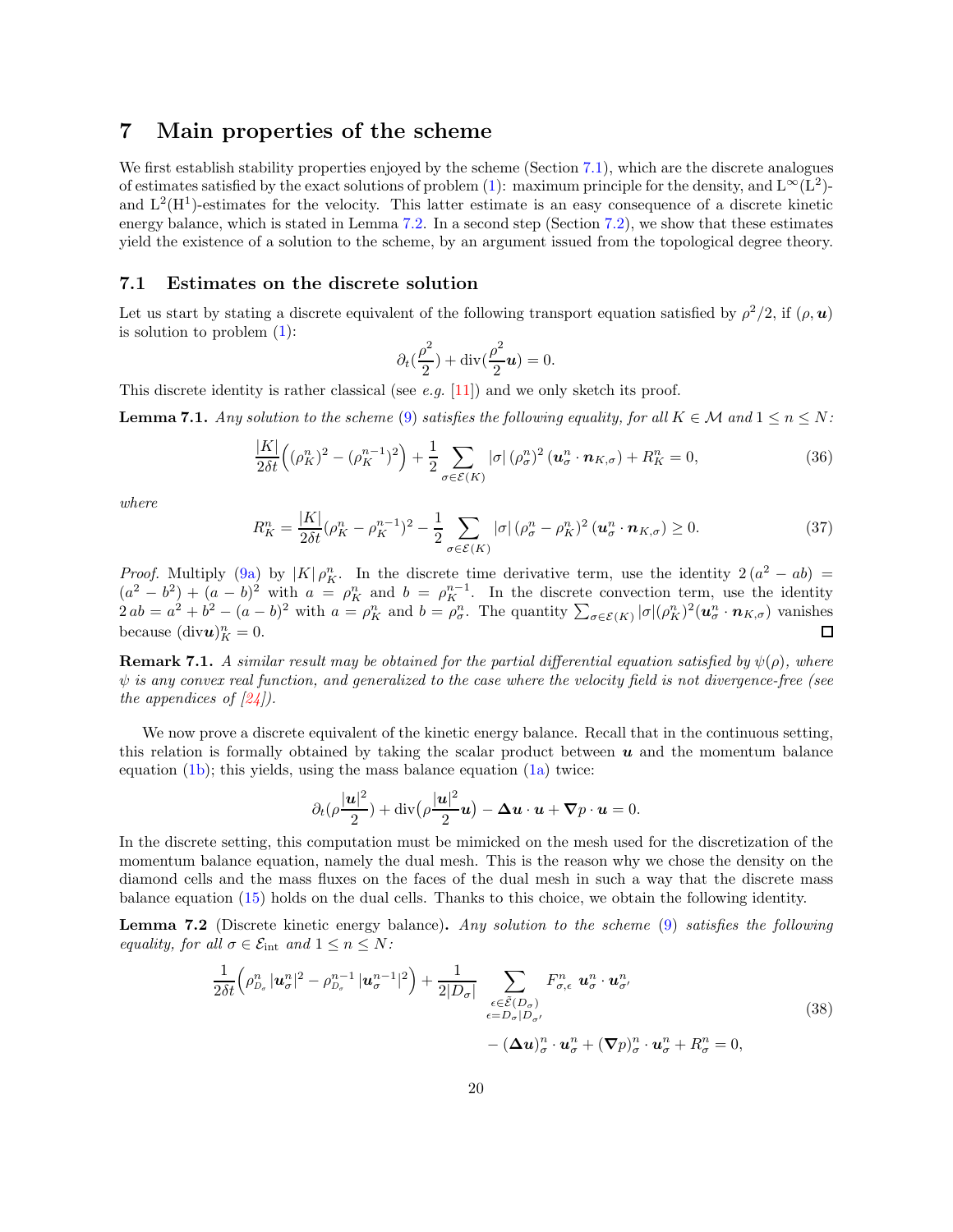where

$$
R_{\sigma}^{n} = \frac{1}{2\delta t} \rho_{D_{\sigma}}^{n-1} \, | \mathbf{u}_{\sigma}^{n} - \mathbf{u}_{\sigma}^{n-1} |^{2}.
$$

*Proof.* Let us take the scalar product of the discrete momentum balance equation  $(9b)$  by the corresponding velocity unknown  $u_{\sigma}^n$ , which gives the relation  $T_1 - (\Delta u)_{\sigma}^n \cdot u_{\sigma}^n + (\nabla p)_{\sigma}^n \cdot u_{\sigma}^n = 0$ , with:

$$
T_1 = \left(\frac{1}{\delta t} \left(\rho_{D_{\sigma}}^n \mathbf{u}_{\sigma}^n - \rho_{D_{\sigma}}^{n-1} \mathbf{u}_{\sigma}^{n-1}\right) + \frac{1}{2|D_{\sigma}|} \sum_{\substack{\epsilon \in \tilde{\mathcal{E}}(D_{\sigma}) \\ \epsilon = D_{\sigma}|D_{\sigma'}}} F_{\sigma,\epsilon}^n \left(\mathbf{u}_{\sigma}^n + \mathbf{u}_{\sigma'}^n\right)\right) \cdot \mathbf{u}_{\sigma}^n.
$$

Now, using the identity  $2(\rho|\mathbf{a}|^2 - \rho^*\mathbf{a} \cdot \mathbf{b}) = \rho|\mathbf{a}|^2 - \rho^*|\mathbf{b}|^2 + \rho^*|\mathbf{a} - \mathbf{b}|^2 + (\rho - \rho^*)|\mathbf{a}|^2$  with  $\rho = \rho_{D_{\sigma}}^n$ ,  $\rho^* = \rho_{D_{\sigma}}^{n-1}$ ,  $a = u_{\sigma}^{n}$  and  $b = u_{\sigma}^{n-1}$ , we obtain

$$
T_1 = \frac{1}{2\delta t} \left( \rho_{D_{\sigma}}^n | \mathbf{u}_{\sigma}^n|^2 - \rho_{D_{\sigma}}^{n-1} | \mathbf{u}_{\sigma}^{n-1} |^2 \right) + \frac{1}{2\delta t} \rho_{D_{\sigma}}^{n-1} | \mathbf{u}_{\sigma}^n - \mathbf{u}_{\sigma}^{n-1} |^2 + \frac{1}{2|D_{\sigma}|} \sum_{\epsilon = D_{\sigma}|D_{\sigma'}} F_{\sigma,\epsilon}^n \mathbf{u}_{\sigma}^n \cdot \mathbf{u}_{\sigma'}^{n}
$$

$$
+ \left( \frac{1}{\delta t} \left( \rho_{D_{\sigma}}^n - \rho_{D_{\sigma}}^{n-1} \right) + |D_{\sigma}|^{-1} \sum_{\epsilon \in \mathcal{E}(D_{\sigma})} F_{\sigma,\epsilon}^n \right) \frac{|\mathbf{u}_{\sigma}^n|^2}{2}.
$$

The last term is equal to zero since the dual densities  $\rho_{D_{\sigma}}$  and the dual fluxes  $F_{\sigma,\epsilon}$  are chosen so as to satisfy the discrete mass conservation equation [\(15\)](#page-7-5) on the cells of the dual mesh. This concludes the proof.  $\Box$ 

Lemmas [7.1](#page-19-3) and [7.2](#page-19-2) allow to prove the following proposition, which gathers the "local in time" estimates satisfied by the discrete solutions. The first three inequalities readily provide by induction uniform (*i.e.* independent from the time and space steps) bounds for the solution. On the opposite, the right hand side of inequality [\(42\)](#page-20-0) blows up when the time step tends to zero, which is consistent with the fact that no estimate is known for the pressure in the continuous case; this bound is thus useful only for the proof of the existence of a solution to the scheme.

<span id="page-20-4"></span>**Proposition 7.3** (Estimates on the discrete solutions). Let D be a staggered discretization of  $\Omega$  in the sense of Definition [3.1,](#page-3-1) such that  $\theta_{\mathcal{D}} \leq \theta_0$  where  $\theta_{\mathcal{D}}$  is defined in [\(7\)](#page-5-3). For  $n \in \{1,..,N\}$ , assume that the density  $\rho^{n-1}$  is such that  $0 < \rho_{\min} \leq \rho_K^{n-1} \leq \rho_{\max}$  for all K in M. Then, any solution  $(\rho^n, \mathbf{u}^n, p^n)$  to the scheme [\(9\)](#page-5-4) satisfies the following relations:

<span id="page-20-1"></span>
$$
\rho_{\min} \le \rho_K^n \le \rho_{\max}, \quad \forall K \in \mathcal{M}, \tag{39}
$$

<span id="page-20-2"></span>
$$
\frac{1}{2} \sum_{K \in \mathcal{M}} |K| \left( \rho_K^n \right)^2 + \frac{\delta t}{2} \sum_{\substack{\sigma \in \mathcal{E}_{\text{int}} \\ \sigma = K|L}} |\sigma| \left( \rho_L^n - \rho_K^n \right)^2 |u_\sigma^n \cdot \mathbf{n}_{K,\sigma}| + \mathcal{R}_\rho^n = \frac{1}{2} \sum_{K \in \mathcal{M}} |K| \left( \rho_K^{n-1} \right)^2, \tag{40}
$$

$$
\frac{1}{2} \sum_{\sigma \in \mathcal{E}_{\text{int}}} |D_{\sigma}| \rho_{D_{\sigma}}^{n} |u_{\sigma}^{n}|^{2} + \delta t \|u^{n}\|_{\mathcal{E},\mathbf{b}}^{2} + \mathcal{R}_{\mathbf{u}}^{n} = \frac{1}{2} \sum_{\sigma \in \mathcal{E}_{\text{int}}} |D_{\sigma}| \rho_{D_{\sigma}}^{n-1} |u_{\sigma}^{n-1}|^{2}, \tag{41}
$$

$$
||p^n||_{L^2(\Omega)} \le C_p^{n-1},\tag{42}
$$

where  $C_p^{n-1}$  only depends on  $\rho^{n-1}$ ,  $\boldsymbol{u}^{n-1}$ ,  $\theta_0$ , d,  $\Omega$ ,  $\delta t$  and  $h_{\mathcal{D}}$ . The terms  $\mathcal{R}_\rho^n$  and  $\mathcal{R}_u^n$  are the following non-negative remainders which depend on differences of time translates of the density and the velocity respectively:

<span id="page-20-3"></span><span id="page-20-0"></span>
$$
\mathcal{R}_{\rho}^{n} = \frac{1}{2} \sum_{K \in \mathcal{M}} |K| \; (\rho_{K}^{n} - \rho_{K}^{n-1})^{2}, \qquad \mathcal{R}_{\boldsymbol{u}}^{n} = \frac{1}{2} \sum_{\sigma \in \mathcal{E}_{\text{int}}} |D_{\sigma}| \; \rho_{D_{\sigma}}^{n-1} \; |\boldsymbol{u}_{\sigma}^{n} - \boldsymbol{u}_{\sigma}^{n-1}|^{2}.
$$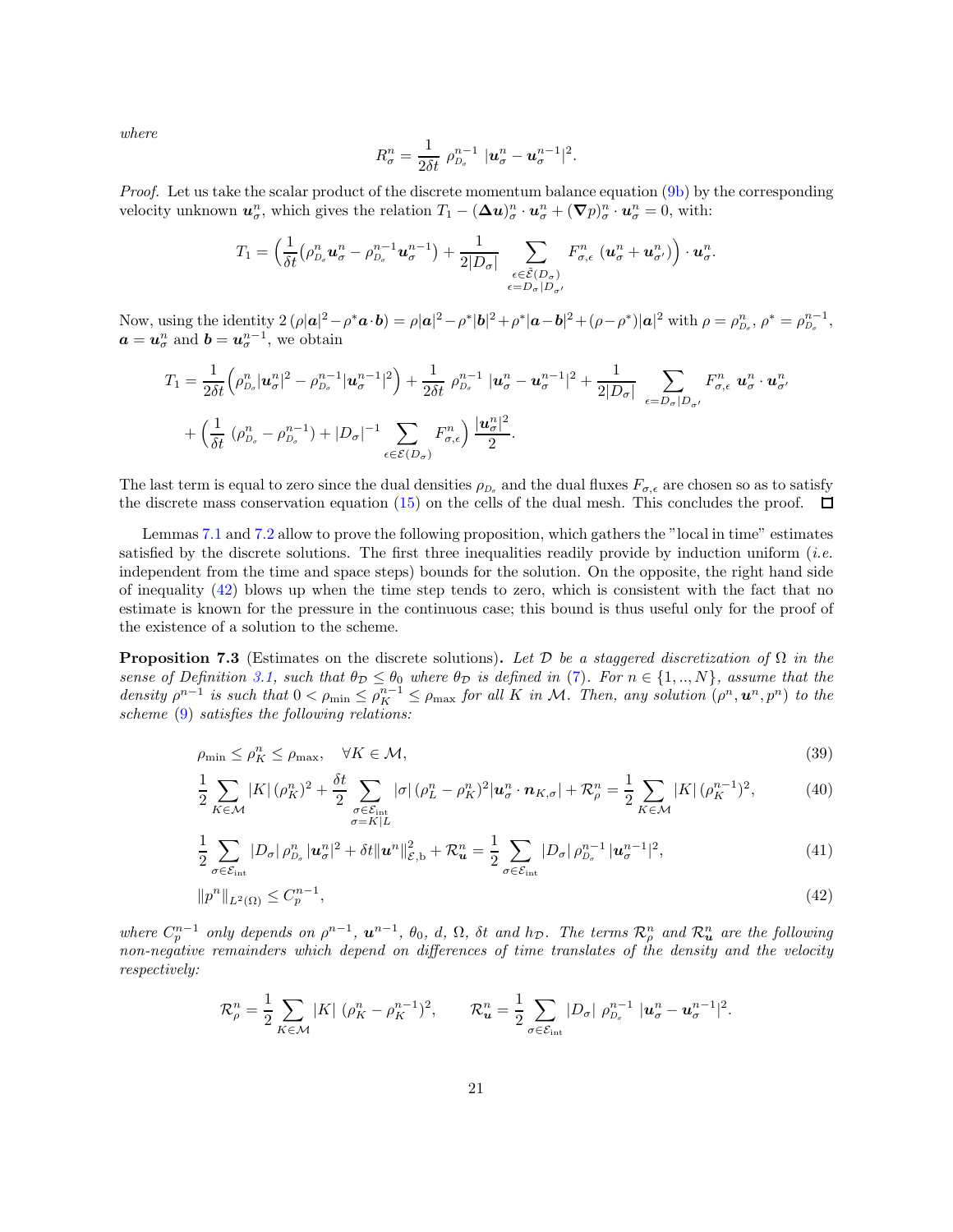*Proof.* The maximum principle for the density  $(39)$  is a classical consequence of the upwind choice  $(9a)$ and the discrete divergence-free constraint  $(9c)$ . Relation  $(40)$  is obtained by summing  $(36)$  over the cells of the mesh. As usual, the convective terms (*i.e.* the second term in  $(36)$ ) vanishes by conservativity; the second term in [\(40\)](#page-20-2) is obtained by summing over the cells the second term of the remainder [\(37\)](#page-19-5), and using the definition of the upwind approximation of the density at the face. Similarly, summing Equation [\(38\)](#page-19-6) over the faces  $\sigma \in \mathcal{E}_{int}$  yields [\(41\)](#page-20-3), since the discrete gradient and divergence operators are dual with respect to the  $L^2$ -inner product (see  $(25)$ ) and the convection term vanishes in the summation once again by conservativity (assumption  $(H2)$  of Definition [4.1\)](#page-7-1).

Finally, we prove the estimate on the pressure. The Rannacher-Turek finite element discretization satisfies an *inf-sup* condition, which implies that for  $p^n$  solution of [\(9\)](#page-5-4) (observing that  $\int_{\Omega} p^n(\mathbf{x}) d\mathbf{x} = 0$ ), there exists v in H<sub>E,0</sub>( $\Omega$ ), with  $\|\mathbf{v}\|_{\mathcal{E},\mathbf{b}} = 1$  and a positive real number  $\beta$ , depending only on  $\Omega$  and  $\theta_0$ , such that

$$
\int_{\Omega}p^{n}(\boldsymbol{x})\operatorname{div}_{\mathcal{M}}\boldsymbol{v}(\boldsymbol{x})\operatorname{d}\!\boldsymbol{x}\geq \beta\;\|p^{n}\|_{L^{2}(\Omega)}.
$$

Hence, taking the scalar product of [\(9b\)](#page-5-2) by  $|D_{\sigma}| \mathbf{v}_{\sigma}$  and summing over  $\sigma$  in  $\mathcal{E}_{\text{int}}$ , we get  $\beta \|p^{n}\|_{L^{2}(\Omega)} \leq$  $T_1 + T_2 + T_3$  with

$$
T_1 = \frac{1}{\delta t} \sum_{\sigma \in \mathcal{E}_{\text{int}}} |D_{\sigma}| (\rho_{D_{\sigma}}^n \mathbf{u}_{\sigma}^n - \rho_{D_{\sigma}}^{n-1} \mathbf{u}_{\sigma}^{n-1}) \cdot \mathbf{v}_{\sigma},
$$
  
\n
$$
T_2 = \sum_{\sigma \in \mathcal{E}_{\text{int}}} \mathbf{v}_{\sigma} \cdot \sum_{\epsilon \in \tilde{\mathcal{E}}(D_{\sigma})} F_{\sigma,\epsilon}^n \mathbf{u}_{\epsilon}^n,
$$
  
\n
$$
T_3 = - \sum_{\sigma \in \mathcal{E}_{\text{int}}} |D_{\sigma}| (\Delta \mathbf{u})_{\sigma}^n \cdot \mathbf{v}_{\sigma}.
$$

We prove that each one of these terms is controlled by a constant depending only on  $\rho^{n-1}$ ,  $\mathbf{u}^{n-1}$ ,  $\theta_0$ , d,  $\Omega$ ,  $\delta t$  and  $h_{\mathcal{D}}$ . For the first term we have, by the Cauchy-Schwarz inequality:

$$
|T_1| \leq \frac{1}{\delta t} \sum_{\sigma \in \mathcal{E}_{\text{int}}} |D_{\sigma}| (\rho_{D_{\sigma}}^n | \mathbf{u}_{\sigma}^n \cdot \mathbf{v}_{\sigma}| + \rho_{D_{\sigma}}^{n-1} | \mathbf{u}_{\sigma}^{n-1} \cdot \mathbf{v}_{\sigma}|)
$$
  
\n
$$
\leq \frac{\rho_{\text{max}}^{1/2}}{\delta t} \Big( \sum_{\sigma \in \mathcal{E}_{\text{int}}} |D_{\sigma}| (\rho_{D_{\sigma}}^n)^{1/2} |\mathbf{u}_{\sigma}^n \cdot \mathbf{v}_{\sigma}| + \sum_{\sigma \in \mathcal{E}_{\text{int}}} |D_{\sigma}| (\rho_{D_{\sigma}}^{n-1})^{1/2} |\mathbf{u}_{\sigma}^{n-1} \cdot \mathbf{v}_{\sigma}| \Big)
$$
  
\n
$$
\leq \frac{\rho_{\text{max}}^{1/2}}{\delta t} ||\mathbf{v}||_{L^2(\Omega)} \Big( \Big( \sum_{\sigma \in \mathcal{E}_{\text{int}}} |D_{\sigma}| \rho_{D_{\sigma}}^n | \mathbf{u}_{\sigma}^n |^2 \Big)^{1/2} + \Big( \sum_{\sigma \in \mathcal{E}_{\text{int}}} |D_{\sigma}| \rho_{D_{\sigma}}^{n-1} | \mathbf{u}_{\sigma}^{n-1} |^2 \Big)^{1/2} \Big).
$$

We thus obtain the expected control on  $T_1$  by invoking [\(41\)](#page-20-3) and the Poincaré inequality of Lemma [6.3,](#page-12-0) which yields  $\|\boldsymbol{v}\|_{L^2(\Omega)} \leq C \|\boldsymbol{v}\|_{\mathcal{E},\mathbf{b}} = C$ , with C only depending on d,  $\Omega$  and  $\theta_0$ . For the second term, we have  $T_2 = \mathcal{Q}_{\mathcal{M}}^{\text{mom}}(\rho^n, \hat{\boldsymbol{u}}^n, \boldsymbol{u}^n, \boldsymbol{v}) + \mathcal{Q}_{\mathcal{E}}^{\text{mom}}(\rho^n, \boldsymbol{u}^n, \boldsymbol{u}^n, \boldsymbol{v}) - \mathcal{Q}_{\mathcal{M}}^{\text{mom}}(\rho^n, \boldsymbol{u}^n, \boldsymbol{u}^n, \boldsymbol{v})$  which by Lemma [6.12](#page-16-0) (with  $\varepsilon = 1$ ) and Lemma [6.13](#page-18-1) yields:

$$
|T_2| \leq C \rho_{\max} ||\boldsymbol{u}^n||_{\mathcal{E},\mathbf{b}}^2 ||\boldsymbol{v}||_{\mathcal{E},\mathbf{b}} + C' \rho_{\max} ||\boldsymbol{u}^n||_{\mathcal{E},\mathbf{b}}^2 ||\boldsymbol{v}||_{\mathcal{E},\mathbf{b}} \leq C'',
$$

where  $C''$  depends on  $\Omega$ , d,  $\delta t$ ,  $\rho^{n-1}$ ,  $u^{n-1}$ ,  $\theta_0$  and  $h_{\mathcal{D}}$ . Finally, to control the last term  $T_3$ , we observe that:

$$
T_3 = \sum_{K \in \mathcal{M}} \int_K \nabla \tilde{u}^n(\boldsymbol{x}) : \nabla \tilde{v}(\boldsymbol{x}) \, \mathrm{d}\boldsymbol{x}.
$$

Using first the Cauchy-Schwarz inequality for the integration on the cell  $K$  and then the discrete Cauchy-Schwarz inequality for the summation over K in M, we easily obtain  $|T_3| \leq ||u^n||_{\mathcal{E},b} ||v||_{\mathcal{E},b}$ , and we conclude once again by [\(41\)](#page-20-3). □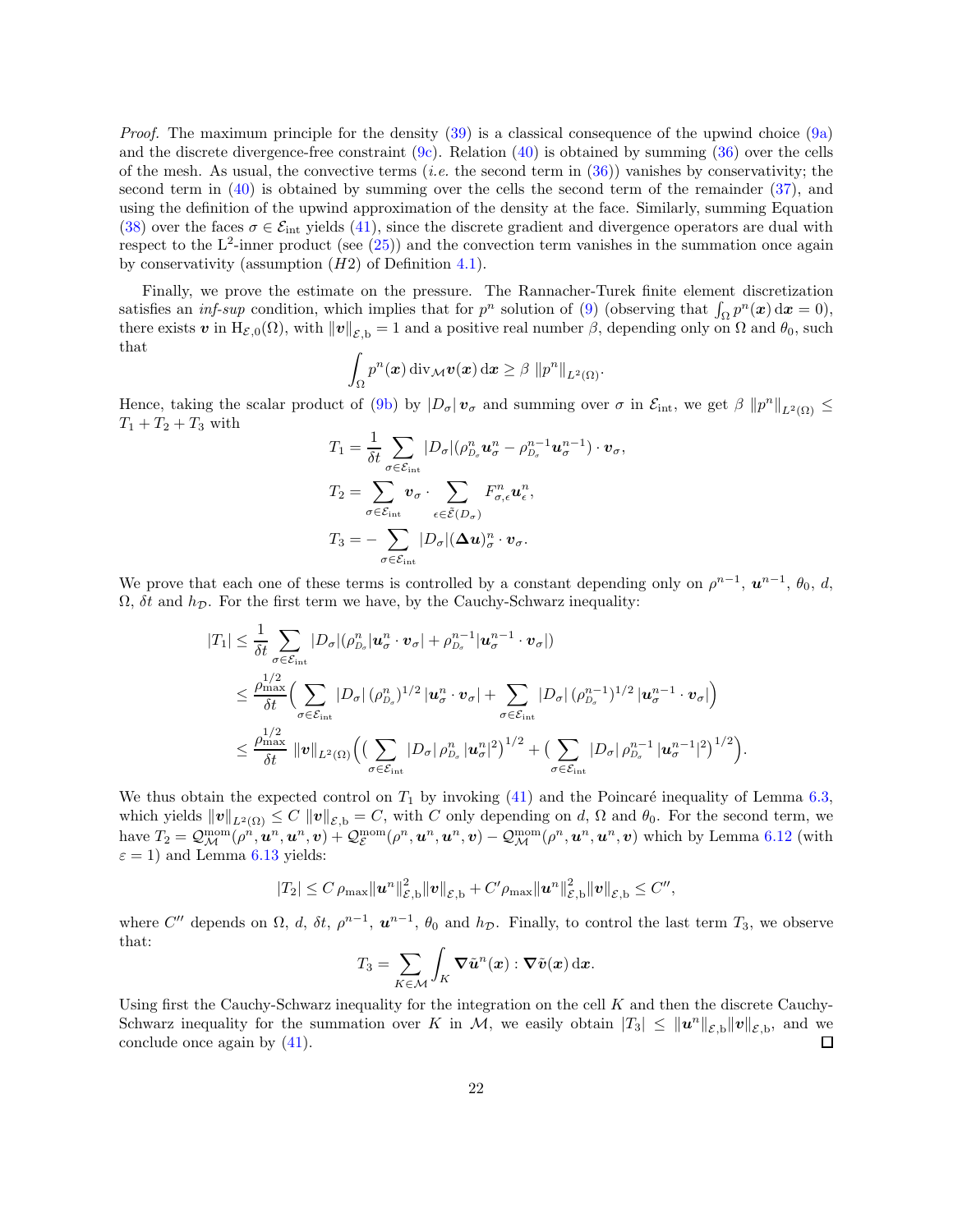### <span id="page-22-0"></span>7.2 Existence of a solution to the scheme

The existence of a solution to the scheme [\(9\)](#page-5-4), which consists in an algebraic non-linear system, is obtained by a topological degree argument. Its proof is based on an abstract theorem stated in Appendix [A.1.](#page-43-0)

**Theorem 7.4** (Existence of a solution). For  $n \in \{1,..,N\}$ , assume that the density  $\rho^{n-1}$  is such that  $0<\rho_{\min}\leq\rho_K^{n-1}\leq\rho_{\max}$  for all K in M. Then the non-linear system [\(9\)](#page-5-4) admits at least one solution  $(\rho^n, \mathbf{u}^n, p^n)$  in  $H_M(\Omega) \times H_{\mathcal{E},0}(\Omega)^d \times H_M(\Omega)$ , and any possible solution satisfies the estimates of Proposition [7.3.](#page-20-4)

*Proof.* This proof makes use of Theorem [A.1.](#page-43-0) Let  $N_{\mathcal{M}} = \text{card}(\mathcal{M})$  and  $N_{\mathcal{E}} = d \text{ card}(\mathcal{E}_{\text{int}})$ ; we identify  $H_{\mathcal{M}}(\Omega)$  with  $\mathbb{R}^{N_{\mathcal{M}}}$  and  $H_{\mathcal{E},0}(\Omega)^d$  with  $\mathbb{R}^{N_{\mathcal{E}}}$ . Let  $V = \mathbb{R}^{N_{\mathcal{M}}} \times \mathbb{R}^{N_{\mathcal{E}}} \times \mathbb{R}^{N_{\mathcal{M}}}$ . We consider the function  $F: V \times [0,1] \rightarrow V$  given by:

$$
F(\rho, \mathbf{u}, p, \lambda) = \begin{vmatrix} \frac{1}{\delta t} (\rho_K - \rho_K^{n-1}) + \lambda \frac{1}{|K|} \sum_{\sigma \in \mathcal{E}(K)} F_{K, \sigma}, & K \in \mathcal{M} \\ \frac{1}{\delta t} (\rho_{D_{\sigma}} \mathbf{u}_{\sigma} - \rho_{D_{\sigma}}^{n-1} \mathbf{u}_{\sigma}^{n-1}) + \lambda \frac{1}{|D_{\sigma}|} \sum_{\epsilon \in \tilde{\mathcal{E}}(D_{\sigma})} F_{\sigma, \epsilon} \mathbf{u}_{\epsilon} \\ -(\Delta \mathbf{u})_{\sigma} + (\nabla p)_{\sigma}, & \sigma \in \mathcal{E}_{\text{int}} \\ -(\text{div}\mathbf{u})_K + \frac{1}{|K|} \sum_{L \in \mathcal{M}} |L| \ p_L, & K \in \mathcal{M}. \end{vmatrix}
$$

The function F is continuous from  $V \times [0, 1]$  to V and the problem  $F(\rho, \mathbf{u}, p, 1) = 0$  is equivalent to system [\(9\)](#page-5-4). Indeed, multiplying the third line in the above formula by  $|K|$ , summing and using the fact that  $u_{\sigma} = 0$  for  $\sigma \in \mathcal{E}_{ext}$  yields  $\sum_{L \in \mathcal{M}} |L|$   $p_L = 0$  and therefore  $(\text{div} \boldsymbol{u})_K = 0$  for all  $K \in \mathcal{M}$ . Moreover, an easy verification shows that the problem  $F(\rho, u, p, \lambda) = 0$  for  $\lambda$  in [0, 1], satisfies the same estimates as stated in Proposition [7.3](#page-20-4) uniformly in  $\lambda$ . Hence, defining

$$
\mathcal{O} = \Big\{(\rho, \boldsymbol{u}, p) \in V \text{ s.t. } \frac{\rho_{\min}}{2} < \rho < 2 \, \rho_{\max}, \, \left\|\boldsymbol{u}\right\|_{\mathcal{E},\mathrm{b}} < C \text{ and } \left\|p\right\|_{L^2(\Omega)} < C\Big\},\
$$

with C (strictly) larger than the right-hand sides of  $(41)$  and  $(42)$ , the second hypothesis of Theorem [A.1](#page-43-0) is also satisfied. Therefore, in order to prove the existence of at least one solution to the scheme [\(9\)](#page-5-4), it remains to show that the topological degree of  $F(\rho, \mathbf{u}, p, 0)$  with respect to  $0_V$  and  $\mathcal O$  is non-zero. The function  $G : (\rho, \mathbf{u}, p) \mapsto F(\rho, \mathbf{u}, p, 0)$  is clearly differentiable on  $\mathcal{O}$ , and its jacobian matrix is given by

Jac 
$$
G(\rho, \mathbf{u}, p) = \begin{bmatrix} \frac{1}{\delta t} \mathrm{Id}_{\mathbb{R}^{N_{\mathcal{M}} \times N_{\mathcal{M}}}} & 0 \\ \frac{A}{0} & S(\mathbf{u}, p) \end{bmatrix}
$$
,

where A is some matrix in  $\mathbb{R}^{N_{\mathcal{E}} \times N_{\mathcal{M}}}$  and  $S(u, p) \in \mathbb{R}^{(N_{\mathcal{E}}+N_{\mathcal{M}}) \times (N_{\mathcal{E}}+N_{\mathcal{M}})}$  is the jacobian matrix associated with the inf-sup stable Rannacher-Turek finite element discretization of the following Stokes problem:

find  $(\boldsymbol{u}, p)$  such that Ω  $p(x) dx = 0$  and  $\frac{1}{\delta t}\rho(\boldsymbol{x})\,\boldsymbol{u} - \boldsymbol{\Delta u} + \boldsymbol{\nabla}p = 0$ , in  $\Omega$ ,

<span id="page-22-1"></span>
$$
\begin{aligned}\n\frac{\partial t}{\partial t} &= 0, & \text{in } \Omega, \\
\mathbf{u} &= 0, & \text{on } \partial \Omega.\n\end{aligned}\n\tag{43}
$$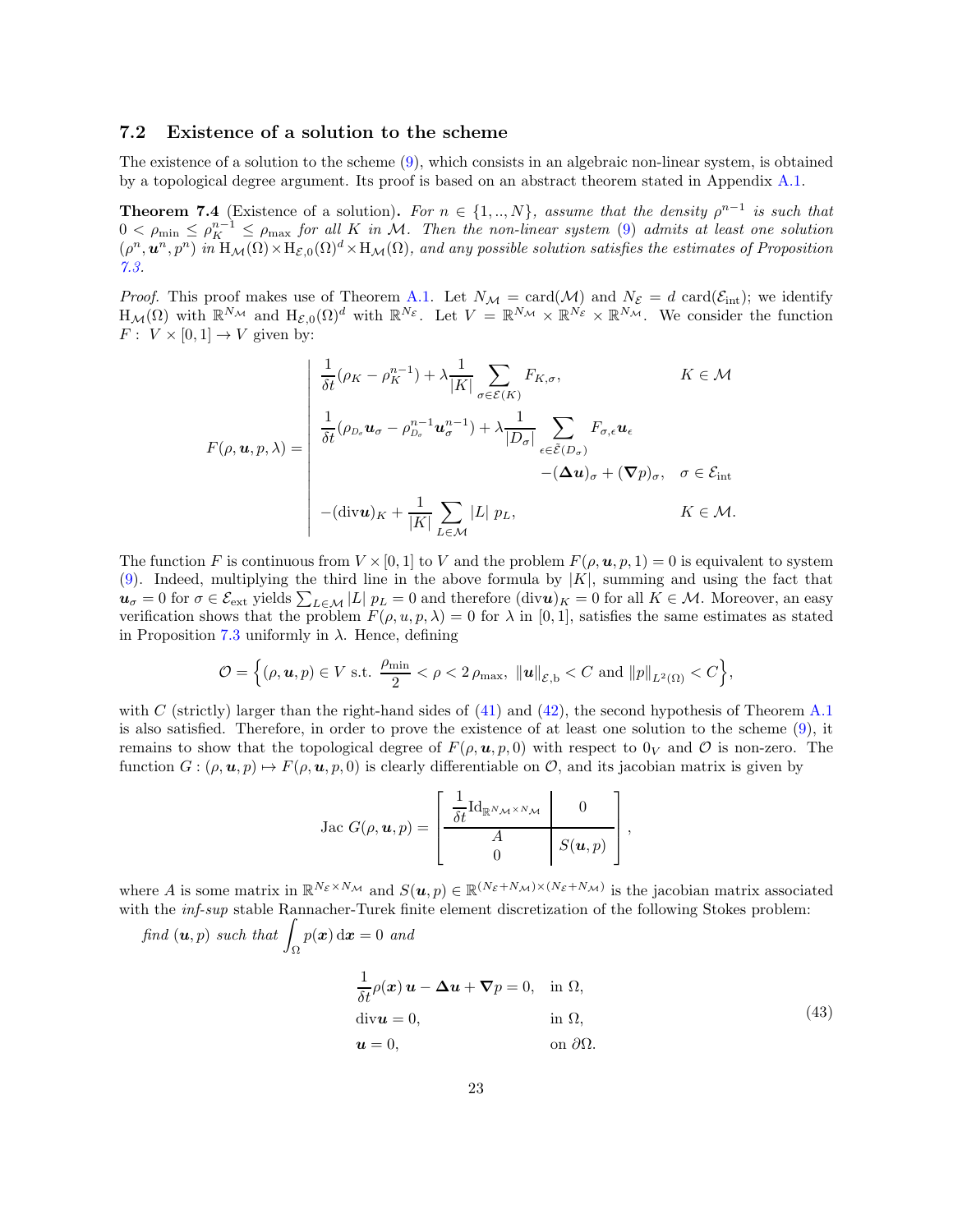With  $\lambda = 0$ , the density unknowns  $(\rho_K)_{K \in \mathcal{M}}$  are set to  $(\rho_K^{n-1})_{K \in \mathcal{M}}$  by the first block of equations, so the values of the density at the faces (which is computed over each dual cell  $D_{\sigma}$  as a linear combination of the density in the neighbour cells) are also known, and positive. The generalized Stokes problem [\(43\)](#page-22-1) thus also has one solution and only one, and there exists one and only one point of O such that  $F(\rho, \mathbf{u}, p, 0) = 0_V$ . Since the Jacobian matrix at this point is invertible (since  $\mathrm{Id}_{\mathbb{R}^N M \times N_M}$  and  $S(u, p)$  are invertible), this implies that the topological degree of  $F(\rho, \mathbf{u}, p, 0)$  with respect to  $\mathcal{O}$  and  $0_V$  is non-zero. Therefore, by Theorem [A.1,](#page-43-0) there exists at least one solution  $(\rho, \mathbf{u}, p)$  to the equation  $F(\rho, \mathbf{u}, p, 1) = 0$ , *i.e.* to the scheme  $(9).$  $(9).$ □

### <span id="page-23-0"></span>8 Proof of the convergence result

We begin by proving discrete analogues to the classical estimates satisfied by the exact solutions of problem [\(1\)](#page-2-4) (Section [8.1\)](#page-23-1). These are uniform estimates in the sense that they only depend on the parameters of the problem and on the upper bound  $\theta_0$  on the discretization regularity. Then, in Sections [8.2](#page-24-0) and [8.3,](#page-28-0) we prove strong compactness for the discrete velocity and weak compactness for the discrete density. We then conclude the proof by passing successively to the limit in the mass and momentum balance equations (Sections [8.4](#page-29-0) and [8.6](#page-34-0) respectively). In this last step, we actually need strong convergence for the sequence of discrete densities, which is proved in Section [8.5.](#page-33-0)

#### <span id="page-23-1"></span>8.1 Uniform estimates

We define  $E_{\mathcal{D}}(\Omega) = \{u \in H_{\mathcal{E},0}(\Omega)^d, \text{ div}_{\mathcal{M}}u = 0\}$  and we endow  $E_{\mathcal{D}}(\Omega)$  with the norm  $||.||_{\mathcal{E},\text{b}}$ . For q in  $[1, \infty)$ , we define on the space of discrete velocity functions (see expression [\(20\)](#page-9-0)) the following  $L^q((0,T);E_{\mathcal{D}}(\Omega))$  norm:

$$
\|\mathbf{u}\|_{\mathbf{L}^{q}((0,T);E_{\mathcal{D}}(\Omega))}^{q}=\sum_{n=1}^{N}\delta t\;\|\mathbf{u}^{n}\|_{\mathcal{E},\mathbf{b}}^{q}.
$$

Proposition 8.1 (Uniform estimates for discrete solutions).

Let D be a given staggered discretization such that  $\theta_{\mathcal{D}} \leq \theta_0$  for some positive real number  $\theta_0$  and let  $\delta t$  be a given time step. Let  $(\rho, \mathbf{u}, p)$  be the corresponding discrete solution given by the scheme [\(9\)](#page-5-4), as defined in  $(20)$ . Then the following estimates hold:

<span id="page-23-2"></span>(i) 
$$
\rho_{\min} \le \rho(\boldsymbol{x}, t) \le \rho_{\max}, \text{ for all } t \ge 0 \text{ and for a.e. } \boldsymbol{x} \text{ in } \Omega,
$$
 (44)

$$
(ii) \qquad \sum_{n=1}^{N} \delta t \sum_{\substack{\sigma \in \mathcal{E}_{\text{int}} \\ \sigma = K|L}} |\sigma| (\rho_L^n - \rho_K^n)^2 |u_\sigma^n \cdot \mathbf{n}_{K,\sigma}| \le C_0, \tag{45}
$$

$$
(iii) \t\t ||\boldsymbol{u}\|_{\mathcal{L}^{\infty}((0,T); \mathcal{L}^{2}(\Omega))} + \|\boldsymbol{u}\|_{\mathcal{L}^{2}((0,T); E_{\mathcal{D}}(\Omega))} \leq C_{1}.
$$
\t(46)

where  $\rho_{\min}$  and  $\rho_{\max}$  stand for the minimum and maximum values of the initial density  $\rho_0$ , as defined in assumption [\(2a\)](#page-2-5) of Section [2,](#page-2-0) and  $C_0$ , and  $C_1$  are positive real numbers depending only on T,  $\Omega$ , d,  $\rho_0$ ,  $u_0$  and  $\theta_0$ .

Proof. Estimate [\(44\)](#page-23-2) is a direct consequence of equation [\(39\)](#page-20-1) in Proposition [7.3.](#page-20-4) Inequality [\(45\)](#page-23-2) is obtained from [\(40\)](#page-20-2) after summing over n. In the same way, the estimates on  $\|\mathbf{u}\|_{\mathbf{L}^{\infty}((0,T);\mathbf{L}^2(\Omega))}$  and  $\|\mathbf{u}\|_{\mathbf{L}^2((0,T);E_{\mathcal{D}}(\Omega))}$ are obtained through [\(41\)](#page-20-3) after summing over n and using the fact that  $\rho$  is positive and bounded from below by  $\rho_{\min} > 0$ .  $\Box$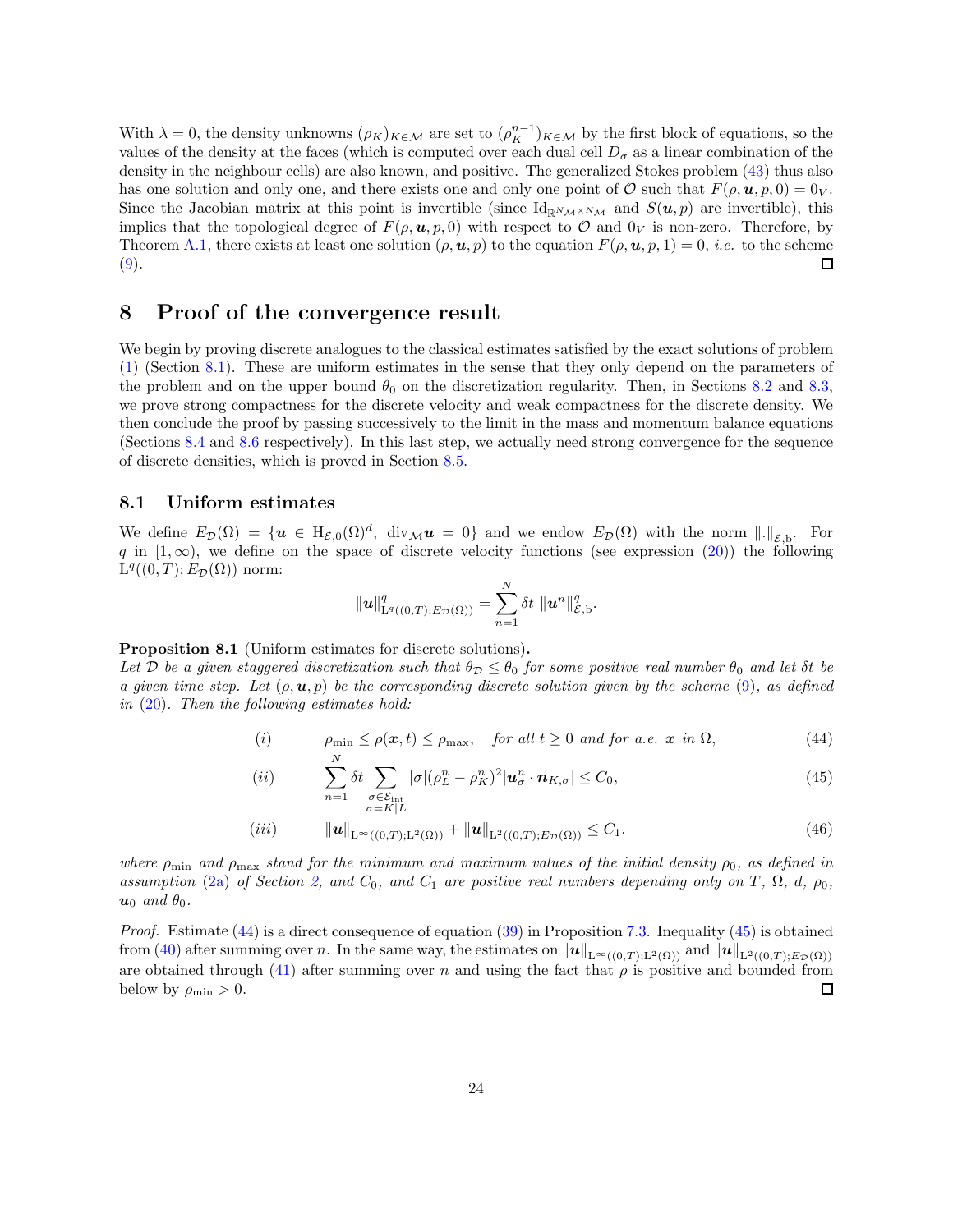### <span id="page-24-0"></span>8.2 Compactness of the sequence of discrete velocities

In this section and in the following one,  $(\rho^{(m)}, \mathbf{u}^{(m)})_{m \in \mathbb{N}}$  are the discrete densities and velocities solutions of the scheme  $(8)-(9)$  $(8)-(9)$  associated with  $(\mathcal{D}^{(m)}, \delta t^{(m)})_{m\in\mathbb{N}}$  a regular sequence of staggered discretizations and time steps. In this section, we prove the following compactness result on the sequence of velocities  $(\boldsymbol{u}^{(m)})_{m\in\mathbb{N}}$ :

<span id="page-24-1"></span>Proposition 8.2. Under the assumptions of Theorem [5.1,](#page-9-2) there exists

<span id="page-24-2"></span>
$$
\bar{\boldsymbol{u}} \in \mathcal{L}^{\infty}((0,T);\mathcal{L}^2(\Omega)^d) \cap \mathcal{L}^2((0,T);\mathcal{H}^1_0(\Omega)^d), \quad \text{with } \text{div}(\bar{\boldsymbol{u}}) = 0,
$$

and a subsequence of  $(\bm{u}^{(m)})_{m\in\mathbb{N}}$ , still denoted  $(\bm{u}^{(m)})_{m\in\mathbb{N}}$ , which converges to  $\bar{\bm{u}}$  strongly in  $\mathrm{L}^q((0,T);\mathrm{L}^2(\Omega)^d)$ for all  $q \in [1,\infty)$ .

The proof of Proposition [8.2](#page-24-1) relies on estimates of the time translations of the velocity. The following lemma provides an estimate on the  $L^2(L^2)$ -norm of the time translations of the discrete velocity  $u$  for a given discretization  $\mathcal{D}$ , which leads to strong compactness in  $L^2((0,T);L^2(\Omega)^d)$  through Kolomogorov's compactness Theorem stated in Appendix [B.](#page-43-1)

<span id="page-24-3"></span>Lemma 8.3 (Time translations of the discrete velocity).

Let D be a given staggered discretization such that  $\theta_{\mathcal{D}} \leq \theta_0$  for some positive real number  $\theta_0$  and let  $\delta t$  be a given time step satisfying  $\delta t \leq 1$ . Let  $(\rho, \mathbf{u}, p)$  be the corresponding discrete solution given by the scheme  $(9)$ , as defined in  $(20)$ . The discrete velocity **u** satisfies:

$$
\int_{\tau}^{T} \|\mathbf{u}(.,t) - \mathbf{u}(.,t-\tau)\|_{\mathcal{L}^{2}(\Omega)^{d}}^{2} \, \mathrm{d}t \leq C_{2} \left( \tau^{\frac{1}{4}} + \delta t^{\frac{1}{4}} + h_{\mathcal{D}}^{\frac{1}{2}} \right), \qquad \text{for all} \quad \tau \in (0,\min(T,1)), \tag{47}
$$

where  $C_2$  is a positive constant, depending only on T,  $\Omega$ , d,  $\rho_0$ ,  $\mathbf{u}_0$  and  $\theta_0$ .

*Proof.* Let  $\tau$  be a given real number in  $(0, \min(T, 1))$ . For every  $t \in (\tau, T)$ , let  $n, k$  be the two integers defined by  $n = \lfloor \frac{t}{\delta t} \rfloor$  and  $n - k = \lfloor \frac{t - \tau}{\delta t} \rfloor$ . It is easily seen that  $0 \le n - k \le n \le N$  and  $k \delta t \le \tau + \delta t$ . We have for all  $\sigma$  in  $\mathcal{E}_{\text{int}}$ :

$$
\rho_{D_{\sigma}}^{n-k}(\boldsymbol{u}_{\sigma}^{n}-\boldsymbol{u}_{\sigma}^{n-k}) = (\rho_{D_{\sigma}}^{n}\boldsymbol{u}_{\sigma}^{n}-\rho_{D_{\sigma}}^{n-k}\boldsymbol{u}_{\sigma}^{n-k}) - \boldsymbol{u}_{\sigma}^{n}(\rho_{D_{\sigma}}^{n}-\rho_{D_{\sigma}}^{n-k})
$$
\n
$$
= \sum_{p=n-k+1}^{n} (\rho_{D_{\sigma}}^{p}\boldsymbol{u}_{\sigma}^{p}-\rho_{D_{\sigma}}^{p-1}\boldsymbol{u}_{\sigma}^{p-1}) - \boldsymbol{u}_{\sigma}^{n} \sum_{p=n-k+1}^{n} (\rho_{D_{\sigma}}^{p}-\rho_{D_{\sigma}}^{p-1})
$$
\n
$$
= \sum_{p=n-k+1}^{n} \delta t \Big[ -|D_{\sigma}|^{-1} \sum_{\epsilon \in \tilde{\mathcal{E}}(D_{\sigma})} F_{\sigma,\epsilon}^{p}\boldsymbol{u}_{\epsilon}^{p} + (\Delta \boldsymbol{u})_{\sigma}^{p} - (\nabla p)_{\sigma}^{p} \Big]
$$
\n
$$
+ \boldsymbol{u}_{\sigma}^{n} \sum_{p=n-k+1}^{n} \delta t |D_{\sigma}|^{-1} \sum_{\epsilon \in \tilde{\mathcal{E}}(D_{\sigma})} F_{\sigma,\epsilon}^{p},
$$

by the discrete momentum balance equations [\(9b\)](#page-5-2) and the discrete mass balance over the dual cells [\(15\)](#page-7-5). Let  $\mathbf{v}(.,t)$  be a time-dependent element of  $E_{\mathcal{D}}(\Omega)$  which we denote  $\mathbf{v}(\boldsymbol{x},t) = \sum_{\sigma \in \mathcal{E}} \mathbf{v}_{\sigma}(t) \chi_{D_{\sigma}}(\boldsymbol{x})$  and denote  $\tilde{\rho}(\boldsymbol{x}, t - \tau) = \sum_{\sigma \in \mathcal{E}} \rho_{D_{\sigma}}^{n-k} \chi_{D_{\sigma}}(\boldsymbol{x})$ . Taking the scalar product of the above equation with  $|D_{\sigma}| \boldsymbol{v}_{\sigma}(t)$ and summing over  $\sigma \in \mathcal{E}$  (recall that  $\mathbf{v}_{\sigma}(t) = 0$  for  $\sigma \in \mathcal{E}_{\text{ext}}$ ), we obtain:

$$
\int_{\Omega} \tilde{\rho}(\cdot, t - \tau) (\boldsymbol{u}(\cdot, t) - \boldsymbol{u}(\cdot, t - \tau)) \cdot \boldsymbol{v}(\cdot, t) = \sum_{\sigma \in \mathcal{E}_{int}} |D_{\sigma}| \rho_{D_{\sigma}}^{n-k} (\boldsymbol{u}_{\sigma}^{n} - \boldsymbol{u}_{\sigma}^{n-k}) \cdot \boldsymbol{v}_{\sigma}(t)
$$
\n
$$
= T_1(t) + T_2(t) + T_3(t) + T_4(t),
$$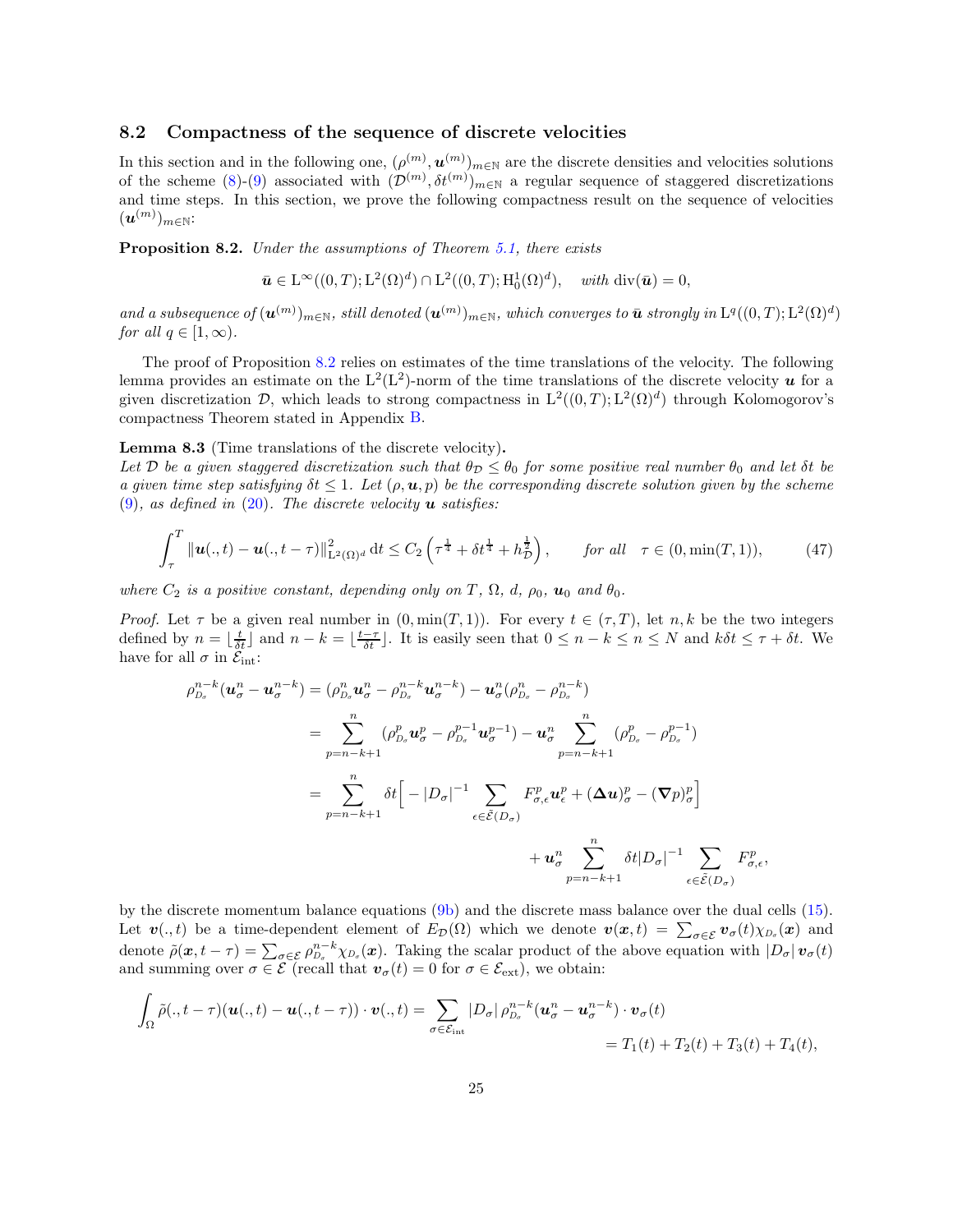where:

$$
T_1(t) = -\sum_{p=n-k+1}^n \delta t \sum_{\sigma \in \mathcal{E}_{\text{int}}} |D_{\sigma}| (\nabla p)_{\sigma}^p \cdot \mathbf{v}_{\sigma}(t), \qquad T_2(t) = \sum_{p=n-k+1}^n \delta t \sum_{\sigma \in \mathcal{E}_{\text{int}}} |D_{\sigma}| (\Delta u)_{\sigma}^p \cdot \mathbf{v}_{\sigma}(t),
$$
  

$$
T_3(t) = -\sum_{p=n-k+1}^n \delta t \sum_{\sigma \in \mathcal{E}_{\text{int}}} \mathbf{v}_{\sigma}(t) \cdot \sum_{\epsilon \in \tilde{\mathcal{E}}(D_{\sigma})} F_{\sigma,\epsilon}^p \mathbf{u}_{\epsilon}^p, \qquad T_4(t) = \sum_{p=n-k+1}^n \delta t \sum_{\sigma \in \mathcal{E}_{\text{int}}} (\mathbf{u}_{\sigma}^n \cdot \mathbf{v}_{\sigma}(t)) \sum_{\epsilon \in \tilde{\mathcal{E}}(D_{\sigma})} F_{\sigma,\epsilon}^p.
$$

Since div $\mathcal{M}v(., t) = 0$ , by the discrete gradient-divergence duality (see Lemma [6.1\)](#page-10-5), one has  $T_1(t) = 0$ . The second term is controlled as follows:

$$
|T_2(t)| = \Big| \sum_{p=n-k+1}^n \delta t \sum_{K \in \mathcal{M}} \int_K \nabla \tilde{u}^p(x) : \nabla \tilde{v}(t)(x) dx \Big| \leq \sum_{p=n-k+1}^n \delta t \|u^p\|_{\mathcal{E},\mathbf{b}} \|v(.,t)\|_{\mathcal{E},\mathbf{b}} \leq \Big( \sum_{p=n-k+1}^n \delta t \|u^p\|_{\mathcal{E},\mathbf{b}}^2 \Big)^{\frac{1}{2}} (k \delta t)^{\frac{1}{2}} \|v(.,t)\|_{\mathcal{E},\mathbf{b}},
$$

by the Cauchy-Schwarz inequality. Hence  $|T_2(t)| \leq C_1(\tau + \delta t)^{\frac{1}{2}} ||\boldsymbol{v}(.,t)||_{\mathcal{E},\mathbf{b}}$  by estimate [\(46\)](#page-23-2), which gives  $|T_2(t)| \leq C_1(\tau^{\frac{1}{4}} + \delta t^{\frac{1}{4}}) ||\boldsymbol{v}(., t)||_{\mathcal{E}, \mathbf{b}} \text{ since } \tau, \delta t < 1.$ 

For the third term, we remark that  $T_3(t) = -\sum_{p=n-k+1}^n \delta t \mathcal{Q}_{\mathcal{E}}^{\text{mom}}(\rho^p, \mathbf{u}^p, \mathbf{u}^p, \mathbf{v}(., t)) = T_{3,1}(t) + T_{3,2}(t)$ with:

$$
T_{3,1}(t) = -\sum_{p=n-k+1}^{n} \delta t \left( \mathcal{Q}_{\mathcal{E}}^{\text{mom}}(\rho^p, \mathbf{u}^p, \mathbf{u}^p, \mathbf{v}(.,t)) - \mathcal{Q}_{\mathcal{M}}^{\text{mom}}(\rho^p, \mathbf{u}^p, \mathbf{u}^p, \mathbf{v}(.,t)) \right),
$$
  

$$
T_{3,2}(t) = -\sum_{p=n-k+1}^{n} \delta t \mathcal{Q}_{\mathcal{M}}^{\text{mom}}(\rho^p, \mathbf{u}^p, \mathbf{u}^p, \mathbf{v}(.,t)).
$$

By Lemma [6.12,](#page-16-0) and estimates [\(44\)](#page-23-2) and [\(46\)](#page-23-2), the first term is controlled as follows:

$$
|T_{3,1}(t)| \leq C \sum_{p=n-k+1}^n \delta t \, \|\rho^p\|_{\mathcal{L}^\infty(\Omega)} \, \|u^p\|_{\mathcal{E},\mathbf{b}}^2 \, \|v(.,t)\|_{\mathcal{E},\mathbf{b}} h_{\mathcal{D}}^{1-\varepsilon} \leq C \|\rho_0\|_{\mathcal{L}^\infty(\Omega)} C_1^2 \|v(.,t)\|_{\mathcal{E},\mathbf{b}} h_{\mathcal{D}}^{1-\varepsilon},
$$

where C is a positive constant depending only on  $\Omega$ , d and  $\theta_0$ . One may choose  $\varepsilon = \frac{1}{2}$  for both dimensions  $d = 2$  and  $d = 3$ . By Lemma [6.13,](#page-18-1) the second term  $T_{3,2}(t)$  is controlled as follows:

$$
|T_{3,2}(t)| \leq \sum_{p=n-k+1}^{n} \delta t ||\rho^p||_{\mathcal{L}^{\infty}(\Omega)^d} ||u^p||_{\mathcal{L}^4(\Omega)}^2 ||v(.,t)||_{\mathcal{E},\mathbf{b}} \leq ||\rho_0||_{\mathcal{L}^{\infty}(\Omega)} ||v(.,t)||_{\mathcal{E},\mathbf{b}} (k\delta t)^{\frac{1}{4}} \Big(\sum_{p=n-k+1}^{n} \delta t ||u^p||_{\mathcal{L}^4(\Omega)}^{\frac{8}{3}}\Big)^{\frac{3}{4}},
$$

thanks to Hölder's inequality with powers  $4$  and  $4/3$ . We then remark that

$$
\|\bm{u}^p\|_{\mathrm{L}^4(\Omega)} \le \|\bm{u}^p\|_{\mathrm{L}^2(\Omega)}^{\frac{1}{4}} \|\bm{u}^p\|_{\mathrm{L}^6(\Omega)}^{\frac{3}{4}} \le C_1^{\frac{1}{4}} \|\bm{u}^p\|_{\mathrm{L}^6(\Omega)}^{\frac{3}{4}} \le C_1^{\frac{1}{4}} C(d,\Omega,\theta_0) \|\bm{u}^p\|_{\mathcal{E},\mathrm{b}}^{\frac{3}{4}}
$$

by the Cauchy-Schwarz inequality, estimate [\(46\)](#page-23-2) and the discrete Sobolev embedding given in Lemmas [6.8](#page-13-1) and [6.7.](#page-13-0) Injecting this in the above inequality on  $|T_{3,2}(t)|$ , and invoking once again estimate [\(46\)](#page-23-2) one gets:

$$
|T_{3,2}(t)| \leq C_1^{\frac{1}{2}} C(d,\Omega,\theta_0)^2 \|\rho_0\|_{\mathcal{L}^\infty(\Omega)} \|v(.,t)\|_{\mathcal{E},b} (k\delta t)^{\frac{1}{4}} \Big(\sum_{p=n-k+1}^n \delta t \|u^p\|_{\mathcal{E},b}^2\Big)^{\frac{3}{4}}
$$
  

$$
\leq C_1^2 C(d,\Omega,\theta_0)^2 \|\rho_0\|_{\mathcal{L}^\infty(\Omega)} (\tau+\delta t)^{\frac{1}{4}} \|v(.,t)\|_{\mathcal{E},b}.
$$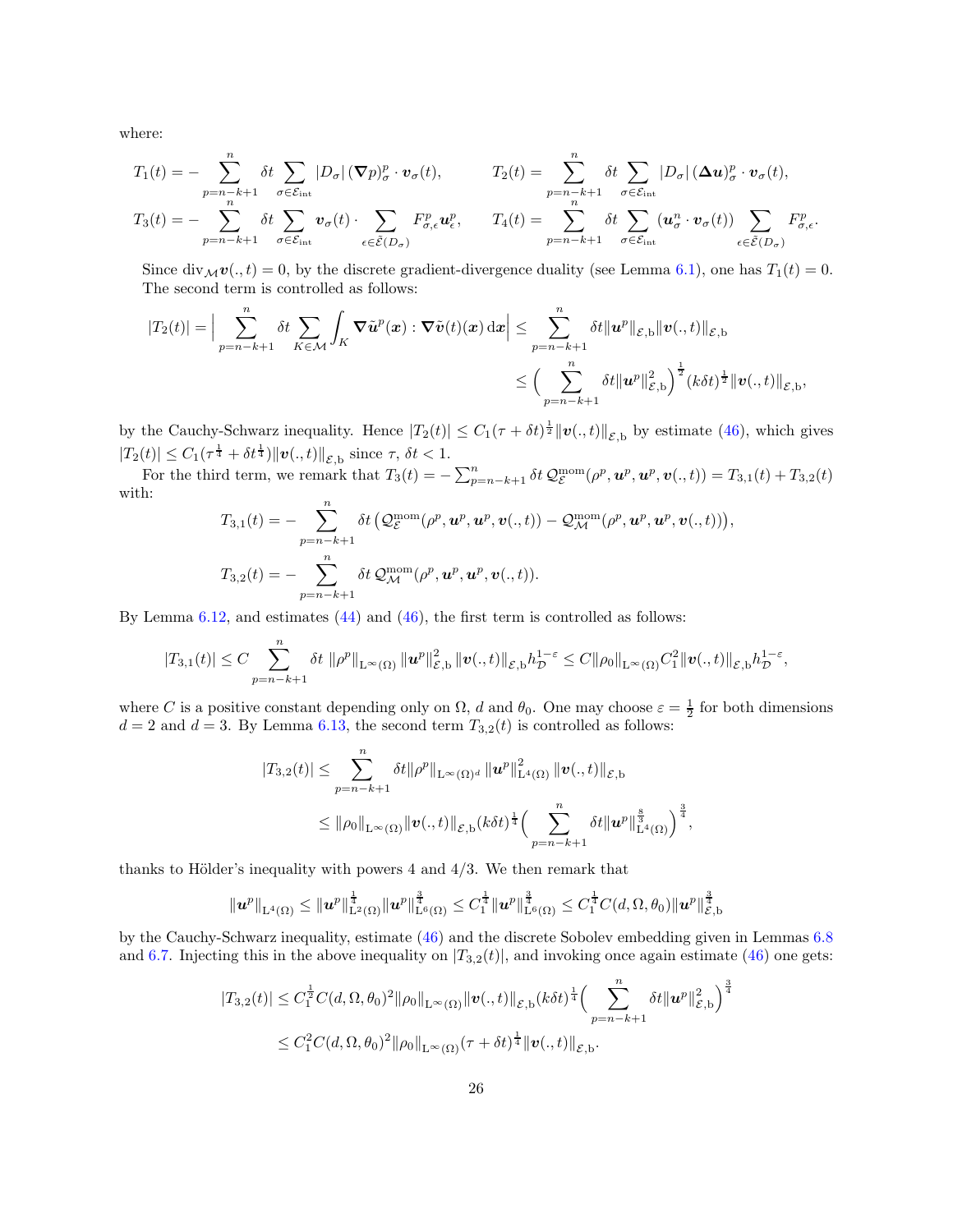Hence,  $|T_3(t)| \leq C(\tau^{\frac{1}{4}} + \delta t^{\frac{1}{4}} + h^{\frac{1}{2}}) ||\mathbf{v}(.,t)||_{\mathcal{E},\mathrm{b}}$  for some constant C depending only on the initial data and on  $\Omega$ , T, d and  $\theta_0$ .

The fourth term can be estimated as follows. We first remark that

$$
T_4(t) = \sum_{p=n-k+1}^n \delta t \mathcal{Q}_{\mathcal{E}}^{\text{mass}}(\rho^p, \mathbf{u}^p, \mathbf{u}^n, \mathbf{v}(., t)).
$$

where, by Lemma [6.11,](#page-14-0) on has

$$
|\mathcal{Q}^{\mathrm{mass}}_{\mathcal{E}}(\rho^p, \bm{u}^p, \bm{u}^n, \bm{v}(.,t))| \leq C \|\rho^p\|_{\mathrm{L}^{\infty}(\Omega)} \|\bm{u}^p\|_{\mathrm{L}^{6}(\Omega)^d} \left( \|\bm{u}^n\|_{\mathrm{L}^{3}(\Omega)^d} \|\bm{v}(.,t)\|_{\mathcal{E},\mathrm{b}} + \|\bm{v}(.,t)\|_{\mathrm{L}^{3}(\Omega)^d} \|\bm{u}^n\|_{\mathcal{E},\mathrm{b}} \right).
$$

Using estimate [\(44\)](#page-23-2) on the density, the fact that  $u^n = u(., t)$ , and the now familiar continuous embeddings  $H_{\mathcal{E},0}(\Omega)^d \subset L^6(\Omega)^d \subset L^3(\Omega)^d$ , one gets:

$$
|T_4(t)| \leq C' \sum_{p=n-k+1}^n \delta t ||\mathbf{u}^p||_{\mathcal{E},\mathbf{b}} \|\mathbf{u}(.,t)||_{\mathcal{E},\mathbf{b}} \|\mathbf{v}(.,t)||_{\mathcal{E},\mathbf{b}} \leq C' (k\delta t)^{\frac{1}{2}} \Big(\sum_{p=n-k+1}^n \delta t ||\mathbf{u}^p||_{\mathcal{E},\mathbf{b}}^2\Big)^{\frac{1}{2}} \|\mathbf{u}(.,t)||_{\mathcal{E},\mathbf{b}} \|\mathbf{v}(.,t)||_{\mathcal{E},\mathbf{b}}.
$$

Using once again estimate [\(46\)](#page-23-2), and the fact that  $\tau$ ,  $\delta t < 1$  yields  $|T_4(t)| \leq C(\tau^{\frac{1}{4}} + \delta t^{\frac{1}{4}}) ||u(.,t)||_{\mathcal{E},\mathrm{b}} ||v(.,t)||_{\mathcal{E},\mathrm{b}}$ for some constant C depending only on the initial data and on  $\Omega$ , T, d and  $\theta_0$ .

Collecting the estimates on  $T_1(t)$ ,  $T_2(t)$ ,  $T_3(t)$  and  $T_4(t)$ , one gets:

$$
\int_{\Omega} \tilde{\rho}(.,t-\tau)(\boldsymbol{u}(.,t)-\boldsymbol{u}(.,t-\tau))\cdot \boldsymbol{v}(.,t) \leq C\big(\tau^{\frac{1}{4}}+\delta t^{\frac{1}{4}}+h_D^{\frac{1}{2}}\big)\big(1+\|\boldsymbol{v}(.,t)\|_{\mathcal{E},b}^2+\|\boldsymbol{u}(.,t)\|_{\mathcal{E},b}^2\big).
$$

Finally, selecting  $\mathbf{v}(.,t) := \mathbf{u}(.,t) - \mathbf{u}(.,t-\tau)$  and recalling that  $\tilde{\rho}(.,t) \ge \rho_{\min} > 0$  almost everywhere for all  $t \in (0, T)$  yields:

$$
\|\mathbf{u}(.,t)-\mathbf{u}(.,t-\tau)\|_{\mathbf{L}^2(\Omega)^d}^2 \leq C(\tau^{\frac{1}{4}}+\delta t^{\frac{1}{4}}+h_D^{\frac{1}{2}})(1+2\|\mathbf{u}(.,t-\tau)\|_{\mathcal{E},b}^2+3\|\mathbf{u}(.,t)\|_{\mathcal{E},b}^2).
$$

Integrating for t in  $(\tau, T)$  and invoking once again estimate [\(46\)](#page-23-2) yields the expected result [\(47\)](#page-24-2).

We may now give the proof of Proposition [8.2.](#page-24-1)

Proof of Proposition [8.2.](#page-24-1) We proceed in four steps.

- Step 1: compactness in  $L^2(L^2)$ . The first step consists in extracting a strongly converging subsequence from  $(u^{(m)})_{m\in\mathbb{N}}$  thanks to Kolmogorov's compactness Theorem. This result is recalled in appendix [B](#page-43-1) (Theorem [B.1\)](#page-43-2). In our setting, the Banach space B of Theorem [B.1](#page-43-2) is  $L^2(\Omega)^d$ ,  $p=2$ , and the subset A is defined by  $A = \bigcup_{m\in\mathbb{N}} \{u^{(m)}\}$ . Any  $u^{(m)} \in A$  satisfies  $||u^{(m)}||_{L^2((0,T);L^2(\Omega)^d)} \le$  $C\|\mathbf{u}^{(m)}\|_{\mathcal{L}^2((0,T);E_{\mathcal{D}^{(m)}})} \leq CC_1$  by the Poincaré inequality of Lemma [\(6.3\)](#page-12-0) and estimate [\(46\)](#page-23-2) so that  $A \subset L^2((0,T); L^2(\Omega)^d)$ . We now check the three assumptions  $(h1)$ - $(h3)$  of the Theorem.
	- (h1) The operator P is defined by extending any function  $u \in A$  by zero outside the interval  $(0, T)$ . Clearly, one has  $||Pu||_{L^2(\mathbb{R};L^2(\Omega)^d)} = ||u||_{L^2((0,T);L^2(\Omega)^d)} \leq C_1$  for all  $u \in A$ .
	- $(h2)$  For all  $\phi \in \mathcal{C}_c^{\infty}(\mathbb{R}, \mathbb{R})$ , and  $\mathbf{u}^{(m)} \in A$ , the quantity  $\int_{\mathbb{R}}(P\mathbf{u}^{(m)})\phi \,dt$  is an element of  ${\rm H}_{\mathcal{E}^{(m)},0}(\Omega)^d$  with:

$$
\|\int_{\mathbb{R}}(P\bm{u}^{(m)})\phi\,\mathrm{d} t\|_{\mathcal{E}^{(m)},\mathrm{b}}\leq \int_0^T\|\bm{u}^{(m)}(.,t)\|_{\mathcal{E}^{(m)},\mathrm{b}}|\phi(t)|\,\mathrm{d} t\leq C_1\|\phi\|_{\mathrm{L}^2((0,T);\mathbb{R})},
$$

 $\Box$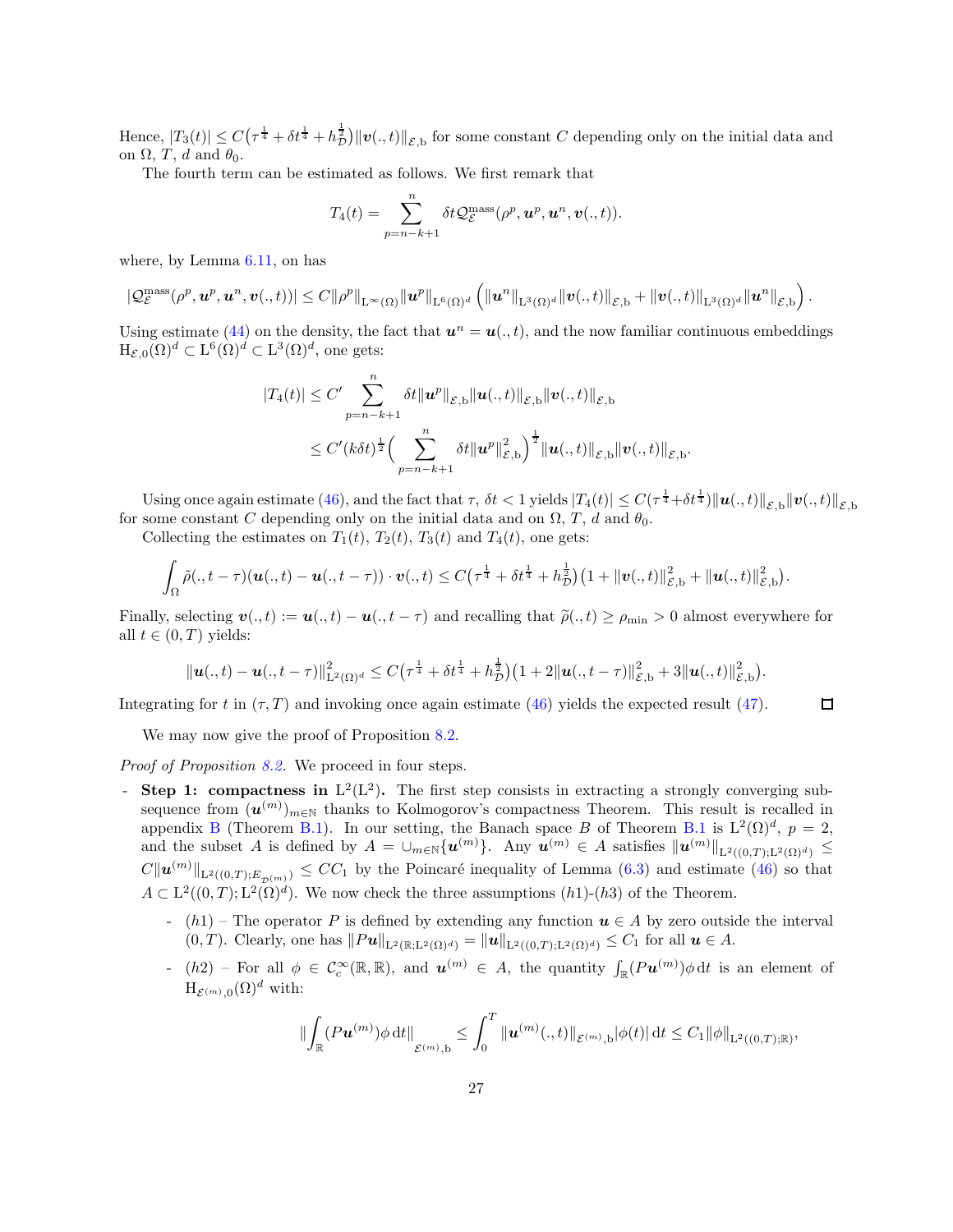by the Cauchy-Scharz inequality and estimate [\(46\)](#page-23-2). Hence, by the discrete Rellich Theorem [6.10,](#page-13-3) the family  $\{\int_{\mathbb{R}}(P\boldsymbol{u})\phi\,\mathrm{d}t, \, \boldsymbol{u} \in A\}$  is relatively compact in  $\mathcal{L}^2(\Omega)^d$ .

-  $(h3)$  – It remains to prove that  $\|Pu - Pu(\Box - \tau)\|_{L^2(\mathbb{R}, L^2(\Omega))^d} \to 0$  as  $\tau \to 0^+$  uniformly with respect to  $u \in A$ , where the square stands for the time variable t. For all  $u \in A$  and  $\tau \in (0, T)$ we have:

$$
\| P \mathbf{u} - P \mathbf{u} (\Box - \tau) \|_{\mathbf{L}^2(\mathbb{R},\mathbf{L}^2(\Omega)^d)}^2
$$
  
=  $\int_0^{\tau} \| \mathbf{u}(.,t) \|_{\mathbf{L}^2(\Omega)^d}^2 dt + \int_{\tau}^T \| \mathbf{u}(.,t) - \mathbf{u}(.,t-\tau) \|_{\mathbf{L}^2(\Omega)^d}^2 dt + \int_{T-\tau}^T \| \mathbf{u}(.,t) \|_{\mathbf{L}^2(\Omega)^d}^2 dt.$ 

Thanks to the L<sup>∞</sup>(L<sup>2</sup>)-estimate [\(46\)](#page-23-2), the first and third terms are each controlled by  $C_1^2 \tau$ , and the second term is controlled thanks to Lemma [8.3](#page-24-3) on the time translations of the velocity. Let  $\varepsilon > 0$  be a small real number (smaller than 1). There exists  $M \in \mathbb{N}$  such that,  $(\delta t^{(m)})^{\frac{1}{4}} \leq \varepsilon$  and  $(h^{(m)})^{\frac{1}{2}} \leq \varepsilon$  for all  $m \geq M$ . Let  $\overline{\tau}$  be a real number in  $(0, \min(T, 1))$  such that  $\overline{\tau}^{\frac{1}{4}} \leq \varepsilon$ . Thanks to Lemma [8.3,](#page-24-3) we have, for all  $m > M$ :

$$
\| P\mathbf{u}^{(m)} - P\mathbf{u}^{(m)}(\square - \tau) \|_{\mathbf{L}^2(\mathbb{R},\mathbf{L}^2(\Omega)^d)}^2 \leq (3C_2 + 2C_1^2)\varepsilon, \qquad \forall \tau \in (0,\bar{\tau}).
$$

Now, for a fixed  $m < M$ , we have, by a classical result that  $\| P u^{(m)} - P u^{(m)} (\Box - \tau) \|_{\text{L}^2(\mathbb{R},\text{L}^2(\Omega)^d)}^2$ tends to zero as  $\tau \to 0^+$ . Hence, for all  $m < M$ , there exists  $\tau^{(m)} > 0$  such that

$$
\| P\mathbf{u}^{(m)} - P\mathbf{u}^{(m)}(\square - \tau) \|_{\mathbf{L}^2(\mathbb{R},\mathbf{L}^2(\Omega)^d)}^2 \leq \varepsilon, \qquad \forall \tau \in (0,\tau^{(m)}).
$$

Defining  $\tilde{\tau} = \min(\bar{\tau}, \min\{\tau^{(m)}, 0 \le m < M\})$  and  $C = \max(1, 3C_2 + 2C_1^2)$ , two numbers which are independent of  $u \in A$ , we have proven that:

$$
0 < \tau \leq \tilde{\tau} \qquad \Longrightarrow \qquad \Vert P \mathbf{u} - P \mathbf{u} (\Box - \tau) \Vert_{\mathrm{L}^2(\mathbb{R},\mathrm{L}^2(\Omega)^d)}^2 \leq C \varepsilon, \quad \forall \mathbf{u} \in A,
$$

which expresses that  $||Pu - Pu( \Box - \tau) ||_{L^2(\mathbb{R}, L^2(\Omega))^d} \to 0$  as  $\tau \to 0^+$  uniformly for  $u \in A$ .

Hence, Kolmogorov's Theorem [B.1](#page-43-2) applies and there exists  $\bar{u} \in L^2((0,T); L^2(\Omega)^d)$  and a subsequence of  $(\bm{u}^{(m)})_{m\in\mathbb{N}}$ , still denoted  $(\bm{u}^{(m)})_{m\in\mathbb{N}}$ , which converges towards  $\bar{\bm{u}}$  in  $\mathrm{L}^2((0,T);\mathrm{L}^2(\Omega)^d)$  as m tends to infinity.

**Step 2: convergence in**  $L^q(L^2)$ . As  $u^{(m)} \to \bar{u}$  in  $L^2((0,T); L^2(\Omega)^d)$  we clearly have convergence in  $\mathrm{L}^q((0,T);\mathrm{L}^2(\Omega)^d)$  for  $1 \leq q \leq 2$ . Thanks to [\(46\)](#page-23-2), we have  $\|\mathbf{u}^{(m)}\|_{\mathrm{L}^{\infty}((0,T);\mathrm{L}^2(\Omega)^d)} \leq C$ , for all  $m \in \mathbb{N}$ . Hence, there exists  $\hat{u} \in L^{\infty}((0,T);L^2(\Omega)^d)$  and a subsequence  $(u^{\phi(m)})_{m\in\mathbb{N}}$  such that  $u^{\phi(m)} \to^* \hat{u}$  in  $L^{\infty}((0,T);L^2(\Omega)^d)$ . As  $u^{\phi(m)} \to \bar{u}$  in  $L^1((0,T);L^2(\Omega)^d)$ , the uniqueness of the limit in the sense of distributions implies that  $\bar{\mathbf{u}} = \hat{\mathbf{u}}$ , which means that  $\bar{\mathbf{u}} \in L^{\infty}((0,T); L^{2}(\Omega)^{d})$ . Now, using a classical interpolation result on  $L^p(0,T)$  spaces, we have for all  $q \in [1,\infty)$ 

$$
\|\bar{\mathbf{u}}-\mathbf{u}^{(m)}\|_{\mathrm{L}^q((0,T);\mathrm{L}^2(\Omega)^d)} \le \|\bar{\mathbf{u}}-\mathbf{u}^{(m)}\|_{\mathrm{L}^1((0,T);\mathrm{L}^2(\Omega)^d)}^{\frac{1}{q}}\|\bar{\mathbf{u}}-\mathbf{u}^{(m)}\|_{\mathrm{L}^\infty((0,T);\mathrm{L}^2(\Omega)^d)}^{1-\frac{1}{q}},
$$

which implies that  $u^{(m)}$  converges towards  $\bar{u}$  in  $L^q((0,T);L^2(\Omega)^d)$  for all  $q \in [1,\infty)$  as m tends to infinity.

- Step 3: regularity of the limit. According to [\(46\)](#page-23-2),  $\|\boldsymbol{u}^{(m)}\|_{\mathrm{L}^2((0,T);E_{\mathcal{D}^{(m)}}(\Omega))} \leq C_1$ , for all  $m \in \mathbb{N}$ . Integrating equation [\(28\)](#page-13-4) of Lemma [6.9](#page-13-2) along the time variable, we get

$$
\|\boldsymbol{u}^{\sharp(m)}(0,+\eta,\square)-\boldsymbol{u}^{\sharp(m)}(0,0)\|_{\mathrm{L}^2(\mathbb{R}^d\times\mathbb{R})^d}^2\leq C C_1^2\left|\eta\right|\left(|\eta|+h^{(m)}\right),\quad\forall\eta\in\mathbb{R}^d,\;\forall m\in\mathbb{N},
$$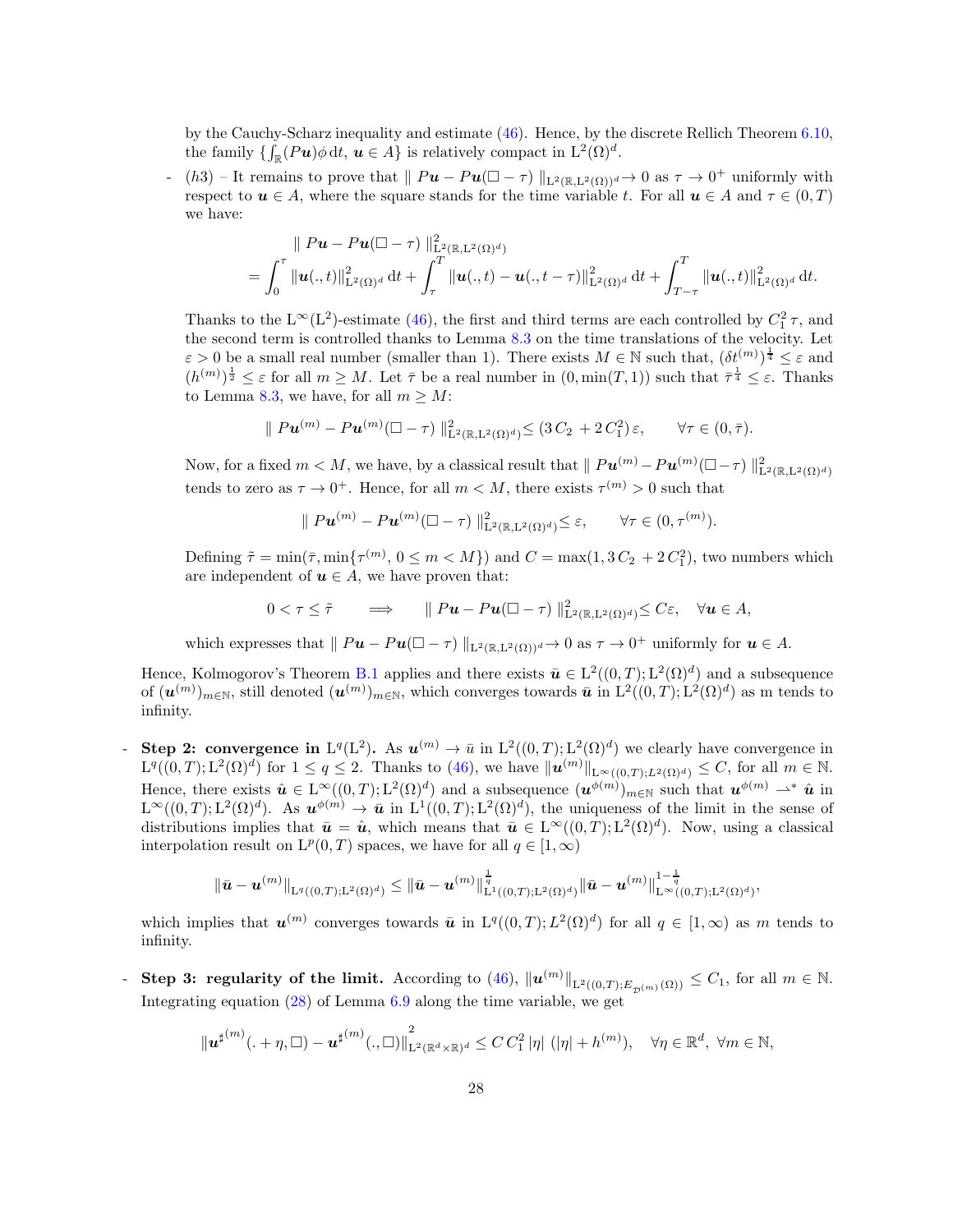where the dot stands for the space variable  $x$ , the square stands for the time variable  $t, C$  is independent of m, and  $u^{\sharp(m)}$  is the extension of  $u^{(m)}$  to  $\mathbb{R}^d \times \mathbb{R}$  by setting  $u^{\sharp(m)} = 0$  on  $(\mathbb{R}^d \times \mathbb{R}) \setminus (\Omega \times (0,T))$ . Let  $\bar{\mathbf{u}}^{\sharp}$  be the extension by zero of  $\bar{\mathbf{u}}$  outside  $\Omega \times (0,T)$ . Since  $\mathbf{u}^{\sharp(m)} \to \bar{\mathbf{u}}^{\sharp}$  in  $L^2(\mathbb{R}^d \times \mathbb{R})^d$  and  $h^{(m)} \to 0$ as  $m \to \infty$ , passing to the limit in the above inequality yields

$$
\|\bar{\boldsymbol{u}}^\sharp( . + \eta, \Box) - \bar{\boldsymbol{u}}^\sharp( ., \Box)\|_{\mathrm{L}^2(\mathbb{R}^d \times \mathbb{R})^d}^2 \leq C' |\eta|^2, \quad \forall \eta \in \mathbb{R}^d.
$$

This implies that  $\nabla \bar{u} \in L^2(\Omega \times (0,T))$  and that  $\bar{u} = 0$  on  $\partial \Omega$  since  $\bar{u}^{\sharp} = 0$  outside  $\Omega \times (0,T)$ . Hence,  $\bar{u} \in L^2((0,T); H_0^1(\Omega)^d).$ 

**Step 4: the limit is solenoidal.** It remains to prove that div  $\bar{u}(x, t) = 0$  for a.e.  $(x, t)$  in  $\Omega \times (0, T)$ . We have  $u^{(m)} \to \bar{u}$  in  $L^2(\Omega \times (0,T))^d$ . By the partial reciprocal of the dominated convergence theorem, there exists a subsequence still denoted  $(u^{(m)})_{m\in\mathbb{N}}$  such that for a.e.  $t > 0$ ,  $u^{(m)}(.,t) \to \bar{u}(. ,t)$  in  $L^2(\Omega)^d$ . Now let  $\phi \in C_c^{\infty}(\Omega \times (0,T))$  and for  $t > 0$ , let  $\phi_K(t) = |K|^{-1} \int_K \phi(x,t) dx$  for every K in  $\mathcal{M}^{(m)}$ . For a fixed  $m \in \mathbb{N}$ , denote by  $\phi^{(m)}(t)$  the function of  $H_{\mathcal{M}^{(m)}}(\Omega)$  defined by  $\phi^{(m)}(t)(\boldsymbol{x}) = \phi_K(t)$ for all x in K, K in  $\mathcal{M}^{(m)}$ . Since  $\phi$  is smooth, we easily prove that for a.e.  $t > 0$ ,  $\phi^{(m)}(t) \to \phi(0, t)$ strongly in  $L^2(\Omega)^d$  as  $m \to +\infty$  and  $\|\nabla_{\mathcal{E}^{(m)}}\phi^{(m)}(t)\|_{L^2(\Omega)^d} \leq C\|\nabla \phi(.,t)\|_{L^{\infty}(\Omega)^d}$  for all m in N, where C depends only on d,  $\Omega$  and  $\theta_0$ . By Lemma [6.2,](#page-10-6) for a.e.  $t > 0$ ,  $\nabla_{\mathcal{E}^{(m)}} \phi^{(m)}(t)$  converges weakly in  $L^2(\Omega)^d$  towards  $\nabla \phi(.,t)$  as m tends to infinity. Finally, we may write for a.e.  $t > 0$ :

$$
0 = \int_{\Omega} \phi^{(m)}(t)(\boldsymbol{x}) \mathrm{div}_{\mathcal{M}^{(m)}} \boldsymbol{u}^{(m)}(\boldsymbol{x}, t) \, \mathrm{d}\boldsymbol{x}
$$
  
=  $-\int_{\Omega} \boldsymbol{u}^{(m)}(\boldsymbol{x}, t) \cdot \nabla_{\mathcal{E}^{(m)}} \phi^{(m)}(t)(\boldsymbol{x}) \, \mathrm{d}\boldsymbol{x}$   
 $\rightarrow -\int_{\Omega} \bar{\boldsymbol{u}}(\boldsymbol{x}, t) \cdot \nabla \phi(\boldsymbol{x}, t) \, \mathrm{d}\boldsymbol{x}$  as  $m \rightarrow +\infty$ .

Since  $\phi$  is arbitrarily chosen, this proves that, for a.e.  $t > 0$ , div  $\bar{u}(., t) = 0$  as a function of  $L^2(\Omega)^d$  and therefore div $\bar{u} = 0$  a.e. in  $\in \Omega \times (0, T)$ .

<span id="page-28-0"></span>

|  | 8.3 Compactness of the sequence of discrete densities |  |  |  |  |
|--|-------------------------------------------------------|--|--|--|--|
|--|-------------------------------------------------------|--|--|--|--|

**Proposition 8.4.** Under the assumptions of Theorem [5.1,](#page-9-2) there exists  $\bar{\rho}$  in  $L^{\infty}(\Omega \times (0,T))$  with  $\rho_{\min} \leq$  $\bar{\rho}\leq \rho_{\max}$  a.e. in  $\Omega\times(0,T)$ , and a subsequence of  $(\rho^{(m)})_{m\in\mathbb{N}}$ , still denoted  $(\rho^{(m)})_{m\in\mathbb{N}}$ , which converges towards  $\bar{\rho}$  in  $L^{\infty}(\Omega \times (0,T))$  weak- $\star$ .

*Proof.* By [\(44\)](#page-23-2), we have  $\|\rho^{(m)}\|_{L^{\infty}(\Omega\times(0,T))} \leq \rho_{\max}$  for all m in N, which implies the weak-star convergence of a subsequence of  $(\rho^{(m)})_{m\in\mathbb{N}}$ , still denoted  $(\rho^{(m)})_{m\in\mathbb{N}}$ , towards some function  $\bar{\rho}$  in  $L^{\infty}(\Omega\times(0,T))$ , *i.e.* for all  $\phi$  in  $L^1(\Omega \times (0,T))$ :

$$
\lim_{m \to \infty} \int_0^T \int_{\Omega} \rho^{(m)}(\boldsymbol{x}, t) \phi(\boldsymbol{x}, t) \, d\boldsymbol{x} \, dt = \int_0^T \int_{\Omega} \bar{\rho}(\boldsymbol{x}, t) \phi(\boldsymbol{x}, t) \, d\boldsymbol{x} \, dt. \tag{48}
$$

Furthermore, an easy consequence of [\(44\)](#page-23-2) and [\(48\)](#page-28-1) is the non-negativity of the integrals

$$
\int_0^T \int_{\Omega} (\bar{\rho}(\mathbf{x}, t) - \rho_{\min}) \, \mathcal{X}_A(\mathbf{x}, t) \, \mathrm{d}\mathbf{x} \, \mathrm{d}t \quad \text{and} \quad \int_0^T \int_{\Omega} (\rho_{\max} - \bar{\rho}(\mathbf{x}, t)) \, \mathcal{X}_A(\mathbf{x}, t) \, \mathrm{d}\mathbf{x} \, \mathrm{d}t
$$

 $\Box$ for any borelian set A of  $\Omega \times (0,T)$ , which is equivalent to  $\rho_{\min} \leq \bar{\rho}(\mathbf{x},t) \leq \rho_{\max}$  a.e. in  $\Omega \times (0,T)$ .

<span id="page-28-1"></span> $\Box$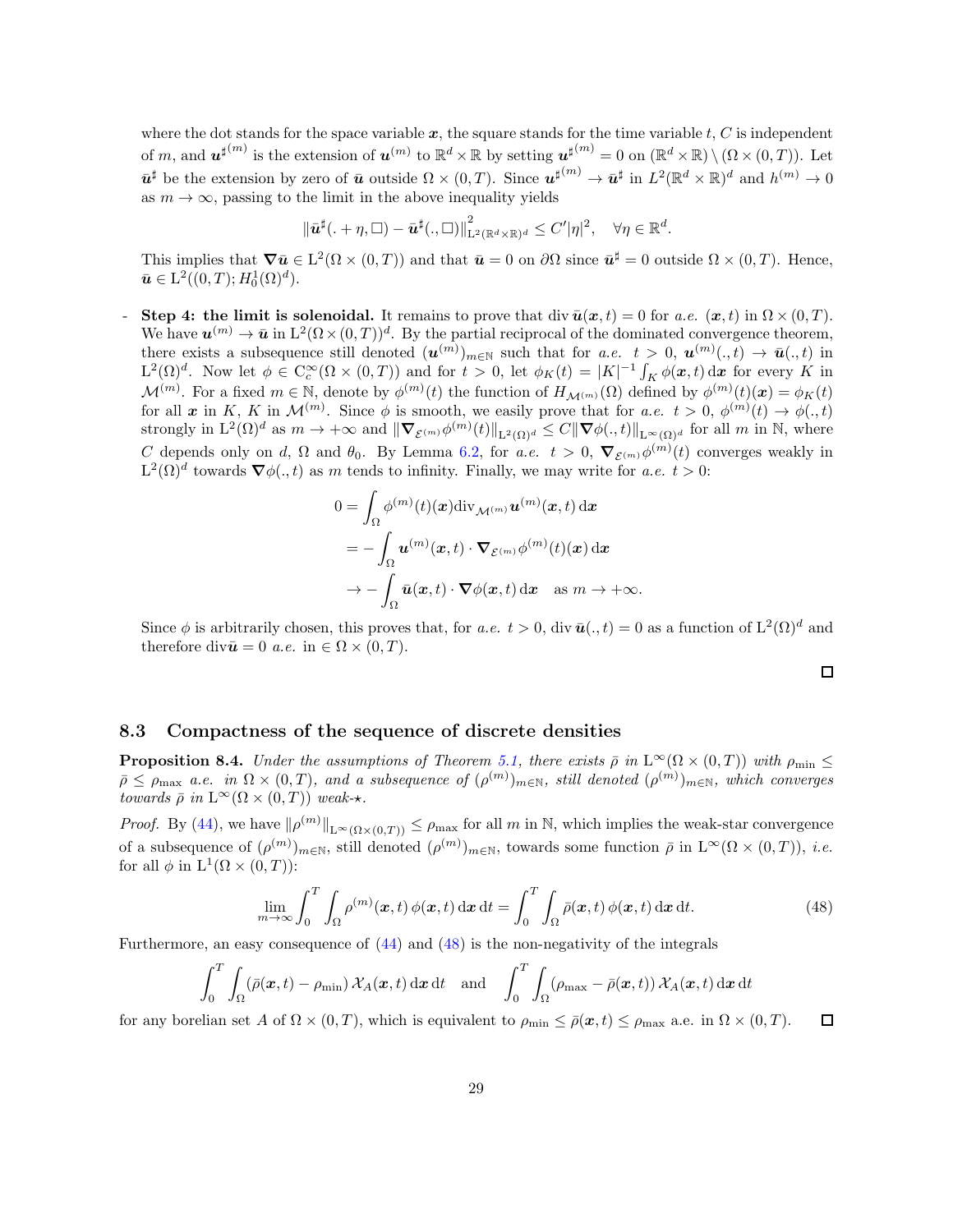### <span id="page-29-0"></span>8.4 Passing to the limit in the mass balance equation

<span id="page-29-1"></span>**Proposition 8.5.** Under the assumptions of Theorem [5.1,](#page-9-2) the weak star limit in  $L^{\infty}(\Omega \times (0,T))$  of  $(\rho^{(m)})_{m\in\mathbb{N}},$   $\bar{\rho},$  and the strong limit of  $(\bm{u}^{(m)})_{m\in\mathbb{N}}$  in  $\mathrm{L}^2(\Omega\times(0,T))^d,$   $\bar{\bm{u}},$  satisfy:

$$
-\int_0^T\int_{\Omega} \bar{\rho}(\boldsymbol{x},t) \left(\partial_t \phi(\boldsymbol{x},t)+\bar{\boldsymbol{u}}(\boldsymbol{x},t)\cdot \boldsymbol{\nabla} \phi(\boldsymbol{x},t)\right) \mathrm{d}\boldsymbol{x} \mathrm{d}t = \int_{\Omega} \rho_0(\boldsymbol{x}) \phi(\boldsymbol{x},0) \, \mathrm{d}\boldsymbol{x},
$$

for all  $\phi$  in  $C_c^{\infty}(\Omega \times [0, T)).$ 

Before proving this proposition, we first state the following lemma, the proof of which is easy and relies on Taylor's inequalities for functions with at least  $C<sup>2</sup>$ -regularity.

**Lemma 8.6.** Let D be a given staggered discretization such that  $\theta_{\mathcal{D}} \leq \theta_0$  for some positive real number  $\theta_0$  and let  $\delta t$  be a given time step. Let  $\phi \in C_c^{\infty}(\Omega \times [0,T))$  and, for n in  $\{0,..,N\}$ , let us define:

-  $\phi_K^n = \phi(\mathbf{x}_K, t_n)$  for all K in M, with  $\mathbf{x}_K$  the mass center of K.

$$
\varphi_{\sigma}^{n} = |\sigma|^{-1} \int_{\sigma} \phi(\mathbf{x}, t_n) \, d\gamma(\mathbf{x}) \text{ for all } \sigma \in \mathcal{E}.
$$

We denote by  $\phi^0_{\mathcal{M}}$  the function  $\phi^0_{\mathcal{M}}(\boldsymbol{x}) = \sum_{K \in \mathcal{M}} \phi^0_K \mathcal{X}_K(\boldsymbol{x})$ , and we define the discrete time derivative and gradient of  $\phi$  by:

$$
\begin{aligned}\n\eth_t \phi_{\mathcal{M}}(\boldsymbol{x},t) &= \sum_{n=1}^N \sum_{K \in \mathcal{M}} \frac{1}{\delta t} \left( \phi_K^n - \phi_K^{n-1} \right) \, \mathcal{X}_K(\boldsymbol{x}) \mathcal{X}_{(n-1,n]}(t), \\
\nabla \phi_{\mathcal{M}}(\boldsymbol{x},t) &= \sum_{n=1}^N \sum_{K \in \mathcal{M}} (\nabla \phi)_K^n \, \mathcal{X}_K(\boldsymbol{x}) \mathcal{X}_{(n-1,n]}(t), \\
\text{with } (\nabla \phi)_K^n = \frac{1}{|K|} \sum_{\sigma \in \mathcal{E}(K)} |\sigma| \, \phi_{\sigma}^{n-1} \, \mathbf{n}_{K,\sigma}.\n\end{aligned}
$$

Then for all q in  $[1,\infty]$ ,

$$
\|\eth_t \phi_{\mathcal{M}} - \partial_t \phi\|_{\mathcal{L}^q(\Omega \times (0,T))} + \|\nabla \phi_{\mathcal{M}} - \nabla \phi\|_{\mathcal{L}^q(\Omega \times (0,T))^d} \le C_1(\delta t + h_{\mathcal{D}}),\tag{49}
$$

<span id="page-29-3"></span><span id="page-29-2"></span>
$$
\|\phi_{\mathcal{M}}^0 - \phi(.,0)\|_{\mathcal{L}^q(\Omega)} \le C_2 h_{\mathcal{D}}.\tag{50}
$$

where  $C_1$  and  $C_2$  are two positive constants only depending on T,  $\Omega$ ,  $\theta_0$ , q and  $\phi$ .

We now prove Proposition [8.5.](#page-29-1)

*Proof.* Let  $m \in \mathbb{N}$  and let  $\phi_K^{n-1} = \phi(\mathbf{x}_K, t_{n-1})$ , for  $K \in \mathcal{M}^{(m)}$  and  $n \in \{1, ..., N^{(m)}\}$ . Multiplying the discrete mass balance equation [\(9a\)](#page-5-1) by  $\delta t |K| \phi_K^{n-1}$  and summing over  $K \in \mathcal{M}$  and  $n \in \{1, ..., N^{(m)}\}$ , we get  $T_1^{(m)} + T_2^{(m)} = 0$  with

$$
T_1^{(m)} = \sum_{n=1}^{N} \sum_{K \in \mathcal{M}} |K| \left( \rho_K^n - \rho_K^{n-1} \right) \phi_K^{n-1}, \qquad T_2^{(m)} = \sum_{n=1}^{N} \delta t \sum_{K \in \mathcal{M}} \phi_K^{n-1} \sum_{\sigma \in \mathcal{E}(K)} F_{K,\sigma}^n,
$$

where we have dropped for short the superscript  $(m)$  for the number of time steps and the mesh. We observe that, for m large enough,  $\phi_K^{N-1} = 0$  for all  $K \in \mathcal{M}$  since  $\phi$  has a compact support in  $\Omega \times [0, T)$ ;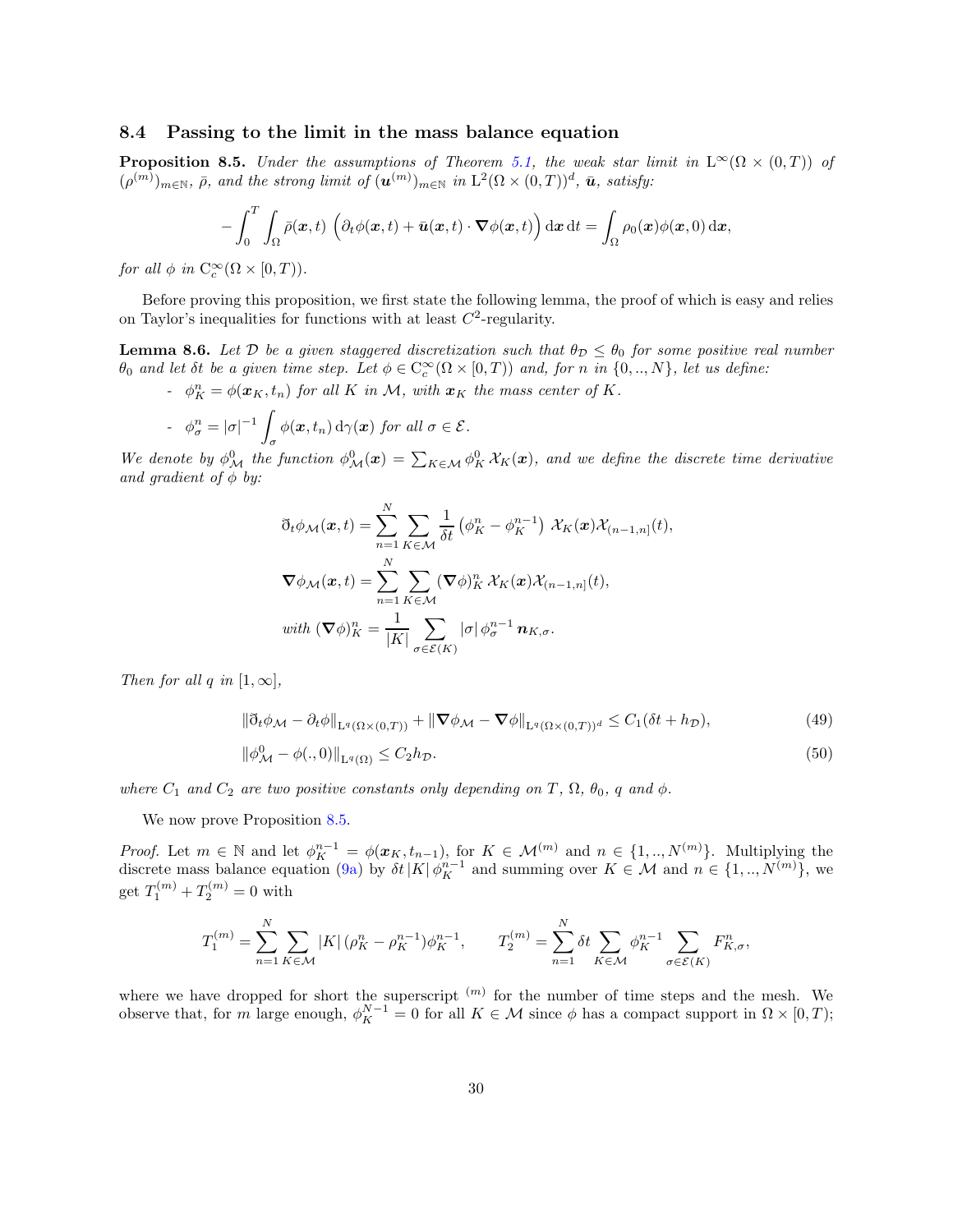we suppose throughout this proof that we are in this case. Performing a discrete integration by parts in  $T_1^{(m)}$ , we get:

$$
T_1^{(m)} = -\sum_{n=1}^N \sum_{K \in \mathcal{M}} |K| \rho_K^n (\phi_K^n - \phi_K^{n-1}) - \sum_{K \in \mathcal{M}} |K| \rho_K^0 \phi_K^0
$$
  
= 
$$
- \int_0^T \int_{\Omega} \rho^{(m)}(\boldsymbol{x}, t) \, \mathfrak{d}_t \phi_{\mathcal{M}^{(m)}}(\boldsymbol{x}, t) \, \mathrm{d}\boldsymbol{x} \, \mathrm{d}t - \int_{\Omega} \rho_0(\boldsymbol{x}) \, \phi_{\mathcal{M}^{(m)}}^0(\boldsymbol{x}) \, \mathrm{d}\boldsymbol{x}.
$$

By [\(49\)](#page-29-2), since  $\delta t^{(m)} \to 0$  and  $h^{(m)} \to 0$  as  $m \to \infty$ , we obtain that  $\eth_t \phi_{\mathcal{M}^{(m)}}$  strongly converges towards  $\partial_t \phi$  in  $L^1(\Omega \times (0,T))$  as  $m \to \infty$ ; in addition, by [\(50\)](#page-29-3),  $\phi^0_{\mathcal{M}^{(m)}}$  strongly converges to  $\phi(\cdot,0)$  in  $L^1(\Omega)$ . Thus:

$$
\lim_{m\to\infty}T_1^{(m)}=-\int_0^T\int_{\Omega}\bar{\rho}(\boldsymbol{x},t)\,\partial_t\phi(\boldsymbol{x},t)\,\mathrm{d}\boldsymbol{x}\,\mathrm{d}t-\int_{\Omega}\rho_0(\boldsymbol{x})\,\phi(\boldsymbol{x},0)\,\mathrm{d}\boldsymbol{x}.
$$

Let us now turn to the second term  $T_2^{(m)}$ . Rearranging the terms, we get:

<span id="page-30-0"></span>
$$
T_2^{(m)} = -\sum_{n=1}^N \delta t \sum_{\substack{\sigma \in \mathcal{E}_{\text{int}} \\ \sigma = K|L}} |\sigma| \rho_{\sigma}^n (\phi_L^{n-1} - \phi_K^{n-1}) \mathbf{u}_{\sigma}^n \cdot \mathbf{n}_{K,\sigma}
$$
  

$$
= -\sum_{n=1}^N \delta t \sum_{\substack{\sigma \in \mathcal{E}_{\text{int}} \\ \sigma = K|L}} |\sigma| \frac{\rho_K^n + \rho_L^n}{2} (\phi_L^{n-1} - \phi_K^{n-1}) \mathbf{u}_{\sigma}^n \cdot \mathbf{n}_{K,\sigma} + R_{2,1}^{(m)},
$$
(51)

where:

$$
R_{2,1}^{(m)}=\sum_{n=1}^N\delta t\sum_{\substack{\sigma\in\mathcal{E}_{\mathrm{int}}\\ \sigma=K|L}}|\sigma|\,\left(\frac{\rho_K^n+\rho_L^n}{2}-\rho_\sigma^n\right)\,\left(\phi_L^{n-1}-\phi_K^{n-1}\right)\,\boldsymbol{u}_\sigma^n\cdot\boldsymbol{n}_{K,\sigma}.
$$

Reordering the sum in the first term of  $(51)$ , we get:

$$
T_2^{(m)} = -\frac{1}{2} \sum_{n=1}^N \delta t \sum_{K \in \mathcal{M}} \rho_K^n \sum_{\substack{\sigma \in \mathcal{E}(K) \\ \sigma = K|L}} |\sigma| \left( \phi_L^{n-1} - \phi_K^{n-1} \right) \mathbf{u}_\sigma^n \cdot \mathbf{n}_{K,\sigma} + R_{2,1}^{(m)}.
$$

Since  $(\text{div}\mathbf{u})_K^n = 0$  for  $K \in \mathcal{M}$  and  $1 \leq n \leq N$ , the quantity  $\sum_{\sigma \in \mathcal{E}(K)} |\sigma| \rho_K^n \phi_K^{n-1} \mathbf{u}_\sigma^n \cdot \mathbf{n}_{K,\sigma}$  vanishes. Let us introduce the notation  $\hat{\phi}_{\sigma}^{n-1} = (\phi_K^{n-1} + \phi_L^{n-1})/2$ , for  $\sigma \in \mathcal{E}_{\text{int}}, \sigma = K|L$ , and for  $1 \leq n \leq N$ . We thus get:  $\mathbf{v}$ 

$$
T_2^{(m)} = -\sum_{n=1}^N \delta t \sum_{K \in \mathcal{M}} \rho_K^n \sum_{\substack{\sigma \in \mathcal{E}(K) \\ \sigma = K|L}} |\sigma| \hat{\phi}_{\sigma}^{n-1} \mathbf{u}_{\sigma}^n \cdot \mathbf{n}_{K,\sigma} + R_{2,1}^{(m)}
$$

and the term  $T_2^{(m)}$  can be written as follows:

$$
T_2^{(m)} = -\sum_{n=1}^N \delta t \sum_{K \in \mathcal{M}} \rho_K^n \mathbf{u}_K^n \cdot \sum_{\sigma \in \mathcal{E}(K)} |\sigma| \phi_{\sigma}^{n-1} \mathbf{n}_{K,\sigma} + R_{2,1}^{(m)} + R_{2,2}^{(m)} + R_{2,3}^{(m)},
$$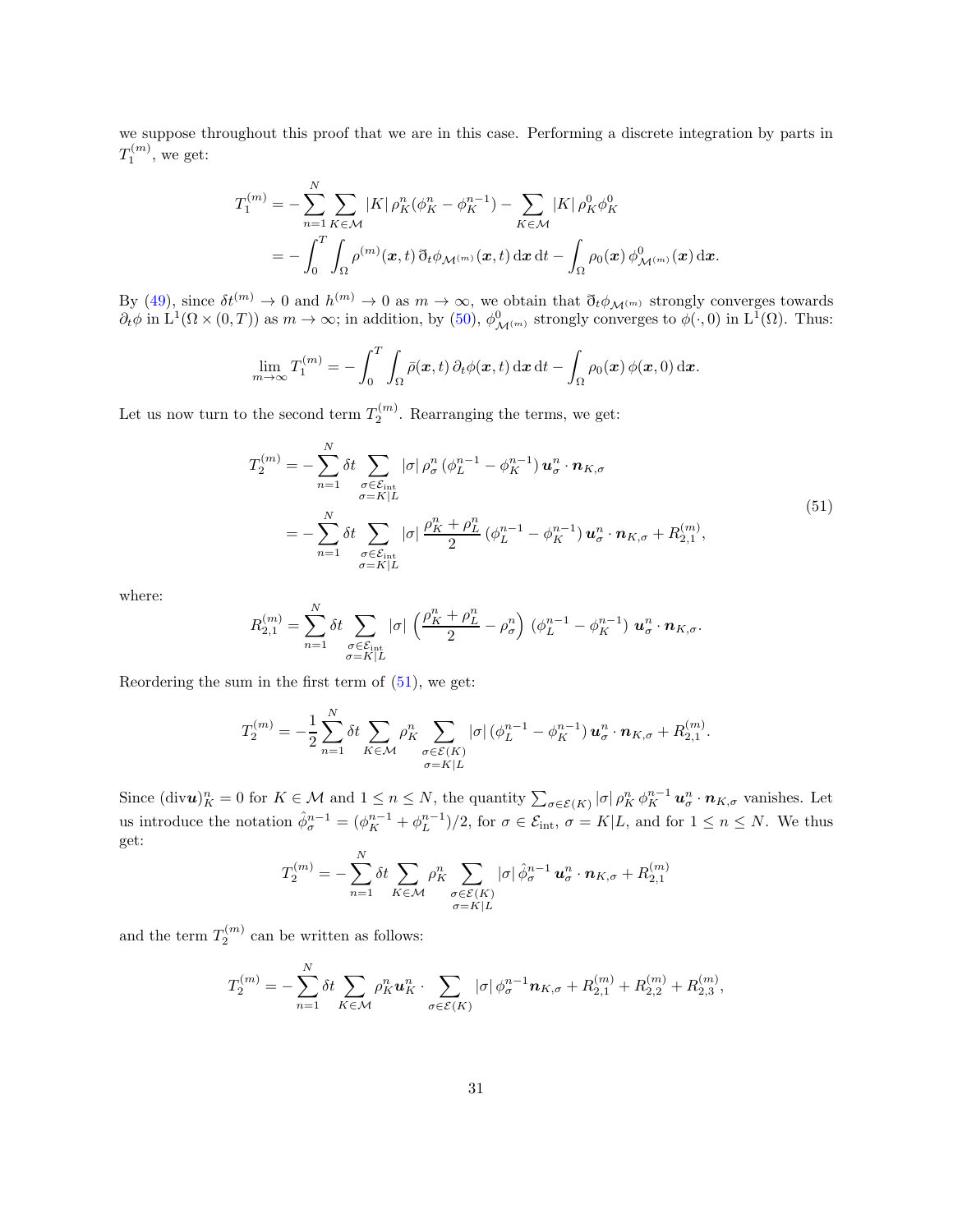where  $u_K^n = \sum$  $\sigma \in \mathcal{E}(K)$  $\xi_K^{\sigma} \mathbf{u}_\sigma^n$  with  $\xi_K^{\sigma}$  defined in [\(17\)](#page-7-4), and  $R_{2,2}^{(m)}$  and  $R_{2,3}^{(m)}$  are defined by

<span id="page-31-0"></span>
$$
R_{2,2}^{(m)} = \sum_{n=1}^{N} \delta t \sum_{K \in \mathcal{M}} \rho_K^n \sum_{\sigma \in \mathcal{E}(K)} |\sigma| (\phi_{\sigma}^{n-1} - \hat{\phi}_{\sigma}^{n-1}) \mathbf{u}_{\sigma}^n \cdot \mathbf{n}_{K,\sigma},
$$
  

$$
R_{2,3}^{(m)} = \sum_{n=1}^{N} \delta t \sum_{K \in \mathcal{M}} \rho_K^n \sum_{\sigma \in \mathcal{E}(K)} |\sigma| \phi_{\sigma}^{n-1} (\mathbf{u}_K^n - \mathbf{u}_{\sigma}^n) \cdot \mathbf{n}_{K,\sigma}.
$$

Let us assume for now that  $R_{2,1}^{(m)}+R_{2,2}^{(m)}+R_{2,3}^{(m)}=\mathcal{O}((h^{(m)})^{1/2})$  as m tends to infinity. We may then write

$$
T_2^{(m)} = -\sum_{n=1}^N \delta t \sum_{K \in \mathcal{M}} |K| \rho_K^n \mathbf{u}_K^n \cdot \frac{1}{|K|} \sum_{\sigma \in \mathcal{E}(K)} |\sigma| \phi_{\sigma}^{n-1} \mathbf{n}_{K,\sigma} + \mathcal{O}((h^{(m)})^{1/2})
$$
  

$$
= -\int_0^T \int_{\Omega} \rho^{(m)}(\mathbf{x}, t) \tilde{\mathbf{u}}^{(m)}(\mathbf{x}, t) \cdot \nabla \phi_{\mathcal{M}^{(m)}}(\mathbf{x}, t) d\mathbf{x} dt + \mathcal{O}((h^{(m)})^{1/2}),
$$
 (52)

where  $\tilde{\boldsymbol{u}}^{(m)}(\boldsymbol{x},t)=\sum_{n=1}^N\sum_{K\in\mathcal{M}}\boldsymbol{u}_K^n\ \mathcal{X}_K(\boldsymbol{x})\ \mathcal{X}_{(n-1,n]}(t).$  The function  $\tilde{\boldsymbol{u}}^{(m)}$  converges towards  $\bar{\boldsymbol{u}}$  strongly in  $L^2(\Omega \times (0,T))^d$  as m tends to infinity. Indeed,

$$
\begin{split} \left\|\tilde{\boldsymbol{u}}^{(m)} - \boldsymbol{u}^{(m)}\right\|_{\mathrm{L}^{2}(\Omega\times(0,T))^{d}}^{2} &= \sum_{n=1}^{N} \delta t \sum_{K\in\mathcal{M}} \sum_{\sigma\in\mathcal{E}(K)} |D_{K,\sigma}||\boldsymbol{u}_{K}^{n} - \boldsymbol{u}_{\sigma}^{n}|^{2} \\ &\leq h^{(m)^{2}} \sum_{n=1}^{N} \delta t \sum_{K\in\mathcal{M}} h_{K}^{d-2} \sum_{\sigma\in\mathcal{E}(K)} |\boldsymbol{u}_{K}^{n} - \boldsymbol{u}_{\sigma}^{n}|^{2} \\ &\leq h^{(m)^{2}} \sum_{n=1}^{N} \delta t \|\boldsymbol{u}(.,t_{n})\|_{\mathcal{E},\mathrm{FV}}^{2}, \end{split}
$$

since  $u_K^n$  is a convex combination of  $(u_\sigma^n)_{\sigma \in \mathcal{E}(K)}$ . Hence, by Lemma [6.7](#page-13-0) and the uniform estimate [\(46\)](#page-23-2), the difference  $\tilde{\boldsymbol{u}}^{(m)} - \boldsymbol{u}^{(m)}$  converges to zero in  $\mathrm{L}^2(\Omega \times (0,T))^d$ . Since  $\boldsymbol{u}^{(m)} \to \bar{\boldsymbol{u}}$  in  $\mathrm{L}^2(\Omega \times (0,T))^d$ , so does  $\tilde{\boldsymbol{u}}^{(m)}$ . Moreover,  $\rho^{(m)} \rightharpoonup^* \bar{\rho}$  in  $\mathrm{L}^{\infty}(\Omega \times (0,T))$  and, by  $(49)$ ,  $\nabla \phi_{\mathcal{M}^{(m)}} \to \nabla \phi$  strongly in  $\mathrm{L}^q(\Omega \times (0,T))$  for all q in  $[1, \infty]$ . Hence,  $(52)$  implies that

<span id="page-31-1"></span>
$$
\lim_{m\to\infty}T_2^{(m)}=-\int_0^T\int_{\Omega}\bar{\rho}(\boldsymbol{x},t)\,\bar{\boldsymbol{u}}(\boldsymbol{x},t)\cdot\boldsymbol{\nabla}\phi(\boldsymbol{x},t)\,\mathrm{d}\boldsymbol{x}\,\mathrm{d}t.
$$

Let us now prove that  $R_{2,1}^{(m)} + R_{2,2}^{(m)} + R_{2,3}^{(m)} = \mathcal{O}((h^{(m)})^{1/2})$  as m tends to infinity. For the first term  $R_{2,1}^{(m)}$ , we have

$$
|R_{2,1}^{(m)}| \leq \frac{1}{2} \sum_{n=1}^{N} \delta t \sum_{\substack{\sigma \in \mathcal{E}_{\text{int}} \\ \sigma = K|L}} |\sigma| |\rho_L^n - \rho_K^n| |\phi_L^{n-1} - \phi_K^{n-1}| |u_\sigma^n \cdot \mathbf{n}_{K,\sigma}|,
$$
(53)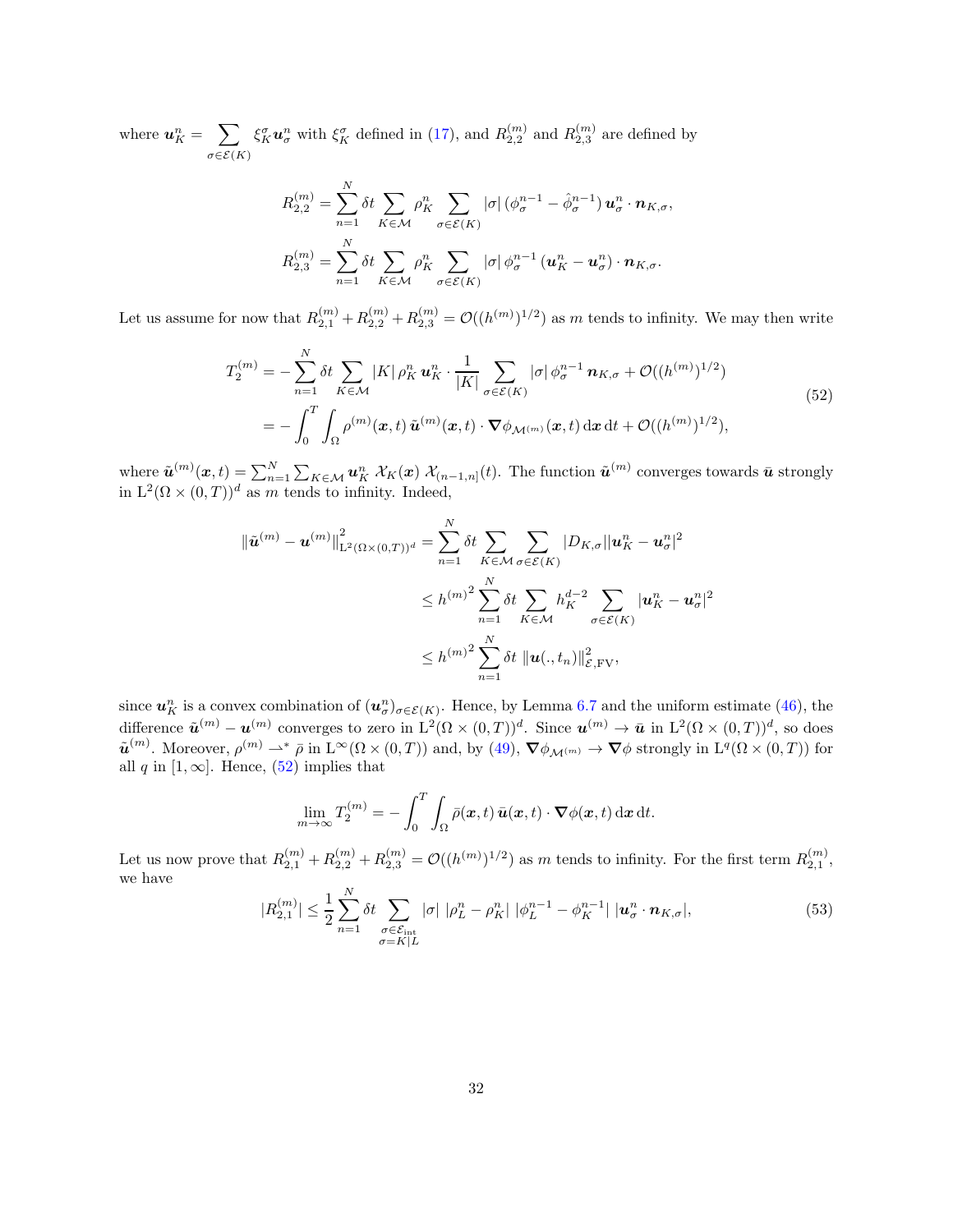by the upwind definition [\(10\)](#page-6-4) of  $\rho_{\sigma}^n$ . Hence, applying the Cauchy-Schwarz inequality, we get

$$
|R_{2,1}^{(m)}| \leq \frac{1}{2} \Biggl( \sum_{n=1}^{N} \delta t \sum_{\substack{\sigma \in \mathcal{E}_{\text{int}} \\ \sigma = K | L}} |\sigma| \left( \rho_L^n - \rho_K^n \right)^2 | \mathbf{u}_\sigma^n \cdot \mathbf{n}_{K,\sigma} | \right)^{1/2} \times \Biggl( \sum_{n=1}^{N} \delta t \sum_{\substack{\sigma \in \mathcal{E}_{\text{int}} \\ \sigma = K | L}} |\sigma| \left( \phi_L^{n-1} - \phi_K^{n-1} \right)^2 | \mathbf{u}_\sigma^n \cdot \mathbf{n}_{K,\sigma} | \Biggr)^{1/2} \times \frac{1}{2} \Biggl( \sum_{n=1}^{N} \delta t \sum_{\substack{\sigma \in \mathcal{E}_{\text{int}} \\ \sigma = K | L}} |\sigma| \left( \phi_L^{n-1} - \phi_K^{n-1} \right)^2 | \mathbf{u}_\sigma^n \cdot \mathbf{n}_{K,\sigma} | \Biggr)^{1/2},
$$

by the estimate [\(45\)](#page-23-2). By Taylor's inequality applied to  $\phi_L^{n-1} - \phi_K^{n-1}$ , there exists  $C_4$  only depending on T,  $\Omega$ ,  $d$ ,  $\theta_0$  and  $\phi$  such that

$$
|R_{2,1}^{(m)}| \leq C_4 \ (h^{(m)})^{1/2} \Bigl(\sum_{n=1}^N \delta t \sum_{\substack{\sigma \in \mathcal{E}_{\text{int}} \\ \sigma = K|L}} |D_{\sigma}| \ |\boldsymbol{u}_{\sigma}^n|\Bigr)^{1/2} \leq C_4 \ (h^{(m)})^{1/2} \Bigl(\sum_{n=1}^N \delta t \ \|\boldsymbol{u}(.,t_n)\|_{\mathrm{L}^1(\Omega)}\Bigr)^{1/2}.
$$

In addition, by the  $L^p-L^q$  inequalities and the discrete Sobolev inequality of Lemma [6.8,](#page-13-1) we have for all n in  $\{1,..,N\}, ||\boldsymbol{u}(.,t_n)||_{L^1(\Omega)^d} \leq C_5 ||\boldsymbol{u}(.,t_n)||_{\mathcal{E},\mathbf{b}}$  where  $C_5$  only depends on  $\Omega$ , d and  $\theta_0$ . Hence,

$$
|R_{2,1}^{(m)}| \leq C_6 \, (h^{(m)})^{1/2} \, T^{1/4} \Big( \sum_{n=1}^N \delta t ||\boldsymbol{u}(.,t_n)||_{\mathcal{E},\mathbf{b}}^2 \Big)^{1/4} \leq C_7 \, T^{1/4} \, (h^{(m)})^{1/2},
$$

by the estimate [\(46\)](#page-23-2), where  $C_6$  and  $C_7$  are independent of m. The second term  $R_{2,2}^{(m)}$  can be rearranged as follows

$$
|R_{2,2}^{(m)}| = \Big| \sum_{n=1}^{N} \delta t \sum_{\substack{\sigma \in \mathcal{E}_{\text{int}} \\ \sigma = K|L}} |\sigma| \left( \rho_K^n - \rho_L^n \right) \left( \phi_{\sigma}^{n-1} - \hat{\phi}_{\sigma}^{n-1} \right) \mathbf{u}_{\sigma}^n \cdot \mathbf{n}_{K,\sigma} \Big|
$$
  

$$
\leq \sum_{n=1}^{N} \delta t \sum_{\substack{\sigma \in \mathcal{E}_{\text{int}} \\ \sigma = K|L}} |\sigma| |\rho_K^n - \rho_L^n| |\phi_{\sigma}^{n-1} - \hat{\phi}_{\sigma}^{n-1}| |\mathbf{u}_{\sigma}^n \cdot \mathbf{n}_{K,\sigma}|.
$$

This last expression is now similar to the left-hand side of [\(53\)](#page-31-1), with  $\phi_{\sigma}^{n-1} - \hat{\phi}_{\sigma}^{n-1}$  instead of  $\phi_{L}^{n-1} - \phi_{K}^{n-1}$ , but these terms both vary as  $h^{(m)}$  by Taylor's inequality; following the same lines, we thus conclude that  $R_{2,2}$  behaves as  $R_{2,1}$ , *i.e.*  $R_{2,2} \leq C_8 (h^{(m)})^{1/2}$  for some  $C_8$  independent of m. The third term  $R_{2,3}^{(m)}$  may be recast as follows:

$$
R_{2,3}^{(m)} = \sum_{n=1}^{N} \delta t \sum_{K \in \mathcal{M}} \rho_K^{n} \sum_{\sigma \in \mathcal{E}(K)} |\sigma| \left( \phi_{\sigma}^{n-1} - \phi_{K}^{n-1} \right) \left( \mathbf{u}_{K}^{n} - \mathbf{u}_{\sigma}^{n} \right) \cdot \mathbf{n}_{K,\sigma},
$$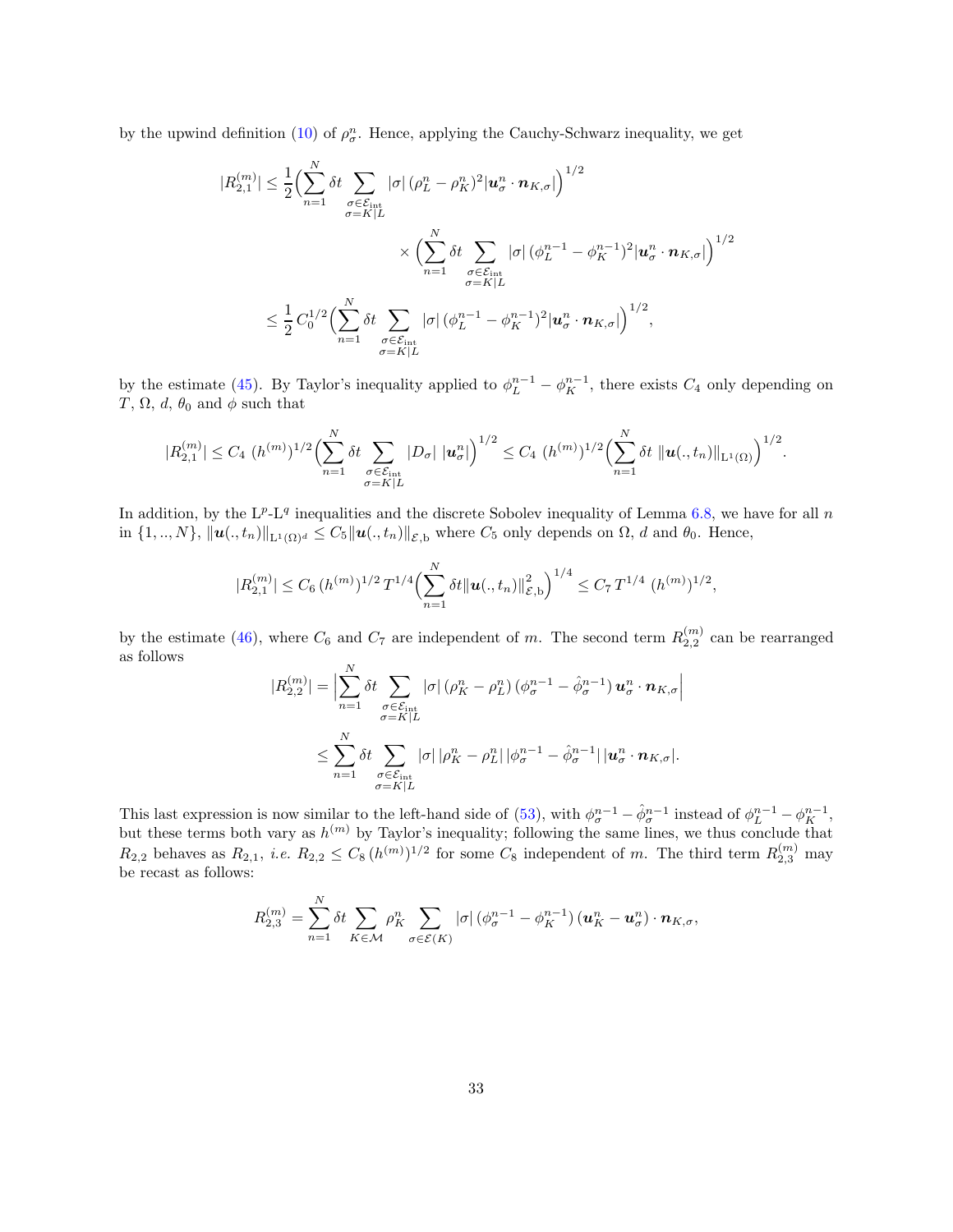since  $(\text{div} \mathbf{u})_K^n = 0$  and  $\sum_{\sigma \in \mathcal{E}(K)} |\sigma| \mathbf{n}_{K,\sigma} = 0$ . Hence,

$$
|R_{2,3}^{(m)}| \leq \sum_{n=1}^{N} \delta t \sum_{K \in \mathcal{M}} \rho_K^n \sum_{\sigma \in \mathcal{E}(K)} |\sigma| |\phi_{\sigma}^{n-1} - \phi_K^{n-1}| |u_K^n - u_{\sigma}^n|
$$
  

$$
\leq ||\rho^n||_{L^{\infty}(\Omega)} \Biggl(\sum_{n=1}^{N} \delta t \sum_{K \in \mathcal{M}} \sum_{\sigma \in \mathcal{E}(K)} |\sigma| |\phi_{\sigma}^{n-1} - \phi_K^{n-1}|^2 \Biggr)^{1/2}
$$
  

$$
\times \Biggl(\sum_{n=1}^{N} \delta t \sum_{K \in \mathcal{M}} \sum_{\sigma \in \mathcal{E}(K)} |\sigma| |u_K^n - u_{\sigma}^n|^2 \Biggr)^{1/2}.
$$

There exists  $C_9(\theta_0)$  such that  $|\sigma| |\phi_{\sigma}^{n-1} - \phi_K^{n-1}|^2 \leq C_9(\theta_0) |D_\sigma| ||\nabla \phi||_{\mathcal{L}^{\infty}(\Omega \times [0,T])^d}^2 h^{(m)}$  and  $|\sigma| \leq h^{(m)} h_K^{d-2}$ . Moreover, since  $\|\rho^n\|_{L^{\infty}(\Omega)} \le \|\rho_0\|_{L^{\infty}(\Omega)}$ , we obtain that there exists  $C_{10}$  independent of m such that:

$$
|R_{2,3}^{(m)}| \leq C_{10} \; h^{(m)} \Bigl(\sum_{n=1}^N \delta t \sum_{K \in \mathcal{M}} h_K^{d-2} \sum_{\sigma \in \mathcal{E}(K)} |\boldsymbol{u}_K^n - \boldsymbol{u}_\sigma^n|^2\Bigr)^{1/2} \leq C_{10} \; h^{(m)} \Bigl(\sum_{n=1}^N \delta t \; \|\boldsymbol{u}(.,t_n)\|_{\mathcal{E},\text{FV}}^2\Bigr)^{1/2},
$$

since  $u_K^n$  is a convex combination of  $(u_{\sigma}^n)_{\sigma \in \mathcal{E}(K)}$ . Hence, by Lemma [6.7](#page-13-0) and the uniform estimate [\(46\)](#page-23-2), there exists  $C_{11}$  independent of m such that  $|R_{2,3}^{(m)}| \leq C_{11} h^{(m)}$ , which concludes the proof of Proposition [8.5.](#page-29-1) П

### <span id="page-33-0"></span>8.5 Strong convergence of the approximate densities

<span id="page-33-1"></span>**Proposition 8.7.** Under the assumptions of Theorem [5.1,](#page-9-2) the sequence  $(\rho^{(m)})_{m\in\mathbb{N}}$  strongly converges in  $L^q(\Omega \times (0,T))$ , for all q in  $[1,\infty)$ , towards its weak star limit in  $L^{\infty}(\Omega \times (0,T))$ ,  $\bar{\rho}$ .

*Proof.* As  $(\rho^{(m)})_{m\in\mathbb{N}}$  is bounded  $L^{\infty}(\Omega\times(0,T))$ , it is sufficient, by interpolation, to prove the strong convergence of  $\rho^{(m)}$  towards  $\bar{\rho}$  in  $L^2(\Omega \times (0,T))$ . As  $\rho^{(m)} \to^* \bar{\rho}$  in  $L^{\infty}(\Omega \times (0,T))$ , we also have  $\rho^{(m)} \to \bar{\rho}$ in  $L^2(\Omega \times (0,T))$ , which implies that  $\|\bar{\rho}\|_{L^2(\Omega \times (0,T))} \leq \liminf_{m \to \infty} \|\rho^{(m)}\|_{L^2(\Omega \times (0,T))}$ . By estimate [\(40\)](#page-20-2) of Proposition [7.3,](#page-20-4) we have for all n in  $\{1,..,N\}$ :

$$
\sum_{K \in \mathcal{M}} |K| (\rho_K^n)^2 \le \sum_{K \in \mathcal{M}} |K| (\rho_K^0)^2 \le ||\rho_0||^2_{\mathcal{L}^2(\Omega)},
$$

which yields  $\|\rho^{(m)}(.,t)\|_{\mathcal{L}^2(\Omega)}^2 \leq \|\rho_0\|_{\mathcal{L}^2(\Omega)}^2$  for all  $t \in (0,T)$  and all m in N. Moreover,  $\bar{\rho}$  is a weak solution of the transport equation :

$$
\partial_t \bar{\rho} + \bar{\boldsymbol{u}} \cdot \boldsymbol{\nabla} \bar{\rho} = 0,
$$

where  $\bar{u}$  is a divergence-free function in  $L^2((0,T), H_0^1(\Omega)^d)$ . Thanks to the theory of renormalized so-lutions [\[9\]](#page-44-5), it is possible to prove that  $\bar{\rho}$  is unique (once  $\bar{u}$  and  $\rho_0$  are given), and belongs to the space  $C^0((0,T); L^2(\Omega))$ . In addition, for any scalar function  $\beta : \mathbb{R} \to \mathbb{R}$  in  $C^{\infty}(\mathbb{R})$ , the function  $\beta(\bar{\rho})$  is also a weak solution of the transport equation, which yields (taking  $\beta(x) = x^2$ , and using the boundary conditions on  $\bar{u}$ ) that  $\|\bar{\rho}(.,t)\|_{\mathrm{L}^2(\Omega)} = \|\rho_0\|_{\mathrm{L}^2(\Omega)}$  for all  $t \in (0,T)$ . Therefore, we have  $\|\rho^{(m)}(.,t)\|_{\mathrm{L}^2(\Omega)}^2 \le \|\bar{\rho}(.,t)\|_{\mathrm{L}^2(\Omega)}^2$  for all  $t \in [0, T)$  and all m in N. Integrating this last inequality for  $t \in [0, T)$ , we obtain  $\|\rho^{(m)}\|_{\mathcal{L}^2(\Omega\times(0,T))}^2 \leq$  $\|\bar{\rho}\|_{\mathrm{L}^2(\Omega\times(0,T))}^2$  for all m in N, and passing to the limit as m goes to infinity yields:

$$
\limsup_{m\to\infty} \|\rho^{(m)}\|_{\mathcal{L}^2(\Omega\times(0,T))} \le \|\bar{\rho}\|_{\mathcal{L}^2(\Omega\times(0,T))}.
$$

This proves that  $\lim_{m\to\infty} ||\rho^{(m)}||_{L^2(\Omega\times(0,T))} = ||\overline{\rho}||_{L^2(\Omega\times(0,T))}$  and so that  $\rho^{(m)}$  converges strongly to  $\overline{\rho}$  in  $L^2(\Omega \times (0,T))$  as m tends to infinity.  $\Box$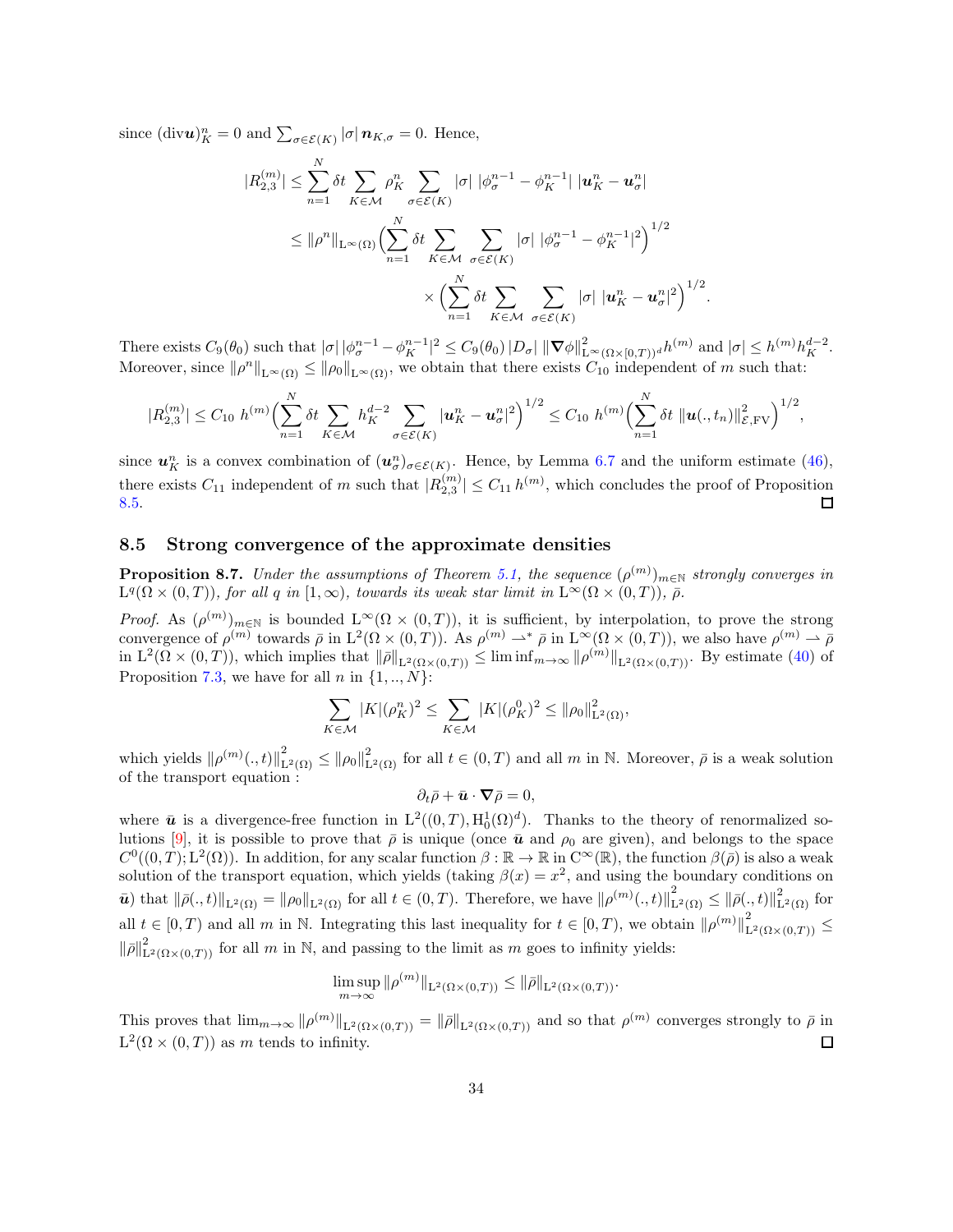Remark 8.1. In the pioneering work by Di Perna and Lions [\[9\]](#page-44-5), the authors deal with more general convection fields satisfying only div  $\bar{u}$  in  $L^1((0,T);L^{\infty})$ , with some restriction on the class of functions  $\beta$ . In the present case of the transport equation with divergence-free velocity, the result holds for any smooth scalar function  $\beta$ . We refer to  $\beta$ , Theorem VI.1.6] for a detailed proof.

### <span id="page-34-0"></span>8.6 Passing to the limit in the momentum balance equation

<span id="page-34-1"></span>**Proposition 8.8.** Under the assumptions of Theorem [5.1,](#page-9-2) the limit in  $L^q(\Omega \times (0,T))^d$ , q in  $[1,\infty)$ , of the sequence  $(\rho^{(m)})_{m\in\mathbb{N}},\ \bar{\rho},$  and the limit in  $\mathrm{L}^2(\Omega\times (0,T))^d$  of the sequence  $(\bm{u}^{(m)})_{m\in\mathbb{N}},\ \bar{\bm{u}},$  satisfy

$$
\int_0^T \int_{\Omega} \Bigl( -\bar{\rho}(\boldsymbol{x},t) \bar{\boldsymbol{u}}(\boldsymbol{x},t) \cdot \partial_t \boldsymbol{v}(\boldsymbol{x},t) - (\bar{\rho}(\boldsymbol{x},t) \bar{\boldsymbol{u}}(\boldsymbol{x},t) \otimes \bar{\boldsymbol{u}}(\boldsymbol{x},t)) : \boldsymbol{\nabla} \boldsymbol{v}(\boldsymbol{x},t) \\ + \boldsymbol{\nabla} \bar{\boldsymbol{u}}(\boldsymbol{x},t) : \boldsymbol{\nabla} \boldsymbol{v}(\boldsymbol{x},t) \Bigr) \, \mathrm{d} \boldsymbol{x} \, \mathrm{d} t = \int_{\Omega} \rho_0(\boldsymbol{x}) \boldsymbol{u}_0(\boldsymbol{x}) \cdot \boldsymbol{v}(\boldsymbol{x},0) \, \mathrm{d} \boldsymbol{x},
$$

for all  $\boldsymbol{v}$  in  $C_c^{\infty}(\Omega \times [0, T))^d$  such that  $\text{div}\boldsymbol{v} = 0$ .

Before proving this proposition, we first state the following preliminary Lemma.

<span id="page-34-4"></span>**Lemma 8.9.** Let D be a given staggered discretization such that  $\theta_D \leq \theta_0$  for some positive real number  $\theta_0$  and let  $\delta t$  be a given time step. Let  $\boldsymbol{v} \in C_c^\infty(\Omega \times [0,T))^d$  with  $\text{div} \boldsymbol{v} = 0$  and let us define, for all  $\sigma$  in  $\mathcal{E}, K \in \mathcal{M}$  and n in  $\{0, ..., N\}$ :

$$
\boldsymbol{v}_{\sigma}^{n} = \frac{1}{|\sigma|} \int_{\sigma} \boldsymbol{v}(\boldsymbol{x}, t_{n}) \,\mathrm{d}\gamma(\boldsymbol{x}), \qquad \boldsymbol{v}_{K}^{n} = \sum_{\sigma \in \mathcal{E}(K)} \xi_{K}^{\sigma} \boldsymbol{v}_{\sigma}^{n},
$$

with  $\xi_K^{\sigma}$  defined in [\(17\)](#page-7-4). We denote  $v_{\mathcal{E}}^{0}$  the piecewise constant function defined by

$$
\boldsymbol{v}_{\mathcal{E}}^0(\boldsymbol{x}) = \sum_{\sigma \in \mathcal{E}} \boldsymbol{v}_{\sigma}^0 \, \mathcal{X}_{D_{\sigma}}(\boldsymbol{x}),
$$

and we define the following discrete (or time partially discrete) interpolates of  $\partial_t v$ ,  $\nabla v$  and  $\Delta v$ :

$$
\begin{split}\n\eth_t \mathbf{v}_{\mathcal{E}}(\mathbf{x},t) &= \sum_{n=1}^N \sum_{\sigma \in \mathcal{E}} \frac{1}{\delta t} \big( \mathbf{v}_{\sigma}^n - \mathbf{v}_{\sigma}^{n-1} \big) \ \mathcal{X}_{D_{\sigma}}(\mathbf{x}) \mathcal{X}_{(n-1,n]}(t), \\
\nabla \mathbf{v}_{\mathcal{E}}(\mathbf{x},t) &= \sum_{n=1}^N \sum_{\substack{\sigma \in \mathcal{E}_{\text{int}} \\ \sigma = K|L}} \frac{|\sigma|}{|D_{\sigma}|} (\mathbf{v}_{L}^{n-1} - \mathbf{v}_{K}^{n-1}) \otimes \mathbf{n}_{K,\sigma} \ \mathcal{X}_{D_{\sigma}}(\mathbf{x}) \mathcal{X}_{(n-1,n]}(t), \\
\Delta \mathbf{v}_{\delta t}(\mathbf{x},t) &= \sum_{n=1}^N \Delta \mathbf{v}(\mathbf{x},t_{n-1}) \mathcal{X}_{(n-1,n]}(t).\n\end{split}
$$

Then for all q in  $[1,\infty]$ , there exists three positive real numbers  $C_1$ ,  $C_2$  and  $C_3$  only depending on T,  $\Omega$ ,  $\theta_0$ , q and **v**, such that

<span id="page-34-2"></span>
$$
\|\eth_t \mathbf{v}_{\varepsilon} - \partial_t \mathbf{v}\|_{\mathcal{L}^q(\Omega \times (0,T))^d} \le C_1 (\delta t + h_{\mathcal{D}}),\tag{54}
$$

<span id="page-34-3"></span>
$$
\|\boldsymbol{v}_{\mathcal{E}}^0 - \boldsymbol{v}(.,0)\|_{\mathcal{L}^q(\Omega)^d} \le C_2 h_{\mathcal{D}},\tag{55}
$$

<span id="page-34-5"></span>
$$
\|\Delta v_{\delta t} - \Delta v\|_{\mathcal{L}^q(\Omega \times (0,T))^d} \le C_3 \delta t. \tag{56}
$$

Moreover, if  $(\mathcal{D}^{(m)}, \delta t^{(m)})_{m \in \mathbb{N}}$  is a regular sequence of staggered discretizations, for  $q \in (1,\infty)$  (resp.  $q = \infty$ )  $\boldsymbol{\nabla v}_{\mathcal{E}^{(m)}}$  converges weakly (resp. weak- $\star$ ) towards  $\boldsymbol{\nabla v}$  in  $\mathrm{L}^q(\Omega \times (0,T))^{d \times d}$ .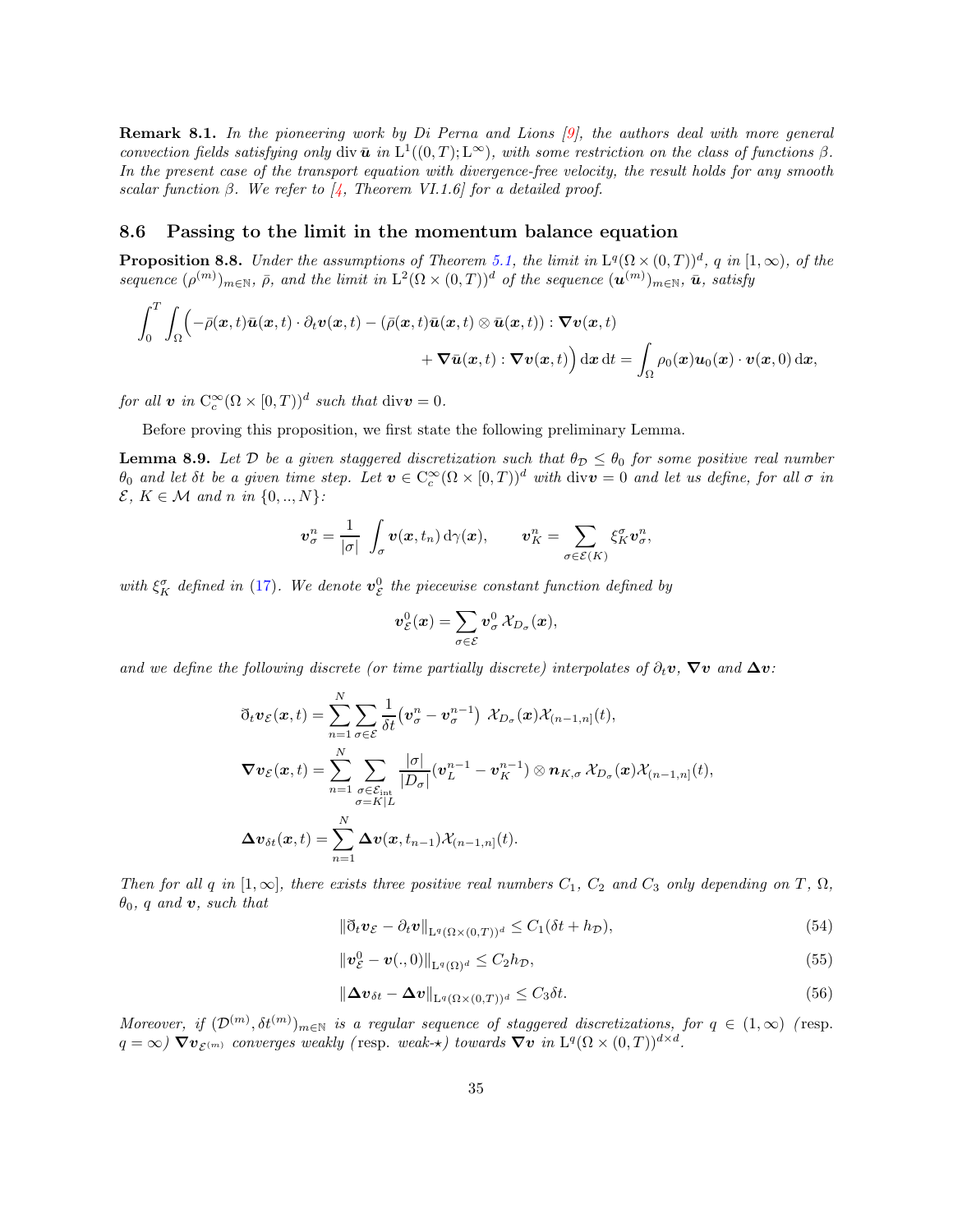**Remark 8.2.** The proof of the weak (or weak star) convergence of the discrete gradient  $\nabla v_{\mathcal{E}^{(m)}}$  towards  $\nabla v$  follows similar steps as the proof of Lemma [6.2.](#page-10-6)

We are now in position to prove Proposition [8.8.](#page-34-1)

Proof. Let  $m \in \mathbb{N}$  and let  $v_{\sigma}^{n-1}$  be the mean value of  $v(\cdot, t_{n-1})$  over  $\sigma$ , for  $\sigma \in \mathcal{E}^{(m)}$  and  $n \in \{1, ..., N^{(m)}\}$ . Taking the scalar product of the discrete momentum balance equation [\(9b\)](#page-5-2) by  $\delta t |D_{\sigma}| v_{\sigma}^{n-1}$  and summing over  $\sigma \in \mathcal{E}_{int}^{(m)}$  and  $n \in \{1, ..., N^{(m)}\}$  we get  $T_1^{(m)} + T_2^{(m)} + T_3^{(m)} + T_4^{(m)} = 0$  with

,

$$
T_1^{(m)} = \sum_{n=1}^N \sum_{\sigma \in \mathcal{E}_{\text{int}}} |D_{\sigma}| (\rho_{D_{\sigma}}^n \mathbf{u}_{\sigma}^n - \rho_{D_{\sigma}}^{n-1} \mathbf{u}_{\sigma}^{n-1}) \cdot \mathbf{v}_{\sigma}^{n-1}
$$
  
\n
$$
T_2^{(m)} = \sum_{n=1}^N \delta t \sum_{\sigma \in \mathcal{E}_{\text{int}}} \sum_{\epsilon \in \tilde{\mathcal{E}}(D_{\sigma})} F_{\sigma,\epsilon}^n \mathbf{u}_{\epsilon}^n \cdot \mathbf{v}_{\sigma}^{n-1},
$$
  
\n
$$
T_3^{(m)} = -\sum_{n=1}^N \delta t \sum_{\sigma \in \mathcal{E}_{\text{int}}} |D_{\sigma}| (\Delta \mathbf{u})_{\sigma}^n \cdot \mathbf{v}_{\sigma}^{n-1},
$$
  
\n
$$
T_4^{(m)} = \sum_{n=1}^N \delta t \sum_{\sigma \in \mathcal{E}_{\text{int}}} |D_{\sigma}| (\nabla p)_{\sigma}^n \cdot \mathbf{v}_{\sigma}^{n-1},
$$

where we have dropped for short the superscript  $(m)$  on the number of time steps and the set of internal faces. Since div $v = 0$  and by Relations [\(23\)](#page-10-4) and [\(24\)](#page-10-3) in Lemma [6.1,](#page-10-5) we get that  $T_4^{(m)} = 0$ . The three other terms,  $T_1^{(m)}$ ,  $T_2^{(m)}$  and  $T_3^{(m)}$ , stand respectively for the time derivative, the convection and the diffusion term.

The time derivative term – Since the support of v is compact in  $\Omega \times [0,T)$ ,  $v_{\sigma}^{N-1} = 0$  for all  $\sigma \in \mathcal{E}_{\text{int}}$ , at least for  $m$  large enough; we suppose that we are in this case. Performing a discrete integration by parts in  $T_1^{(m)}$ , we get:

$$
T_1^{(m)} = -\sum_{n=1}^N \sum_{\sigma \in \mathcal{E}_{\text{int}}} |D_{\sigma}| \rho_{D_{\sigma}}^n \mathbf{u}_{\sigma}^n \cdot (\mathbf{v}_{\sigma}^n - \mathbf{v}_{\sigma}^{n-1}) - \sum_{\sigma \in \mathcal{E}_{\text{int}}} |D_{\sigma}| \rho_{D_{\sigma}}^0 \mathbf{u}_{\sigma}^0 \cdot \mathbf{v}_{\sigma}^0
$$
  
= 
$$
-\sum_{n=1}^N \sum_{\substack{\sigma \in \mathcal{E}_{\text{int}} \\ \sigma = K|L}} (|D_{K,\sigma}| \rho_K^n + |D_{L,\sigma}| \rho_L^n) \mathbf{u}_{\sigma}^n \cdot (\mathbf{v}_{\sigma}^n - \mathbf{v}_{\sigma}^{n-1}) - \sum_{\substack{\sigma \in \mathcal{E}_{\text{int}} \\ \sigma = K|L}} (|D_{K,\sigma}| \rho_K^0 + |D_{L,\sigma}| \rho_L^0) \mathbf{u}_{\sigma}^0 \cdot \mathbf{v}_{\sigma}^0,
$$

by the definition [\(16\)](#page-7-6) of  $\rho_{D_{\sigma}}$ . Hence,

$$
T_1^{(m)}=-\int_0^T\int_\Omega\rho^{(m)}(\boldsymbol{x},t)\,\boldsymbol{u}^{(m)}(\boldsymbol{x},t)\cdot\eth_t\boldsymbol{v}_{\mathcal{E}^{(m)}}(\boldsymbol{x},t)\,\mathrm{d}\boldsymbol{x}\,\mathrm{d} t-\int_\Omega(\rho^{(m)})^0(\boldsymbol{x})\,\,(\boldsymbol{u}^{(m)})^0(\boldsymbol{x})\cdot\boldsymbol{v}_{\mathcal{E}^{(m)}}^0(\boldsymbol{x})\,\mathrm{d}\boldsymbol{x}.
$$

We have  $u^{(m)} \to \bar{u}$  in  $L^2(\Omega \times (0,T))^d$  and, by  $(54)$ , since  $\delta t^{(m)} \to 0$  and  $h^{(m)} \to 0$  as  $m \to \infty$ ,  $\eth_t v_{\mathcal{E}^{(m)}}$ converges to  $\partial_t v$  strongly in  $L^2(\Omega \times (0,T))^d$ . By the Cauchy-Schwarz inequality,  $u^{(m)} \cdot \partial_t v_{\mathcal{E}^{(m)}}$  thus converges towards  $\bar{\boldsymbol{u}} \cdot \partial_t \boldsymbol{v}$  strongly in  $\mathrm{L}^1(\Omega \times (0,T))$ . Since  $\rho^{(m)} \to \bar{\rho}$  in  $\mathrm{L}^{\infty}(\Omega \times (0,T))$  weak- $\star$ , we obtain the convergence of the first term. In addition, from the initialization [\(8\)](#page-5-6) of the scheme and the assumed regularity of the initial data (*i.e.*  $\rho_0 \in L^{\infty}(\Omega)$  and  $u_0 \in L^2(\Omega)^d$ ),  $(\rho^{(m)})^0$  converges to  $\rho_0$  in  $L^q(\Omega)$  for all q in  $[1,\infty)$  and  $(\mathbf{u}^{(m)})^0$  converges to  $\mathbf{u}_0$  in  $\mathbf{L}^q(\Omega)^d$  for all q in  $[1,2]$ . Finally, from Inequality [\(55\)](#page-34-3),  $\mathbf{v}_{\mathcal{E}^{(m)}}^0$ converges to  $\mathbf{v}_0$  in  $\mathbf{L}^q(\Omega)^d$  for all q in  $[1,\infty]$ . Hence,

$$
\lim_{m\to\infty}T_1^{(m)}=-\int_0^T\int_{\Omega}\bar{\rho}(\boldsymbol{x},t)\,\,\bar{\boldsymbol{u}}(\boldsymbol{x},t)\cdot\partial_t\boldsymbol{v}(\boldsymbol{x},t)\,\mathrm{d}\boldsymbol{x}\,\mathrm{d}t-\int_{\Omega}\rho_0(\boldsymbol{x})\,\,\boldsymbol{u}_0(\boldsymbol{x})\cdot\boldsymbol{v}(\boldsymbol{x},0)\,\mathrm{d}\boldsymbol{x}\,\mathrm{d}t.
$$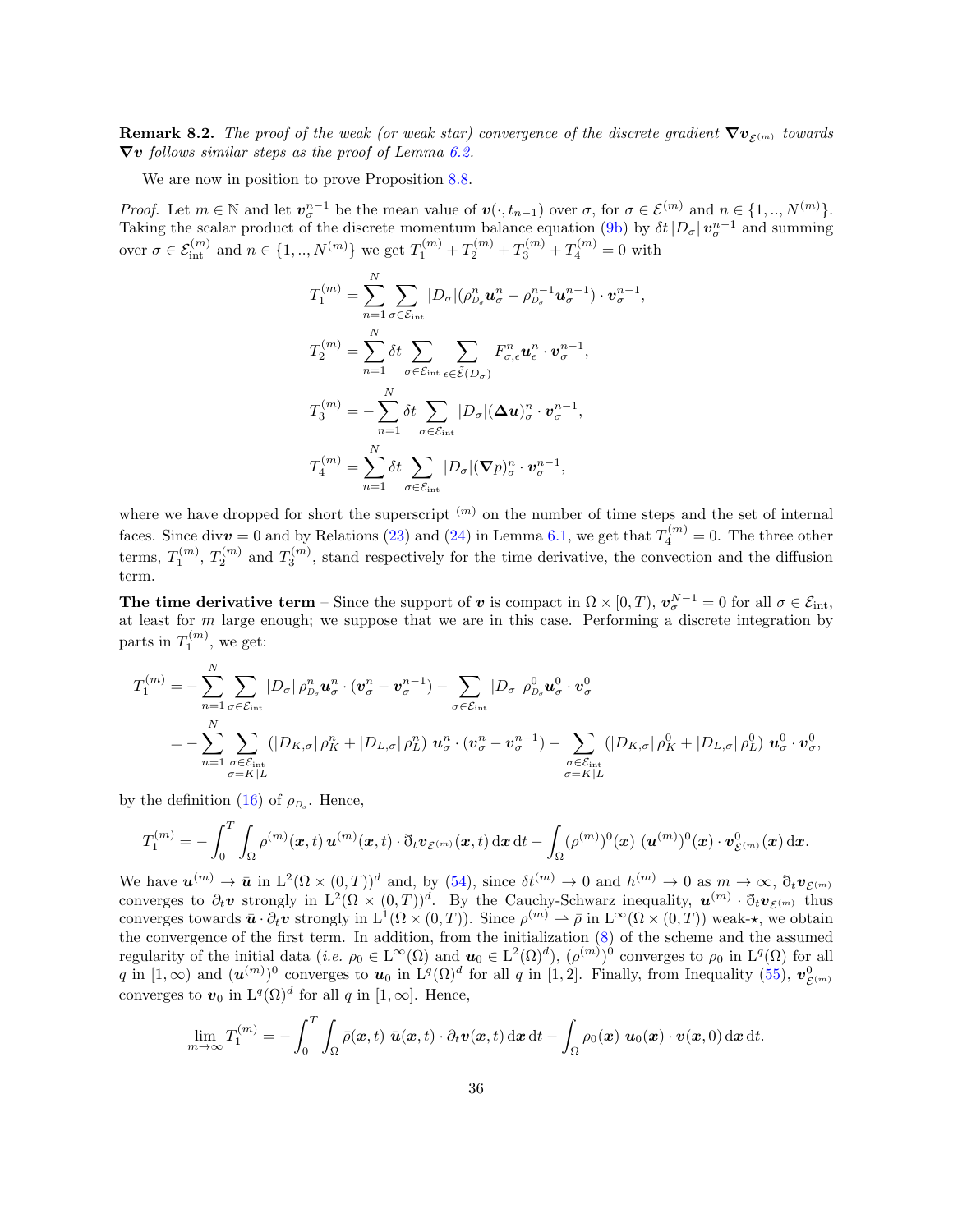The convection term – Denoting  $v_K^{n-1} = \sum_{\sigma \in \mathcal{E}(K)} \xi_K^{\sigma} v_{\sigma}^{n-1}$  where  $\xi_K^{\sigma}$  is defined in [\(17\)](#page-7-4), thanks to Lemma [6.12,](#page-16-0) the second term  $T_2^{(m)}$  may be written as

<span id="page-36-0"></span>
$$
T_2^{(m)} = \sum_{n=1}^N \delta t \sum_{K \in \mathcal{M}} \boldsymbol{v}_K^{n-1} \cdot \sum_{\sigma \in \mathcal{E}(K)} |\sigma| \rho_{\sigma}^n (\boldsymbol{u}_{\sigma}^n \cdot \boldsymbol{n}_{K,\sigma}) \boldsymbol{u}_{\sigma}^n + R_{2,1}^{(m)},
$$
(57)

where the remainder term  $R_{2,1}^{(m)}$  reads:

$$
R_{2,1}^{(m)}=\sum_{n=1}^N \delta t\, \left(\mathcal{Q}_{\mathcal{M}}(\rho^n,\boldsymbol{u}^n,\boldsymbol{u}^n,\boldsymbol{v}^{n-1})-\mathcal{Q}_{\mathcal{E}}(\rho^n,\boldsymbol{u}^n,\boldsymbol{u}^n,\boldsymbol{v}^{n-1})\right),\,
$$

with the notation for fixed-time discrete functions introduced in Definition [5.1.](#page-8-1) Rearranging the sum in  $(57)$ , we get:

$$
T_2^{(m)} = -\sum_{n=1}^N \delta t \sum_{\substack{\sigma \in \mathcal{E}_{\text{int}} \\ \sigma = K|L}} |\sigma| \rho_{\sigma}^n (\boldsymbol{u}_{\sigma}^n \cdot \boldsymbol{n}_{K,\sigma}) \ \boldsymbol{u}_{\sigma}^n \cdot (\boldsymbol{v}_L^{n-1} - \boldsymbol{v}_K^{n-1}) + R_{2,1}^{(m)}
$$
  
= 
$$
-\sum_{n=1}^N \delta t \sum_{\substack{\sigma \in \mathcal{E}_{\text{int}} \\ \sigma = K|L}} |\sigma| \left( \frac{|D_{K,\sigma}|}{|D_{\sigma}|} \rho_K^n + \frac{|D_{L,\sigma}|}{|D_{\sigma}|} \rho_L^n \right) (\boldsymbol{u}_{\sigma}^n \cdot \boldsymbol{n}_{K,\sigma}) \ \boldsymbol{u}_{\sigma}^n \cdot (\boldsymbol{v}_L^{n-1} - \boldsymbol{v}_K^{n-1}) + R_{2,2}^{(m)} + R_{2,1}^{(m)},
$$

where

$$
R_{2,2}^{(m)} = \sum_{n=1}^{N} \delta t \sum_{\substack{\sigma \in \mathcal{E}_{\text{int}} \\ \sigma = K|L}} |\sigma| \left( \frac{|D_{K,\sigma}|}{|D_{\sigma}|} \rho_K^n + \frac{|D_{L,\sigma}|}{|D_{\sigma}|} \rho_L^n - \rho_{\sigma}^n \right) (\mathbf{u}_{\sigma}^n \cdot \mathbf{n}_{K,\sigma}) \mathbf{u}_{\sigma}^n \cdot (\mathbf{v}_{L}^{n-1} - \mathbf{v}_{K}^{n-1}).
$$

Assuming that  $R_{2,1}^{(m)} + R_{2,2}^{(m)} = \mathcal{O}((h^{(m)})^{1/2})$  as m tends to infinity, we obtain

$$
T_2^{(m)} = -\sum_{n=1}^N \delta t \sum_{\substack{\sigma \in \mathcal{E}_{\text{int}} \\ \sigma = K|L}} (|D_{K,\sigma}|\rho_K^n + |D_{L,\sigma}|\rho_L^n) (u_\sigma^n \otimes u_\sigma^n) : \frac{|\sigma|}{|D_{\sigma}|} (v_L^{n-1} - v_K^{n-1}) \otimes n_{K,\sigma} + \mathcal{O}((h^{(m)})^{1/2})
$$
  
= 
$$
-\int_0^T \int_{\Omega} \rho^{(m)}(\boldsymbol{x},t) \, \boldsymbol{u}^{(m)}(\boldsymbol{x},t) \otimes \boldsymbol{u}^{(m)}(\boldsymbol{x},t) : \nabla v_{\mathcal{E}^{(m)}}(\boldsymbol{x},t) \, \mathrm{d}\boldsymbol{x} \, \mathrm{d}t + \mathcal{O}((h^{(m)})^{1/2}).
$$

We have, by Lemma [8.9](#page-34-4) that  $\boldsymbol{\nabla v}_{\mathcal{E}^{(m)}}$  converges towards  $\boldsymbol{\nabla v}$  in  $L^{\infty}(\Omega \times (0,T))^{d \times d}$  weak- $\star$ . Hence, if we prove that  $\rho^{(m)}\bm{u}^{(m)}\otimes\bm{u}^{(m)}$  strongly converges towards  $\bar{\rho}\bar{\bm{u}}\otimes\bar{\bm{u}}$  in  $\mathrm{L}^1((0,T)\times\Omega)^{d\times d},$  then we obtain that

$$
\lim_{m\to\infty}T_2^{(m)}=-\int_0^T\int_\Omega\bar\rho(\boldsymbol{x},t)\bar{\boldsymbol{u}}(\boldsymbol{x},t)\otimes\bar{\boldsymbol{u}}(\boldsymbol{x},t):\boldsymbol{\nabla}\boldsymbol{v}(\boldsymbol{x},t)\,\mathrm{d}\boldsymbol{x}\,\mathrm{d}t.
$$

Since  $\mathbf{u}^{(m)} \to \bar{\mathbf{u}}$  in  $\mathrm{L}^1(0,T);\mathrm{L}^2(\Omega)^d$ , we have for all  $1 \leq i,j \leq d$ ,  $u_i^{(m)}$  $\tilde{u}_i^{(m)}u_j^{(m)} \to \bar{u}_i\bar{u}_j$  in  $\mathrm{L}^1(0,T);\mathrm{L}^1(\Omega))$ where  $u_i$  is the i<sup>th</sup> component of **u**. Moreover, since  $\bar{u} \in L^{\infty}((0,T); L^2(\Omega)^d) \cap L^2((0,T); H_0^1(\Omega)^d)$ , we have for all  $1 \leq i, j \leq d$ ,  $\bar{u}_i \bar{u}_j \in \mathcal{L}^{\infty}((0,T); \mathcal{L}^1(\Omega)) \cap \mathcal{L}^1((0,T); \mathcal{L}^3(\Omega))$  by the Sobolev injection  $\mathcal{H}_0^1(\Omega) \subset \mathcal{L}^6(\Omega)$ . Thanks to the following interpolation inequality (see [\[4,](#page-44-6) Theorem II.5.5]):

$$
\|\bar{u}_i\bar{u}_j\|_{\mathrm{L}^{5/3}((0,T);\mathrm{L}^{5/3}(\Omega))} \le \|\bar{u}_i\bar{u}_j\|_{\mathrm{L}^{\infty}((0,T);\mathrm{L}^{1}(\Omega))}^{2/5} \|\bar{u}_i\bar{u}_j\|_{\mathrm{L}^{1}((0,T);\mathrm{L}^{3}(\Omega))}^{3/5},
$$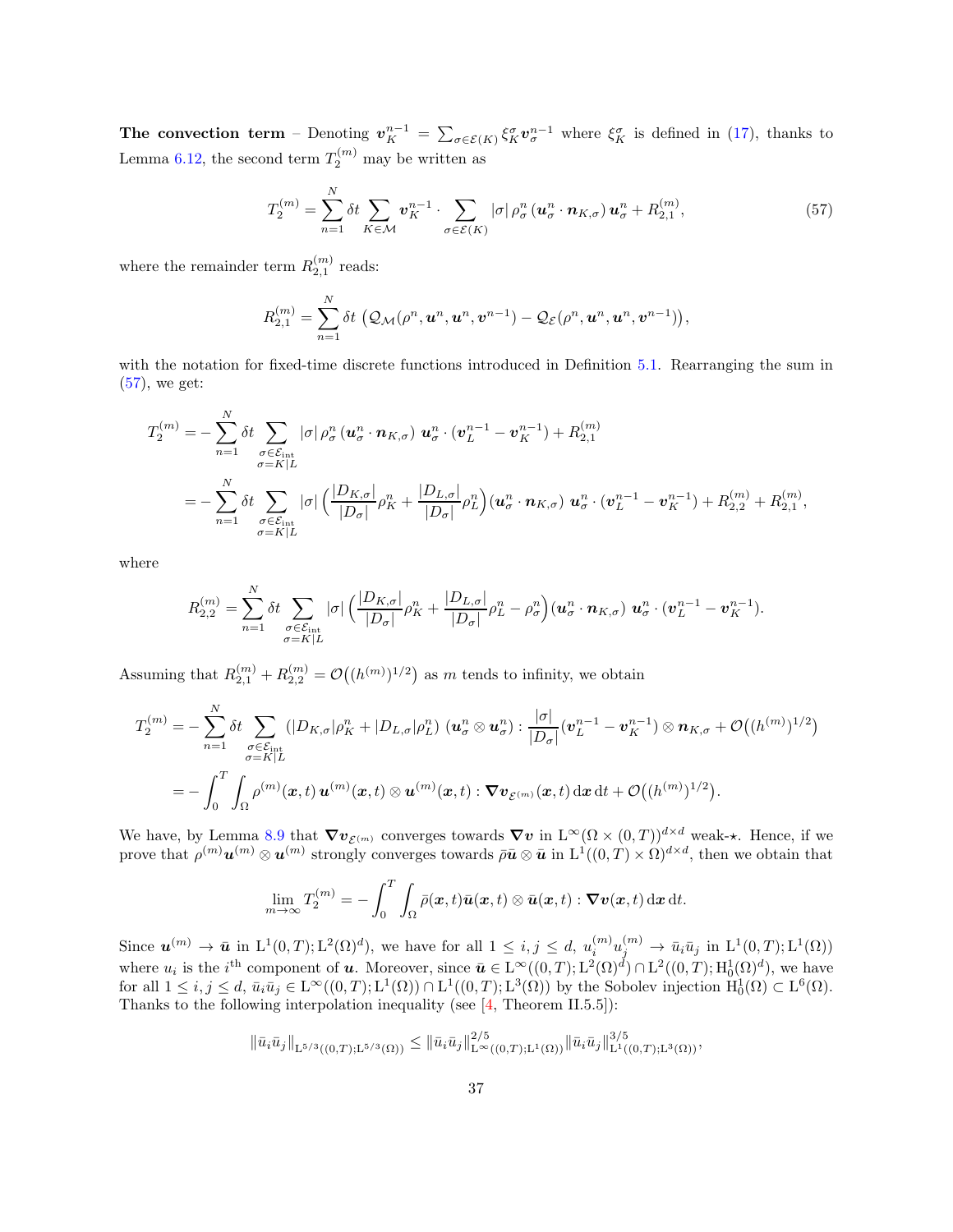we get  $\bar{u}_i\bar{u}_j \in L^{5/3}((0,T)\times\Omega)$ . We may now prove that  $\rho^{(m)}u_i^{(m)}u_j^{(m)}$  strongly converges towards  $\bar{\rho}\bar{u}_i\bar{u}_j$ in  $L^1((0,T)\times\Omega)$ . Indeed:

$$
\|\rho^{(m)}u_i^{(m)}u_j^{(m)} - \bar{\rho}\bar{u}_i\bar{u}_j\|_{\mathcal{L}^1((0,T)\times\Omega)} \n\leq \|\rho^{(m)}(u_i^{(m)}u_j^{(m)} - \bar{u}_i\bar{u}_j)\|_{\mathcal{L}^1((0,T)\times\Omega)} + \|\bar{u}_i\bar{u}_j(\rho^{(m)} - \bar{\rho})\|_{\mathcal{L}^1((0,T)\times\Omega)} \n\leq \|\rho^{(m)}\|_{\mathcal{L}^\infty((0,T)\times\Omega)} \|u_i^{(m)}u_j^{(m)} - \bar{u}_i\bar{u}_j\|_{\mathcal{L}^1((0,T)\times\Omega)} + \|\bar{u}_i\bar{u}_j\|_{\mathcal{L}^{5/3}((0,T)\times\Omega)} \|\rho^{(m)} - \bar{\rho}\|_{\mathcal{L}^{5/2}((0,T)\times\Omega)}.
$$

By the maximum principle on  $\rho^{(m)}$  and the strong convergence of  $\rho^{(m)}$  towards  $\bar{\rho}$  in  $L^q((0,T)\times\Omega)$  for all  $q \in [1,\infty)$ , we obtain the expected convergence of  $\rho^{(m)} u_i^{(m)} u_j^{(m)}$ . Note that the strong convergence of the sequence  $(\rho^{(m)})_{m\in\mathbb{N}}$  is needed here; this is why Proposition [8.7](#page-33-1) must be proved before Proposition [8.8.](#page-34-1)

Let us now prove that  $R_{2,1}^{(m)} + R_{2,2}^{(m)} = \mathcal{O}((h^{(m)})^{1/2})$  as m tends to infinity. For the term  $R_{2,1}^{(m)}$ , we have

$$
|R_{2,1}^{(m)}| \leq \sum_{n=1}^N \delta t \, |\mathcal{Q}_\mathcal{M}(\rho^n, \boldsymbol{u}^n, \boldsymbol{u}^n, \boldsymbol{v}^{n-1}) - \mathcal{Q}_\mathcal{E}(\rho^n, \boldsymbol{u}^n, \boldsymbol{u}^n, \boldsymbol{v}^{n-1})|
$$
  
\$\leq C \, (h^{(m)})^{1/2} \sum\_{n=1}^N \delta t ||\rho^n||\_{\mathcal{L}^\infty(\Omega)} \, ||\boldsymbol{u}^n||^2\_{\mathcal{E},\mathbf{b}} \, ||\boldsymbol{v}^{n-1}||\_{\mathcal{E},\mathbf{b}},

by the estimate [\(32\)](#page-16-2) in Lemma [6.12.](#page-16-0) By [\(44\)](#page-23-2),  $\|\rho^n\|_{L^{\infty}(\Omega)} \le \|\rho_0\|_{L^{\infty}(\Omega)}$  for all n in  $\{1,..,N\}$ ; in addition,  $||\boldsymbol{v}^n||_{\mathcal{E},b} \leq C(\Omega, d, \theta_0) ||\boldsymbol{\nabla} \boldsymbol{v}||_{\mathcal{L}^{\infty}(\Omega \times (0,T))^{d \times d}}$  for all n in  $\{1, ..., N\}$ , so, by estimate [\(46\)](#page-23-2), we obtain that there exists C independent of m such that  $|R_{2,1}^{(m)}| \leq C (h^{(m)})^{1/2}$ . For the second remainder term,  $R_{2,2}^{(m)}$ , we may write, by the definition of  $\rho_{\sigma}^n$ ,

$$
\begin{aligned} |R_{2,2}^{(m)}| &= \Bigl|\sum_{n=1}^N \delta t \sum_{\substack{\sigma \in \mathcal{E}_{\rm int} \\ \sigma = K|L}} |\sigma| \, (\rho_L^n - \rho_K^n) \Bigl( \frac{|D_{L,\sigma}|}{|D_\sigma|} (\boldsymbol{u}_\sigma^n \cdot \boldsymbol{n}_{K,\sigma})^+ - \frac{|D_{K,\sigma}|}{|D_\sigma|} (\boldsymbol{u}_\sigma^n \cdot \boldsymbol{n}_{K,\sigma})^- \Bigr) \, \boldsymbol{u}_\sigma^n \cdot (\boldsymbol{v}_L^{n-1} - \boldsymbol{v}_K^{n-1}) \Bigr| \\ &\leq \sum_{n=1}^N \delta t \sum_{\substack{\sigma \in \mathcal{E}_{\rm int} \\ \sigma = K|L}} |\sigma| \, |\rho_L^n - \rho_K^n| \, |\boldsymbol{u}_\sigma^n \cdot \boldsymbol{n}_{K,\sigma}| \, |\boldsymbol{u}_\sigma^n| \, |\boldsymbol{v}_L^{n-1} - \boldsymbol{v}_K^{n-1}|. \end{aligned}
$$

Applying the Cauchy-Schwarz inequality, we therefore obtain:

$$
|R_{2,2}^{(m)}| \leq \Bigl(\sum_{n=1}^N \delta t \sum_{\substack{\sigma\in\mathcal{E}_{\rm int}\\ \sigma=K|L}} |\sigma| (\rho_L^n-\rho_K^n)^2| \boldsymbol{u}_\sigma^n\cdot\boldsymbol{n}_{K,\sigma}|\Bigr)^{1/2} \Bigl(\sum_{n=1}^N \delta t \sum_{\substack{\sigma\in\mathcal{E}_{\rm int}\\ \sigma=K|L}} |\sigma| |\boldsymbol{u}_\sigma^n\cdot\boldsymbol{n}_{K,\sigma}| \; |\boldsymbol{u}_\sigma^n|^2| \boldsymbol{v}_L^{n-1}-\boldsymbol{v}_K^{n-1}|^2\Bigr)^{1/2}.
$$

The first term of the product at the right-hand side is controlled by the uniform estimate [\(45\)](#page-23-2). Since, for any cell  $M \in \mathcal{M}$ ,  $\mathbf{v}_M^{n-1}$  is a convex combination of  $\mathbf{v}_\sigma^{n-1}$  for  $\sigma$  in  $\mathcal{E}(M)$ , we obtain that  $|\sigma| |\mathbf{v}_L^n - \mathbf{v}_K^n|^2 \leq$  $C \|D_{\sigma}\| \|\nabla v\|_{\mathcal{L}^{\infty}(\Omega\times[0,T))^{d\times d}}^2 h^{(m)}$ , where C only depends on  $\theta_0$ . Hence, there exists C independent of m such that

$$
|R_{2,2}^{(m)}| \leq C\Big(h^{(m)}\sum_{n=1}^N \delta t \sum_{\substack{\sigma \in \mathcal{E}_{\rm int} \\ \sigma = K|L}} |D_{\sigma}| |\boldsymbol{u}_{\sigma}^n|^3\Big)^{1/2} = C(h^{(m)})^{1/2} \Big(\|\boldsymbol{u}^{(m)}\|_{\mathrm{L}^3((0,T);\mathrm{L}^3(\Omega)^d)}\Big)^{3/2}.
$$

Now, as a consequence of Hölder's inequality, we have

 $\|{\boldsymbol u}^{(m)}\|_{{\rm L}^3((0,T);{\rm L}^3(\Omega)^d)}\leq |\Omega|^{1/6}\;\|{\boldsymbol u}^{(m)}\|_{{\rm L}^\infty((0,T);{\rm L}^2(\Omega)^d)}\;\|{\boldsymbol u}^{(m)}\|_{{\rm L}^2((0,T);{\rm L}^6(\Omega)^d)}.$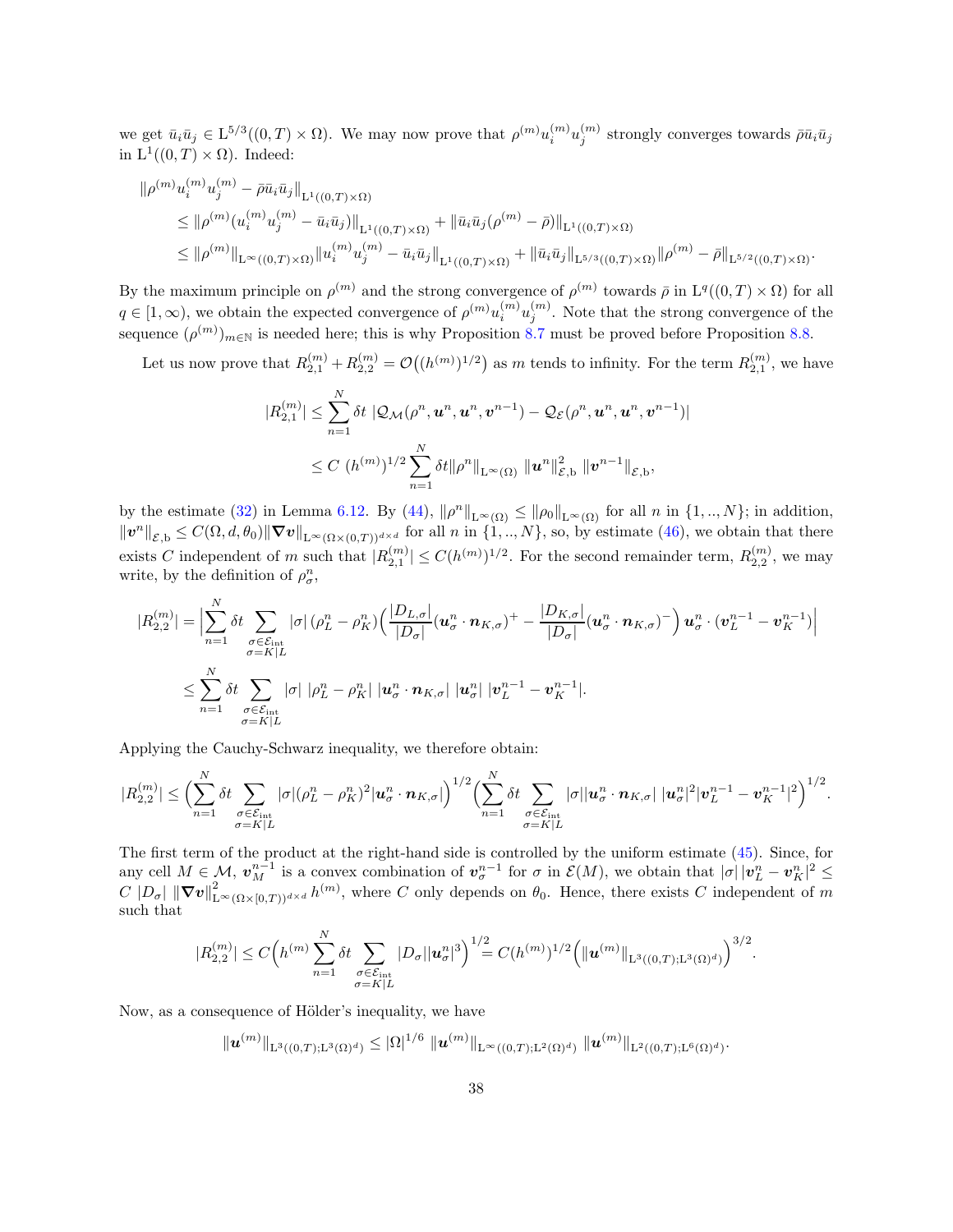Since  $\|\boldsymbol{u}^{(m)}\|_{\text{L}^2((0,T);L^6(\Omega)^d)} \leq \|\boldsymbol{u}^{(m)}\|_{\text{L}^2((0,T);E_{\mathcal{D}^{(m)}}(\Omega))} \leq C_1$  by the discrete Sobolev inequality of Lemma [6.8](#page-13-1) and the uniform estimate [\(46\)](#page-23-2), we obtain that  $|R_{2,2}| \leq C (h^{(m)})^{1/2}$ .

The diffusion term – Denoting  $\tilde{u}^n(x) = \sum_{\sigma \in \mathcal{E}_{int}} u^n_{\sigma} \zeta_{\sigma}(x)$  and similarly  $\tilde{v}^{n-1}(x) = \sum_{\sigma \in \mathcal{E}_{int}} v^{n-1}_{\sigma} \zeta_{\sigma}(x)$ (so the function  $\tilde{\mathbf{v}}^{n-1}$  is defined by  $\tilde{\mathbf{v}}^{n-1}(\mathbf{x}) = \tilde{r}_{\epsilon} \tilde{\mathbf{v}}(\mathbf{x}, t_{n-1})$ , where  $r_{\epsilon}$  is the projection operator defined in  $(26)$ , we have:

<span id="page-38-0"></span>
$$
T_3^{(m)} = \sum_{n=1}^N \delta t \sum_{K \in \mathcal{M}} \int_K \nabla \tilde{u}^n(x) : \nabla \tilde{v}^{n-1}(x) dx
$$
  
= 
$$
\sum_{n=1}^N \delta t \sum_{K \in \mathcal{M}} \int_K \nabla \tilde{u}^n(x) : \nabla v(x, t_{n-1}) dx + R_{3,1}^{(m)},
$$
 (58)

where

$$
R_{3,1}^{(m)} = \sum_{n=1}^N \delta t \sum_{K \in \mathcal{M}} \int_K \mathbf{\nabla} \tilde{\boldsymbol{u}}^n(\boldsymbol{x}) : (\mathbf{\nabla} \tilde{\boldsymbol{v}}^{n-1}(\boldsymbol{x}) - \mathbf{\nabla} \boldsymbol{v}(\boldsymbol{x}, t_{n-1})) \, \mathrm{d}\boldsymbol{x}.
$$

Performing an integration by parts over each element  $K$  in  $(58)$ , we obtain

$$
T_3^{(m)} = -\sum_{n=1}^N \delta t \sum_{K \in \mathcal{M}} \int_K \tilde{\bm{u}}^n(\bm{x}) \cdot \Delta \bm{v}(\bm{x}, t_{n-1}) \, d\bm{x} + R_{3,2}^{(m)} + R_{3,1}^{(m)},
$$

where

$$
R_{3,2}^{(m)} = \sum_{n=1}^{N} \delta t \sum_{K \in \mathcal{M}} \sum_{\sigma \in \mathcal{E}(K)} \int_{\sigma} [\tilde{u}^{n}]_{\sigma}(\boldsymbol{x}) \cdot \boldsymbol{\nabla} \boldsymbol{v}(\boldsymbol{x}, t_{n-1}) \cdot \boldsymbol{n}_{K,\sigma} \, d\gamma(\boldsymbol{x}).
$$

Let us now replace  $\tilde{u}^n$  by the piecewise constant function  $u^n$  over each diamond cell, which yields:

$$
T_3^{(m)} = -\sum_{n=1}^N \delta t \sum_{K \in \mathcal{M}} \sum_{\sigma \in \mathcal{E}(K)} \int_{D_{K,\sigma}} \tilde{\bm{u}}^n(\bm{x}) \cdot \Delta \bm{v}(\bm{x}, t_{n-1}) \, d\bm{x} + R_{3,2}^{(m)} + R_{3,1}^{(m)}
$$
  
= 
$$
-\sum_{n=1}^N \delta t \sum_{K \in \mathcal{M}} \sum_{\sigma \in \mathcal{E}(K)} \int_{D_{K,\sigma}} \bm{u}_{\sigma}^n \cdot \Delta \bm{v}(\bm{x}, t_{n-1}) \, d\bm{x} + R_{3,3}^{(m)} + R_{3,2}^{(m)} + R_{3,1}^{(m)},
$$

where

$$
R_{3,3}^{(m)} = \sum_{n=1}^N \delta t \sum_{K \in \mathcal{M}} \sum_{\sigma \in \mathcal{E}(K)} \int_{D_{K,\sigma}} (\boldsymbol{u}_\sigma^n - \tilde{\boldsymbol{u}}^n(\boldsymbol{x})) \cdot \Delta \boldsymbol{v}(\boldsymbol{x}, t_{n-1}) \,d\boldsymbol{x}.
$$

Assuming that  $R_{3,3}^{(m)}+R_{3,2}^{(m)}=\mathcal{O}(h^{(m)})$  and  $R_{3,1}^{(m)}=\mathcal{O}(h^{(m)}+\alpha^{(m)})$  as m tends to infinity, we may write

$$
T_3^{(m)} = -\sum_{n=1}^N \delta t \sum_{K \in \mathcal{M}} \sum_{\sigma \in \mathcal{E}(K)} \int_{D_{K,\sigma}} \boldsymbol{u}_{\sigma}^n \cdot \boldsymbol{\Delta v}(\boldsymbol{x}, t_{n-1}) \, d\boldsymbol{x} + \mathcal{O}(h^{(m)} + \alpha^{(m)})
$$
  
= 
$$
-\int_0^T \int_{\Omega} \boldsymbol{u}^{(m)}(\boldsymbol{x}, t) \cdot \boldsymbol{\Delta v}_{\delta t^{(m)}}(\boldsymbol{x}, t) \, d\boldsymbol{x} \, dt + \mathcal{O}(h^{(m)} + \alpha^{(m)}).
$$

As  $\bm u^{(m)}$  strongly converges towards  $\bar{\bm u}$  in  $\mathrm{L}^2(\Omega\times(0,T))^d$  and, by Inequality  $(56),$   $\bm \Delta v_{\delta t^{(m)}}$  strongly converges towards  $\Delta v$  in  $L^q(\Omega \times (0,T))^d$  for all q in  $[1,\infty]$ , we obtain

$$
\lim_{m\to\infty}T_3^{(m)}=-\int_0^T\int_{\Omega}\bar{\boldsymbol{u}}(\boldsymbol{x},t)\cdot\boldsymbol{\Delta v}(\boldsymbol{x},t)\,\mathrm{d}\boldsymbol{x}\,\mathrm{d}t=\int_0^T\int_{\Omega}\boldsymbol{\nabla}\bar{\boldsymbol{u}}(\boldsymbol{x},t):\boldsymbol{\nabla v}(\boldsymbol{x},t)\,\mathrm{d}\boldsymbol{x}\,\mathrm{d}t,
$$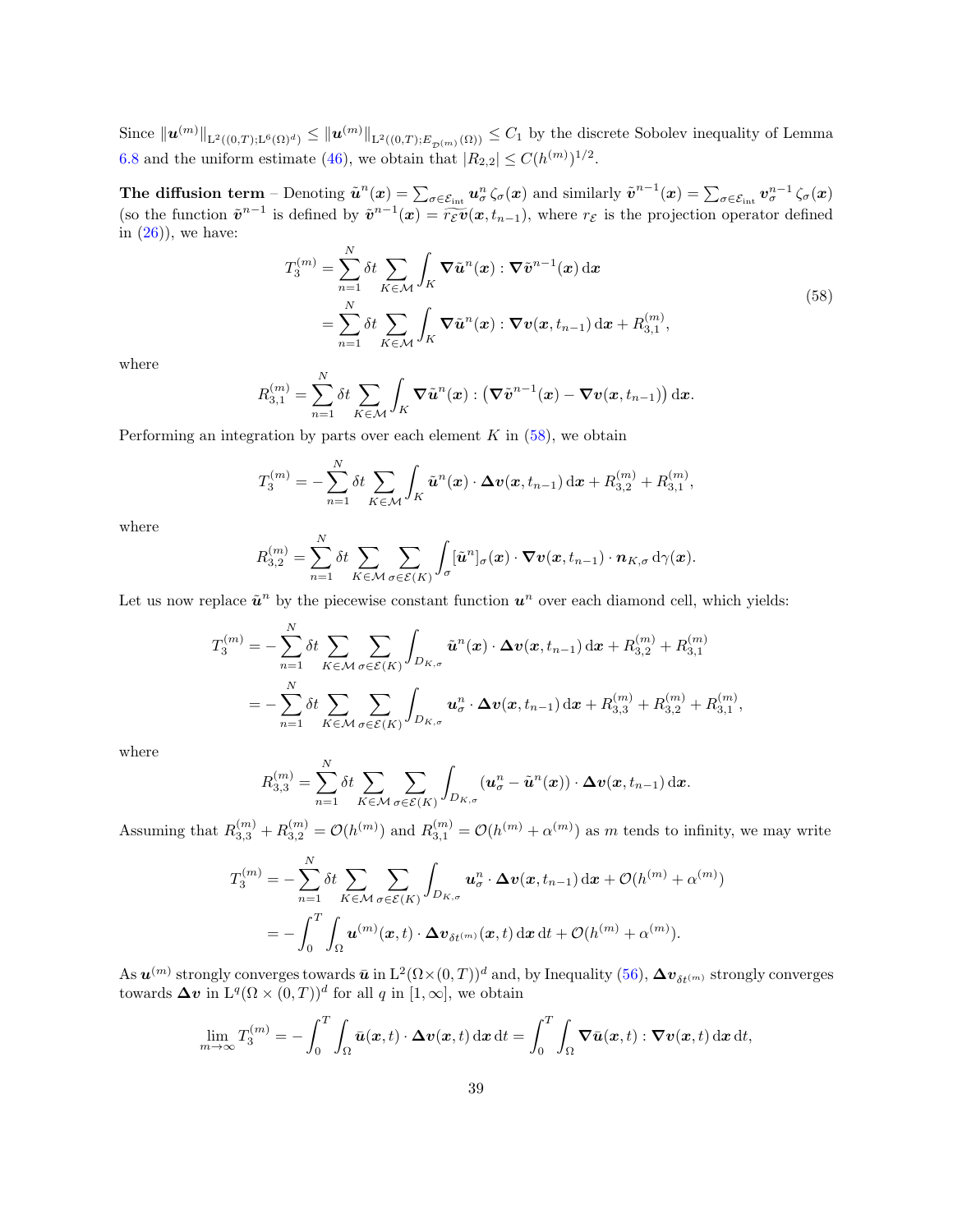since  $\bar{u} \in L^2((0,T); H_0^1(\Omega)^d)$ . Let us now prove that  $R_{3,1}^{(m)} = \mathcal{O}(h^{(m)} + \alpha^{(m)})$  as m tends to infinity. Applying the Cauchy-Schwarz inequality for every primal cell  $K$ ,  $R_{3,1}^{(m)}$  can be controlled as follows:

$$
|R_{3,1}^{(m)}| \leq \sum_{n=1}^{N} \delta t \sum_{K \in \mathcal{M}} \|\nabla \tilde{u}^{n}\|_{\mathcal{L}^{2}(K)^{d \times d}} \|\nabla \tilde{v}^{n-1} - \nabla v(., t_{n-1})\|_{\mathcal{L}^{2}(K)^{d \times d}}
$$
  

$$
\leq (h^{(m)} + \alpha^{(m)}) \sum_{n=1}^{N} \delta t \sum_{K \in \mathcal{M}} \|\nabla \tilde{u}^{n}\|_{\mathcal{L}^{2}(K)^{d \times d}} |\nu(., t_{n-1})|_{\mathcal{H}^{2}(K)^{d}},
$$

by the approximation properties of the Rannacher-Turek finite element space stated in Lemma [6.4.](#page-12-2) Using the Cauchy-Schwarz inequality again, we obtain, by definition of the broken Sobolev norm,

$$
|R_{3,1}^{(m)}| \le (h^{(m)} + \alpha^{(m)}) \, \| \mathbf{u}^{(m)} \|_{\mathcal{L}^2((0,T);E_{\mathcal{D}^{(m)}}(\Omega))} \Big( \sum_{n=1}^N \delta t \, |\mathbf{v}(.,t_{n-1})|_{\mathcal{H}^2(\Omega)^d} \Big)^{1/2}
$$
  
\$\le C(T,\Omega,\mathbf{v}) \ C\_1 \ (h^{(m)} + \alpha^{(m)}),\$

where  $C_1$  is given by the uniform estimate [\(46\)](#page-23-2). Let us now consider the second term  $R_{3,2}^{(m)}$ . By the weak continuity requirement for the discrete finite element velocity fields, we may write

$$
R_{3,2}^{(m)} = \sum_{n=1}^N \delta t \sum_{K \in \mathcal{M}} \sum_{\sigma \in \mathcal{E}(K)} \int_{\sigma} [\tilde{\boldsymbol{u}}^n]_{\sigma}(\boldsymbol{x}) \cdot (\boldsymbol{\nabla v}(\boldsymbol{x}, t_{n-1}) - \boldsymbol{\nabla v}(\boldsymbol{x}_{\sigma}, t_{n-1})) \cdot \boldsymbol{n}_{K,\sigma} \, d\gamma(\boldsymbol{x}),
$$

since  $\nabla v(x_{\sigma}, t_n)$ . $n_{K,\sigma}$  is independent of the integration variable x in  $\sigma$ . Using first the Cauchy-Schwarz inequality in  $L^2(\sigma)^d$  and then the discrete Cauchy-Schwarz inequality, we get, denoting  $h_{\sigma} = \text{diam}(\sigma)$ :

$$
|R_{3,2}^{(m)}| \leq \sum_{n=1}^{N} \delta t \sum_{\sigma \in \mathcal{E}} \left(\frac{1}{h_{\sigma}} \int_{\sigma} [\tilde{\boldsymbol{u}}^{n}]_{\sigma}^{2}(\boldsymbol{x}) d\gamma(\boldsymbol{x})\right)^{1/2} \left(h_{\sigma} \int_{\sigma} |\boldsymbol{\nabla} \boldsymbol{v}(\boldsymbol{x}, t_{n-1}) - \boldsymbol{\nabla} \boldsymbol{v}(\boldsymbol{x}_{\sigma}, t_{n-1})|^{2} d\gamma(\boldsymbol{x})\right)^{1/2} \leq \left(\sum_{n=1}^{N} \delta t \sum_{\sigma \in \mathcal{E}} \frac{1}{h_{\sigma}} \int_{\sigma} [\tilde{\boldsymbol{u}}^{n}]_{\sigma}^{2}(\boldsymbol{x}) d\gamma(\boldsymbol{x})\right)^{1/2} \left(\sum_{n=1}^{N} \delta t \sum_{\sigma \in \mathcal{E}} h_{\sigma} \int_{\sigma} |\boldsymbol{\nabla} \boldsymbol{v}(\boldsymbol{x}, t_{n-1}) - \boldsymbol{\nabla} \boldsymbol{v}(\boldsymbol{x}_{\sigma}, t_{n-1})|^{2} d\gamma(\boldsymbol{x})\right)^{1/2}.
$$

By the regularity of  $v$ , we have

$$
|\boldsymbol{\nabla} \boldsymbol{v}(\boldsymbol{x},t_{n-1}) - \boldsymbol{\nabla} \boldsymbol{v}(\boldsymbol{x}_{\sigma},t_{n-1})| \leq h_{\sigma} \, |\boldsymbol{v}|_{\mathrm{W}^{2,\infty}(\Omega \times (0,T))^{d}},
$$

for all  $x \in \sigma$ ,  $\sigma \in \mathcal{E}$  and  $n \in \{1, ..., N\}$ , which yields

$$
|R_{3,2}^{(m)}| \leq C(\theta_0,T,\Omega,\boldsymbol{v}) \, \Bigl(\sum_{n=1}^N \delta t \sum_{\sigma \in \mathcal{E}} \frac{1}{h_\sigma} \int_\sigma [\tilde{\boldsymbol{u}}^n]_\sigma^2(\boldsymbol{x}) \,d\gamma(\boldsymbol{x})\Bigr)^{1/2} h^{(m)}.
$$

Invoking [\(27\)](#page-12-3) in Lemma [6.5](#page-12-4) and the uniform estimate [\(46\)](#page-23-2), we obtain that  $|R_{3,2}^{(m)}| \leq Ch^{(m)}$  where C does not depend on m. We finally turn to the last term  $R_{3,3}^{(m)}$ . First, we have

$$
|R_{3,3}^{(m)}| \leq \|\mathbf{\Delta v}\|_{\mathbf{L}^{\infty}(\Omega\times(0,T))^d} \sum_{n=1}^N \delta t \sum_{K\in\mathcal{M}} \sum_{\sigma\in\mathcal{E}(K)} \int_{D_{K,\sigma}} |\mathbf{u}^n_{\sigma} - \tilde{\mathbf{u}}^n(\mathbf{x})| \, \mathrm{d}\mathbf{x}.
$$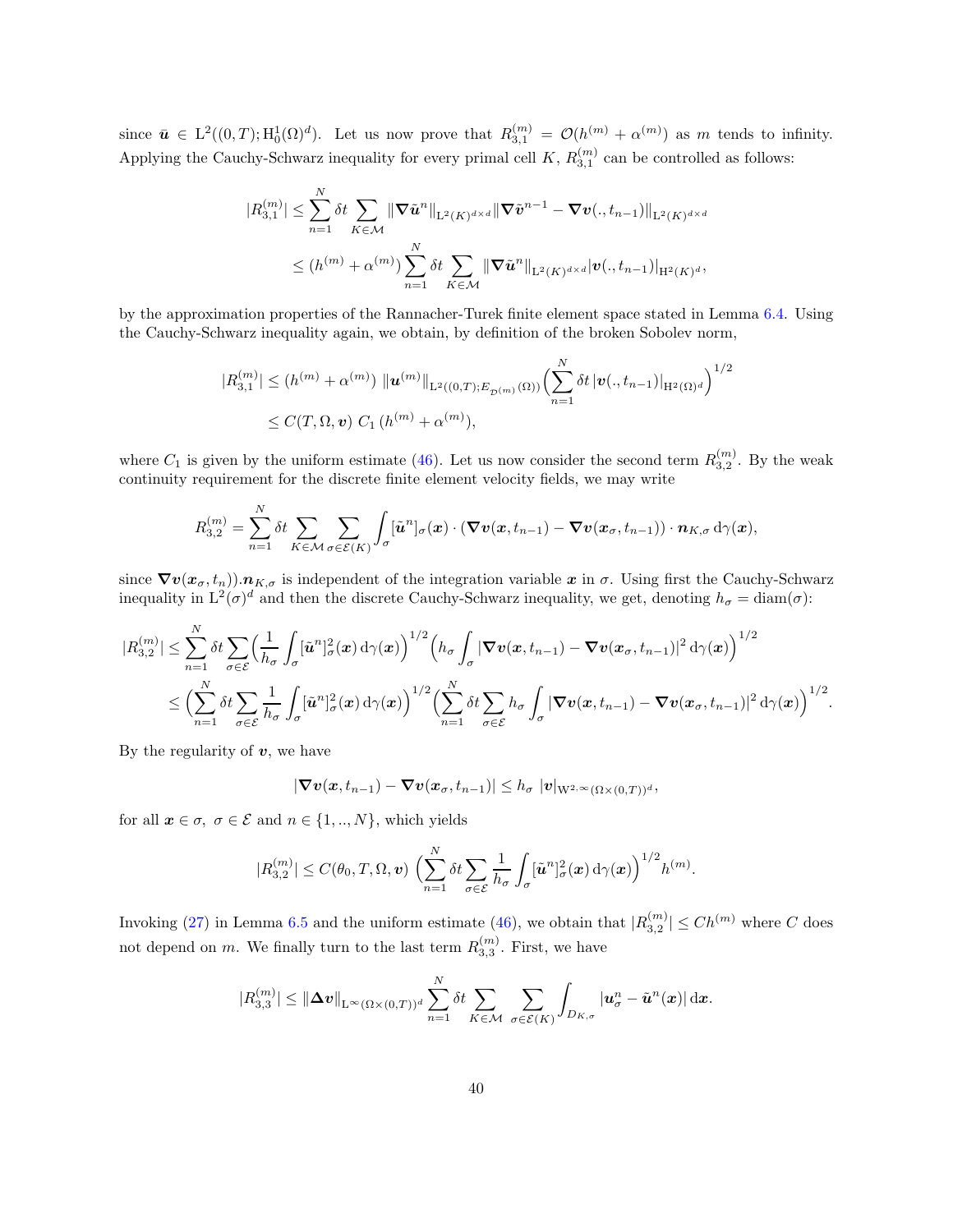Moreover, observing that for each primal cell K in M,  $\forall x \in K$ ,  $\sum_{\sigma \in \mathcal{E}(K)} \zeta_{\sigma}(x) = 1$ , and that the Rannacher-Turek shape functions are uniformly bounded by a real number only depending on  $\theta_0$ , we may write :

$$
\sum_{\sigma \in \mathcal{E}(K)} \int_{D_{K,\sigma}} |\boldsymbol{u}_{\sigma}^{n} - \tilde{\boldsymbol{u}}^{n}(\boldsymbol{x})| d\boldsymbol{x} = \sum_{\sigma \in \mathcal{E}(K)} \int_{D_{K,\sigma}} \Big| \sum_{\sigma' \in \mathcal{E}(K)} (\boldsymbol{u}_{\sigma}^{n} - \boldsymbol{u}_{\sigma'}^{n}) \zeta_{\sigma'}(\boldsymbol{x}) \Big| d\boldsymbol{x} \leq C(d) |K| \sum_{\sigma, \sigma' \in \mathcal{E}(K)} |\boldsymbol{u}_{\sigma}^{n} - \boldsymbol{u}_{\sigma'}^{n}|.
$$

By the Cauchy-Schwarz inequality, we thus get:

$$
|R_{3,3}^{(m)}| \leq C(d) \|\Delta v\|_{\mathcal{L}^{\infty}(\Omega\times(0,T))^d} \left(\sum_{n=1}^N \delta t \sum_{K\in\mathcal{M}} h_K^{d-2} \sum_{\sigma,\sigma'\in\mathcal{E}(K)} |\mathbf{u}^n_{\sigma} - \mathbf{u}^n_{\sigma'}|^2\right)^{1/2} \left(\sum_{n=1}^N \delta t \sum_{K\in\mathcal{M}} h_K^2 |K|\right)^{1/2}
$$
  

$$
\leq C(d) \|\Delta v\|_{\mathcal{L}^{\infty}(\Omega\times(0,T))^d} |\Omega|^{1/2} T^{\frac{1}{2}} h^{(m)} \left(\sum_{n=1}^N \delta t \sum_{K\in\mathcal{M}} h_K^{d-2} \sum_{\sigma,\sigma'\in\mathcal{E}(K)} |\mathbf{u}^n_{\sigma} - \mathbf{u}^n_{\sigma'}|^2\right)^{1/2}.
$$

Since the finite volume  $H^1$ -norm is controlled by the finite element  $H^1$ -norm (see Lemma [6.7\)](#page-13-0), we conclude by the uniform estimates [\(46\)](#page-23-2) that there exists C independent of m such that  $|R_{3,3}^{(m)}| \leq Ch^{(m)}$ , which ends the proof of Proposition [8.8.](#page-34-1) П

### 9 Extension to other discretizations and models

### 9.1 Other space discretizations

A straightforward extension may be obtained by considering more general meshes composed of both simplices and quadrilaterals  $(d = 2)$  or hexahedra  $(d = 3)$ . We refer to [\[23\]](#page-45-15) for the precise definition of the dual mesh in this case. The discretization of the time derivatives, the mass and momentum convection fluxes, the free-divergence constraint as well as the pressure gradient remains unchanged. The only difference lies in the treatment of the diffusion term. Now, a local shape function associated with an edge of a simplex identifies with a Crouzeix-Raviart shape function. The Crouzeix-Raviart element [\[6\]](#page-44-0) enjoys similar stability and approximation properties to those of the Rannacher-Turek element stated in Lemmata [6.4](#page-12-2) and [6.5.](#page-12-4) Moreover, the pair of approximation spaces also satisfies a discrete inf-sup condition as in Lemma [6.6.](#page-12-5) Finally, it is also possible to prove the control of the finite element  $H^1$ -norm over the finite volume  $H<sup>1</sup>$ -norm as stated in Lemma [6.7.](#page-13-0) For these reasons, the main result of the paper, namely the convergence theorem, readily extends for this mixed space discretization.

Another extension of the present result is possible for the MAC (Marker-And-Cell) space discretization. A forthcoming paper proves a similar convergence result of the implicit staggered MAC scheme for the incompressible variable density Navier-Stokes equations.

### 9.2 Other time discretizations

The scheme [\(9\)](#page-5-4) is fully implicit, and thus the implementation of the algorithm implies to find the solution of a fully non-linear coupled system. Consequently, using this scheme appears to be difficult in a real computational context, mainly due to the computational cost and lack of robustness. In the following, we describe three other possible time discretizations which yield efficient schemes, obtained thanks to a partial decoupling of the discrete equations. We also discuss the conditions under which these schemes satisfy stability estimates similar to those satisfied by the implicit scheme, which eventually enables to extend the convergence result. We give the corresponding time algorithms, keeping the same staggered space discretization as previously.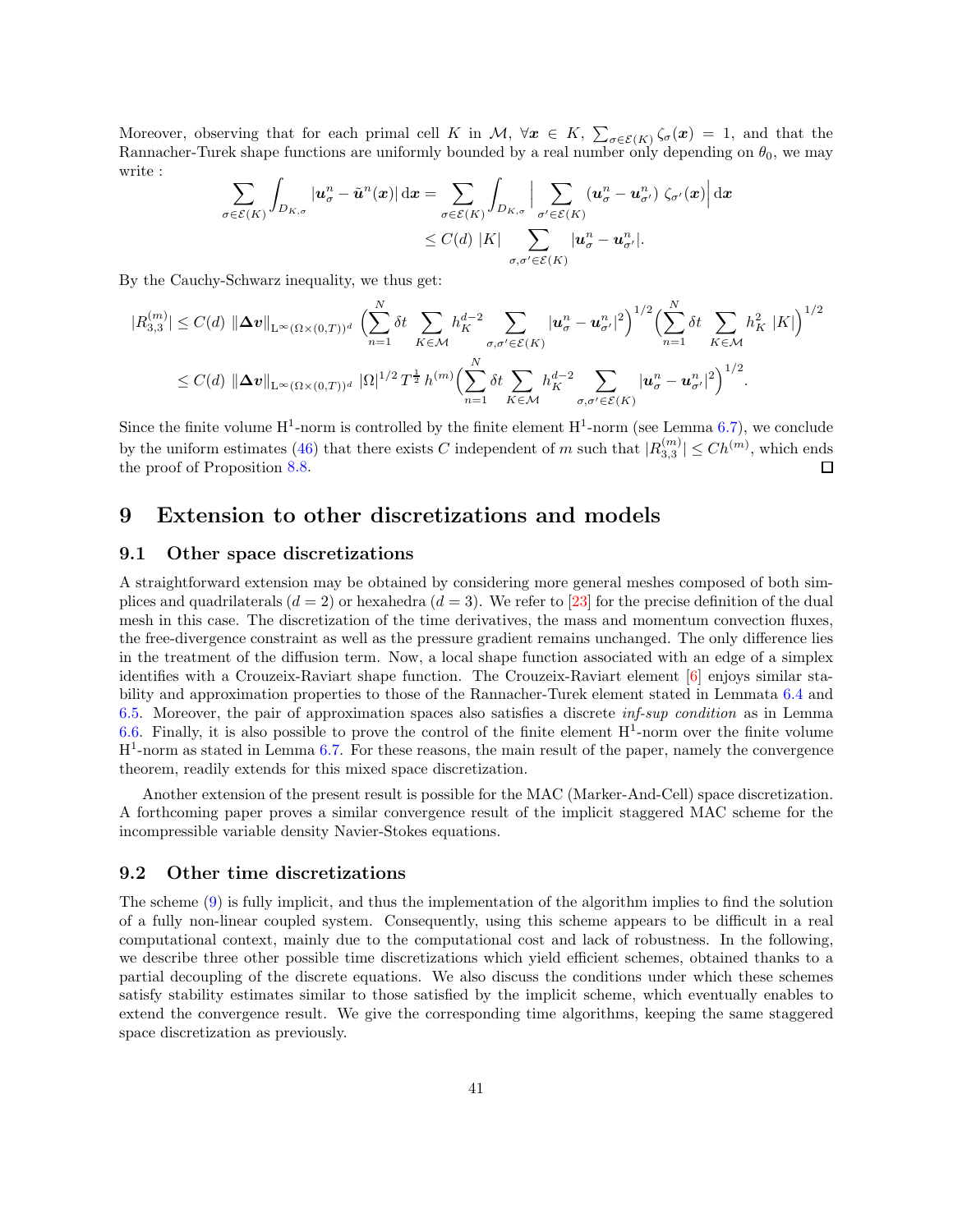#### 9.2.1 Mass and momentum transport with an explicit convection field

The first alternate time discretization is obtained through an explicit treatment of the convective velocity in the mass transport equation:

<span id="page-41-1"></span><span id="page-41-0"></span>
$$
\frac{1}{\delta t}(\rho^n - \rho^{n-1}) + \text{div}(\rho^n \mathbf{u}^{n-1}) = 0,
$$
\n(59a)

$$
\frac{1}{\delta t}(\rho^n \mathbf{u}^n - \rho^{n-1} \mathbf{u}^{n-1}) + \mathbf{div}(\rho^n \mathbf{u}^{n-1} \otimes \mathbf{u}^n) - \mathbf{\Delta u}^n + \nabla p^n = 0,
$$
\n(59b)

$$
\operatorname{div} \mathbf{u}^n = 0. \tag{59c}
$$

This scheme satisfies similar estimates for the density and the velocity as the fully implicit scheme, with no restriction on the time-step. Indeed, the density is controlled in  $L^{\infty}$  provided an upwind discretization of the mass convection term, and the velocity is controlled through a discrete kinetic energy equation, obtained when taking the scalar product of  $(59b)$  with  $u<sup>n</sup>$ . Easy computations, similar to those performed in the proof of Lemma [7.2](#page-19-2) in the implicit case, yield the desired kinetic energy equation, given here in a semi-discrete form:

$$
\frac{1}{2\delta t}(\rho^{n}|\mathbf{u}^{n}|^{2} - \rho^{n-1}|\mathbf{u}^{n-1}|^{2}) + \frac{1}{2}\text{div}(\rho^{n}|\mathbf{u}^{n}|^{2}\mathbf{u}^{n-1}) - \Delta \mathbf{u}^{n} \cdot \mathbf{u}^{n} + \nabla p^{n} \cdot \mathbf{u}^{n} + \frac{1}{2\delta t}\rho^{n-1}|\mathbf{u}^{n} - \mathbf{u}^{n-1}|^{2} + \underbrace{\left(\frac{1}{\delta t}(\rho^{n} - \rho^{n-1}) + \text{div}(\rho^{n} \mathbf{u}^{n-1})\right)}_{=0 \text{ by } 59 \text{a}} \frac{|\mathbf{u}^{n}|^{2}}{2} = 0.
$$

Hence, the convergence analysis still holds in this case. The benefit from such a discretization comes from the decoupling of the mass balance and hydrodynamics; from a computational point of view, the difficulty is now reduced to compute the solution of the linear system associated with (linearized) Navier-Stokes equations, for which some techniques are available (SIMPLE-like methods, Augmented Lagrangian algorithms,  $\dots$ ).

#### 9.2.2 An (as much as possible) explicit scheme

An interesting scheme for low viscosity flows (typically a viscosity  $\mu$  less than the space step h) is the following scheme, where only the pressure is treated in an implicit way (which is mandatory for stability reasons):

$$
\frac{1}{\delta t}(\rho^n - \rho^{n-1}) + \text{div}(\rho^n \mathbf{u}^{n-1}) = 0,
$$
\n(60a)

<span id="page-41-2"></span>
$$
\frac{1}{\delta t}(\rho^n \mathbf{u}^n - \rho^{n-1} \mathbf{u}^{n-1}) + \mathbf{div}(\rho^n \mathbf{u}^{n-1} \otimes \mathbf{u}_{\text{upw}}^{n-1}) - \mu \mathbf{\Delta u}^{n-1} + \nabla p^n = 0,
$$
\n(60b)

<span id="page-41-3"></span>
$$
\operatorname{div} \mathbf{u}^n = 0. \tag{60c}
$$

Here, the mass equation can still be solved independently of the momentum equation, and the solution of the latter is obtained by solving an elliptic problem on the pressure  $p^n$ , which is not difficult from a computational point of view. Indeed, computing the (discrete) divergence of (the non-conservative form of) [\(60b\)](#page-41-2) and using [\(60c\)](#page-41-3), yields a relation of the form  $-\Delta p^n = F^{n-1}$ . The L<sup>2</sup>-stability of this scheme (i.e. a discrete kinetic energy balance equation) is ensured under a CFL restriction on the time step of the form  $\delta t \leq c(h/|\mathbf{u}^{n-1}| + h^2/\mu)$  (see [\[26\]](#page-45-16)), provided that an upwind space discretization be used in the convection term of the momentum balance equation (contrary to what is done in the present paper). Here again, the convergence analysis is the same as for the implicit scheme, with a slight difference due to the upwind choice in the momentum equation. The assessment of the computational efficiency of this scheme, with applications to the Large Eddy Simulation of turbulent flows, is planned in a near future.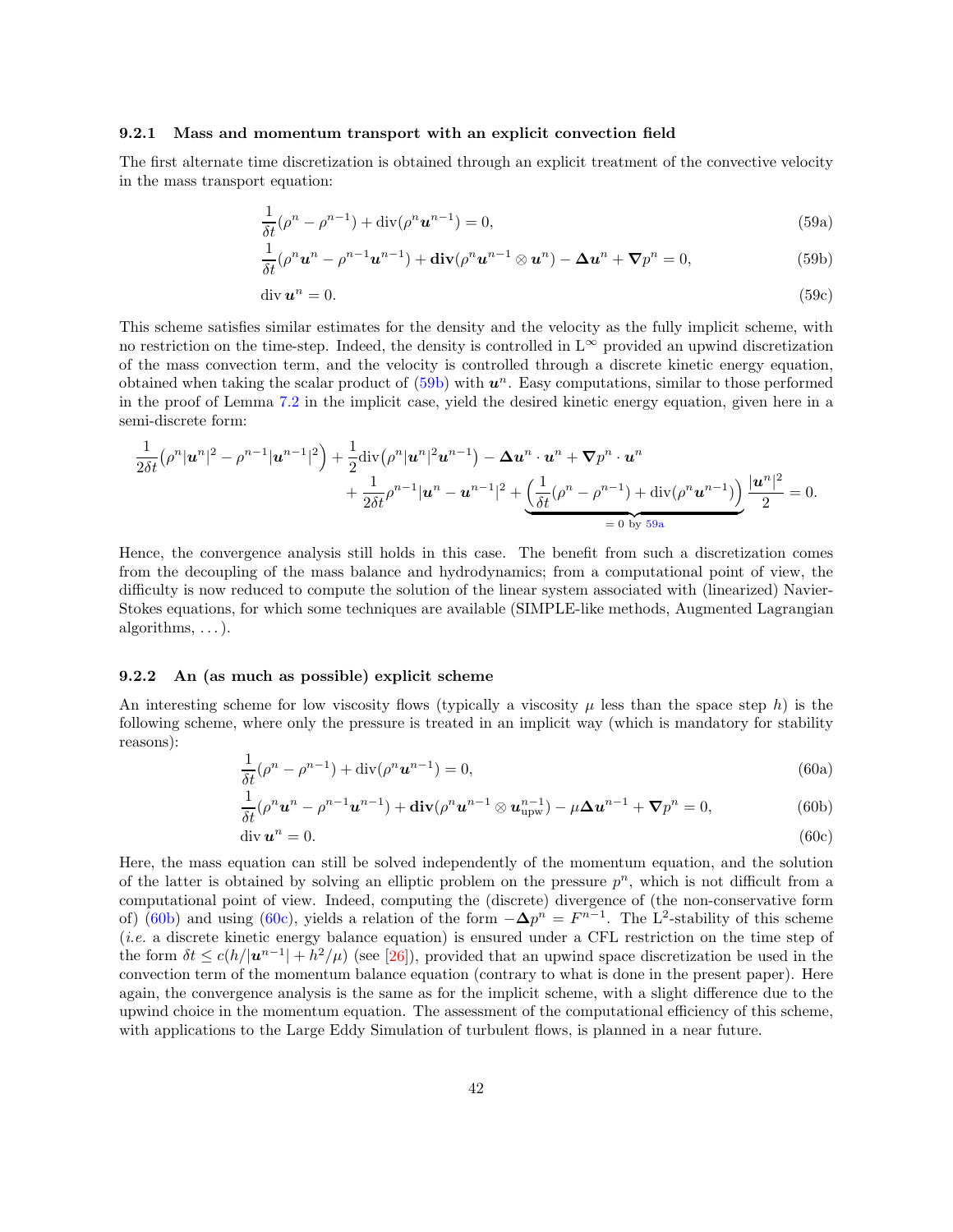#### 9.2.3 Projection method

Finally, an interesting scheme from the computational point of view is the following pressure-correction scheme. Here again, it is possible to solve the correction step [\(61c\)](#page-42-0)-[\(61d\)](#page-42-1) thanks to an elliptic problem on the pressure.

$$
\frac{1}{\delta t}(\rho^n - \rho^{n-1}) + \text{div}(\rho^n \mathbf{u}^{n-1}) = 0.
$$
\n(61a)

Velocity prediction step:

<span id="page-42-2"></span>
$$
\frac{1}{\delta t}(\rho^n \tilde{\boldsymbol{u}}^n - \rho^{n-1} \boldsymbol{u}^{n-1}) + \operatorname{div}(\rho^n \boldsymbol{u}^{n-1} \otimes \tilde{\boldsymbol{u}}^n) - \Delta \tilde{\boldsymbol{u}}^n + \left(\frac{\rho^n}{\rho^{n-1}}\right)^{1/2} \nabla p^{n-1} = 0.
$$
 (61b)

Velocity and pressure correction step:

<span id="page-42-0"></span>
$$
\frac{1}{\delta t} \rho^n \left( \boldsymbol{u}^n - \tilde{\boldsymbol{u}}^n \right) + \boldsymbol{\nabla} p^n - \left( \frac{\rho^n}{\rho^{n-1}} \right)^{1/2} \boldsymbol{\nabla} p^{n-1} = 0, \tag{61c}
$$

<span id="page-42-1"></span>
$$
\operatorname{div} \mathbf{u}^n = 0. \tag{61d}
$$

In addition, this scheme is unconditionally  $L^2$ -stable, *i.e.* without any restriction on the time-step. More precisely, thanks to the scaling factor  $(\rho^n/\rho^{n-1})^{1/2}$  applied to the pressure gradient in [\(61b\)](#page-42-2), it is possible to prove that the beginning and end-of-step velocities  $(u^n)_{0 \leq n \leq N}$  are controlled in a discrete  $\text{L}^{\infty}(\text{L}^2)$ -norm, while the intermediate velocities  $(\tilde{\bm{u}}^n)_{0 \leq n \leq N}$  are controlled in a discrete  $\text{L}^2(\text{H}_0^1)$ -norm thanks to the diffusion term (see [\[24\]](#page-45-11) for a similar computation in the case of the compressible Euler's equations). A consequence of these different estimates for  $\tilde{u}^n$  and  $u^n$  is that the velocity convergence obtained in the fully implicit case does not hold anymore, and the scheme convergence is still an open issue. We are currently investigating this for the (simpler) constant density case. Note that still in the constant density case, error estimates, obtained when assuming that the solution to the continuous problem is smooth, have been the topic of a wide literature (see e.g.  $[36, 37, 19]$  $[36, 37, 19]$  $[36, 37, 19]$  $[36, 37, 19]$  $[36, 37, 19]$ ).

### 9.3 Extension to a density-dependent viscosity

The model with density-dependent viscosity, for which a convergence analysis is carried out in [\[30\]](#page-45-12) for a discontinuous Galerkin method, reads as follows:

$$
\partial_t \rho + \text{div}(\rho \mathbf{u}) = 0,
$$
  
\n
$$
\partial_t (\rho \mathbf{u}) + \text{div}(\rho \mathbf{u} \otimes \mathbf{u}) - \text{div}(\mu(\rho) \mathbf{D}(\mathbf{u})) + \nabla p = 0,
$$
  
\n
$$
\text{div } \mathbf{u} = 0,
$$

where  $D(u)$  is the symmetric part of  $\nabla u$ , and the viscosity  $\mu$  is a continuous positive function of the density (typically  $\mu(\rho) = \rho^{1/2}$  for an ideal gas). The convergence analysis performed here for the staggered implicit scheme is still valid, provided some stabilization term is added in the discretization of the diffusion term:

$$
-(\mathbf{div}\,\mu\mathbf{D}(\mathbf{u}))_{\sigma} = \frac{1}{|D_{\sigma}|}\sum_{K\in\mathcal{M}}\int_{K}\mu(\rho_{K})\sum_{\sigma'\in\mathcal{E}(K)}\mathbf{u}_{\sigma'}\left(\mathbf{D}(\zeta_{\sigma'})\cdot\nabla\zeta_{\sigma}\right)\mathrm{d}\mathbf{x} + \text{Stab}.
$$

The discrete kinetic energy, which is derived as in the constant viscosity case, yields a control on the  $L^2((0,T); L^2)$ -norm of  $\bm{D}(\bm{u})$  (actually of  $D(\tilde{\bm{u}})$  where  $\tilde{\bm{u}}$  is the finite element approximation of  $\bm{u}$ ). In order to infer from this an  $L^2((0,T); H_0^1)$  control of the velocity, one needs a discrete Korn's inequality. In [\[5\]](#page-44-11),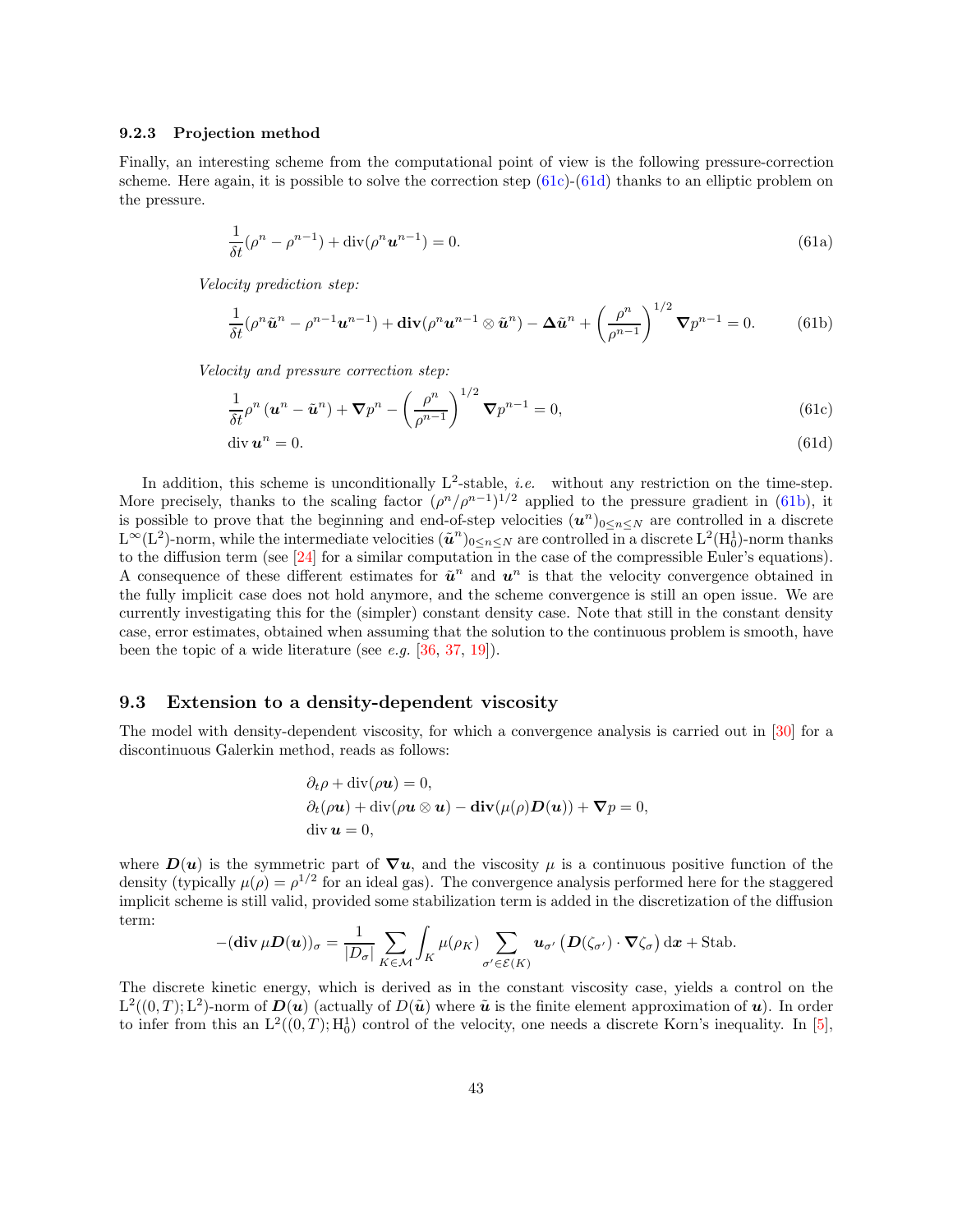the author proves discrete Korn's inequalities, which in our context may be written as follows:

$$
\|\boldsymbol{u}\|_{\mathcal{E},\mathrm{b}}^2 \leq C\left(\|D(\tilde{\boldsymbol{u}})\|_{\mathrm{L}^2(\Omega)}^2 + \|\tilde{\boldsymbol{u}}\|_{\mathrm{L}^2(\Omega)}^2 + \sum_{\sigma\in\mathcal{E}}\frac{1}{h_\sigma}\|\pi_\sigma[\tilde{\boldsymbol{u}}]_\sigma\|_{\mathrm{L}^2(\sigma)}^2\right),\,
$$

where  $\pi_{\sigma}$  is the orthogonal projection operator from  $L^2(\sigma)$  onto the space of vector polynomial functions on  $\sigma$  of degree less than one. Hence, the desired control on the velocity may be obtained, provided a stabilization term in the discrete diffusion that allows a control on the edge velocity jumps in the above discrete Korn's inequality.

## A A topological degree result

The following theorem follows from standard arguments of the topological degree theory (see [\[7\]](#page-44-12) for an overview of the theory and e.g.  $[10, 13]$  $[10, 13]$  $[10, 13]$  for other uses in the same objective as here, namely the proof of existence of a solution to a numerical scheme).

<span id="page-43-0"></span>**Theorem A.1.** Let N and M be two positive integers and  $V = \mathbb{R}^N \times \mathbb{R}^M \times \mathbb{R}^N$ . Let  $b \in V$  and  $f(\cdot)$  and  $F(\cdot, \cdot)$  be two continuous functions respectively from V and  $V \times [0, 1]$  to V satisfying:

- (*i*)  $F(\cdot, 1) = f(\cdot);$
- (ii)  $\forall \alpha \in [0,1]$ , if an element v of  $\overline{\mathcal{O}}$  (the closure of  $\mathcal{O}$ ) is such that  $F(v,\alpha) = b$ , then  $v \in \mathcal{O}$ , where  $\mathcal O$  is defined as follows:

 $\mathcal{O} = \{(x, y, z) \in V \text{ s.t. } C_0 < x < C_1 \text{ and } ||y||_M < C_2 \text{ and } ||z||_N < C_3\}$ 

where, for any real number c and vector x, the notation  $x > c$  means that each component of x is larger than c; C<sub>0</sub>, C<sub>1</sub>, C<sub>2</sub> and C<sub>3</sub> are positive constants and  $||y||_M$  and  $||z||_N$  are two norms defined on  $\mathbb{R}^M$  and  $\mathbb{R}^N$  respectively;

(iii) the topological degree of  $F(\cdot, 0)$  with respect to b and  $\mathcal O$  is equal to  $d_0 \neq 0$ .

Then the topological degree of  $F(\cdot, 1)$  with respect to b and  $\mathcal O$  is also equal to  $d_0 \neq 0$ ; consequently, there exists at least one solution  $v \in \mathcal{O}$  to the equation  $f(v) = b$ .

# <span id="page-43-1"></span>B Kolmogorov's Theorem

The proof of the following theorem can be found in [\[14\]](#page-44-14).

<span id="page-43-2"></span>**Theorem B.1** (Kolmogorov's Theorem). Let B be a Banach space, p a real number such that  $1 \leq p < +\infty$ and  $T > 0$ . Let  $A \subset L^p((0,T);B)$ . The subset A is relatively compact in  $L^p((0,T);B)$  if A satisfies the three following conditions:

- (h1) For all  $u \in A$ , there exists  $Pu \in L^p(\mathbb{R};B)$  such that  $Pu = u$  almost everywhere in  $(0,T)$  and  $||Pu||_{L^p(\mathbb{R}:B)} \leq C$ , where C depends only on A.
- (h2) For all  $\phi \in C_c^{\infty}(\mathbb{R}, \mathbb{R})$ , the family  $\{\int_{\mathbb{R}}(Pu)\phi \,dt, u \in A\}$  is relatively compact in B.
- (h3)  $||Pu Pu(.-\tau)||_{L^p(\mathbb{R};B)} \to 0$ , as  $\tau \to 0^+$ , uniformly with respect to  $u \in A$ .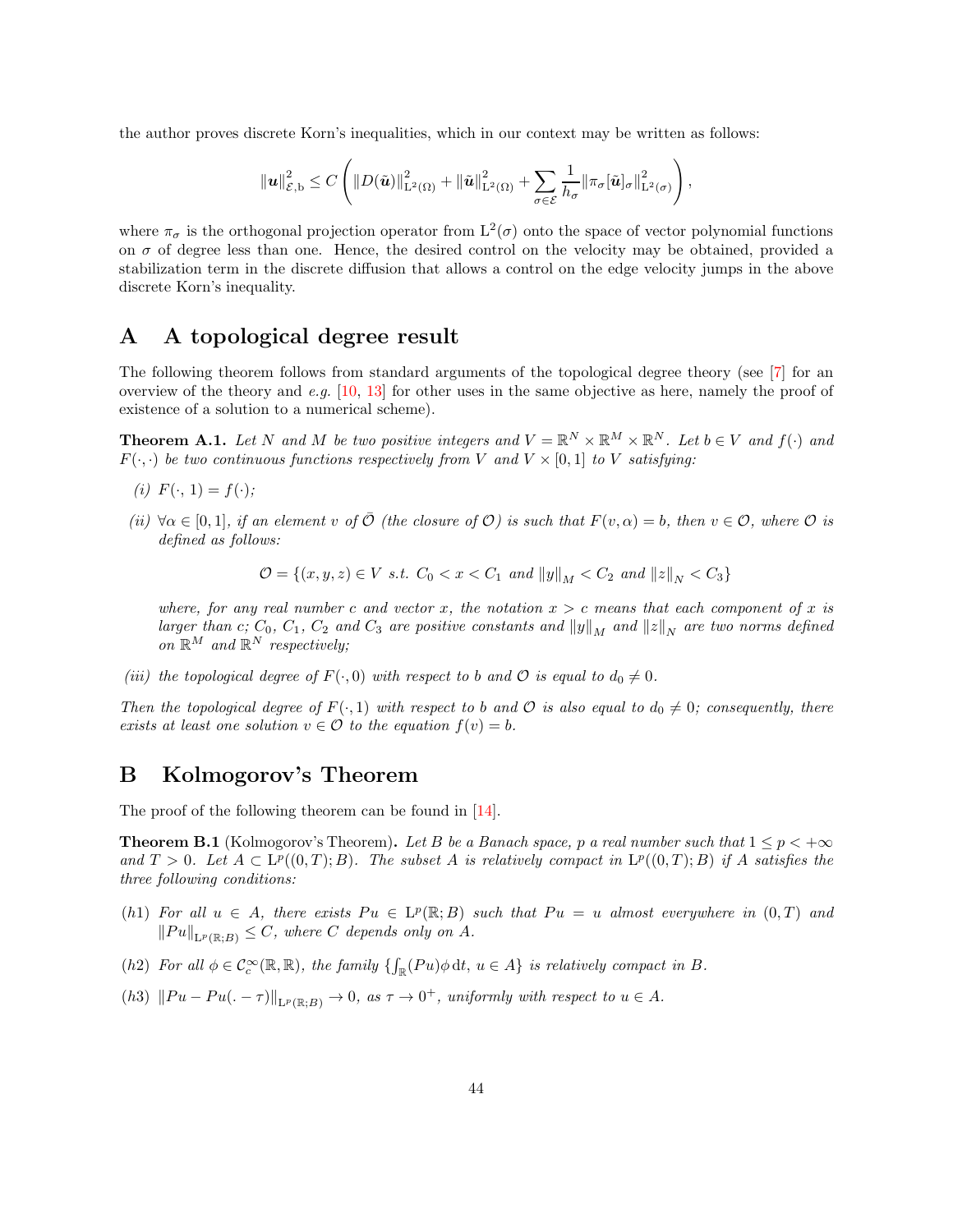# <span id="page-44-1"></span>References

- [1] G. Ansanay-Alex, F. Babik, J.-C. Latché, and D. Vola. An L<sup>2</sup>-stable approximation of the Navier-Stokes convection operator for low-order non-conforming finite elements. International Journal for Numerical Methods in Fluids, 66:555–580, 2011.
- <span id="page-44-8"></span>[2] F. Babik, J.-C. Latch´e, B. Piar, and K. Saleh. A Staggered Scheme with Non-conforming Refinement for the Navier-Stokes Equations. Finite Volumes for Complex Applications VII-Methods and Theoretical Aspects: FVCA 7, Berlin, June 2014, pages 87–95, 2014.
- <span id="page-44-2"></span>[3] F. Boyer, F. Dardalhon, C. Lapuerta, and J.-C. Latch´e. Stability of a Crank-Nicolson pressure correction scheme based on staggered discretizations. International Journal for Numerical Methods in Fluids, 74:34–58, 2014.
- <span id="page-44-6"></span>[4] F. Boyer and P. Fabrie. *Mathematical Tools for the Study of the Incompressible Navier-Stokes Equa*tions and Related Models. Springer, 2013.
- <span id="page-44-11"></span>[5] S. C. Brenner. Korn's inequalities for piecewise  $H<sup>1</sup>$  vector fields. Mathematics of Computation, 73:1067–1087, 2003.
- <span id="page-44-0"></span>[6] M. Crouzeix and P.A. Raviart. Conforming and nonconforming finite element methods for solving the stationary Stokes equations. RAIRO Série Rouge, 7:33–75, 1973.
- <span id="page-44-12"></span><span id="page-44-4"></span>[7] K. Deimling. Nonlinear Functional Analysis. Springer, 1980.
- [8] O. Desjardins, G. Blanquart, G. Balarac, and H. Pitsch. High order conservative finite difference scheme for variable density low Mach number turbulent flows. Journal of Computational Physics, 227:7125–7159, 2008.
- <span id="page-44-5"></span>[9] R. J. Di Perna and P.L. Lions. Ordinary differential equations, transport theory and Sobolev spaces. Inventiones mathematicae, 98:511–547, 1989.
- <span id="page-44-13"></span>[10] R. Eymard, T. Gallouët, M. Ghilani, and R. Herbin. Error estimates for the approximate solutions of a nonlinear hyperbolic equation given by finite volume schemes. IMA Journal of Numerical Analysis, 18:563–594, 1998.
- <span id="page-44-9"></span>[11] R. Eymard, T. Gallouët, and R. Herbin. *The finite volume method*. Handbook for Numerical Analysis, Ph. Ciarlet and J.L. Lions Editors, North Holland, 2000.
- <span id="page-44-10"></span>[12] R. Eymard, T. Gallouët, and R. Herbin. Discretisation of heterogeneous and anisotropic diffusion problems on general non-conforming meshes. SUSHI: a scheme using stabilisation and hybrid interfaces. IMA Journal of Numerical Analysis, 30:1009–1043, 2010.
- <span id="page-44-3"></span>[13] T. Gallouët, L. Gastaldo, R. Herbin, and J.-C. Latché. An unconditionally stable pressure correction scheme for compressible barotropic Navier-Stokes equations. Mathematical Modelling and Numerical Analysis, 42:303–331, 2008.
- <span id="page-44-14"></span>[14] T. Gallouët and J.-C. Latché. Compactness of discrete approximate solutions to parabolic PDEs-Application to a turbulence model. Communications in Pure and Applied Analysis, 11:2371–2391, 2012.
- <span id="page-44-7"></span>[15] L. Gastaldo, R. Herbin, and J.-C. Latché. An unconditionally stable finite element-finite volume pressure correction scheme for the drift-flux model. Mathematical Modelling and Numerical Analysis, 44:251–287, 2010.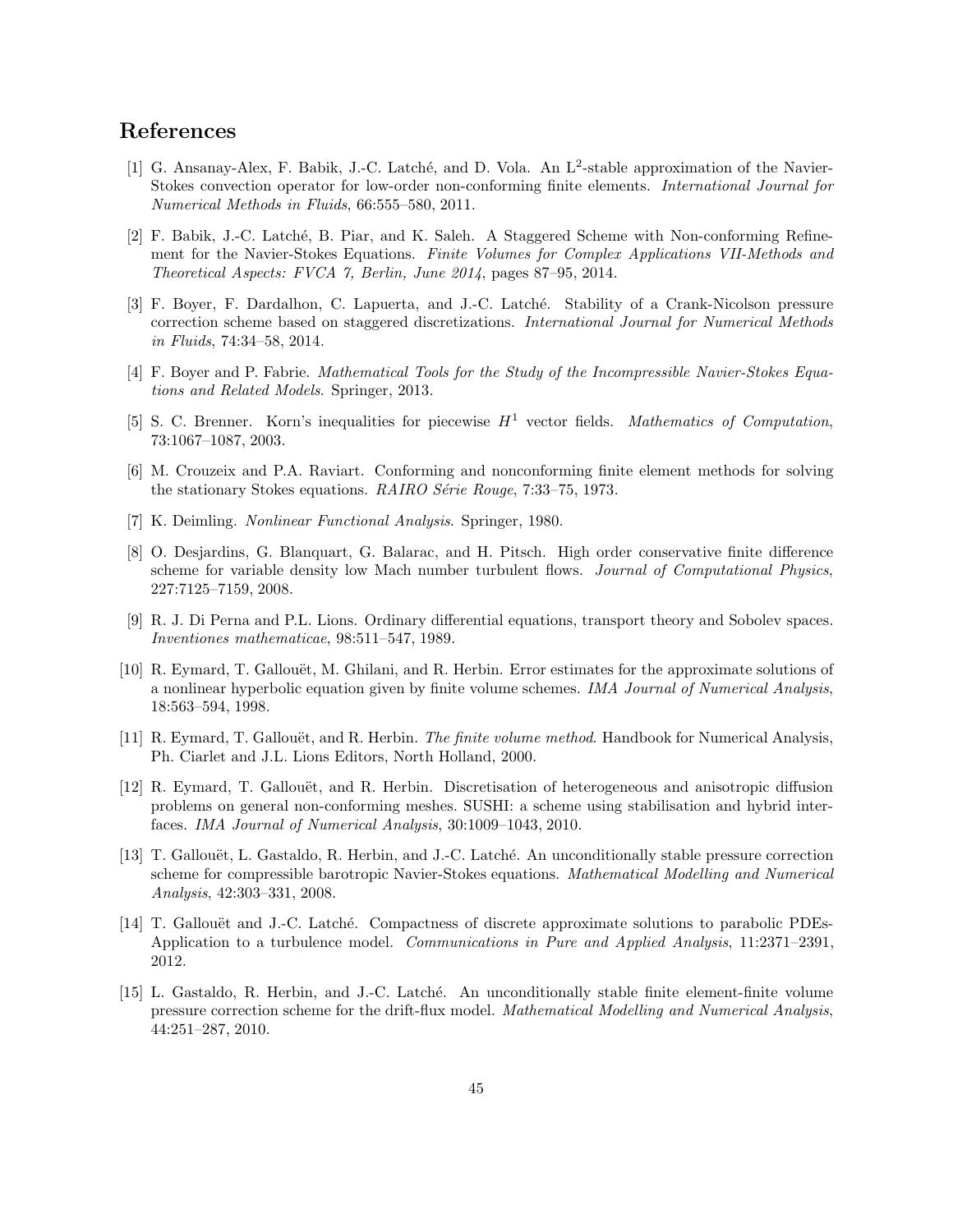- <span id="page-45-14"></span><span id="page-45-3"></span>[16] L. Gastaldo, R. Herbin, and J.-C. Latch´e. A discretization of phase mass balance in fractional step algorithms for the drift-flux model. IMA Journal of Numerical Analysis, 31:116–146, 2011.
- <span id="page-45-8"></span>[17] V. Girault and P.A. Raviart. Finite element methods for Navier-Stokes equations. Theory and algorithms. Springer-Verlag, 1986.
- [18] D. Grapsas, R. Herbin, W. Kheriji, and J.-C. Latché. An unconditionnally stable pressure correction scheme for the compressible Navier-Stokes equations. SMAI Journal of Computational Mathematics, 2:51–97, 2016.
- <span id="page-45-17"></span><span id="page-45-1"></span>[19] J.-L. Guermond. Some implementations of projection methods for Navier-Stokes equations. Mathematical Modelling and Numerical Analysis, 30:637–667, 1996.
- <span id="page-45-2"></span>[20] F.H. Harlow and A.A. Amsden. Numerical calculation of almost incompressible flow. *Journal of* Computational Physics, 3:80–93, 1968.
- <span id="page-45-0"></span>[21] F.H. Harlow and A.A. Amsden. A numerical fluid dynamics calculation method for all flow speeds. Journal of Computational Physics, 8:197–213, 1971.
- <span id="page-45-15"></span>[22] F.H. Harlow and J.E. Welsh. Numerical calculation of time-dependent viscous incompressible flow of fluid with free surface. Physics of Fluids, 8:2182-2189, 1965.
- [23] R. Herbin, W. Kheriji, and J.-C. Latché. Pressure correction staggered schemes for barotropic onephase and two-phase flows. Computers and Fluids, 88:524–542, 2013.
- <span id="page-45-11"></span>[24] R. Herbin, W. Kheriji, and J.-C. Latché. On some implicit and semi-implicit staggered schemes for the shallow water and Euler equations. Mathematical Modelling and Numerical Analysis, 48:1807–1857, 2014.
- <span id="page-45-6"></span>[25] R. Herbin and J.-C. Latché. Kinetic energy control in the MAC discretization of the compressible Navier-Stokes equations. International Journal of Finites Volumes, 7, 2010.
- <span id="page-45-16"></span>[26] Herbin, R., Latché, J.-C., and Nguyen, T.T. Explicit staggered schemes for the compressible Euler equations. ESAIM: Proc., 40:83–102, 2013.
- <span id="page-45-7"></span>[27] ISIS. A CFD computer code for the simulation of reactive turbulent flows. https://gforge.irsn.fr/gf/project/isis.
- <span id="page-45-4"></span>[28] B. Larrouturou. How to preserve the mass fractions positivity when computing compressible multicomponent flows. Journal of Computational Physics, 95:59–84, 1991.
- <span id="page-45-13"></span>[29] P.-L. Lions. Mathematical topics in fluid mechanics – Volume 1 – Incompressible models. volume 3 of Oxford Lecture Series in Mathematics and its Applications. Oxford University Press, 1996.
- <span id="page-45-12"></span>[30] C. Liu and N.J. Walkington. Convergence of numerical approximations of the incompressible Navier-Stokes equations with variable density and viscosity. SIAM Journal on Numerical Analysis, 45:1287– 1304, 2007.
- <span id="page-45-10"></span>[31] Y. Morinishi. Skew-symmetric form of convective terms and fully conservative finite difference schemes for variable density low-Mach number flows. Journal of Computational Physics, 229:276–300, 2010.
- <span id="page-45-9"></span>[32] F. Nicoud. Conservative high-order finite-difference schemes for low-Mach number flows. Journal of Computational Physics, 158:71–97, 2000.
- <span id="page-45-5"></span>[33] R. Rannacher and S. Turek. Simple nonconforming quadrilateral Stokes element. Numerical Methods for Partial Differential Equations, 8:97–111, 1992.